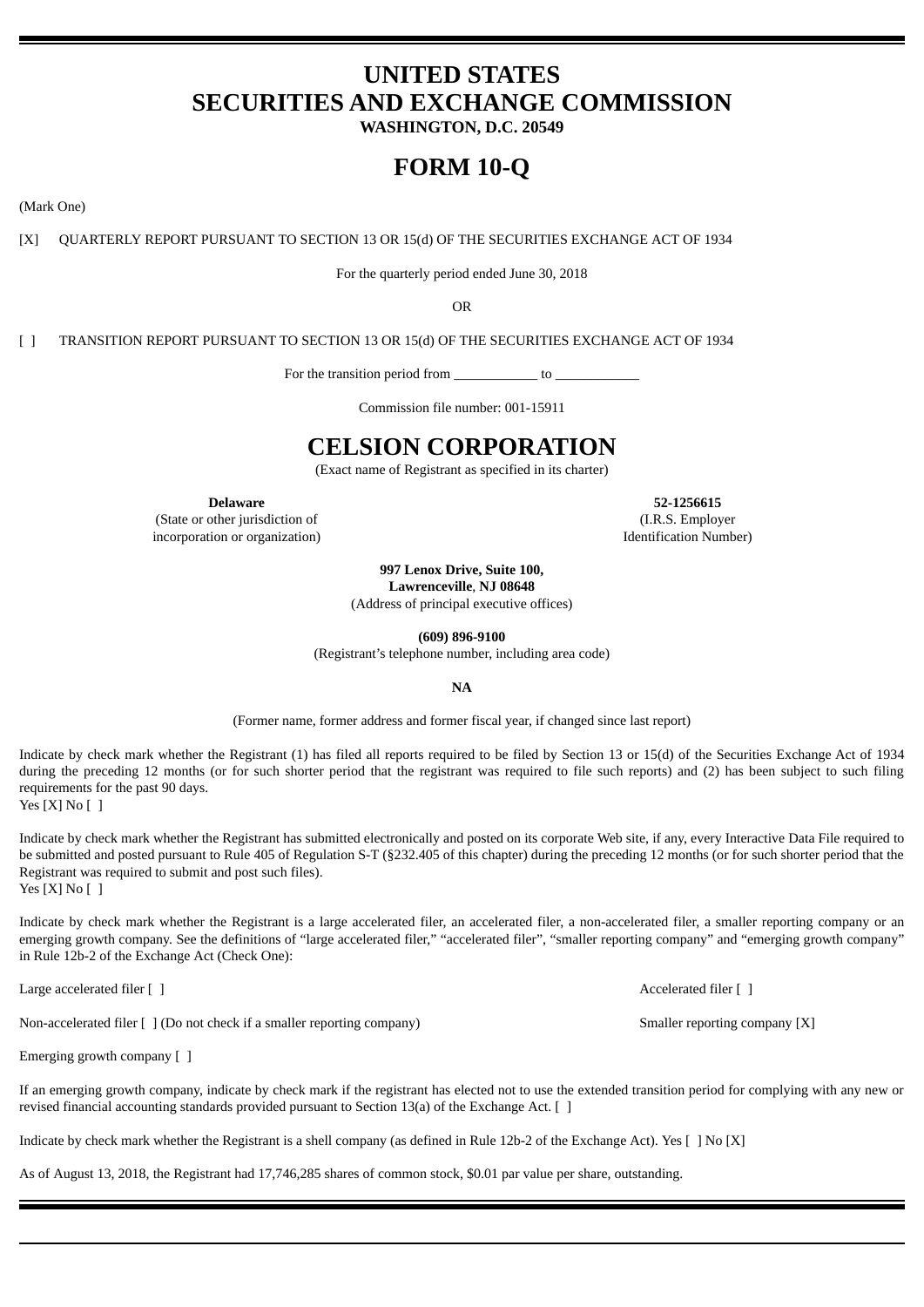# **CELSION CORPORATION QUARTERLY REPORT ON FORM 10-Q**

# **TABLE OF CONTENTS**

|                     |                                                                                                              | Page(s)  |
|---------------------|--------------------------------------------------------------------------------------------------------------|----------|
|                     | <b>PART I: FINANCIAL INFORMATION</b>                                                                         |          |
|                     |                                                                                                              |          |
| Item 1.             | <b>Financial Statements (Unaudited)</b>                                                                      | $1 - 21$ |
|                     | <b>Condensed Consolidated Balance Sheets</b>                                                                 | 1        |
|                     | <b>Condensed Consolidated Statements of Operations</b>                                                       | 3        |
|                     | <b>Condensed Consolidated Statements of Comprehensive Loss</b>                                               | 4        |
|                     | <b>Condensed Consolidated Statements of Cash Flows</b>                                                       | 5        |
|                     | <b>Notes to the Condensed Consolidated Financial Statements</b>                                              | 6        |
|                     |                                                                                                              |          |
| Item 2.             | <b>Management's Discussion and Analysis of Financial Condition and Results of Operations</b>                 | 22       |
|                     |                                                                                                              |          |
| Item 3.             | Quantitative and Qualitative Disclosures about Market Risk                                                   | 34       |
|                     |                                                                                                              |          |
| Item 4.             | <b>Controls and Procedures</b>                                                                               | 34       |
|                     |                                                                                                              |          |
|                     | <b>PART II: OTHER INFORMATION</b>                                                                            |          |
|                     |                                                                                                              |          |
| Item 1.<br>Item 1A. | <b>Legal Proceedings</b><br><b>Risk Factors</b>                                                              | 35       |
| Item 2.             |                                                                                                              | 35       |
| Item 3.             | <b>Unregistered Sales of Equity Securities and Use of Proceeds</b><br><b>Defaults Upon Senior Securities</b> | 49<br>49 |
| Item 4.             | <b>Mine Safety Disclosures</b>                                                                               | 49       |
| Item 5.             | <b>Other Information</b>                                                                                     | 49       |
| Item 6.             | <b>Exhibits</b>                                                                                              | 50       |
|                     |                                                                                                              |          |
| <b>SIGNATURES</b>   |                                                                                                              | 51       |
|                     |                                                                                                              |          |
|                     | j                                                                                                            |          |
|                     |                                                                                                              |          |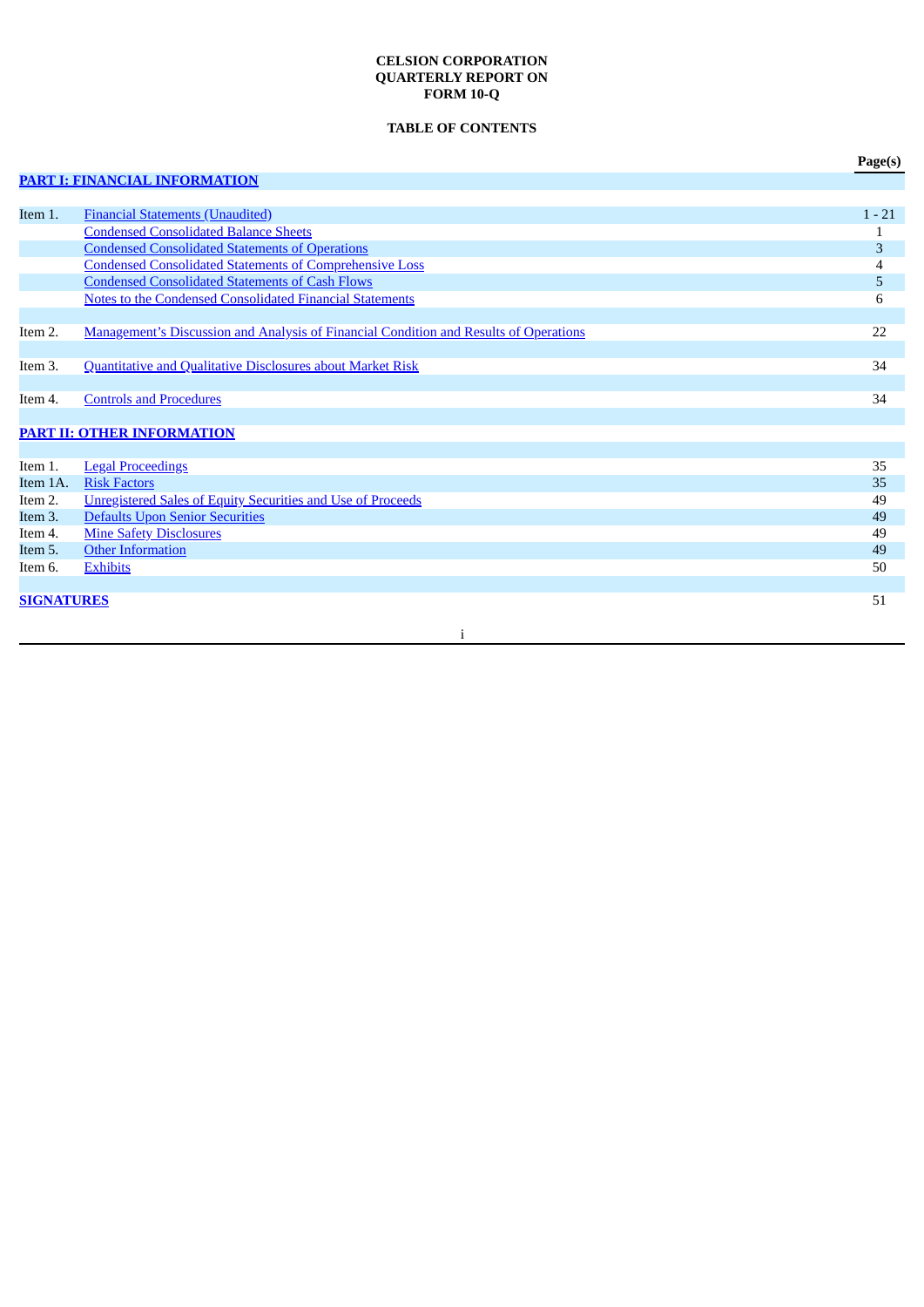## **Forward-Looking Statements**

This report includes "forward-looking statements" within the meaning of Section 27A of the Securities Act of 1933, as amended and Section 21E of the Securities Exchange Act of 1934, as amended. All statements other than statements of historical fact are "forward-looking statements" for purposes of this Quarterly Report on Form 10-Q, including, without limitation, any projections of earnings, revenue or other financial items, any statements of the plans and objectives of management for future operations (including, but not limited to, pre-clinical development, clinical trials, manufacturing and commercialization), any statements concerning proposed drug candidates potential therapeutic benefits, or other new products or services, any statements regarding future economic conditions or performance, any changes in the course of research and development activities and in clinical trials, any possible changes in cost and timing of development and testing, capital structure, financial condition, working capital needs and other financial items, any changes in approaches to medical treatment, any introduction of new products by others, any possible licenses or acquisitions of other technologies, assets or businesses, our ability to realize the full extent of the anticipated benefits of our acquisition of the assets of EGEN, Inc., including achieving operational cost savings and synergies in light of any delays we may encounter in the integration process and additional unforeseen expenses, any possible actions by customers, suppliers, partners, competitors and regulatory authorities, compliance with listing standards of The NASDAQ Capital Market and any statements of assumptions underlying any of the foregoing. In some cases, forward-looking statements can be identified by the use of terminology such as "may," "will," "expects," "plans," "anticipates," "estimates," "potential" or "continue," or the negative thereof or other comparable terminology. Although we believe that our expectations are based on reasonable assumptions within the bounds of our knowledge of our industry, business and operations, we cannot guarantee that actual results will not differ materially from our expectations.

Our future financial condition and results of operations, as well as any forward-looking statements, are subject to inherent risks and uncertainties, including, but not limited to, the risk factors set forth in Part II, Item 1A "Risk Factors" below and for the reasons described elsewhere in this Quarterly Report on Form 10-Q. All forward-looking statements and reasons why results may differ included in this report are made as of the date hereof and we do not intend to update any forward-looking statements, except as required by law or applicable regulations. The discussion of risks and uncertainties set forth in this Quarterly Report on Form 10-Q is not necessarily a complete or exhaustive list of all risks facing us at any particular point in time. We operate in a highly competitive, highly regulated and rapidly changing environment and our business is in a state of evolution. Therefore, it is likely that new risks will emerge, and that the nature and elements of existing risks will change, over time. It is not possible for management to predict all such risk factors or changes therein, or to assess either the impact of all such risk factors on our business or the extent to which any individual risk factor, combination of factors, or new or altered factors, may cause results to differ materially from those contained in any forward-looking statement.

Except where the context otherwise requires, in this Quarterly Report on Form 10-Q, the "Company," "Celsion," "we," "us," and "our" refer to Celsion Corporation, a Delaware corporation and its wholly-owned subsidiary CLSN Laboratories, Inc., also a Delaware corporation.

#### **Trademarks**

The Celsion brand and product names, including but not limited to Celsion® and ThermoDox® contained in this document are trademarks, registered trademarks or service marks of Celsion Corporation or its subsidiary in the United States (U.S.) and certain other countries. This document also contains references to trademarks and service marks of other companies that are the property of their respective owners.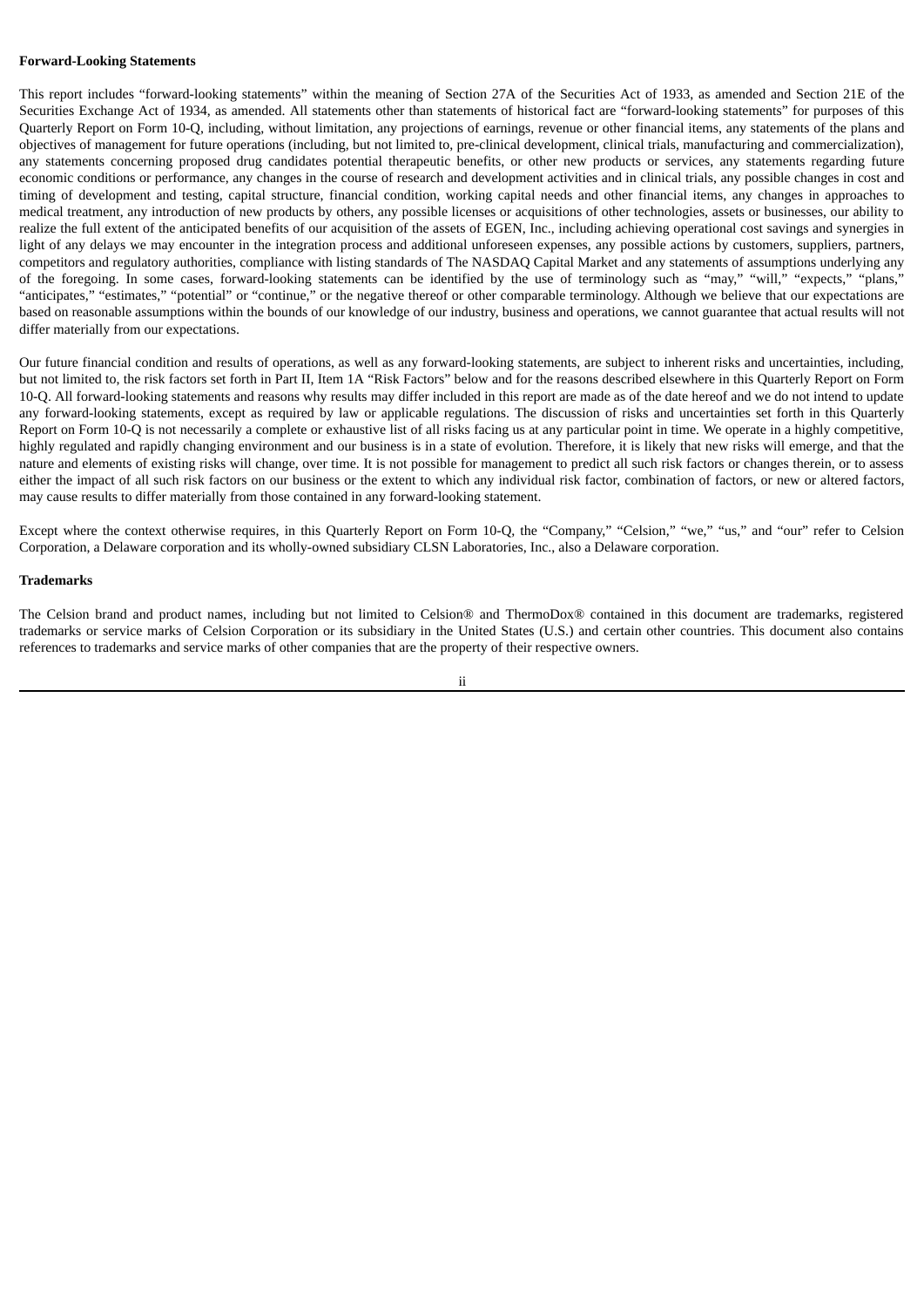## **CONDENSED CONSOLIDATED BALANCE SHEETS**

<span id="page-3-2"></span><span id="page-3-1"></span><span id="page-3-0"></span>

|                                                                                    | June 30, 2018<br>(unaudited) |            | <b>December 31, 2017</b> |
|------------------------------------------------------------------------------------|------------------------------|------------|--------------------------|
| <b>ASSETS</b>                                                                      |                              |            |                          |
|                                                                                    |                              |            |                          |
| <b>Current assets:</b>                                                             |                              |            |                          |
| Cash and cash equivalents                                                          | \$                           | 12,753,694 | \$<br>11,444,055         |
| Investment securities - available for sale, at fair value                          |                              | 13,442,107 | 12,724,020               |
| Accrued interest receivable on investment securities                               |                              | 56,832     | 54,440                   |
| Advances, deposits and other current assets                                        |                              | 89,186     | 89,186                   |
|                                                                                    |                              |            |                          |
| Subtotal current assets                                                            |                              | 26,341,819 | 24,311,701               |
|                                                                                    |                              |            |                          |
| Property and equipment (at cost, less accumulated depreciation and amortization of |                              |            |                          |
| \$2,899,400 and \$2,838,716, respectively)                                         |                              | 192,785    | 175,771                  |
|                                                                                    |                              |            |                          |
| <b>Other assets:</b>                                                               |                              |            |                          |
| In-process research and development                                                |                              | 20,246,491 | 20,246,491               |
| Other intangible assets, net                                                       |                              | 681,950    | 795,608                  |
| Goodwill                                                                           |                              | 1,976,101  | 1,976,101                |
| Patent licensing fees, deposits and other assets, net                              |                              | 70,761     | 8,761                    |
|                                                                                    |                              |            |                          |
| Subtotal other assets                                                              |                              | 22,975,303 | 23,026,961               |
|                                                                                    | \$                           |            |                          |
| <b>Total assets</b>                                                                |                              | 49,509,907 | \$<br>47,514,433         |

**See accompanying notes to the condensed consolidated financial statements**.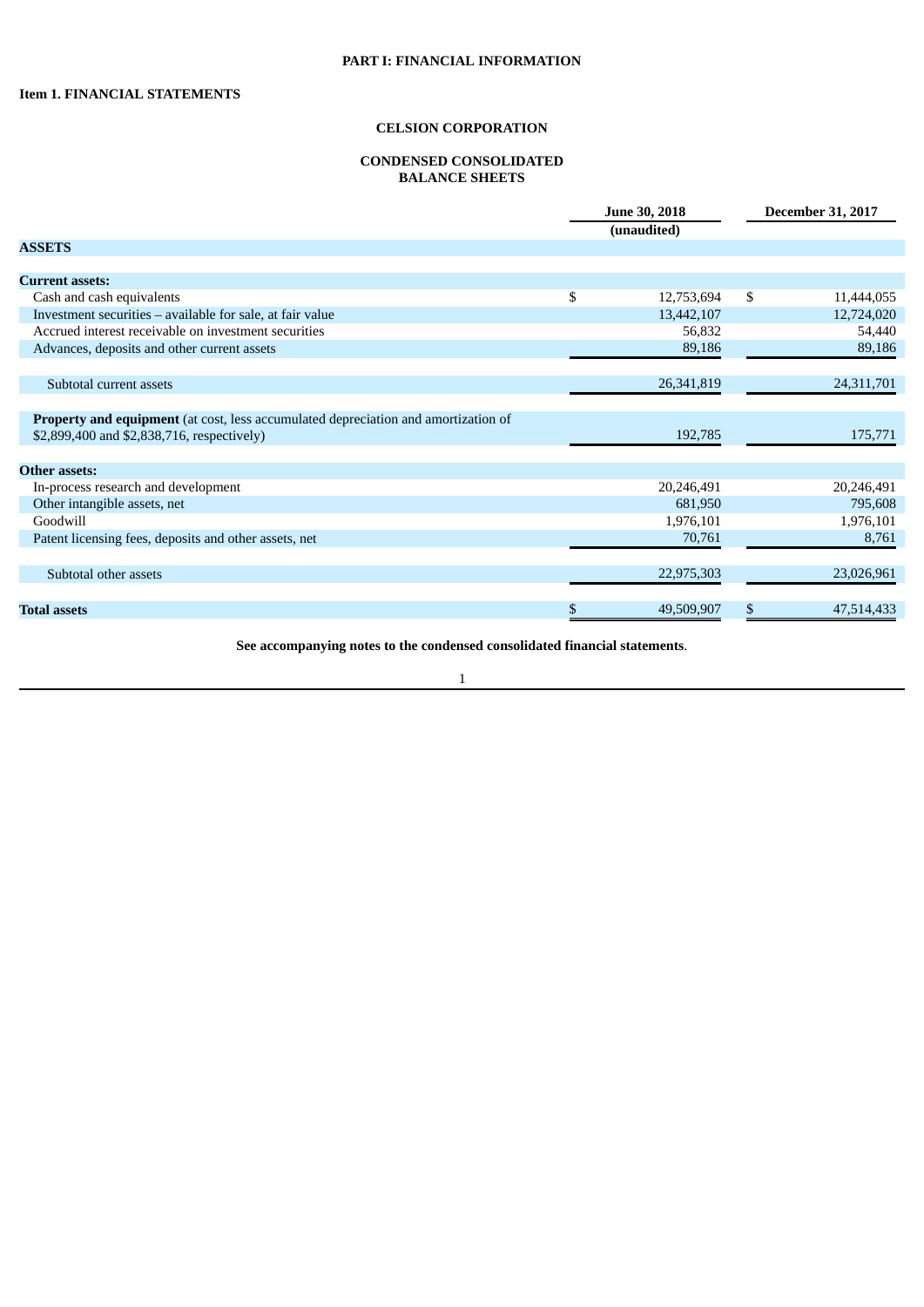# **CONDENSED CONSOLIDATED BALANCE SHEETS (Continued)**

|                                                                                      | June 30, 2018<br>(unaudited) | <b>December 31, 2017</b> |
|--------------------------------------------------------------------------------------|------------------------------|--------------------------|
| <b>LIABILITIES AND STOCKHOLDERS' EQUITY</b>                                          |                              |                          |
| <b>Current liabilities:</b>                                                          |                              |                          |
| Accounts payable - trade                                                             | \$<br>3,703,073              | \$<br>3,416,863          |
| Other accrued liabilities                                                            | 2,032,393                    | 2,282,827                |
| Deferred revenue - current portion                                                   | 500,000                      | 500,000                  |
| Subtotal current liabilities                                                         | 6,235,466                    | 6,199,690                |
|                                                                                      |                              |                          |
| Earn-out milestone liability                                                         | 13,085,849                   | 12,538,525               |
| Notes payable - non-current portion                                                  | 9,222,121                    |                          |
| Deferred revenue - non-current portion                                               | 1,750,000                    | 2,000,000                |
| Other liabilities - non-current portion                                              | 68,755                       | 71,710                   |
|                                                                                      |                              |                          |
| <b>Total liabilities</b>                                                             | 30,362,191                   | 20,809,925               |
|                                                                                      |                              |                          |
| <b>Commitments and contingencies</b>                                                 |                              |                          |
|                                                                                      |                              |                          |
| <b>Stockholders' equity:</b>                                                         |                              |                          |
| Preferred Stock - \$0.01 par value (100,000 shares authorized; no shares issued or   |                              |                          |
| outstanding at June 30, 2018 and December 31, 2017)                                  |                              |                          |
| Common stock - \$0.01 par value (112,500,000 shares authorized; 17,746,619 and       |                              |                          |
| 17,277,299 shares issued at June 30, 2018 and December 31, 2017, respectively, and   |                              |                          |
| 17,746,285 and 17,276,965 shares outstanding at June 30, 2018 and December 31, 2017, |                              |                          |
| respectively)                                                                        | 177,466                      | 172,772                  |
| Additional paid-in capital                                                           | 293,549,124                  | 288,408,976              |
| Accumulated other comprehensive loss                                                 | (4,247)                      | (10, 164)                |
| <b>Accumulated deficit</b>                                                           | (274, 489, 439)              | (261,781,888)            |
| Subtotal                                                                             | 19,232,904                   | 26,789,696               |
|                                                                                      |                              |                          |
| Treasury stock, at cost (334 shares at June 30, 2018 and December 31, 2017)          | (85, 188)                    | (85, 188)                |
| <b>Total stockholders' equity</b>                                                    | 19,147,716                   | 26,704,508               |
| Total liabilities and stockholders' equity                                           | \$<br>49,509,907             | \$<br>47,514,433         |

**See accompanying notes to the condensed consolidated financial statements**.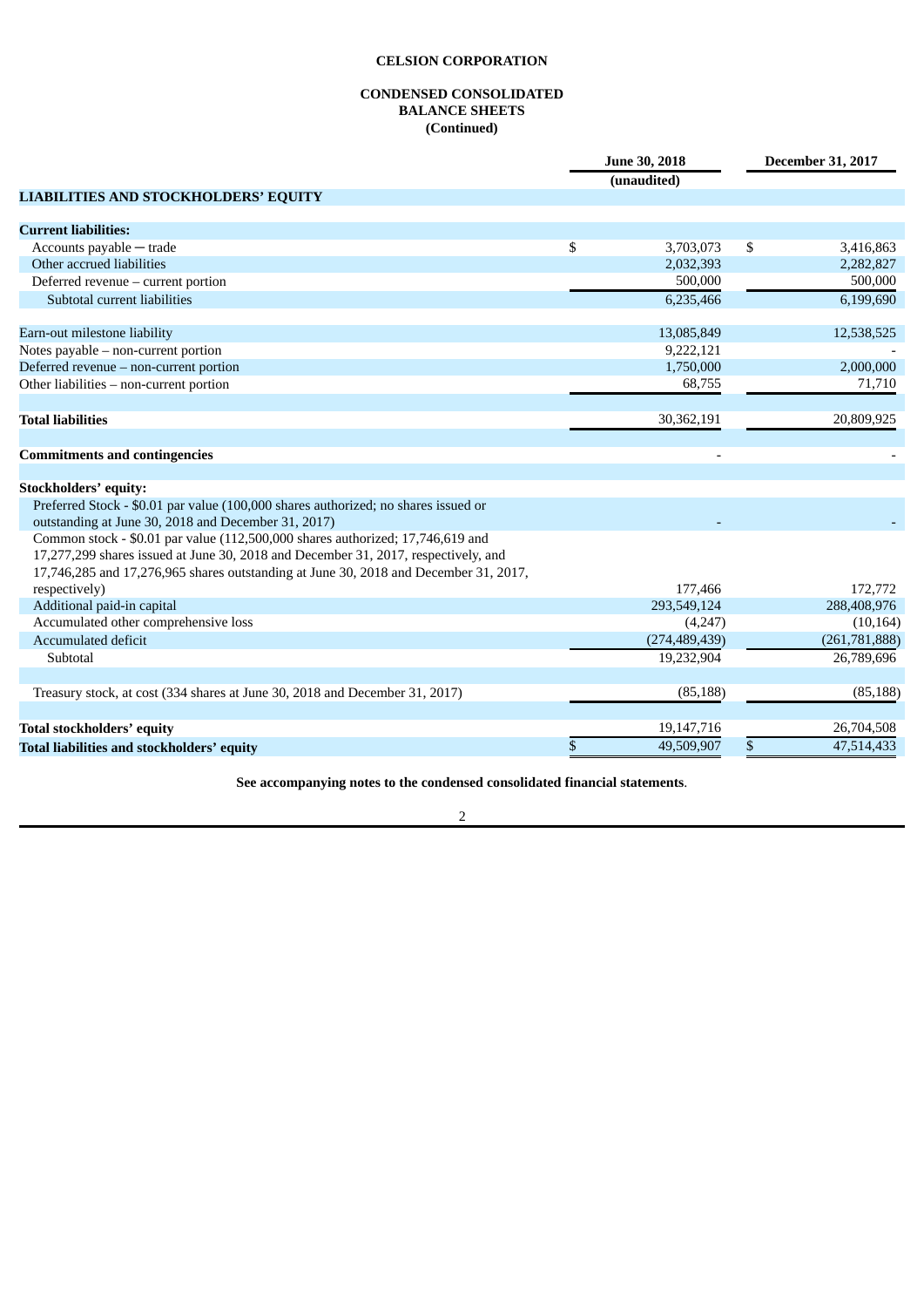# **CONDENSED CONSOLIDATED STATEMENTS OF OPERATIONS (Unaudited)**

<span id="page-5-0"></span>

|                                                 | <b>Three Months Ended</b><br><b>June 30,</b> |    |             | <b>Six Months Ended</b><br><b>June 30,</b> |    |                |  |
|-------------------------------------------------|----------------------------------------------|----|-------------|--------------------------------------------|----|----------------|--|
|                                                 | 2018                                         |    | 2017        | 2018                                       |    | 2017           |  |
| <b>Licensing revenue</b>                        | \$<br>125,000                                | \$ | 125,000     | \$<br>250,000                              | \$ | 250,000        |  |
| <b>Operating expenses:</b>                      |                                              |    |             |                                            |    |                |  |
| Research and development                        | 4,593,544                                    |    | 3,046,631   | 7,334,620                                  |    | 6,521,907      |  |
| General and administrative                      | 3,542,809                                    |    | 1,649,110   | 5,207,837                                  |    | 3,117,232      |  |
| <b>Total operating expenses</b>                 | 8,136,353                                    |    | 4,695,741   | 12,542,457                                 |    | 9,639,139      |  |
| <b>Loss from operations</b>                     | (8,011,353)                                  |    | (4,570,741) | (12, 292, 457)                             |    | (9,389,139)    |  |
| Other (expense) income:                         |                                              |    |             |                                            |    |                |  |
| Loss from change in valuation of                |                                              |    |             |                                            |    |                |  |
| earn-out milestone liability                    | (277, 129)                                   |    | (292, 228)  | (547, 324)                                 |    | (575, 979)     |  |
| Investment income                               | 73,461                                       |    | 1,426       | 147,185                                    |    | 3,417          |  |
| Interest expense                                | (15,031)                                     |    | (29, 416)   | (15,031)                                   |    | (91,756)       |  |
| Other (expense) income                          | (504)                                        |    | 1,090       | 76                                         |    | 3,452          |  |
| Total other (expense) income, net               | (219, 203)                                   |    | (319, 128)  | (415,094)                                  |    | (660, 866)     |  |
| <b>Net loss</b>                                 | (8,230,556)                                  |    | (4,889,869) | (12,707,551)                               |    | (10,050,005)   |  |
| Deemed dividend related to warrant modification |                                              |    | (345, 685)  |                                            |    | (345, 685)     |  |
| Net loss attributable to common shareholders    | \$<br>(8, 230, 556)                          | \$ | (5,235,554) | \$<br>(12,707,551)                         | \$ | (10, 395, 690) |  |
| Net loss per common share                       |                                              |    |             |                                            |    |                |  |
| <b>Basic and diluted</b>                        | \$<br>(0.46)                                 | \$ | (0.79)      | \$<br>(0.73)                               | \$ | (1.75)         |  |
| Weighted average shares outstanding             |                                              |    |             |                                            |    |                |  |
| <b>Basic and diluted</b>                        | 17,743,229                                   |    | 6,628,778   | 17,503,796                                 |    | 5,948,570      |  |

**See accompanying notes to the condensed consolidated financial statements.**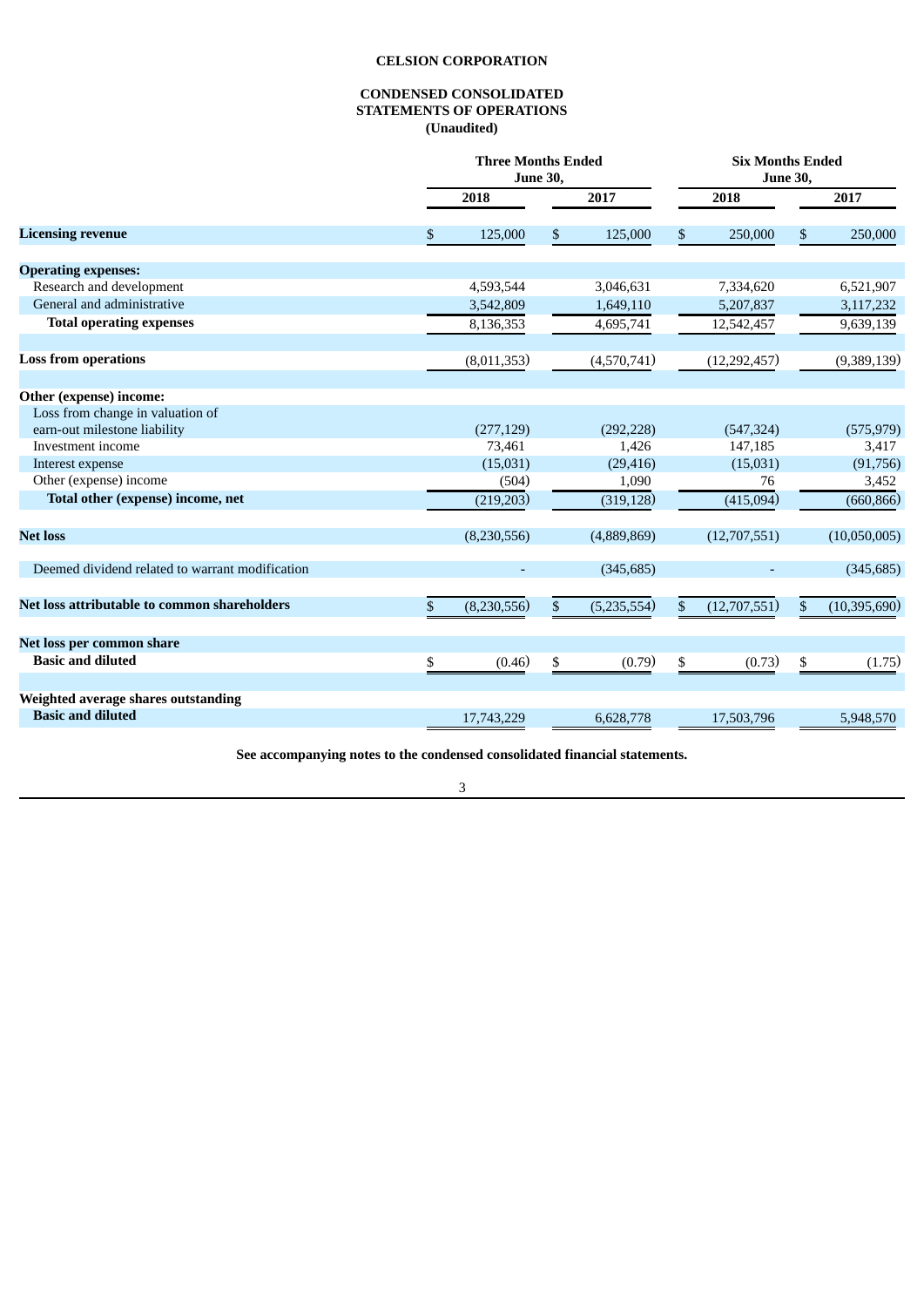## **CONDENSED CONSOLIDATED STATEMENTS OF COMPREHENSIVE LOSS (Unaudited)**

<span id="page-6-0"></span>

|                                                            | Three Months Ended June 30, |             |  | <b>Six Months Ended June 30,</b> |              |              |
|------------------------------------------------------------|-----------------------------|-------------|--|----------------------------------|--------------|--------------|
|                                                            |                             | 2018        |  | 2017                             | 2018         | 2017         |
| Other comprehensive (loss) gain                            |                             |             |  |                                  |              |              |
|                                                            |                             |             |  |                                  |              |              |
| Changes in:                                                |                             |             |  |                                  |              |              |
| Realized (gain) loss on investment securities              |                             |             |  |                                  |              |              |
| recognized in investment income, net                       |                             | (3,902)     |  |                                  | (8,337)      | $s -$        |
| Unrealized gain on investment securities                   |                             | 31,399      |  |                                  | 12,584       |              |
|                                                            |                             |             |  |                                  |              |              |
| Change in unrealized gain on available for sale securities |                             | 27,497      |  |                                  | 4.247        |              |
|                                                            |                             |             |  |                                  |              |              |
| <b>Net loss</b>                                            |                             | (8,230,556) |  | (4,889,869)                      | (12,707,551) | (10,050,005) |
|                                                            |                             |             |  |                                  |              |              |
| Comprehensive loss                                         | \$                          | (8,203,059) |  | (4,889,869)                      | (12,703,304) | (10,050,005) |

**See accompanying notes to the condensed consolidated financial statements**.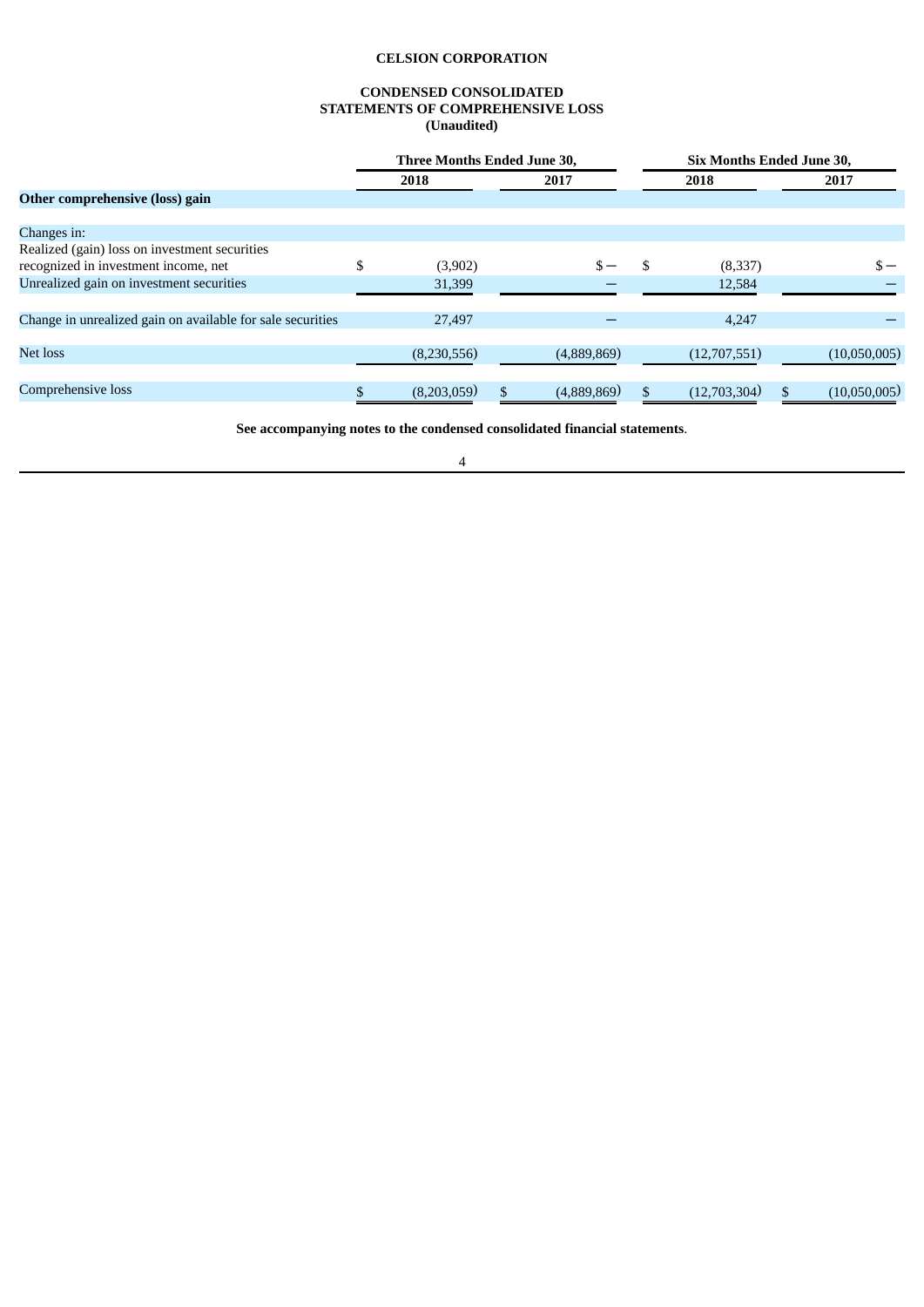## **CONDENSED CONSOLIDATED STATEMENTS OF CASH FLOWS (Unaudited)**

<span id="page-7-0"></span>

|                                                                    | <b>Six Months Ended</b><br><b>June 30,</b> |    |              |
|--------------------------------------------------------------------|--------------------------------------------|----|--------------|
|                                                                    | 2018                                       |    | 2017         |
| <b>Cash flows from operating activities:</b>                       |                                            |    |              |
| Net loss                                                           | \$<br>(12,707,551)                         | \$ | (10,050,005) |
| Non-cash items included in net loss:                               |                                            |    |              |
| Depreciation and amortization                                      | 174,342                                    |    | 341,058      |
| Change in fair value of earn-out milestone liability               | 547,324                                    |    | 575,979      |
| Deferred revenue                                                   | (250,000)                                  |    | (250,000)    |
| Stock-based compensation costs                                     | 3,371,301                                  |    | 804,592      |
| Restricted shares issued                                           | 29,841                                     |    |              |
| Amortization of deferred finance charges and debt discount         |                                            |    |              |
| associated with notes payable                                      | 4,237                                      |    | 35,370       |
| Change in deferred rent liability                                  | (2,955)                                    |    | 24,488       |
| Net changes in:                                                    |                                            |    |              |
| Accrued interest on investment securities                          | (2,392)                                    |    | 4,008        |
| Advances, deposits and other current assets                        | (12,000)                                   |    | 94,461       |
| Accounts payable and accrued liabilities                           | 35,776                                     |    | 1,093,740    |
| Net cash (used in) operating activities:                           | (8,812,077)                                |    | (7,326,309)  |
| <b>Cash flows from investing activities:</b>                       |                                            |    |              |
| Purchases of investment securities                                 | (5,712,170)                                |    |              |
| Proceeds from sale and maturity of investment securities           | 5,000,000                                  |    | 1,680,000    |
| Refund (deposit) on corporate office lease                         | (50,000)                                   |    | 100,000      |
| Purchases of property and equipment                                | (77, 698)                                  |    | (21, 126)    |
| Net cash (used in) provided by investing activities                | (839, 868)                                 |    | 1,758,874    |
|                                                                    |                                            |    |              |
| <b>Cash flows from financing activities:</b>                       |                                            |    |              |
| Proceeds from sale of common stock equity, net of issuance costs   | 1,236,584                                  |    | 4,252,948    |
| Proceeds from notes payable, net of issuance costs                 | 9,725,000                                  |    |              |
| Proceeds from exercise of common stock warrants                    |                                            |    | 4,915,286    |
| Principal payments on notes payable                                |                                            |    | (2,595,923)  |
| Net cash provided by financing activities                          | 10,961,584                                 |    | 6,572,311    |
| Increase in cash and cash equivalents                              | 1,309,639                                  |    | 1,004,876    |
| Cash and cash equivalents at beginning of period                   | 11,444,055                                 |    | 2,624,162    |
| Cash and cash equivalents at end of period                         | \$<br>12,753,694                           | \$ | 3,629,038    |
|                                                                    |                                            |    |              |
| Supplemental disclosures of cash flow information:                 |                                            |    |              |
| Interest paid                                                      | \$<br>10,794                               | \$ | 56.386       |
| Non-cash investing and financing activities:                       |                                            |    |              |
| Fair value of warrants issued in connection with the notes payable | \$<br>507,116                              | \$ |              |
|                                                                    |                                            |    |              |

**See accompanying notes to the condensed consolidated financial statements**.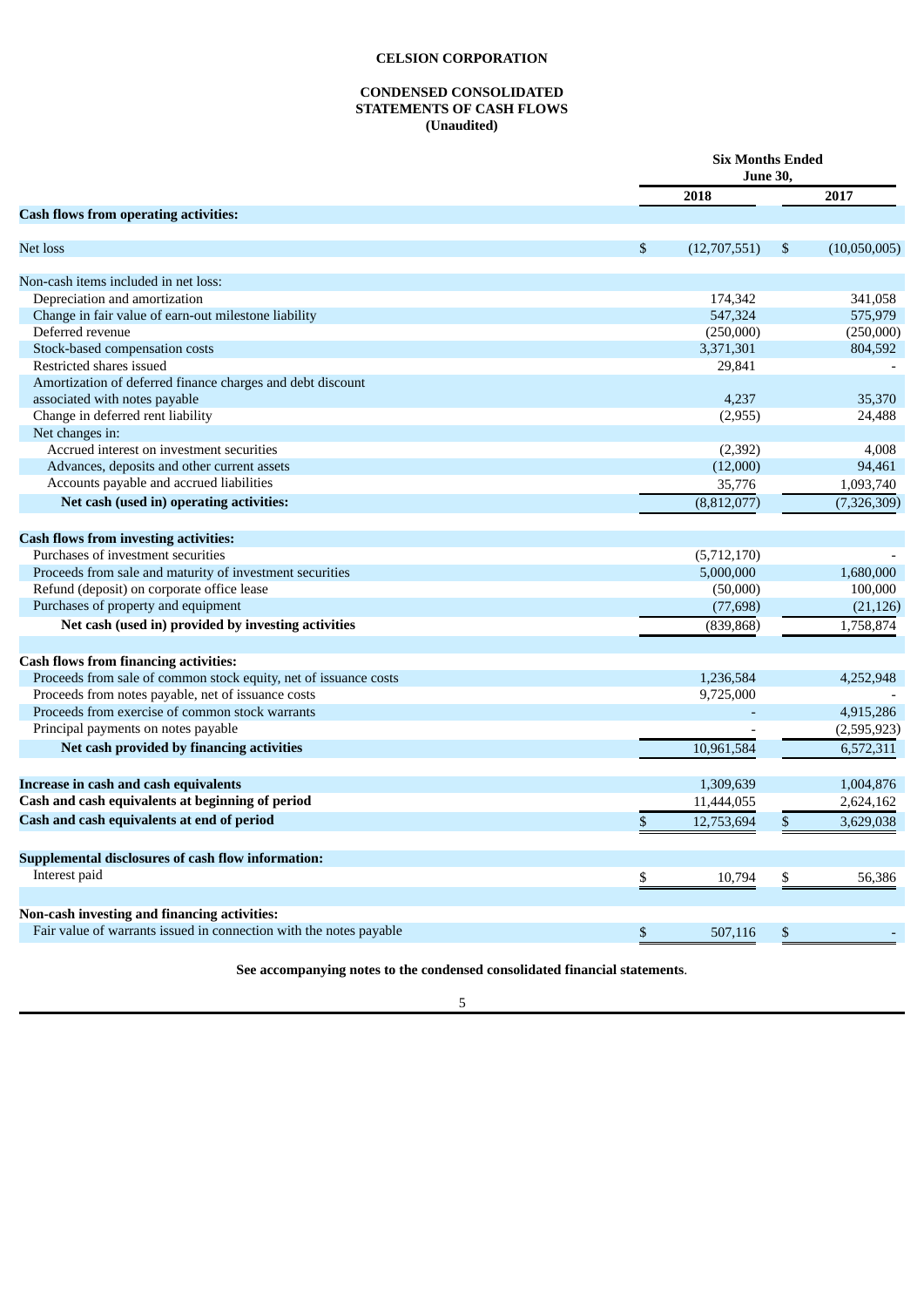## **CELSION CORPORATION NOTES TO THE CONDENSED CONSOLIDATED FINANCIAL STATEMENTS (UNAUDITED)**

## **FOR THE THREE AND SIX MONTHS ENDED JUNE 30, 2018 AND 2017**

#### <span id="page-8-0"></span>**Note 1. Business Description**

Celsion Corporation, a Delaware corporation based in Lawrenceville, New Jersey, and its wholly owned subsidiary, CLSN Laboratories, Inc., also a Delaware corporation, referred to herein as "Celsion", "we", or "the Company," as the context requires, is a fully-integrated, development stage oncology drug company focused on developing a portfolio of innovative cancer treatments, including directed chemotherapies, immunotherapies and RNA- or DNA-based therapies. Our lead program is ThermoDox®, a proprietary heat-activated liposomal encapsulation of doxorubicin, currently in Phase III development for the treatment of primary liver cancer. Our product pipeline also includes GEN-1, a DNA-based immunotherapy for the localized treatment of ovarian and brain cancers. Our product pipeline is based on three platform technologies have demonstrated the potential to address a broad range of solid tumor cancer indications including novel nucleic acid-based immunotherapies, anti-cancer DNA or RNA therapies, and heat sensitive liposomal formulations of known chemotherapeutics. With these technologies we are working to develop and commercialize efficient, effective and targeted therapeutics that minimize the side-effects common to cancer treatments.

#### **Note 2. Basis of Presentation**

The accompanying unaudited condensed consolidated financial statements, which include the accounts of Celsion Corporation and its wholly owned subsidiary CLSN Laboratories, Inc, have been prepared in accordance with generally accepted accounting principles in the United States (GAAP) for interim financial information and with the instructions to Form 10-Q and Article 10 of Regulation S-X. All intercompany balances and transactions have been eliminated. Certain information and disclosures normally included in financial statements prepared in accordance with GAAP have been condensed or omitted pursuant to such rules and regulations.

In the opinion of management, all adjustments, consisting only of normal recurring accruals considered necessary for a fair presentation, have been included in the accompanying unaudited condensed consolidated financial statements. Operating results for the three and six-month periods ended June 30, 2018 are not necessarily indicative of the results that may be expected for any other interim period(s) or for any full year. For further information, refer to the financial statements and notes thereto included in the Company's Annual Report on Form 10-K for the fiscal year ended December 31, 2017 filed with the Securities and Exchange Commission (SEC) on March 27, 2018.

The preparation of financial statements in conformity with GAAP requires management to make judgments, estimates, and assumptions that affect the amount reported in the Company's financial statements and accompanying notes. Actual results could differ materially from those estimates. Events and conditions arising subsequent to the most recent balance sheet date have been evaluated for their possible impact on the financial statements and accompanying notes. No events and conditions would give rise to any information that required accounting recognition or disclosure in the financial statements other than those arising in the ordinary course of business.

#### **Note 3. Financial Condition and Business Plan**

Since inception, the Company has incurred substantial operating losses, principally from expenses associated with the Company's research and development programs, clinical trials conducted in connection with the Company's product candidates, and applications and submissions to the Food and Drug Administration. We have not generated significant revenue and have incurred significant net losses in each year since our inception. We have incurred approximately \$274 million of cumulated net losses. As of June 30, 2018, we had approximately \$26.3 million in cash, investment securities and interest receivable. We have substantial future capital requirements to continue our research and development activities and advance our product candidates through various development stages. The Company believes these expenditures are essential for the commercialization of its technologies.

The Company expects its operating losses to continue for the foreseeable future as it continues its product development efforts, and when it undertakes marketing and sales activities. The Company's ability to achieve profitability is dependent upon its ability to obtain governmental approvals, produce, and market and sell its new product candidates. There can be no assurance that the Company will be able to commercialize its technology successfully or that profitability will ever be achieved. The operating results of the Company have fluctuated significantly in the past. We have substantial future capital requirements associated with our continued research and development activities and to advance our product candidates through various stages of development. The Company believes these expenditures are essential for the commercialization of its technologies.

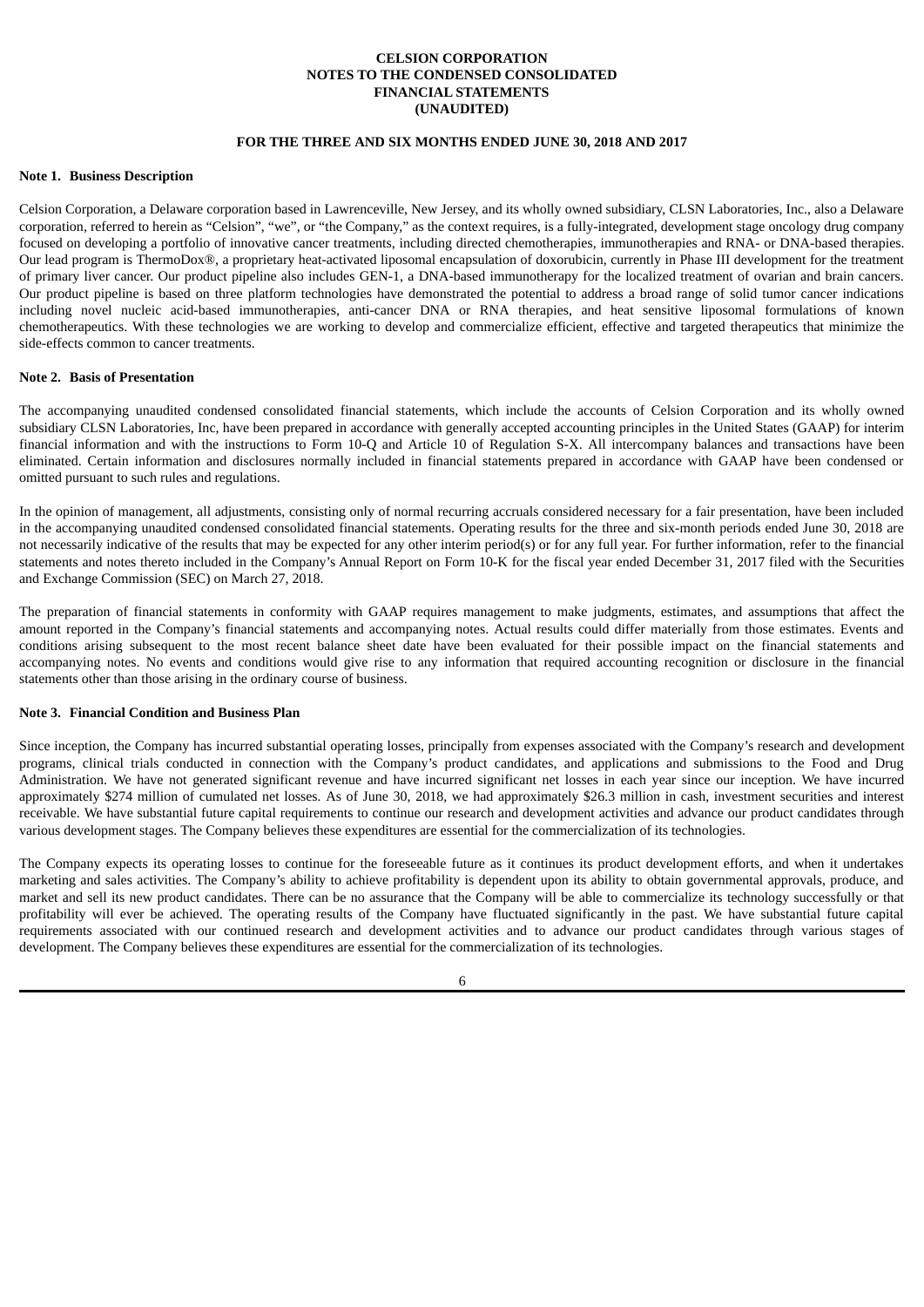The actual amount of funds the Company will need to operate is subject to many factors, some of which are beyond the Company's control. These factors include the following:

- the progress of research activities;
- the number and scope of research programs;
- the progress of preclinical and clinical development activities;
- the progress of the development efforts of parties with whom the Company has entered into research and development agreements;
- the costs associated with additional clinical trials of product candidates;
- the ability to maintain current research and development licensing arrangements and to establish new research and development and licensing arrangements;
- the ability to achieve milestones under licensing arrangements;
- the costs involved in prosecuting and enforcing patent claims and other intellectual property rights; and
- the costs and timing of regulatory approvals.

The Company has based its estimate on assumptions that may prove to be wrong. The Company may need to obtain additional funds sooner or in greater amounts than it currently anticipates. Potential sources of financing include strategic relationships, public or private sales of the Company's shares or debt, the sale of its State of New Jersey net operating losses and other sources. If the Company raises funds by selling additional shares of common stock or other securities convertible into common stock, the ownership interest of existing stockholders may be diluted.

With the \$26.3 million in cash, investment securities and interest receivable at June 30, 2018, the Company believes it has sufficient capital resources to fund its operations into the first half of 2020. The Company will be required to obtain additional funding in order to continue the development of its current product candidates within the anticipated time periods, if at all, and to continue to fund operations. As more fully discussed in Note 11, the Company has \$12.2 million available for future sale under a controlled equity offering facility it has with Cantor Fitzgerald & Co. as of June 30, 2018.

Annually, the State of New Jersey enables approved technology and biotechnology businesses with New Jersey net operating tax losses the opportunity to sell these losses through the Technology Business Tax Certificate Program (NOL Program), thereby providing cash to companies to help fund their operations. The Company determined it met the eligibility requirements of the NOL Program for 2018 and successfully filed its application with the New Jersey Economic Development Authority in June 2018. In this application, the Company is requesting authorization of up to \$12.5 million in cumulative New Jersey net operating losses to be eligible for sale; and would expect to net approximately 90% of the authorized amount. The Company expects a decision on the NOL Program in the third quarter of 2018.

## **Note 4. New Accounting Pronouncements**

From time to time, new accounting pronouncements are issued by Financial Accounting Standards Board (FASB) and are adopted by us as of the specified effective date. Unless otherwise discussed, we believe that the impact of recently issued accounting pronouncements will not have a material impact on the Company's consolidated financial position, results of operations, and cash flows, or do not apply to our operations.

In May 2014, the FASB issued Accounting Standards Update (ASU) No. 2014-09 "Revenue from Contracts with Customers (Topic 606)," which supersedes all existing revenue recognition requirements, including most industry-specific guidance. The new standard requires a company to recognize revenue when it transfers goods or services to customers in an amount that reflects the consideration that the company expects to receive for those goods or services. ASU 2014 - 09 was originally going to be effective on January 1, 2017; however, the FASB issued ASU 2015-14, "Revenue from Contracts with Customers (Topic 606) - Deferral of the Effective Date," which deferred the effective date of ASU 2014-09 by one year to January 1, 2018. In March 2016, the FASB issued ASU No. 2016 - 8, "Revenue from Contracts with Customers (Topic 606): Principal versus Agent Considerations. The amendments in this ASU do not change the core principle of ASU No. 2014 - 09 but the amendments clarify the implementation guidance on reporting revenue gross versus net. The effective date for the amendments in this ASU is the same as the effective date of ASU No. 2014-09. In April 2016, the FASB issued ASU No. 2016-10, "Revenue from Contracts with Customers (Identifying Performance Obligations and Licensing)," to clarify the implementation guidance on identifying performance obligations and licensing (collectively "the new revenue standards"). The new revenue standards allow for either "full retrospective" adoption, meaning the standard is applied to all periods presented, or "modified retrospective" adoption, meaning the standard is applied only to the most current period presented in the financial statements. The new revenue standard became effective for us on January 1, 2018. Under the new revenue standards, we recognize revenue following a five-step model prescribed under ASU No. 2014-09;(i) identify contract(s) with a customer;(ii) identify the performance obligations in the contract;(iii) determine the transaction price;(iv) allocate the transaction price to the performance obligations in the contract; and (v) recognize revenues when (or as) we satisfy the performance obligation. As further described in Note 15, the Company currently has only one contract subject to the new revenue standards. After performance of the five-step model discussed above, the Company concluded the adoption of the new revenue standards as of January 1, 2018 did not change our revenue recognition policy nor does it have an effect on our financial statements using either the full retrospective or the modified retrospective adoption methods.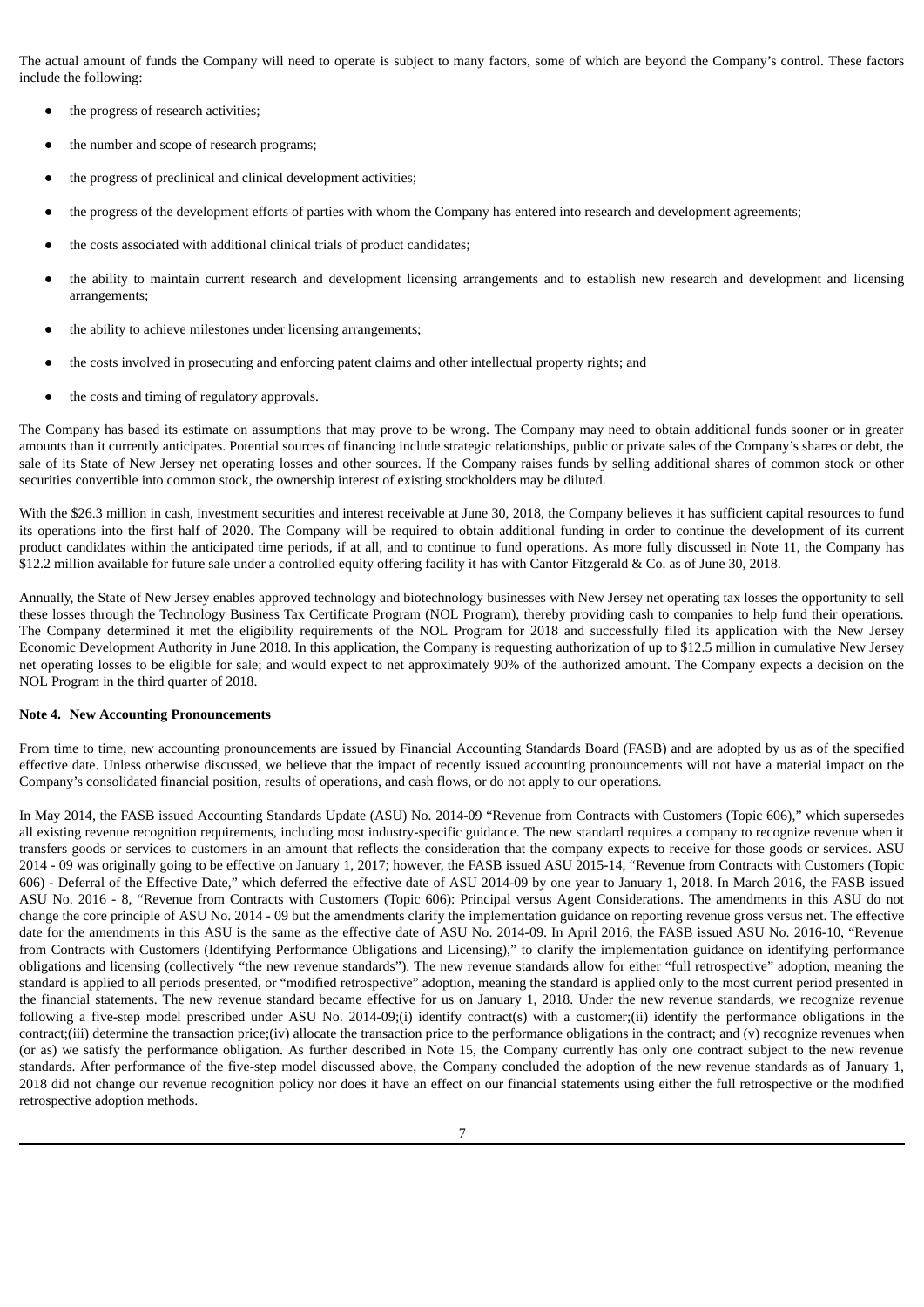In January 2016, the FASB issued Accounting Standards Update No. 2016-01, "Recognition and Measurement of Financial Assets and Financial Liabilities," which requires that most equity investments be measured at fair value, with subsequent changes in fair value recognized in net income (other than those accounted for under the equity method of accounting). This guidance is effective for fiscal years, and interim periods within those years, beginning after December 15, 2017. Based on the Company's evaluation, the adoption of the ASU 2016-01 does not have a material impact on its consolidated financial statements or its disclosures.

In February 2016, the FASB issued Accounting Standards Update No. 2016-02, "Leases" (Topic 842), which requires that lessees recognize assets and liabilities for leases with lease terms greater than twelve months in the statement of financial position. Leases will be classified as either finance or operating, with classification affecting the pattern of expense recognition in the income statement. This update also requires improved disclosures to help users of financial statements better understand the amount, timing and uncertainty of cash flows arising from leases. The update is effective for fiscal years beginning after December 15, 2018, including interim reporting periods within that reporting period. Early adoption is permitted. The Company is currently evaluating the impact the adoption of this guidance will have on its consolidated financial statements and disclosures.

In August 2016, the FASB issued Accounting Standard Update No. 2016-15, "Statement of Cash Flows (Topic 230): Classification of Certain Cash Receipts and Cash Payments." This update clarifies how certain cash receipts and payments should be presented in the statement of cash flows and is effective for interim and annual reporting periods beginning after December 15, 2017, with early adoption permitted. Based on the Company's evaluation, the adoption of the ASU 2016-01 did not have a material impact on its consolidated financial statements or its disclosures.

In November 2016, the FASB issued Accounting Standard Update No. 2016-18, Statement of Cash Flows (Topic 230): Restricted Cash. This update amends the guidance in ASC 230, including providing additional guidance related to transfers between cash and restricted cash and how entities present, in their statement of cash flows, the cash receipts and cash payments that directly affect the restricted cash accounts. This guidance is effective for annual reporting periods beginning after December 15, 2017, and interim periods within those years, with early adoption permitted. Based on the Company's evaluation, the adoption of the ASU 2016 - 01 did not have a material impact on its consolidated financial statements or its disclosures.

In January 2017, the FASB issued Accounting Standard Update No. 2017-01, "Business Combinations (Topic 805): Clarifying the Definition of a Business," which clarifies the definition of a business with the objective of adding guidance to assist entities with evaluating whether transactions should be accounted for as acquisitions (or disposals) of assets or businesses. This guidance is effective for annual reporting periods beginning after December 15, 2018, and interim periods within those years, with early adoption permitted. The Company is currently evaluating the impact of adoption on its consolidated financial statements.

In January 2017, the FASB issued Accounting Standard Update *No. 2017*-*04,* "Intangibles-Goodwill and Other, Simplifying the Test for Goodwill Impairment," which eliminates Step *2* from the goodwill impairment test. Under the revised test, an entity should perform its annual, or interim, goodwill impairment test by comparing the fair value of a reporting unit with its carrying amount. An entity should recognize an impairment charge for the amount by which the carrying amount exceeds the reporting unit's fair value; however, the loss recognized should *not* exceed the total amount of goodwill allocated to that reporting unit. This ASU is effective for any interim or annual impairment tests for fiscal years beginning after December 15, 2019, with early adoption permitted. The Company adopted this method for its impairment test of goodwill during 2017.

## **Note 5***.* **Net Loss per Common Share**

Basic loss per share is calculated based upon the net loss available to common shareholders divided by the weighted average number of common shares outstanding during the period. Diluted loss per share is calculated after adjusting the denominator of the basic earnings per share computation for the effects of all dilutive potential common shares outstanding during the period. The dilutive effects of preferred stock, options and warrants and their equivalents are computed using the treasury stock method.

The total number of shares of common stock issuable upon exercise of warrants, stock option grants and equity awards were 6,255,757 and 1,284,154 shares for the three and six-month periods ended June 30, 2018 and 2017, respectively. For the three and six month periods ended June 30, 2018 and 2017, diluted loss per common share was the same as basic loss per common share as all options and all warrants that were exercisable into shares of the Company's common stock were excluded from the calculation of diluted earnings attributable to common shareholders per common share as their effect would have been anti-dilutive.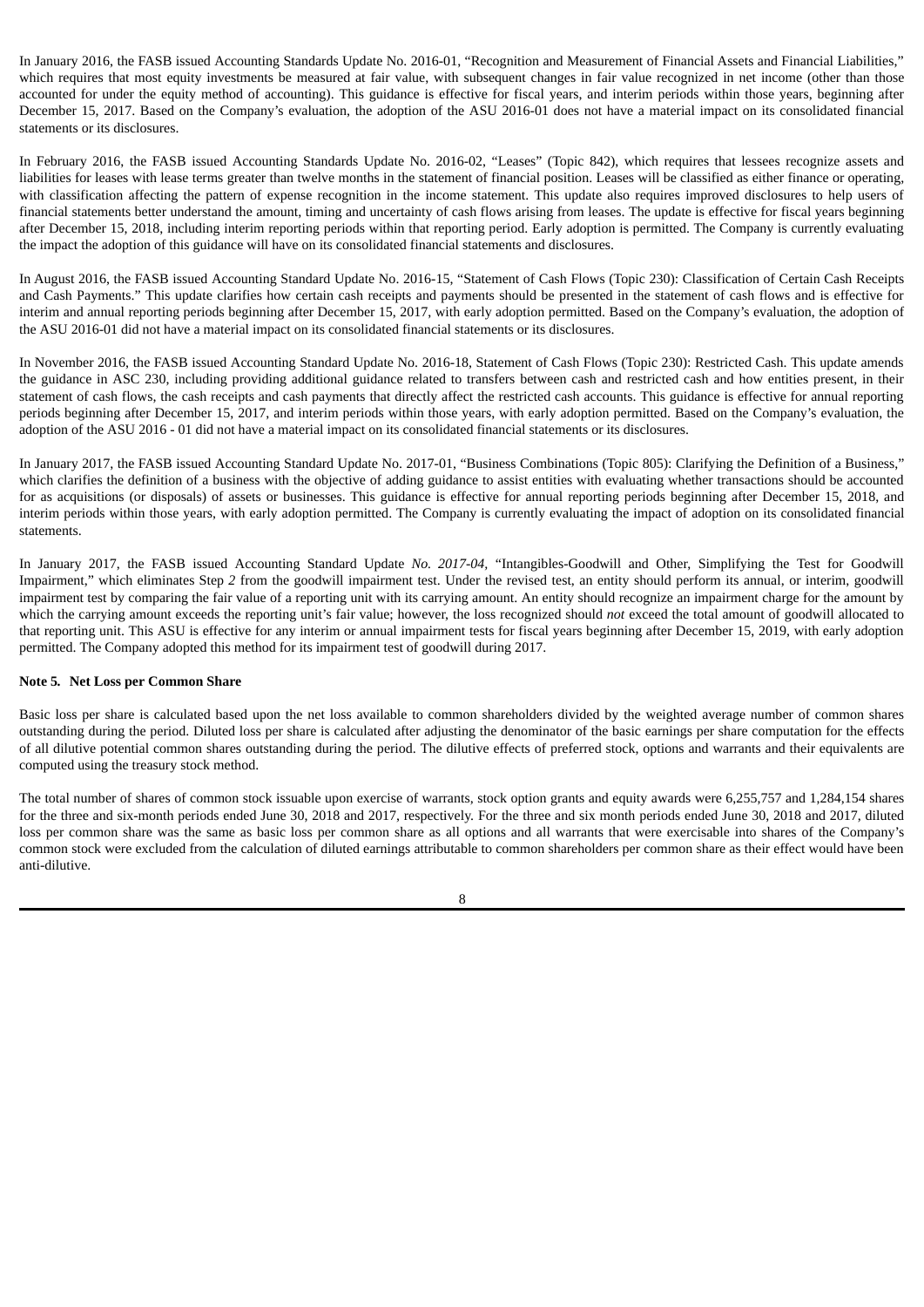## **Note 6. Fair Value of Financial Instruments**

Short-term investments available for sale of \$13,442,107 and \$12,724,020 as of June 30, 2018 and December 31, 2017, respectively, consist of money market funds, commercial paper, corporate debt securities, and government agency debt securities. They are valued at estimated fair value, with unrealized gains and losses reported as a separate component of stockholders' equity in accumulated other comprehensive loss.

Securities available for sale are evaluated periodically to determine whether a decline in their value is other than temporary. The term "other than temporary" is not intended to indicate a permanent decline in value. Rather, it means that the prospects for near term recovery of value are not necessarily favorable, or that there is a lack of evidence to support fair values equal to, or greater than, the carrying value of the security. Management reviews criteria such as the magnitude and duration of the decline, as well as the reasons for the decline, to predict whether the loss in value is other than temporary. Once a decline in value is determined to be other than temporary, the value of the security is reduced and a corresponding charge to earnings is recognized.

A summary of the cost, fair value and maturities of the Company's short-term investments is as follows:

|                                         | <b>June 30, 2018</b>      |    |                   |      | <b>December 31, 2017</b> |                          |                   |  |
|-----------------------------------------|---------------------------|----|-------------------|------|--------------------------|--------------------------|-------------------|--|
|                                         | <b>Fair Value</b><br>Cost |    |                   | Cost |                          | <b>Fair Value</b>        |                   |  |
| <b>Short-term investments</b>           |                           |    |                   |      |                          |                          |                   |  |
| Certificate of deposit                  | \$<br>1,714,375           | \$ | 1,721,698         | \$   |                          | \$                       |                   |  |
| Corporate debt securities               | 11,731,979                |    | 11,720,409        |      | 12,734,184               |                          | 12,724,020        |  |
| <b>Total</b>                            | 13,446,354                |    | 13,442,107        |      | 12,734,184               |                          | 12,724,020        |  |
|                                         | <b>June 30, 2018</b>      |    |                   |      |                          | <b>December 31, 2017</b> |                   |  |
|                                         | Cost                      |    | <b>Fair Value</b> |      | Cost                     |                          | <b>Fair Value</b> |  |
| <b>Short-term investment maturities</b> |                           |    |                   |      |                          |                          |                   |  |
| Within 3 months                         | \$<br>4,241,961           | \$ | 4,244,210         | \$   | Ξ.                       | \$                       |                   |  |
| Between 3-12 months                     | 9,204,393                 |    | 9,197,897         |      | 12,734,184               |                          | 12,724,020        |  |
| <b>Total</b>                            | 13,446,354                |    | 13,442,107        |      | 12,734,184               |                          | 12,724,020        |  |
|                                         | 9                         |    |                   |      |                          |                          |                   |  |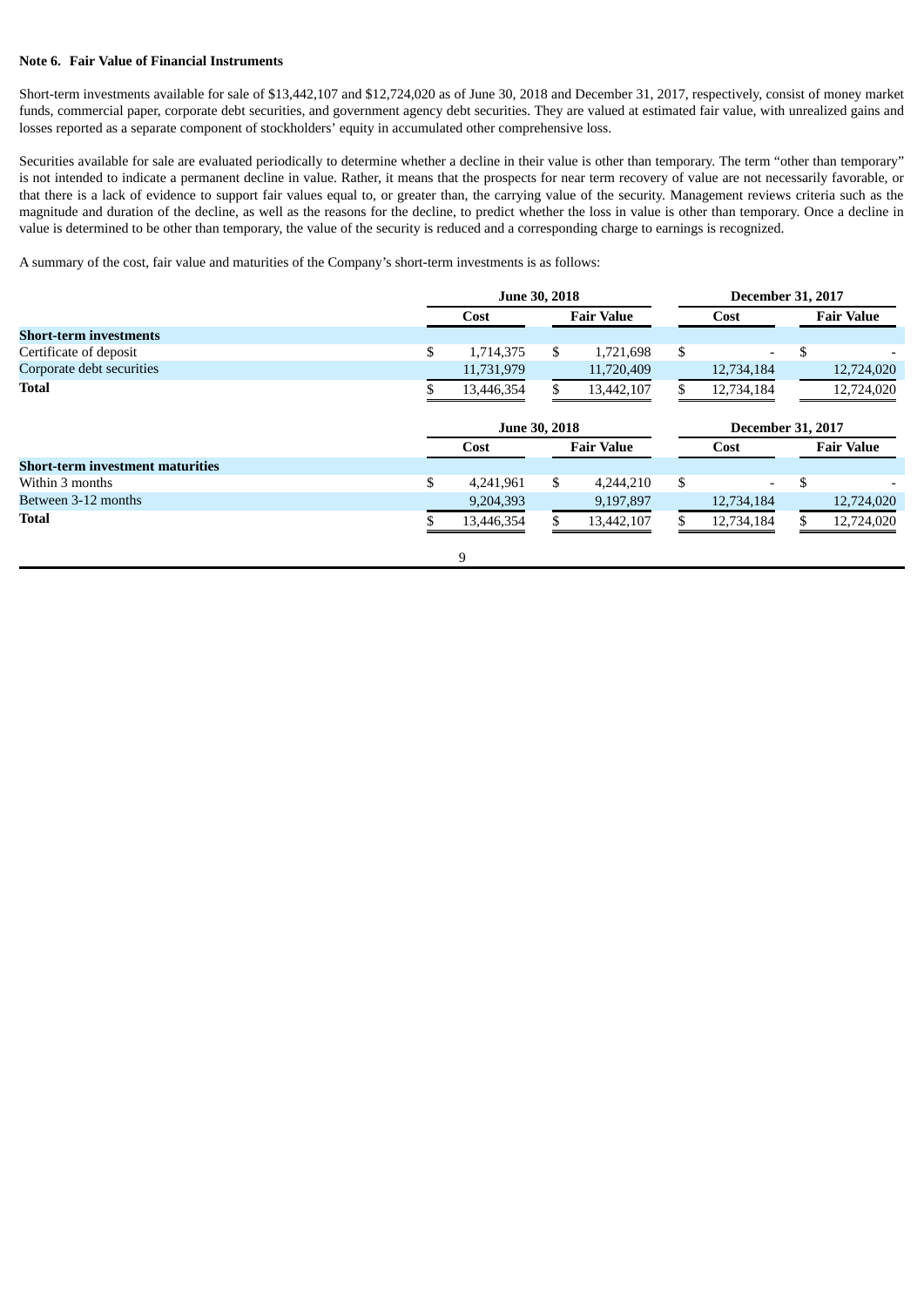The following table shows the Company's investment securities gross unrealized losses and fair value by investment category and length of time that individual securities have been in a continuous unrealized loss position at June 30, 2018 and December 31, 2017. The Company has reviewed individual securities to determine whether a decline in fair value below the amortizable cost basis is other than temporary.

|                                                                                                                           | <b>June 30, 2018</b> |   |                                                                 | <b>December 31, 2017</b> |                   |     |                                                          |
|---------------------------------------------------------------------------------------------------------------------------|----------------------|---|-----------------------------------------------------------------|--------------------------|-------------------|-----|----------------------------------------------------------|
| Available for sale securities (all unrealized holding gains and losses<br>are less than 12 months at date of measurement) | <b>Fair Value</b>    |   | <b>Unrealized</b><br><b>Holding</b><br><b>Gains</b><br>(Losses) |                          | <b>Fair Value</b> |     | Unrealized<br><b>Holding</b><br><b>Gains</b><br>(Losses) |
| Investments with unrealized gains                                                                                         | 4,986,645            | S | 10,663                                                          | S                        | 748,148           | -\$ | 570                                                      |
| Investments with unrealized losses                                                                                        | 8,455,462            |   | (14, 910)                                                       |                          | 11,975,872        |     | (10, 734)                                                |
| <b>Total</b>                                                                                                              | 13,442,107           |   | (4,247)                                                         |                          | 12,724,020        |     | (10, 164)                                                |

Investment income, which includes net realized losses on sales of available for sale securities and investment income interest and dividends, is summarized as follows:

|                                         | <b>Three Months Ended</b><br><b>June 30,</b> |                 |       |  |
|-----------------------------------------|----------------------------------------------|-----------------|-------|--|
|                                         | 2018                                         |                 | 2017  |  |
| Interest and dividends accrued and paid | 69,559                                       | $\mathfrak{g}$  | 1,426 |  |
| Realized gains                          | 3,902                                        |                 |       |  |
| Investment income, net                  | 73,461                                       |                 | 1,426 |  |
|                                         | <b>Six Months Ended</b>                      | <b>June 30,</b> |       |  |
|                                         | 2018                                         |                 | 2017  |  |
| Interest and dividends accrued and paid | 138,848                                      | \$.             | 3,417 |  |
| Realized gains                          | 8,337                                        |                 |       |  |

#### **Note 7. Fair Value Measurements**

FASB Accounting Standards Codification (ASC) Section 820 "Fair Value Measurements and Disclosures," establishes a three-level hierarchy for fair value measurements which requires an entity to maximize the use of observable inputs and minimize the use of unobservable inputs when measuring fair value. The three levels of inputs that may be used to measure fair value are as follows:

Investment income, net  $\frac{1}{3}$   $\frac{147,185}{3,417}$ 

Level 1: Quoted prices (unadjusted) or identical assets or liabilities in active markets that the entity has the ability to access as of the measurement date;

Level 2: Significant other observable inputs other than Level 1 prices such as quoted prices for similar assets or liabilities; quoted prices in markets that are not active; or other inputs that are observable or can be corroborated by observable market data; and

Level 3: Significant unobservable inputs that reflect a reporting entity's own assumptions that market participants would use in pricing an asset or liability.

The fair values of securities available for sale are determined by obtaining quoted prices on nationally recognized exchanges (Level 1 inputs) or matrix pricing, which is a mathematical technique widely used in the industry to value debt securities without relying exclusively on quoted prices for the specific securities but rather by relying on the securities' relationship to other benchmark quoted securities (Level 2 inputs).

Cash and cash equivalents, other current assets, accounts payable and other accrued liabilities are reflected in the condensed consolidated balance sheet at their estimated fair values primarily due to their short-term nature. There were no transfers of assets or liabilities between Level 1 and Level 2 and no transfers in or out of Level 3 during the six months ended June 30, 2018 or 2017. All changes in Level 3 liabilities were the result of changes in the fair value of the earn-out milestone liability included in earnings (see Note 13).

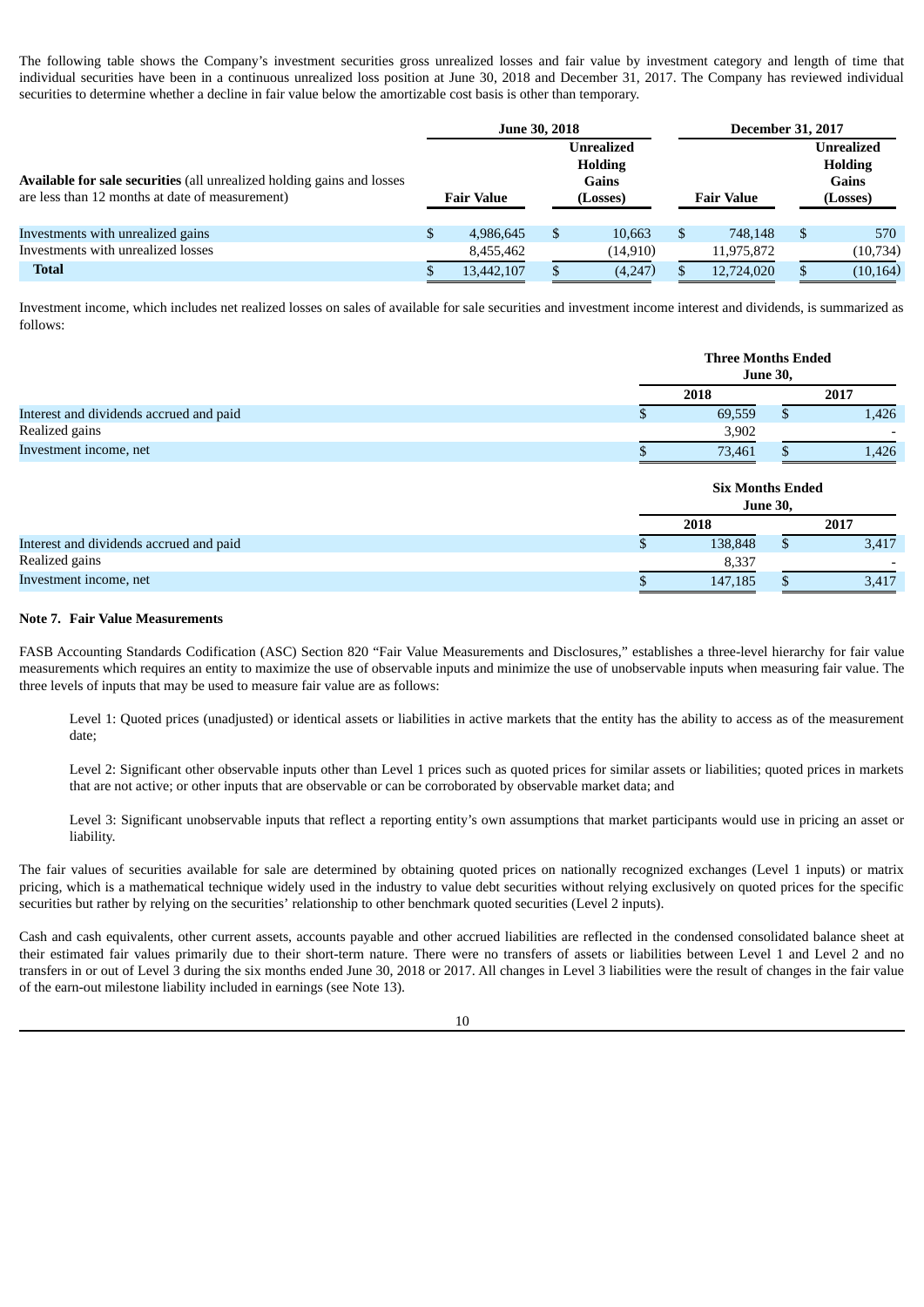Assets and liabilities measured at fair value are summarized below:

|                                           |     | <b>Total Fair Value</b> | <b>Quoted Prices</b><br><b>In Active Markets</b><br><b>For Identical</b><br><b>Assets/Liabilities (Level</b><br>1) | <b>Significant Other</b><br><b>Observable</b><br>Inputs<br>(Level 2) |     | <b>Significant</b><br><b>Unobservable</b><br>Inputs<br>(Level 3) |
|-------------------------------------------|-----|-------------------------|--------------------------------------------------------------------------------------------------------------------|----------------------------------------------------------------------|-----|------------------------------------------------------------------|
| <b>Assets:</b>                            |     |                         |                                                                                                                    |                                                                      |     |                                                                  |
|                                           |     |                         |                                                                                                                    |                                                                      |     |                                                                  |
| Recurring items as of June 30, 2018       |     |                         |                                                                                                                    |                                                                      |     |                                                                  |
| Investment securities, available for sale | \$. | 13,442,107              | \$<br>13,442,107                                                                                                   | \$                                                                   | \$. |                                                                  |
|                                           |     |                         |                                                                                                                    |                                                                      |     |                                                                  |
| Recurring items as of December 31, 2017   |     |                         |                                                                                                                    |                                                                      |     |                                                                  |
| Investment securities, available for sale | S   | 12,724,020              | \$<br>12,724,020                                                                                                   | \$                                                                   |     |                                                                  |
|                                           |     |                         |                                                                                                                    |                                                                      |     |                                                                  |
| <b>Liabilities:</b>                       |     |                         |                                                                                                                    |                                                                      |     |                                                                  |
|                                           |     |                         |                                                                                                                    |                                                                      |     |                                                                  |
| Recurring items as of June 30, 2018       |     |                         |                                                                                                                    |                                                                      |     |                                                                  |
| Earn-out milestone liability (Note 13)    |     | 13,085,849              | \$                                                                                                                 |                                                                      |     | 13,085,849                                                       |
|                                           |     |                         |                                                                                                                    |                                                                      |     |                                                                  |
| Recurring items as of December 31, 2017   |     |                         |                                                                                                                    |                                                                      |     |                                                                  |
| Earn-out milestone liability (Note 13)    | \$  | 12,538,525              | \$                                                                                                                 |                                                                      |     | 12,538,525                                                       |

## **Note 8. Acquisition of EGEN Assets**

On June 20, 2014, we completed the acquisition of substantially all of the assets of EGEN, Inc., an Alabama corporation, which has changed its company name to EGWU, Inc. after the closing of the acquisition ("EGEN"), pursuant to an Asset Purchase Agreement dated as of June 6, 2014, by and between EGEN and Celsion (the "Asset Purchase Agreement"). We acquired all of EGEN's right, title and interest in and to substantially all of the assets of EGEN, including cash and cash equivalents, patents, trademarks and other intellectual property rights, clinical data, certain contracts, licenses and permits, equipment, furniture, office equipment, furnishings, supplies and other tangible personal property. In addition, CLSN Laboratories assumed certain specified liabilities of EGEN, including the liabilities arising out of the acquired contracts and other assets relating to periods after the closing date.

The total purchase price for the asset acquisition is up to \$44.4 million, including potential future earnout payments of up to \$30.4 million contingent upon achievement of certain earnout milestones set forth in the Asset Purchase Agreement. At the closing, we paid approximately \$3.0 million in cash after the expense adjustment and issued 193,728 shares of our common stock to EGEN. The shares of common stock were issued in a private transaction exempt from registration under the Securities Act, pursuant to Section 4 (2) thereof. In addition, 47,862 shares of common stock were held back by us at the closing and are issuable to EGEN pending satisfactory resolution of any post-closing adjustments for expenses or in relation to EGEN's indemnification obligations under the Asset Purchase Agreement. These shares were issued to EGEN on June 16, 2017.

After its review in 2016, management concluded that there was no immediate opportunity to out-license TheraSilence. As a result of this analysis, the earnout payments were adjusted prior to 2017 and are now up to \$24.4 million that may become payable, in cash, shares of our common stock or a combination thereof, at our option, upon achievement of the remaining two major milestone events as follows:

- \$12.4 million will become payable upon achieving certain specified development milestones relating to an ovarian cancer study of GEN-1 (formerly known as EGEN-001) to be conducted by us or our subsidiary; and
- \$12.0 million will become payable upon achieving certain specified development milestones relating to a GEN-1 glioblastoma multiforme brain cancer study to be conducted by us or our subsidiary.

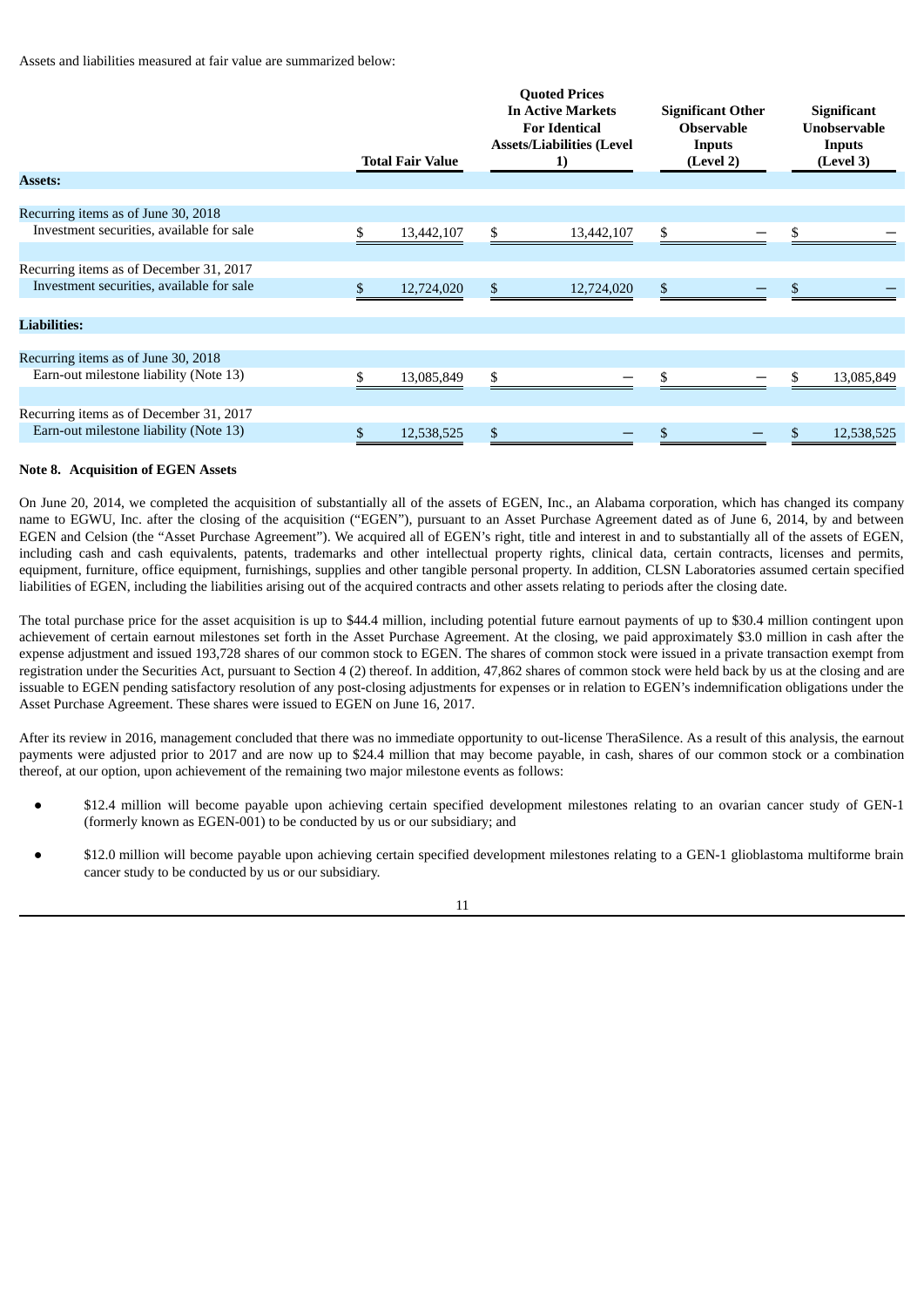The following table summarizes the fair values of these assets acquired and liabilities assumed related to the acquisition.

| Property and equipment, net                       | 35,000     |
|---------------------------------------------------|------------|
| In-process research and development               | 24,211,000 |
| Other Intangible assets (Covenant not to compete) | 1,591,000  |
| Goodwill                                          | 1,976,000  |
| Total assets:                                     | 27,813,000 |
| Accounts payable and accrued liabilities          | (235,000)  |
| Net assets acquired                               | 27,578,000 |

Acquired in-process research and development (IPR&D) consists of EGEN's drug technology platforms: TheraPlas and TheraSilence. The fair value of the IPR&D drug technology platforms was estimated to be \$24.2 million as of the acquisition date. As of the closing of the acquisition, the IPR&D was considered indefinite lived intangible assets and will not be amortized. IPR&D is reviewed for impairment at least annually as of our third quarter ended September 30, and whenever events or changes in circumstances indicate that the carrying value of the assets might not be recoverable.

At September 30, 2017, after the Company's annual assessment of the totality of the events that could impair IPR&D, the Company determined certain IPR&D assets related to the development of its glioblastoma multiforme cancer (GBM) product candidate may be impaired. To arrive at this determination, the Company assessed the status of studies in GBM conducted by its competitors and the Company's strategic commitment of resources to its studies in primary liver cancer and ovarian cancer. The Company estimated the fair value of the IPR&D related to GBM at September 30, 2017 using the multi-period excess earnings method (MPEEM). The Company concluded that the GBM asset, valued at \$9.4 million, was partially impaired and wrote down the GBM asset to \$6.9 million, incurring a non-cash charge of \$2.5 million in the third quarter of 2017.

At December 31, 2016, the Company determined one of the IPR&D assets related to the development of its RNA delivery system being developed with collaborators using their RNA product candidates may be impaired and after an assessment, the Company concluded that this asset, valued at \$1.4 million, was impaired. Therefore, the Company wrote off the value of this IPR&D asset, incurring a non-cash charge of \$1.4 million in the fourth quarter of 2016.

As no indicators of impairment existed during the first half of 2018, the Company concluded none of the other IPR&D assets were impaired at June 30, 2018.

Pursuant to the EGEN Purchase Agreement, EGEN provided certain covenants ("Covenant Not To Compete") to the Company whereby EGEN agreed, during the period ending on the seventh anniversary of the closing date of the acquisition on June 20, 2014, not to enter into any business, directly or indirectly, which competes with the business of the Company nor will it contact, solicit or approach any of the employees of the Company for purposes of offering employment. The Covenant Not To Compete which was valued at approximately \$1.6 million at the date of the EGEN acquisition has a definitive life and is amortized on a straight-line basis over its life of 7 years. The Company recognized amortization expense of \$56,829 and 113,658 in each of the three and six-month periods ended June 30, 2018 and 2017, respectively. The fair value of the Covenant Not to Compete was \$681,950, net of \$909,264 accumulated amortization, as of June 30, 2018 and \$795,608, net of \$795,606 accumulated amortization, as of December 31, 2017

The purchase price exceeded the estimated fair value of the net assets acquired by approximately \$2.0 million which was recorded as Goodwill. Goodwill represents the difference between the total purchase price for the net assets purchased from EGEN and the aggregate fair values of tangible and intangible assets acquired, less liabilities assumed. Goodwill is reviewed for impairment at least annually as of our third quarter ended September 30 or sooner if we believe indicators of impairment exist. As of September 30, 2017, we concluded that the Company's fair value exceeded its carrying value therefore "it is not more likely than not" that the Goodwill was impaired.

## **Note 9. Accrued Liabilities**

Other accrued liabilities as of June 30, 2018 and December 31, 2017 include the following:

|                                                    | <b>June 30, 2018</b> | <b>December 31, 2017</b> |
|----------------------------------------------------|----------------------|--------------------------|
| Amounts due to contract research organizations and |                      |                          |
| other contractual agreements                       | 908,556              | 665,373                  |
| Accrued payroll and related benefits               | 733,539              | 1,258,265                |
| Accrued professional fees                          | 370,298              | 264,668                  |
| Other                                              | 20,000               | 94.521                   |
| <b>Total</b>                                       | 2,032,393            | 2,282,827                |
|                                                    |                      |                          |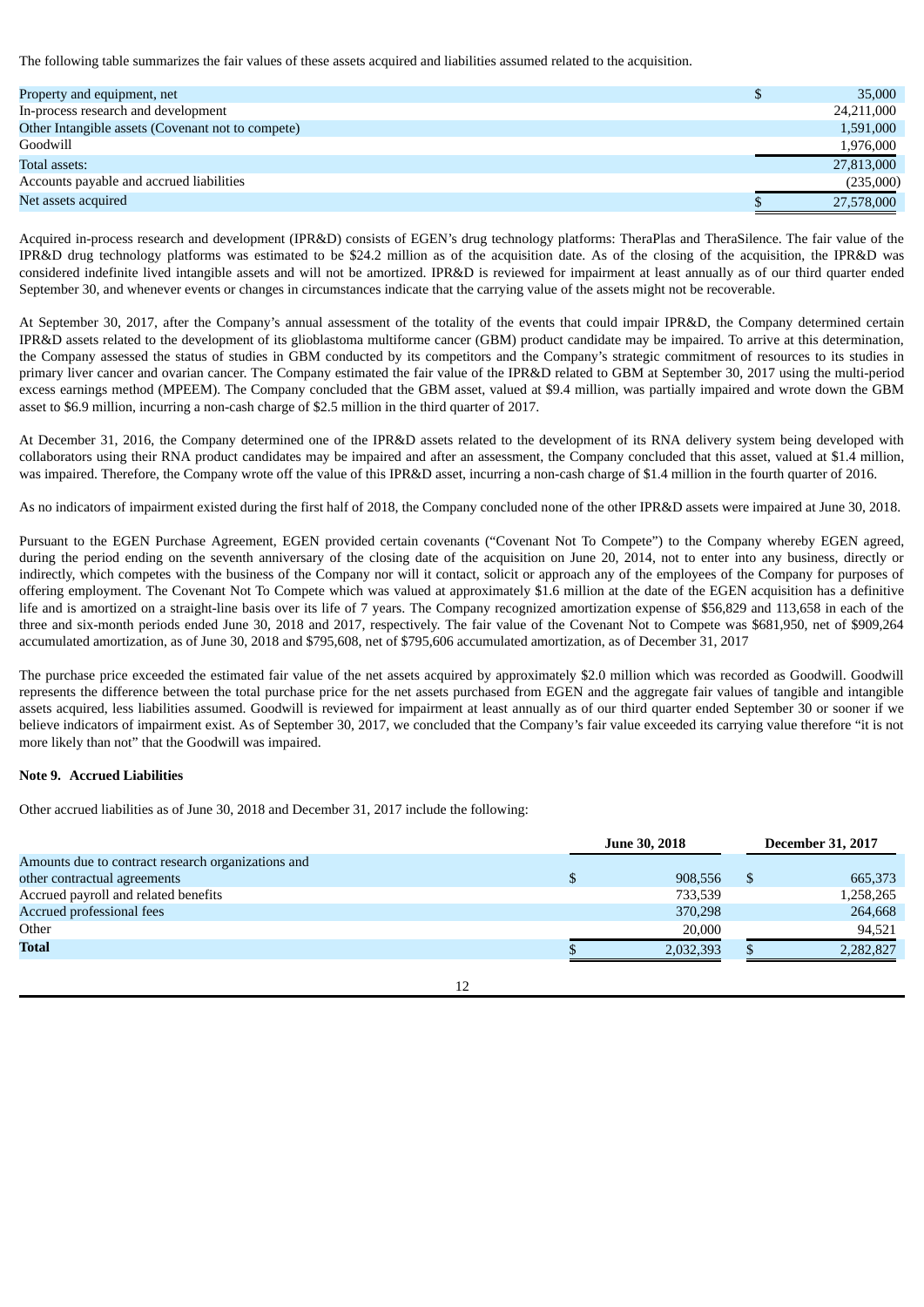#### **Note 10.Note Payable**

#### *Horizon Credit Agreement*

On June 27, 2018, the Company entered into a loan agreement with Horizon Technology Finance Corporation ("Horizon") that provided \$10 million in new capital (the "Horizon Credit Agreement"). The Company drew down \$10 million upon closing of the Horizon Credit Agreement on June 27, 2018. The Company anticipates that it will use the funding provided under the Horizon Credit Agreement for working capital and advancement of its product pipeline.

The obligations under the Horizon Credit Agreement are secured by a first-priority security interest in substantially all assets of Celsion other than intellectual property assets. The obligations will bear interest at a rate calculated based on one-month LIBOR plus 7.625%. Payments under the loan agreement are interest only for the first twenty-four (24) months after loan closing, followed by a 24-month amortization period of principal and interest through the scheduled maturity date. At its option, the Company can prepay all of the outstanding principal balance by prepaying the outstanding principal balance and an amount equal to 1-3% of the outstanding principal balance at that time, based on the amount of time prior to the maturity date of the notes.

As a fee in connection with the Horizon Credit Agreement, Celsion issued Horizon warrants exercisable for a total of 190,114 shares of Celsion's common stock (the "Horizon Warrants") at a per share exercise price of \$2.63. The Horizon Warrants are immediately exercisable for cash or by net exercise from the date of grant and will expire after ten years from the date of grant. Celsion is required to register the common stock underlying the Horizon Warrants within 90 days from the date of grant and use its best efforts to keep it effective.

The Horizon Credit Agreement contains customary representations, warranties and affirmative and negative covenants including, among other things, covenants that limit or restrict Celsion's ability to grant liens, incur indebtedness, make certain restricted payments, merge or consolidate and make dispositions of assets. Upon the occurrence of an event of default under the Horizon Credit Agreement, the lenders may cease making loans, terminate the Horizon Credit Agreement, declare all amounts outstanding to be immediately due and payable and foreclose on or liquidate Celsion's assets that comprise the lenders' collateral. The Horizon Credit Agreement specifies a number of events of default (some of which are subject to applicable grace or cure periods), including, among other things, non-payment defaults, covenant defaults, a material adverse effect on Celsion or its assets, cross-defaults to other material indebtedness, bankruptcy and insolvency defaults and material judgment defaults.

The Company valued the Horizon Warrants issued using the Black-Scholes option pricing model and recorded a total of \$507,116 as a direct deduction from the debt liability consistent with the presentation of a debt discount and are being amortized as interest expense using the effective interest method over the life of the loan. Also, in connection with each of the Horizon Credit Agreement, the Company is required to pay an end of term charge equal to 4.0% of the original loan amount at time of maturity. Therefore, these amounts totaling \$400,000 are being amortized as interest expense using the effective interest method over the life of the loan.

In connection with the Horizon Credit Agreement, the Company incurred financing fees and expenses totaling \$175,000 which are recorded and classified as debt discount. In addition, the Company paid loan origination fees of \$100,000 which has been recorded and classified as debt discount. These debt discount amounts totaling \$782,116 are being amortized as interest expense using the effective interest method over the life of the loan.

For the three and six-month periods ended June 30, 2018 the Company incurred \$10,794 in interest expense and amortized \$4,237 as interest expense for debt discounts and end of term charges in connection with the Horizon Credit Agreement.

Following is a schedule of future principle payments, net of unamortized debt discounts and amortized end of term charges, due on the Horizon Credit Agreement:

|                                        |   | For the year<br>ending<br>June 30 |
|----------------------------------------|---|-----------------------------------|
| 2019                                   | Φ |                                   |
| 2020                                   |   |                                   |
| 2021                                   |   | 4,583,333                         |
| 2022                                   |   | 5,000,000                         |
| 2023 and thereafter                    |   | 416,667                           |
| Subtotal of future principle payments  |   | 10,000,000                        |
| Net of unamortized debt issuance costs |   | (777, 879)                        |
| Total                                  |   | 9,222,121                         |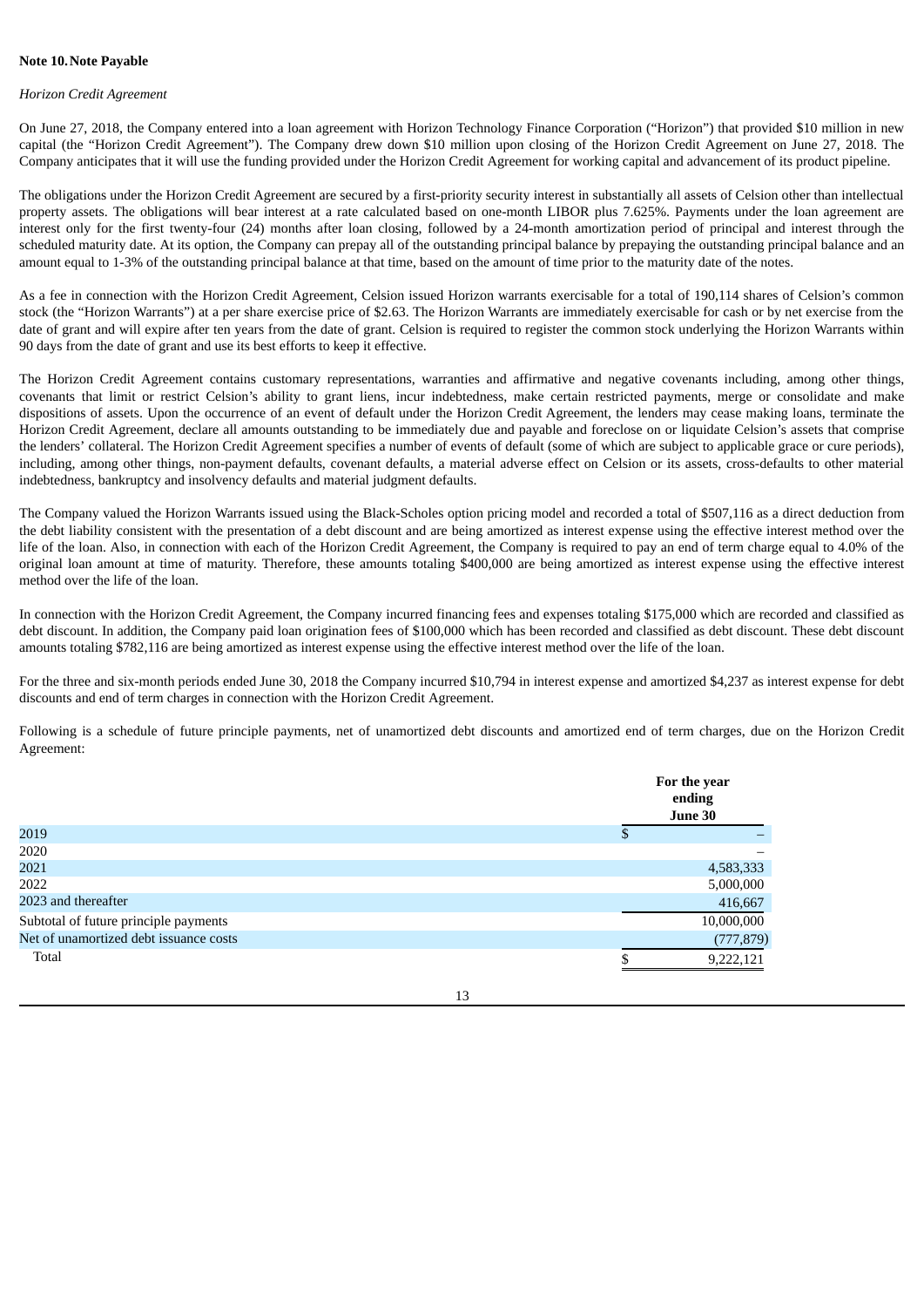## *Hercules Credit Agreement*

In November 2013, the Company entered into a loan agreement with Hercules Technology Growth Capital, Inc. (Hercules) which permits up to \$20 million in capital to be distributed in multiple tranches (the Hercules Credit Agreement). The Company drew the first tranche of \$5 million upon closing of the Hercules Credit Agreement in November 2013 and used approximately \$4 million of the proceeds to repay the outstanding obligations under its loan agreement with Oxford Finance LLC and Horizon Technology Finance Corporation as discussed further below. On June 10, 2014, the Company closed the second \$5 million tranche under the Hercules Credit Agreement. The proceeds were used to fund the \$3.0 million upfront cash payment associated with Celsion's acquisition of EGEN, as well as the Company's transaction costs associated with the EGEN acquisition. Upon the closing of the second tranche, the Company had drawn down a total of \$10 million under the Hercules Credit Agreement.

The obligations under the Hercules Credit Agreement are in the form of secured indebtedness bearing interest at a calculated prime-based variable rate (11.25% per annum since inception through December 17, 2015, 11.50% from December 18, 2015 through December 15, 2016 and 11.75% since). Payments under the loan agreement were interest only for the first twelve months after loan closing, followed by a 30 -month amortization period of principal and interest through the scheduled maturity date of June 1, 2017. In connection with the Hercules Credit Agreement, the Company incurred cash expenses of \$122,378 which were recorded as deferred financing fees. These deferred financing fees were amortized as interest expense using the effective interest method over the life of the loan. In addition, the Company paid loan origination fees of \$230,000 which has been classified as debt discount. This amount is being amortized as interest expense using the effective interest method over the life of the loan.

As a fee associated with the Hercules Credit Agreement, the Company issued Hercules a warrant for a total of 6,963 shares of the Company's common stock (the Hercules Warrant) at a per share exercise price of \$50.26, exercisable for cash or by net exercise from November 25, 2013. Upon the closing of the second tranche on June 10, 2014, this warrant became exercisable for an additional 6,963 shares of the Company's common stock. The Hercules Warrant will expire November 25, 2018. Hercules has certain rights to register the common stock underlying the Hercules Warrant pursuant to a Registration Rights Agreement with the Company dated November 25, 2013. The registration rights expire on the date when such stock may be sold under Rule 144 without restriction or upon the first-year anniversary of the registration statement for such stock, whichever is earlier. The common stock issuable pursuant to the Hercules Warrant was filed pursuant to Rule 415 under the Securities Act of 1933 on the Prospectus for Registration Statement No. 333 - 193936 and was declared effective on September 30, 2014. The Company valued the Hercules Warrants issued using the Black-Scholes option pricing model and recorded a total of \$476,261 as a direct deduction from the debt liability consistent with the presentation of a debt discount and are being amortized as interest expense using the effective interest method over the life of the loan. Also, in connection with each of the \$5.0 million tranches, the Company was required to pay an end of term charge equal to 3.5% of each original loan amount at time of maturity. Therefore, these amounts totaling \$350,000 were amortized as interest expense using the effective interest method over the life of the loan. For the three-period ended June 30, 2017 the Company incurred \$11,731 in interest expense and amortized \$17,685 as interest expense for deferred fees, debt discount and end of term charges in connection with the Hercules Credit Agreement. For the six-month period ended June 30, 2017, the Company incurred \$56,386 in interest expense and amortized \$35,370 as interest expense for deferred fees, debt discount and end of term charges in connection with the Hercules Credit Agreement

The loan balance and end of term charges on the Hercules Credit Agreement was paid in full in June 2017.

## **Note 11. Stockholders' Equity**

In September 2015, the Company filed with the Securities and Exchange Commission (the SEC) a \$75 million shelf registration statement on Form S-3 (the 2015 Shelf Registration Statement) (File No. 333-206789) that allows the Company to issue any combination of common stock, preferred stock or warrants to purchase common stock or preferred stock. This shelf registration was declared effective on September 25, 2015.

## *Increase in the Number of Authorized Shares*

At the 2016 Annual Meeting of Stockholders of the Company in June 2016, the Company's stockholders approved an increase in the number of the authorized shares of the Company's common stock from 75,000,000 shares to 112,500,000 shares. The number of the authorized shares of preferred stock remains at 100,000 shares. The aggregate number of shares of all classes of stock that the Company may issue, after giving effect to such amendment as approved by the stockholders, will be 112,600,000 shares.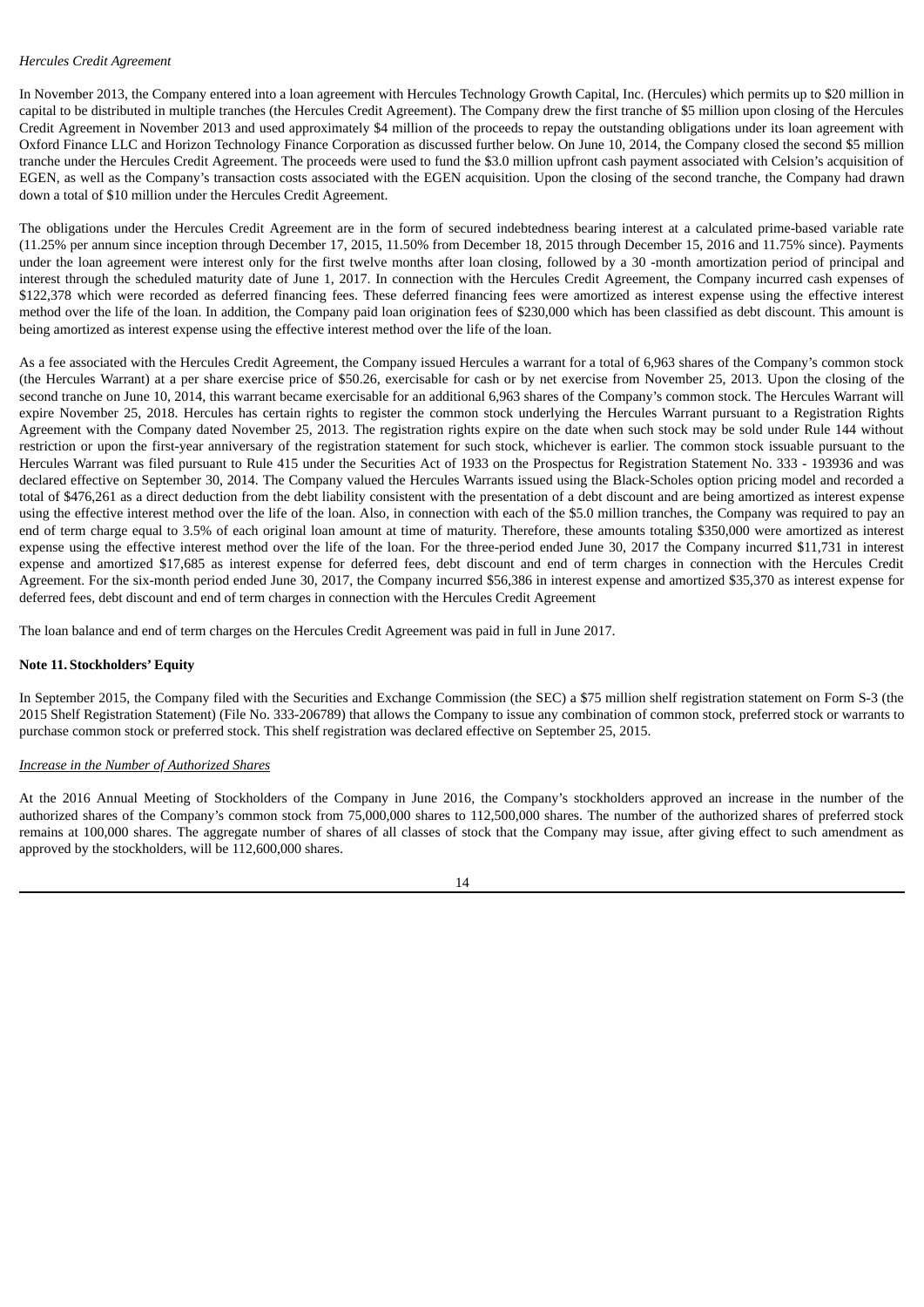## *Reverse Stock Split*

On May 26, 2017, the Company effected a 14-for-1 reverse stock split of its common stock which was made effective for trading purposes as of the commencement of trading on May 30, 2017. As of that date, each 14 shares of issued and outstanding common stock and equivalents was consolidated into one share of common stock. All shares have been restated to reflect the effects of the 14-for-1 reverse stock split. In addition, at the market open on May 30, 2017, the Company's common stock started trading under a new CUSIP number 15117N503 although the Company's ticker symbol, CLSN, remained unchanged.

The reverse stock split was previously approved by the Company's stockholders at the 2017 Annual Meeting held on May 16, 2017, and the Company subsequently filed a Certificate of Amendment to its Certificate of Incorporation to effect the stock consolidation. The primary reasons for the reverse stock split and the amendment are:

- To increase the market price of the Company's common stock making it more attractive to a broader range of institutional and other investors, and
- To provide the Company with additional capital resources and flexibility sufficient to execute its business plans including the establishment of strategic relationships with other companies and to ensure its ability to raise additional capital as necessary.

Immediately prior to the reverse stock split, the Company had 56,982,418 shares of common stock outstanding which consolidated into 4,070,172 shares of the Company's common stock. No fractional shares were issued in connection with the reverse stock split. Holders of fractional shares have been paid out in cash for the fractional portion with the Company's overall exposure for such payouts consisting of a nominal amount. The number of outstanding options and warrants were adjusted accordingly, with outstanding options being reduced from approximately 2.4 million to approximately 0.2 million and outstanding warrants being reduced from approximately 33.5 million to approximately 2.4 million.

## October 2017 *Underwritten Offering*

On October 27, 2017, the Company entered into an underwriting agreement (the "Underwriting Agreement") with Oppenheimer & Co. Inc. (the "Underwriter"), relating to the issuance and sale (the "Offering") of 2,640,000 shares (the "Shares") of the Company's common stock, \$0.01 par value per share (the "Common Stock"), and warrants to purchase an aggregate of 1,320,000 shares of Common Stock. Each share of Common Stock is being sold together with 0.5 warrants (the "Investor Warrants"), each whole Investor Warrant being exercisable for one share of Common Stock, at an offering price of \$2.50 per share and related Investor Warrants.

Pursuant to the terms of the Underwriting Agreement, the Underwriter agreed to purchase the Shares and related Investor Warrants from the Company at a price of \$2.325 per share and related Investor Warrants. Each Investor Warrant is exercisable six months from the date of issuance. The Investor Warrants have an exercise price of \$3.00 per whole share and expire five years from the date first exercisable.

The Company received \$6.6 million of gross proceeds from the sale of the Shares and Investor Warrant. This Offering was made pursuant to the Company's effective shelf registration statement on Form S-3 (File No. 333-206789) filed with the Securities and Exchange Commission on September 4, 2015, and declared effective on September 25, 2015, including the base prospectus dated September 25, 2017 included therein and the related prospectus supplement. The Company also issued to the Underwriter warrants to purchase up to 66,000 shares of the Company's common stock, such issuance being exempt from registration pursuant to Section 4(a)(2) of the Securities Act. Each Underwriter warrant is exercisable six months from the date of issuance, have an exercise price of \$2.87 per whole share, and expire five years from the date first exercisable*.*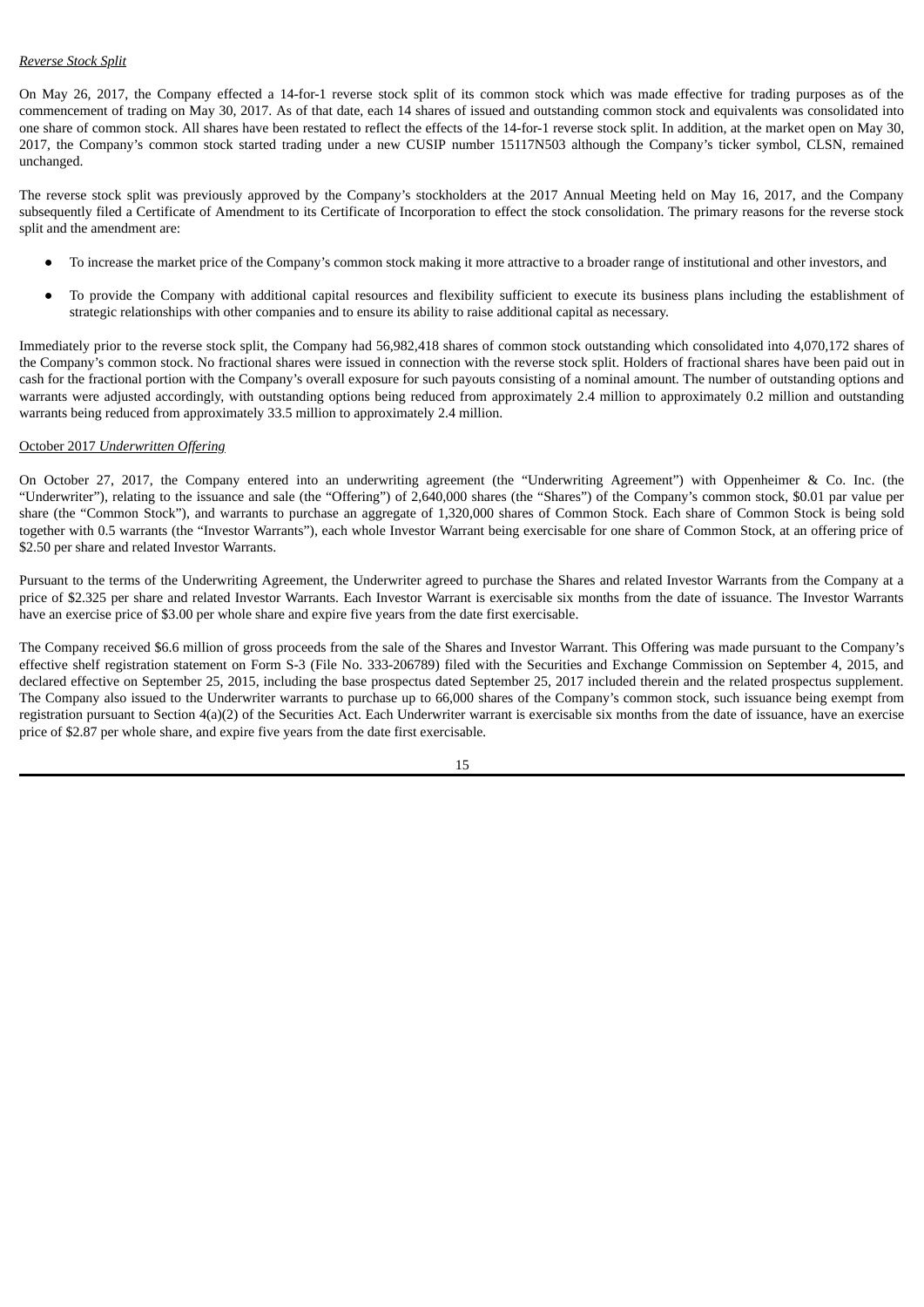## July 6, 2017 *Common Stock Offering*

On July 6, 2017, the Company entered into a securities purchase agreement with several investors, pursuant to which the Company agreed to issue and sell, in a registered direct offering, an aggregate of 2,050,000 shares of common stock of the Company at an offering price of \$2.07 per share for gross proceeds of \$4,243,500 before the deduction of the placement agent fee and offering expenses. In addition, the Company sold Pre-Funded Series CCC Warrants to purchase 385,000 shares of common stock (and the shares of common stock issuable upon exercise of the Pre-Funded Series CCC Warrants), in lieu of shares of common stock to the extent that the purchase of common stock would cause the beneficial ownership of the Purchaser, together with its affiliates and certain related parties, to exceed 9.99% of our common stock. The Pre-Funded Series CCC Warrants were sold at an offering price of \$2.06 per share for gross proceeds of \$793,100, are immediately exercisable for \$0.01 per share of common stock and do not have an expiration date. In a concurrent private placement, the Company agreed to issue to each investor, for each share of common stock and pre-funded warrant purchased in the offering, a Series AAA Warrant and Series BBB Warrant, each to purchase one share of common stock. The Series AAA Warrants are initially exercisable six months following issuance and terminate five and one-half years following issuance. The Series AAA Warrants have an exercise price of \$2.07 per share and are exercisable to purchase an aggregate of 2,435,000 shares of common stock. The Series BBB Warrants are immediately exercisable following issuance and terminate twelve months following issuance. The Series BBB Warrants have an exercise price of \$4.75 per share and are exercisable to purchase an aggregate of 2,435,000 shares of common stock. Subject to limited exceptions, a holder of a Series AAA and Series BBB Warrant will not have the right to exercise any portion of its warrants if the holder, together with its affiliates, would beneficially own in excess of 9.99% of the number of shares of common stock outstanding immediately after giving effect to such exercise. During the fourth quarter of 2017, all 385,000 of the Series CCC Pre-Funded warrants were exercised in full.

On October 4, 2017, the Company entered into letter agreements (the "Exercise Agreements") with the holders of the Series AAA and Series BBB Warrants issued in the July 6, 2017 Common Stock Offering (the "Exercising Holders"). The Exercise Agreements amended the Series AAA Warrants to permit their immediate exercise. Prior to the execution of the Exercise Agreements, the Series AAA Warrants were not exercisable until January 11, 2018. Pursuant to the Exercise Agreements, the Exercising Holders and the Company agreed that the Exercising Holders would exercise all of their Existing Warrants with respect to 4,665,000 shares of Common Stock underlying such Existing Warrants. The Series AAA Warrants and Series BBB Warrants were exercised at a price of \$2.07 per share and \$4.75 per share, respectively, which were their respective original exercise prices. The Company received approximately \$16.6 million in gross proceeds from the sale of these warrants.

The Exercise Agreements also provide for the issuance of 1,166,250 Series DDD Warrants, each to purchase one share of Common Stock (the "Series DDD Warrants"). The Series DDD Warrants have an exercise price \$6.20, are exercisable one year following issuance and terminate six months after they are initially exercisable. The Series DDD Warrants and the shares of Common Stock issuable upon the exercise of the Series DDD Warrants were offered pursuant to the exemption provided in Section 4(a)(2) under the Securities Act or Rule 506(b) promulgated thereunder. Pursuant to the Exercise Agreements, the Series DDD Warrants shall be substantially in the form of the Existing Warrants and the Company will be required to register for resale the shares of Common Stock underlying the Series DDD Warrants.

#### February 14, 2017 *Public Offering*

On February 14, 2017, the Company entered into a securities purchase agreement whereby it sold, in a public offering (the February 14, 2017 Public Offering), an aggregate of 1,384,704 shares of common stock of the Company at an offering price of \$3.22 per share. In addition, the Company sold Series AA Warrants (the Series AA Warrants) to purchase up to 1,177,790 shares of common stock and Pre-Funded Series BB Warrants (the Pre-Funded Series BB Warrants) to purchase up to 185,713 shares of common stock. The Series AA Warrants have an exercise price of \$3.22 per share, have a five-year life and are immediately exercisable. The Pre-Funded Series BB Warrants were offered at \$3.08 per share, were immediately exercisable for \$0.14 per share of common stock, do not have an expiration date and were issued in lieu of shares of common stock to the extent that the purchase of common stock would cause the beneficial ownership of the purchaser of such shares, together with its affiliates and certain related parties, to exceed 9.99% of our common stock. The Company received approximately \$5.0 million in gross proceeds before the deduction of the placement agent fees and offering expenses (excluding any proceeds from the exercise of the warrants) in the February 14, 2017 Public Offering.

In connection with the February 14, 2017 Public Offering, the Company filed with the Securities and Exchange Commission a registration statement on Form S-1 (Registration No. 333-215321) on December 23, 2016, as amended by Pre-Effective Amendment No. 1 filed with the Commission on January 20, 2017, as further amended by Pre-Effective Amendment No. 2 filed with the Commission on February 13, 2017, as further amended by Pre-Effective Amendment No. 3 filed with the Commission on February 13, 2017 and as further amended by Pre-Effective Amendment No. 4 filed with the Commission on February 14, 2017 for the registration of the securities issued and sold under the Securities Act of 1933, as amended.

As of December 31, 2017, all 185,713 of the Series BB Pre-Funded warrants were exercised in full. During 2017, we received approximately \$2.4 million from the exercise of Series AA Warrants to purchase 747,254 shares of common stock.

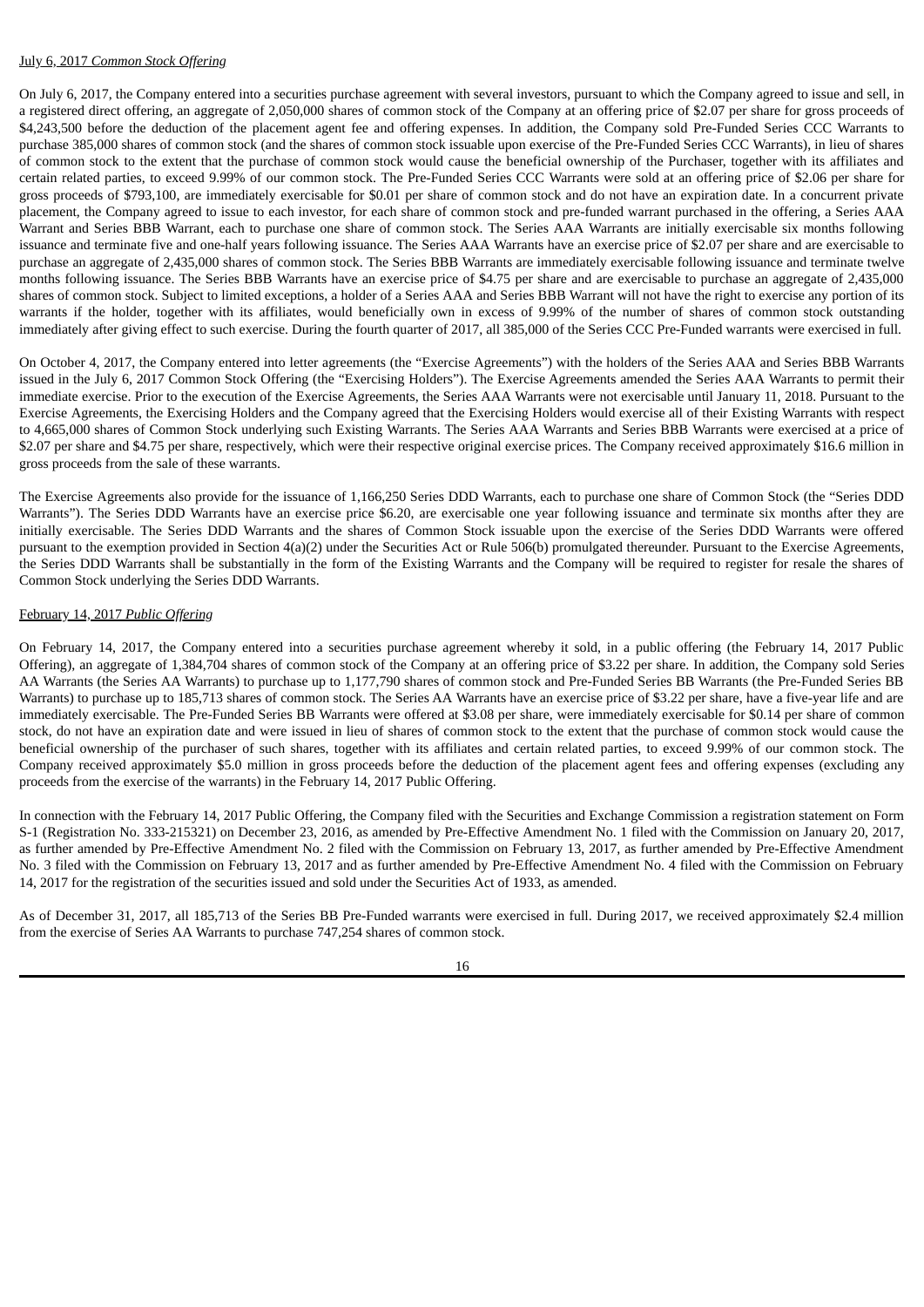## *Reduced Exercise Price of Warrants*

On February 22, 2013, the Company entered into a securities purchase agreement with certain investors pursuant to which the Company agreed, among other things, to issue warrants (the "2013 Warrants") to purchase up to 95,811 shares of our common stock at an exercise price of \$74.34 per share to such investors in a registered direct offering. On January 15, 2014, the Company entered into a securities purchase agreement with certain investors pursuant to which the Company agreed, among other things, to issue warrants (the "2014 Warrants") to purchase up to 64,348 shares of our common stock at an exercise price of \$57.40 per share to such investors in a registered direct offering. On June 9, 2017, the Company entered into warrant exercise agreements (the "Exercise Agreements") with certain holders of the 2013 Warrants, the 2014 Warrants and the June 2016 Warrants (the "Exercising Holders"), which Exercising Holders own, in the aggregate, warrants exercisable for 790,410 shares of our common stock. Pursuant to the Exercise Agreements, the Exercising Holders and the Company agreed that the Exercising Holders would exercise their 2013 Warrants, the 2014 Warrants and the June 2016 Warrants with respect to 790,410 shares of our common stock underlying such warrants for a reduced exercise price equal to \$2.70 per share. The Company received aggregate gross proceeds of approximately \$2.1 million from the exercise of the 2013 Warrants, the 2014 Warrants and the June 2016 Warrants by the Exercising Holders.

The reduced exercise price of the 2013 Warrants, the 2014 Warrants and the June 2016 Series C Warrants increased the fair value of the warrants by approximately \$0.2 million. This increase in fair value is recorded as a deemed dividend in additional paid in capital due to the retained deficit and it increased the net loss available to common shareholders on the consolidate statement of operations.

On May 27, 2015 entered into a securities purchase agreement with certain investors pursuant to which the Company agreed, among other things, to issue warrants (the "2015 Warrants") to purchase up to 139,284 shares of the Company's common stock at an exercise price of \$36.40 per share, to such investors in a registered direct offering. Between June 22, 2017 through June 26, 2017, the Company and holders of the 2015 Warrants and the December 2016 Warrants (the Exercising Investors) entered into agreements whereby the Company agreed that the Exercising investors would exercise their 2015 Warrants and the June 2016 Warrants with respect to 506,627 shares of our common stock underlying such warrants for a reduced exercise price equal to \$1.65 per share. The Company received aggregate gross proceeds of approximately \$0.8 million from the exercise of the 2015 Warrants and the June 2016 Warrants by the Exercising Investors.

The reduced exercise price of the 2015 Warrants increased the fair value of the warrants by approximately \$0.1 million. This increase in fair value is recorded as a deemed dividend in additional paid in capital due to the retained deficit and it increased the net loss available to common shareholders on the consolidate statement of operations.

## *Controlled Equity Offering*

On February 1, 2013, the Company entered into a Controlled Equity Offering SM Sales Agreement (the "ATM Agreement") with Cantor Fitzgerald & Co., as sales agent ("Cantor"), pursuant to which Celsion may offer and sell, from time to time, through Cantor, shares of our common stock having an aggregate offering price of up to \$25.0 million (the "ATM Shares") pursuant to the Company's previously filed and effective Registration Statement on Form S-3. Under the ATM Agreement, Cantor may sell ATM Shares by any method deemed to be an "at-the-market" offering as defined in Rule 415 promulgated under the Securities Act of 1933, as amended, including sales made directly on The NASDAQ Capital Market, on any other existing trading market for our common stock or to or through a market maker. From February 1, 2013 through June 30, 2018, the Company sold and issued an aggregate of 1,784,396 shares of common stock under the ATM Agreement, receiving approximately \$12.8 million in gross proceeds.

The Company is not obligated to sell any ATM Shares under the ATM Agreement. Subject to the terms and conditions of the ATM Agreement, Cantor will use commercially reasonable efforts, consistent with its normal trading and sales practices and applicable state and federal law, rules and regulations and the rules of The NASDAQ Capital Market, to sell ATM Shares from time to time based upon the Company's instructions, including any price, time or size limits or other customary parameters or conditions the Company may impose. In addition, pursuant to the terms and conditions of the ATM Agreement and subject to the instructions of the Company, Cantor may sell ATM Shares by any other method permitted by law, including in privately negotiated transactions.

The ATM Agreement will terminate upon the earlier of (i) the sale of ATM Shares under the ATM Agreement having an aggregate offering price of \$25 million or (ii) the termination of the ATM Agreement by Cantor or the Company. The ATM Agreement may be terminated by Cantor or the Company at any time upon 10 days' notice to the other party, or by Cantor at any time in certain circumstances, including the occurrence of a material adverse change in the Company. The Company pays Cantor a commission of 3.0% of the aggregate gross proceeds from each sale of ATM Shares and has agreed to provide Cantor with customary indemnification and contribution rights. The Company also reimbursed Cantor for legal fees and disbursements of \$50,000 in connection with entering into the ATM Agreement.

On October 2, 2015 and again on February 6, 2018, we filed prospectus supplements to the base prospectus that forms a part of the 2015 Shelf Registration Statement, pursuant to which we may offer and sell up to \$17.5 million of shares collectively of common stock from time to time under the ATM Agreement. In January 2018 and thus far in 2018, we have sold 457,070 shares of common stock for net proceeds of \$1.3 million under the ATM. As of the date of this filing, we have approximately \$12.2 million remaining under the ATM.

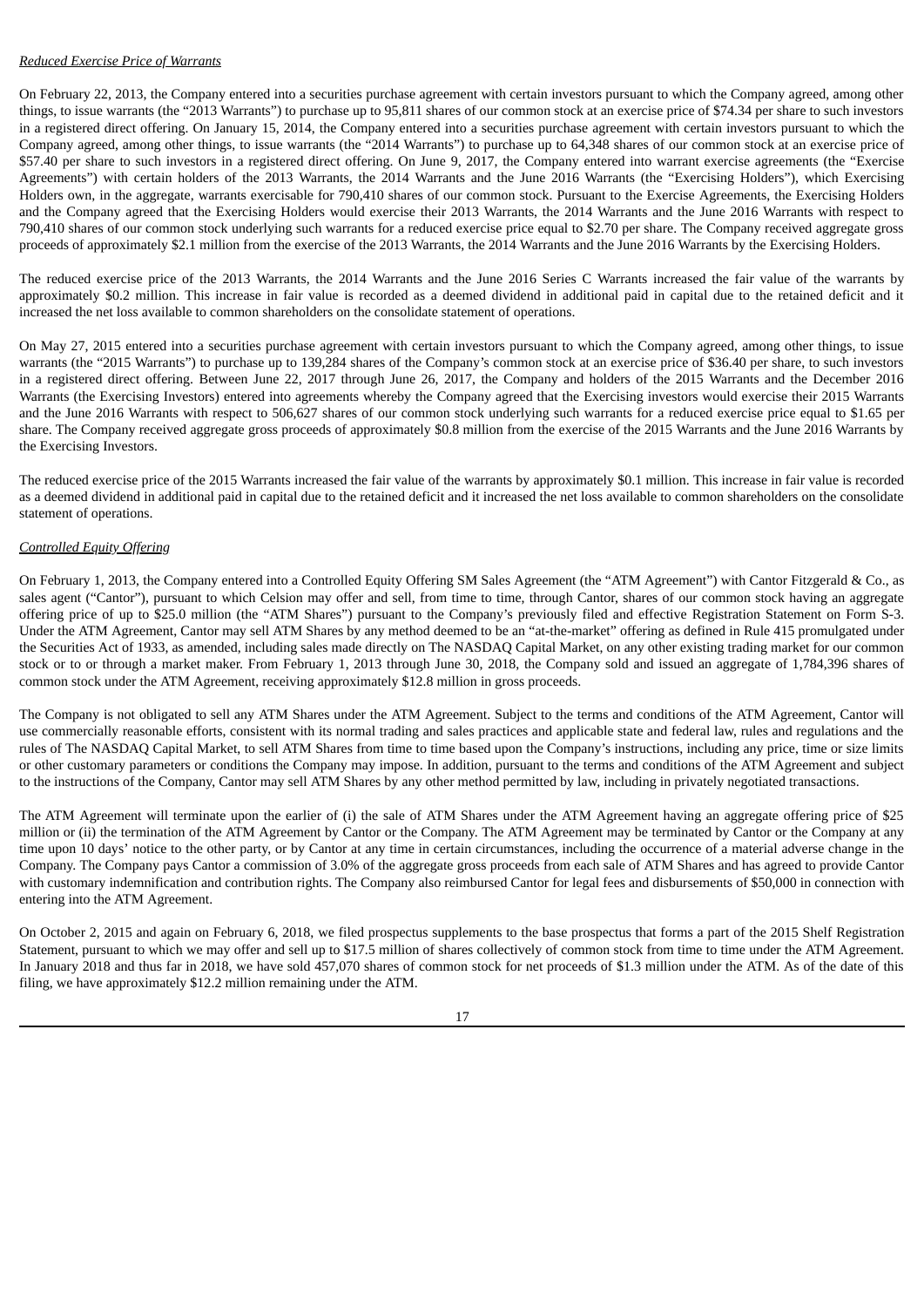#### **Note 12.Stock-Based Compensation**

The Company has long-term compensation plans that permit the granting of equity based-awards in the form of stock options, restricted stock, restricted stock units, stock appreciation rights, other stock awards, and performance awards.

At the 2018 Annual Stockholders Meeting of the Company held on May 15, 2018, stockholders approved the Celsion Corporation 2018 Stock Incentive Plan (the 2018 Plan). The 2018 Plan, as adopted, permits the granting of 2,700,000 shares of Celsion common stock as equity awards in the form of incentive stock options, nonqualified stock options, restricted stock, restricted stock units, stock appreciation rights, other stock awards, performance awards, or in any combination of the foregoing. Prior to the adoption of the 2018 Plan, the Company had maintained the Celsion Corporation 2007 Stock Incentive Plan (the 2007 Plan). The 2007 Plan permitted the granting of 688,531 shares of Celsion common stock as equity awards in the form of incentive stock options, nonqualified stock options, restricted stock, restricted stock units, stock appreciation rights, phantom stock, performance awards, or in any combination of the foregoing. The 2018 Plan replaced the 2007 Plan although the 2007 Plan remains in effect for awards previously granted under the 2007 Plan. Under the terms of the 2018 Plan, any shares subject to an award under the 2007 Plan which are not delivered because of the expiration, forfeiture, termination or cash settlement of the award will become available for grant under the 2018 Plan.

The Company has issued stock awards to employees and directors in the form of stock options and restricted stock. Options are generally granted with strike prices equal to the fair market value of a share of Celsion common stock on the date of grant. Incentive stock options may be granted to purchase shares of common stock at a price not less than 100% of the fair market value of the underlying shares on the date of grant, provided that the exercise price of any incentive stock option granted to an eligible employee owning more than 10% of the outstanding stock of Celsion must be at least 110% of such fair market value on the date of grant. Only officers and key employees may receive incentive stock options.

Option and restricted stock awards vest upon terms determined by the Compensation Committee of the Board of Directors and are subject to accelerated vesting in the event of a change of control or certain terminations of employment. The Company issues new shares to satisfy its obligations from the exercise of options or the grant of restricted stock awards.

As of June 30, 2018, there were a total of 3,399,893 shares reserved, which were comprised of 3,034,741 shares subject to equity awards previously granted under the 2018 Plan and 2007 Plan and 365,152 shares available for future issuance under the 2018 Plan.

Total compensation cost charged related to employee stock options and restricted stock awards amounted to \$3,217,633 and \$676,918 for the three-month periods ended June 30, 2018 and 2017, respectively. Total compensation cost charged related to employee stock options and restricted stock awards amounted to \$3,371,301 and \$804,592 for the six-month periods ended June 30, 2018 and 2017, respectively. As of June 30, 2018, there was \$2.7 million of total unrecognized compensation cost related to non-vested stock-based compensation arrangements. That cost is expected to be recognized over a weightedaverage period of 1.3 years. The weighted average grant date fair values of the stock option awards granted during six-month periods ended June 30, 2018 and 2017 was \$2.23 and \$2.32, respectively.

A summary of stock option awards and restricted stock grants for the six-months ended June 30, 2018 is presented below:

|                                                                     | <b>Stock Options</b>                 |                           |                                                 | <b>Restricted Stock</b><br><b>Awards</b>                                     |                                                                  |      | Weighted<br>Average                                                                   |  |
|---------------------------------------------------------------------|--------------------------------------|---------------------------|-------------------------------------------------|------------------------------------------------------------------------------|------------------------------------------------------------------|------|---------------------------------------------------------------------------------------|--|
| <b>Equity Awards</b>                                                | <b>Options</b><br><b>Outstanding</b> |                           | Weighted<br>Average<br><b>Exercise</b><br>Price | <b>Non-vested</b><br><b>Restricted</b><br><b>Stock</b><br><b>Outstanding</b> | Weighted<br>Average<br>Grant<br><b>Date</b><br><b>Fair Value</b> |      | <b>Contractual</b><br><b>Terms</b> of<br><b>Equity</b><br><b>Awards</b><br>(in years) |  |
| Equity awards outstanding at January 1, 2018                        | 703,442                              | \$                        | 10.34                                           | $-$                                                                          | \$                                                               |      |                                                                                       |  |
| Equity awards granted                                               | 2,440,000                            | $\mathfrak{S}$            | 2.22                                            | 11,000                                                                       | -\$                                                              | 2.64 |                                                                                       |  |
| Vested and issued                                                   | $-$                                  | $\mathfrak{s}$            |                                                 | $(6,000)$ \$                                                                 |                                                                  | 2.64 |                                                                                       |  |
| Equity awards forfeited, cancelled or expired                       | (113,701)                            | $\boldsymbol{\mathsf{S}}$ | 40.23                                           | $\overline{\phantom{0}}$                                                     | \$                                                               |      |                                                                                       |  |
| Equity awards outstanding at June 30, 2018                          | 3,029,741                            | \$                        | 4.48                                            | 5,000                                                                        | $\boldsymbol{\mathsf{S}}$                                        | 2.61 | 9.6                                                                                   |  |
| Aggregate intrinsic value of outstanding awards at<br>June 30, 2018 | \$<br>1,913,490                      |                           |                                                 | \$<br>1,700                                                                  |                                                                  |      |                                                                                       |  |
| Equity awards exercisable at June 30, 2018                          | 1,657,820                            | $\mathbb{S}$              | 2.95                                            |                                                                              |                                                                  |      | 9.6                                                                                   |  |
| Aggregate intrinsic value of awards exercisable at<br>June 30, 2018 | \$<br>983,522                        |                           |                                                 |                                                                              |                                                                  |      |                                                                                       |  |
|                                                                     |                                      |                           | 18                                              |                                                                              |                                                                  |      |                                                                                       |  |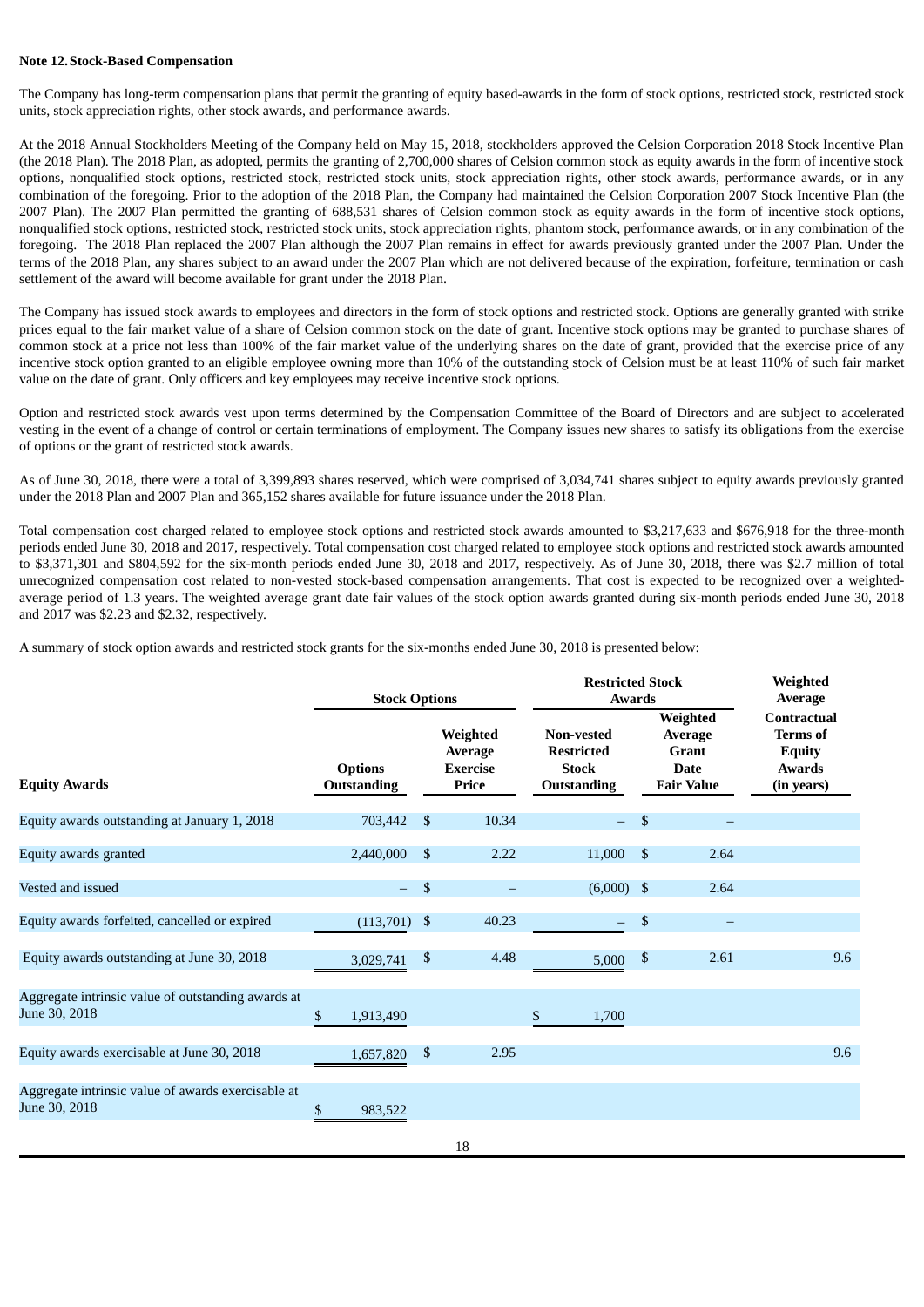The fair values of stock options granted were estimated at the date of grant using the Black-Scholes option pricing model. The Black-Scholes option pricing model was originally developed for use in estimating the fair value of traded options, which have different characteristics from Celsion's stock options. The model is also sensitive to changes in assumptions, which can materially affect the fair value estimate. The Company used the following assumptions for determining the fair value of options granted under the Black-Scholes option pricing model:

|                                | Six Months Ended June 30, |       |
|--------------------------------|---------------------------|-------|
|                                | 2018                      | 2017  |
| Risk-free interest rate        | 3.08%                     | 2.21% |
| Expected volatility            | 100.0%                    | 90.4% |
| Expected life (in years)       | $9.5 - 10.0$              | 10.00 |
| Expected forfeiture rate       | $-$ %                     | $-$ % |
| <b>Expected dividend yield</b> | $-$ %                     | $-$ % |

Expected volatilities utilized in the model are based on historical volatility of the Company's stock price. The risk-free interest rate is derived from values assigned to U.S. Treasury bonds with terms that approximate the expected option lives in effect at the time of grant. Starting in 2017, the Company elected to account for any forfeitures when they occur.

## **Note 13.Earn-out Milestone Liability**

The total aggregate purchase price for the EGEN Acquisition included potential future Earn-out Payments contingent upon achievement of certain milestones. The difference between the aggregate \$30.4 million in future Earn-out Payments and the \$13.9 million included in the fair value of the acquisition consideration at June 20, 2014 was based on the Company's risk-adjusted assessment of each milestone (10% to 67%) and utilizing a discount rate based on the estimated time to achieve the milestone (1.5 to 2.5 years). The earn-out milestone liability will be fair valued at the end of each quarter and any change in their value will be recognized in the financial statements.

As of June 30, 2018, March 31, 2018 and December 31, 2017, the Company fair valued these milestones at \$13.1 million, \$12.8 million and \$12.5 million, respectively, and recognized a non-cash charge of \$270,195 and \$547,324 during the three and six months ended June 30, 2018 as a result of the change in the fair value of these milestones from the beginning of each period respectively.

As of June 30, 2017, March 31, 2017 and December 31, 2016, the Company fair valued these milestones at \$13.8 million, \$13.5 million and \$13.2 million, respectively, and recognized a non-cash charge of \$292,228 and \$575,979 during the three and six months ended June 30, 2017 as a result of the change in the fair value of these milestones from the beginning of each period respectively.

The following is a summary of the changes in the earn-out milestone liability for 2018:

| Balance at January 1, 2018                                                            | 12,538,525 |
|---------------------------------------------------------------------------------------|------------|
| Non-cash charge from the adjustment for the change in fair value included in net loss | 547,324    |
| Balance at June 30, 2018                                                              | 13,085,849 |

The following is a schedule of the Company's risk-adjustment assessment of each milestone:

|                   | <b>Risk-adjustment Assessment</b> |                      | <b>Estimated Time</b> |
|-------------------|-----------------------------------|----------------------|-----------------------|
| Date              | of each Milestone                 | <b>Discount Rate</b> | to Achieve            |
|                   |                                   |                      |                       |
| June 30, 2018     | 35% to 80%                        | $9\%$                | 0.83 to 1.00 year     |
| March 31, 2018    | 35% to 80%                        | $9\%$                | 1.08 to 1.25 years    |
| December 31, 2017 | 35% to 80%                        | 9%                   | 1.33 to 1.50 years    |
|                   |                                   |                      |                       |
| June 30, 2017     | 50% to 80%                        | 9%                   | 1.50 to $2.00$ years  |
| March 31, 2017    | 50% to 80%                        | 9%                   | 1.75 to 2.25 years    |
| December 31, 2016 | 50% to 80%                        | 9%                   | 2.00 to 2.50 years    |
|                   |                                   |                      |                       |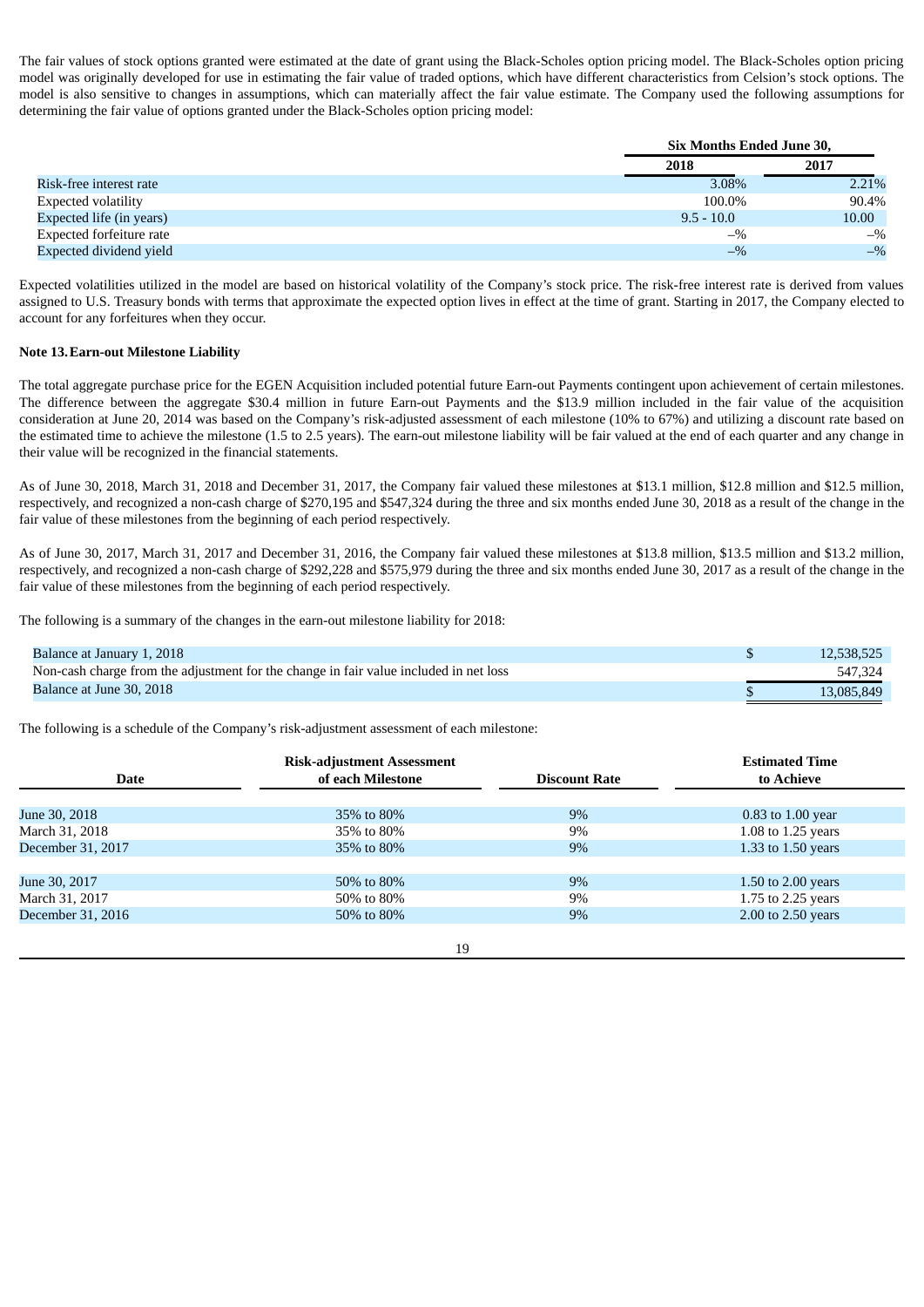#### **Note 14.Warrants**

#### *Common Stock Warrants*

Following is a summary of all warrant activity for the six months ended June 30, 2018:

| <b>Warrants</b>                                                          |   | Number of<br><b>Warrants</b><br><b>Issued</b> | Weighted<br>Average<br><b>Exercise Price</b> |
|--------------------------------------------------------------------------|---|-----------------------------------------------|----------------------------------------------|
| Warrants outstanding at December 31, 2017                                |   | 3,058,402                                     | \$<br>5.29                                   |
| Warrants issued during the six months ended June 30, 2018 (see Note 10)  |   | 190,114                                       | \$<br>2.63                                   |
|                                                                          |   |                                               |                                              |
| Warrants outstanding at June 30, 2018                                    |   | 3,248,516                                     | \$<br>5.14                                   |
|                                                                          |   |                                               |                                              |
| Aggregate intrinsic value of outstanding warrants at June 30, 2018       | ¢ | 119,686                                       |                                              |
|                                                                          |   |                                               |                                              |
| Weighted average remaining contractual terms at June 30, 2018 (in years) |   | 3.49                                          |                                              |
|                                                                          |   |                                               |                                              |

#### **Note 15.Contingent Liabilities and Commitments**

In July 2011, the Company executed a lease (the "Lease") with Brandywine Operating Partnership, L.P. (Brandywine), a Delaware limited partnership for a 10,870 square foot premises located in Lawrenceville, New Jersey. In October 2011, the Company relocated its offices to Lawrenceville, New Jersey from Columbia, Maryland. The lease has a term of 66 months and provides for 6 months of rent free, with the first monthly rent payment of approximately \$23,000 due and paid in April 2012. Also, as required by the Lease, the Company provided Brandywine with an irrevocable and unconditional standby letter of credit for \$250,000, which the Company secured with an escrow deposit at its banking institution of this same amount. The standby letter of credit was reduced by \$50,000 on each of the 19th, 31st and 43rd months from the initial term, and the remaining \$100,000 amount was reduced when the Lease term expired in April 2017. In late 2015, Lenox Drive Office Park LLC, purchased the real estate and office building and assumed the lease. This lease was set to expire on April 30, 2017. In April 2017, the Company and the landlord amended the Lease effective May 1, 2017. The Lease amendment extended the term of the agreement for an additional 64 months, reduced the premises to 7,565 square feet, reduced the monthly rent and provided four months free rent. The monthly rent will range from approximately \$18,900 in the first year to approximately \$20,500 in the final year of the amendment. The Company also has a one-time option to cancel the lease as of the 24th month after the commencement date of the Lease amendment.

In connection with the EGEN Asset Purchase Agreement in June 2014, the Company assumed the existing lease with another landlord for an 11,500 square foot premises located in Huntsville Alabama. This lease expired at the end of January 2018. In January 2018, the Company and this landlord entered into a new 60-month lease which reduced the premises to 9,049 square feet with rent payments of approximately \$18,100 per month.

#### **Note 16.Technology Development and Licensing Agreements**

On May 7, 2012, the Company entered into a long-term commercial supply agreement with Zhejiang Hisun Pharmaceutical Co. Ltd. (Hisun) for the production of ThermoDox® in the China territory. In accordance with the terms of the agreement, Hisun will be responsible for providing all of the technical and regulatory support services, including the costs of all technical transfer, registration and bioequivalence studies, technical transfer costs, Celsion consultative support costs and the purchase of any necessary equipment and additional facility costs necessary to support capacity requirements for the manufacture of ThermoDox®. Celsion will repay Hisun for the aggregate amount of these development costs and fees commencing on the successful completion of three registration batches of ThermoDox®. Hisun is also obligated to certain performance requirements under the agreement. The agreement will initially be limited to a percentage of the production requirements of ThermoDox® in the China territory with Hisun retaining an option for additional global supply after local regulatory approval in the China territory. In addition, Hisun will collaborate with Celsion around the regulatory approval activities for ThermoDox® with the China State Food and Drug Administration (CHINA FDA). During the first quarter of 2015, Hisun completed the successful manufacture of three registration batches of ThermoDox®.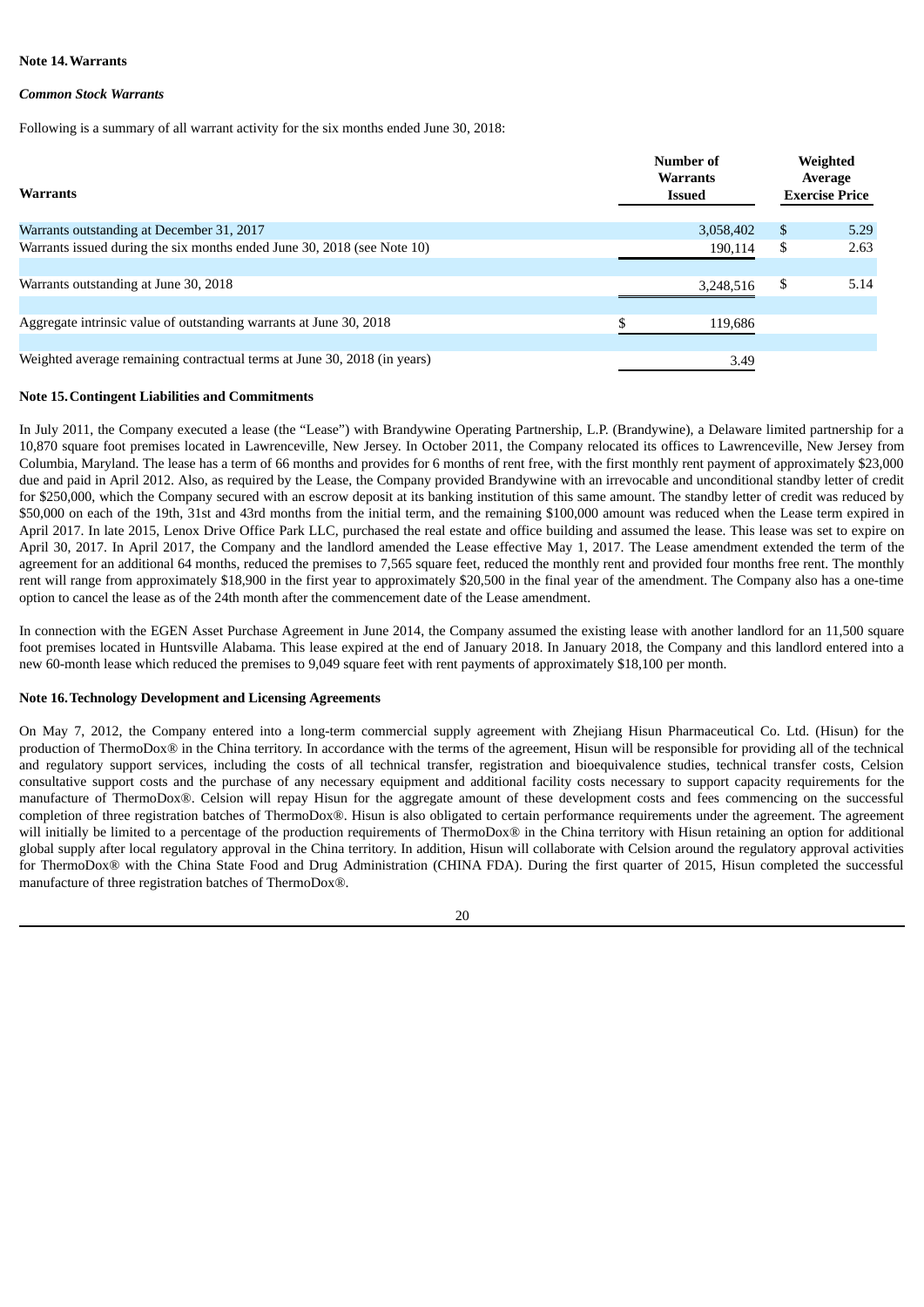On January 18, 2013, we entered into a technology development contract with Hisun, pursuant to which Hisun paid us a non-refundable research and development fee of \$5 million to support our development of ThermoDox<sup>®</sup> in mainland China, Hong Kong and Macau (the China territory). Following our announcement on January 31, 2013 that the HEAT study failed to meet its primary endpoint, Celsion and Hisun have agreed that the Technology Development Contract entered into on January 18, 2013 will remain in effect while the parties continue to collaborate and are evaluating the next steps in relation to ThermoDox<sup>®</sup>, which include the sub-group analysis of patients in the Phase III HEAT Study for the hepatocellular carcinoma clinical indication and other activities to further the development of ThermoDox<sup>®</sup> for the Greater China market. The \$5.0 million received as a non-refundable payment from Hisun in the first quarter 2013 has been recorded to deferred revenue and will continue to be amortized over the 10-year term of the agreement, until such time as the parties find a mutually acceptable path forward on the development of ThermoDox<sup>®</sup> based on findings of the ongoing post-study analysis of the HEAT Study data.

On July 19, 2013, the Company and Hisun entered into a Memorandum of Understanding to pursue ongoing collaborations for the continued clinical development of ThermoDox® as well as the technology transfer relating to the commercial manufacture of ThermoDox® for the China territory. This expanded collaboration includes development of the next generation liposomal formulation with the goal of creating safer, more efficacious versions of marketed cancer chemotherapeutics.

Among the key provisions of the Celsion-Hisun Memorandum of Understanding are:

- **●** Hisun will provide the Company with non-dilutive financing and the investment necessary to complete the technology transfer of its proprietary manufacturing process and the production of registration batches for the China territory;
- **●** Hisun will collaborate with the Company around the clinical and regulatory approval activities for ThermoDox® as well as other liposomal formations with the CHINA FDA; and
- **●** Hisun will be granted a right of first offer for a commercial license to ThermoDox® for the sale and distribution of ThermoDox® in the China territory.

On August 8, 2016, we signed a Technology Transfer, Manufacturing and Commercial Supply Agreement ("GEN-1 Agreement") with Hisun to pursue an expanded partnership for the technology transfer relating to the clinical and commercial manufacture and supply of GEN-1, Celsion's proprietary gene mediated, IL-12 immunotherapy, for the greater China territory, with the option to expand into other countries in the rest of the world after all necessary regulatory approvals are in effect. The GEN-1 Agreement will help to support supply for both ongoing and planned clinical studies in the U.S., and for potential future studies of GEN-1 in China. GEN-1 is currently being evaluated by Celsion in first line ovarian cancer patients.

Key provisions of the GEN-1 Agreement are as follows:

- **●** the GEN-1 Agreement has targeted unit costs for clinical supplies of GEN-1 that are substantially competitive with the Company's current suppliers;
- **●** once approved, the cost structure for GEN-1 will support rapid market adoption and significant gross margins across global markets;
- **●** Celsion will provide Hisun a certain percentage of China's commercial unit demand, and separately of global commercial unit demand, subject to regulatory approval;
- **●** Hisun and Celsion will commence technology transfer activities relating to the manufacture of GEN-1, including all studies required by CFDA for site approval; and
- **●** Hisun will collaborate with Celsion around the regulatory approval activities for GEN-1 with the CFDA. A local China partner affords Celsion access to accelerated CFDA review and potential regulatory exclusivity for the approved indication.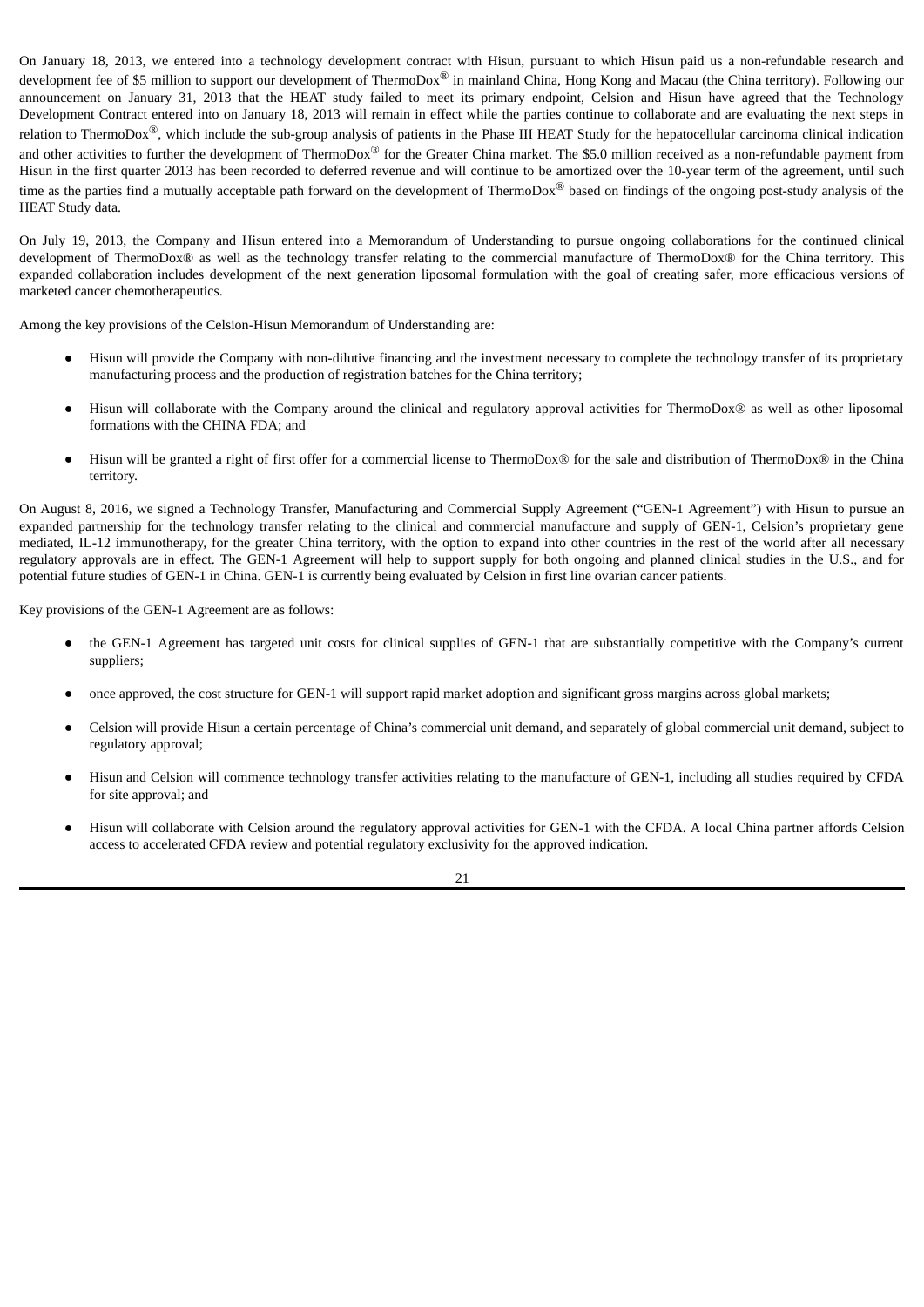#### <span id="page-24-0"></span>**Item 2. MANAGEMENT'S DISCUSSION AND ANALYSIS OF FINANCIAL CONDITION AND RESULTS OF OPERATIONS.**

#### **Forward-Looking Statements**

Statements and terms such as "expect", "anticipate", "estimate", "plan", "believe" and words of similar import regarding our expectations as to the development and effectiveness of our technologies, the potential demand for our products, and other aspects of our present and future business operations, constitute forward-looking statements within the meaning of the Private Securities Litigation Reform Act of 1995. Although we believe that our expectations are based on reasonable assumptions within the bounds of our knowledge of our industry, business and operations, we cannot guarantee that actual results will not differ materially from our expectations. In evaluating such forward-looking statements, readers should specifically consider the various factors contained in the Company's Annual Report on Form 10-K for the fiscal year ended December 31, 2017 filed with the Securities and Exchange Commission (SEC) on March 27, 2018, which factors include, without limitation, plans and objectives of management for future operations or programs or proposed new products or services; changes in the course of research and development activities and in clinical trials; possible changes in cost and timing of development and testing; possible changes in capital structure, financial condition, working capital needs and other financial items; changes in approaches to medical treatment; clinical trial analysis and future plans relating thereto; our ability to realize the full extent of the anticipated benefits of our acquisition of substantially all of the assets of EGEN, Inc., including achieving operational cost savings and synergies in light of any delays we may encounter in the integration process and additional unforeseen expenses; introduction of new products by others; possible licenses or acquisitions of other technologies, assets or businesses; and possible actions by customers, suppliers, partners, competitors and regulatory authorities. These and other risks and uncertainties could *cause actual results to differ materially from those indicated by forward-looking statements.*

The discussion of risks and uncertainties set forth in this Quarterly Report on Form 10-Q and in our most recent Annual Report on Form 10-K, as well as in other filings with the SEC, is not a complete or exhaustive list of all risks facing the Company at any particular point in time. We operate in a highly competitive, highly regulated and rapidly changing environment and our business is constantly evolving. Therefore, it is likely that new risks will emerge, and that the nature and elements of existing risks will change, over time. It is not possible for management to predict all such risk factors or changes therein, or to assess either the impact of all such risk factors on our business or the extent to which any individual risk factor, combination of factors, or new or altered factors, may cause results to differ materially from those contained in any forward-looking statement. We disclaim any obligation to revise or update any *forward-looking statement that may be made from time to time by us or on our behalf.*

#### **Strategic and Clinical Overview**

Celsion is a fully-integrated development stage oncology drug company focused on advancing a portfolio of innovative cancer treatments, including directed chemotherapies, DNA-mediated immunotherapy and RNA based therapies. Our lead product candidate is ThermoDox®, a proprietary heat-activated liposomal encapsulation of doxorubicin, currently in a Phase III clinical trial for the treatment of primary liver cancer (the OPTIMA Study). Second in our pipeline is GEN-1, a DNA-mediated immunotherapy for the localized treatment of ovarian and brain cancers. We have two platform technologies providing the basis for the future development of a range of therapeutics for difficult-to-treat forms of cancer including: Lysolipid Thermally Sensitive Liposomes, a heat sensitive liposomal based dosage form that targets disease with known therapeutics in the presence of mild heat and TheraPlas, a novel nucleic acidbased treatment for local transfection of therapeutic plasmids. With these technologies we are working to develop and commercialize more efficient, effective and targeted oncology therapies that maximize efficacy while minimizing side-effects common to cancer treatments.

#### *ThermoDox®*

ThermoDox® is being evaluated in a Phase III clinical trial for primary liver cancer, which we call the OPTIMA Study, which was initiated in 2014 and a Phase II clinical trial for recurrent chest wall breast cancer. ThermoDox® is a liposomal encapsulation of doxorubicin, an approved and frequently used oncology drug for the treatment of a wide range of cancers. Localized heat at hyperthermia temperatures (greater than 40° Celsius) releases the encapsulated doxorubicin from the liposome enabling high concentrations of doxorubicin to be deposited preferentially in and around the targeted tumor.

*The OPTIMA Study.* The OPTIMA Study represents an evaluation of ThermoDox® in combination with a first line therapy, radio frequency ablation (RFA), for newly diagnosed, intermediate stage HCC patients. HCC incidence globally is approximately 850,000 new cases per year and is the third largest cancer indication globally. Approximately 30% of newly diagnosed patients can be addressed with RFA alone.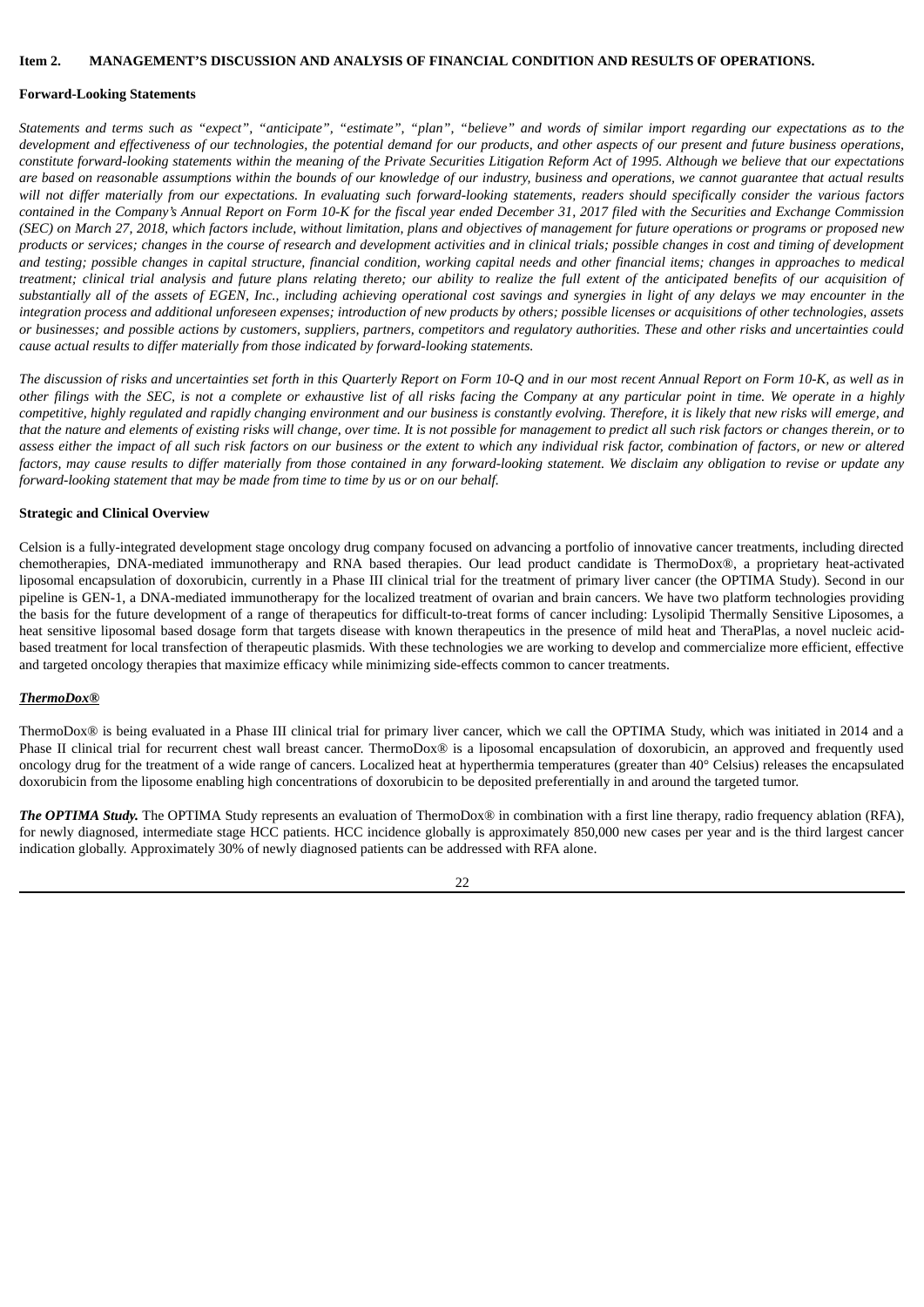On February 24, 2014, we announced that the United States Food and Drug Administration (the "FDA"), after its customary 30-day review period, provided clearance for the OPTIMA Study, which is a pivotal, double-blind, placebo-controlled Phase III trial of ThermoDox®, in combination with standardized RFA, for the treatment of primary liver cancer. The trial design of the OPTIMA Study is based on the comprehensive analysis of data from an earlier clinical trial called the HEAT Study, which is described below. The OPTIMA Study is supported by a hypothesis developed from an overall survival analysis of a large subgroup of patients from the HEAT Study.

We initiated the OPTIMA Study in 2014. The OPTIMA Study was designed with extensive input from globally recognized hepatocellular carcinoma ("HCC") researchers and expert clinicians and after receiving formal written consultation from the FDA. The OPTIMA Study is expected to enroll up to 550 patients globally at up to 70 sites in the United States, Canada, Europe Union, China and other countries in the Asia-Pacific region, and will evaluate ThermoDox® in combination with standardized RFA, which will require a minimum of 45 minutes across all investigators and clinical sites for treating lesions three to seven centimeters, versus standardized RFA alone. The primary endpoint for this clinical trial is overall survival ("OS"), and the secondary endpoints are progression free survival and safety. The statistical plan calls for two interim efficacy analyses by an independent Data Monitoring Committee (DMC).

On December 16, 2015, we announced that we had received the clinical trial application approval from the China Food and Drug Administration (the "CFDA") to conduct the OPTIMA Study in China. This clinical trial application approval will allow Celsion to enroll patients at up to 20 clinical sites in China. On April 26, 2016, we announced that the first patient in China had been enrolled in the OPTIMA Study. Results from the OPTIMA Study, if successful, will provide the basis for a global registration filing and marketing approval.

On April 9, 2018, the Company announced that the independent Data Monitoring Committee (DMC) for the Company's OPTIMA Study completed its last regularly scheduled review of the patients enrolled in the trial and has unanimously recommended that the OPTIMA Study continue according to protocol to its final data readout. The DMC's recommendation was based on the Committee's assessment of safety and data integrity of the first 75% of patients randomized in the trial as of February 5, 2018. The DMC reviewed study data at regular intervals, with the primary responsibilities of ensuring the safety of all patients enrolled in the study, the quality of the data collected, and the continued scientific validity of the study design. As part of its review of the first 413 patients, the DMC monitored a quality matrix relating to the total clinical data set, confirming the timely collection of data, that all data are current as well as other data collection and quality criteria.

Post-hoc data analysis from the Company's earlier Phase III HEAT Study suggest that ThermoDox® may substantially improve OS, when compared to the control group, in patients if their lesions undergo a 45-minute RFA procedure standardized for a lesion greater than 3 cm in diameter. Data from nine OS sweeps have been conducted since the top line progression free survival ("PFS") data from the HEAT Study were announced in January 2013, with each data set demonstrating substantial improvement in clinical benefit over the control group with statistical significance. On August 15, 2016, the Company announced updated results from its final retrospective OS analysis of the data from the HEAT Study. These results demonstrated that in a large, well bounded, subgroup of patients with a single lesion (n=285, 41% of the HEAT Study patients), treatment with a combination of ThermoDox® and optimized RFA provided an average 54% risk improvement in OS compared to optimized RFA alone. The Hazard Ratio ("HR") at this analysis is 0.65 (95% CI 0.45 - 0.94) with a p-value of 0.02. Median OS for the ThermoDox® group has been reached which translates into a two year survival benefit over the optimized RFA group (projected to be greater than 80 months for the ThermoDox® plus optimized RFA group compared to less than 60 months projection for the optimized RFA only group).

Additional findings from this most recent analysis specific to the Chinese patient cohort of 223 patients are summarized below:

- In the population of 154 patients with a single lesion who received optimized RFA treatment for 45 minutes or more showed a 53% risk improvement in OS (HR = 0.66) when treated with ThermoDox® plus optimized RFA.
- These data continue to support and further strengthen ThermoDox®'s potential to significantly improve OS compared to an RFA control in patients with lesions that undergo optimized RFA treatment for 45 minutes or more. The clinical benefit seen in the intent-to-treat Chinese patient cohort further confirms the importance of RFA heating time as 72% of patients in this large patient cohort in China received an optimized RFA treatment.

While this information should be viewed with caution since it is based on a retrospective analysis of a subgroup, we also conducted additional analyses that further strengthen the evidence for the HEAT Study sub-group. We commissioned an independent computational model at the University of South Carolina Medical School. The results indicate that longer RFA heating times correlate with significant increases in doxorubicin concentration around the RFA treated tissue. In addition, we conducted a prospective preclinical study in 22 pigs using two different manufacturers of RFA and human equivalent doses of ThermoDox® that clearly support the relationship between increased heating duration and doxorubicin concentrations.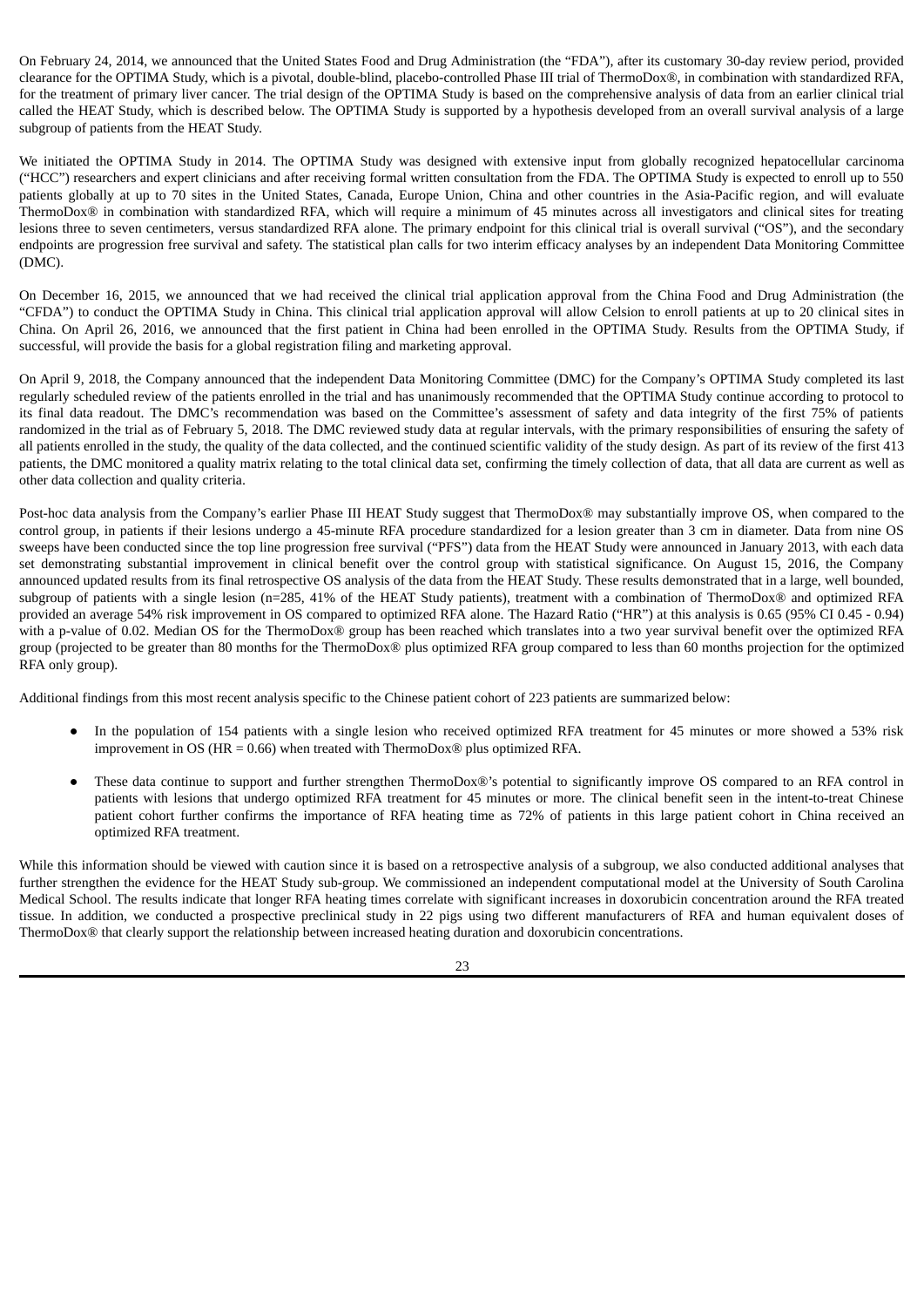On November 29, 2016, the Company announced the results of an independent analysis conducted by the National Institutes of Health (the "NIH") from the HEAT Study which reaffirmed the correlation between increased RFA burn time per tumor volume and improvements in overall survival. The NIH analysis, which sought to evaluate the correlation between RFA burn time per tumor volume (min/ml) and clinical outcome, concluded that increased burn time per tumor volume significantly improved overall survival in patients treated with RFA plus ThermoDox® compared to patients treated with RFA alone. For all patients with single lesions treated with RFA plus ThermoDox®:

- One-unit increase in RFA duration per tumor volume improved overall survival by 20% (p=0.017; n=227);
- More significant differences in subgroup of patients with RFA burn times per tumor volume greater than 2.5 minutes per ml;
- Cox multiple covariate analysis showed overall survival to be significant ( $p=0.038$ ; Hazard Ratio = 0.85); and
- Burn time per tumor volume did not have a significant effect on overall survival in single lesion patients treated with RFA only.

*The HEAT Study.* On January 31, 2013, the Company announced that the HEAT Study, ThermoDox® in combination with RFA, did not meet the primary endpoint, PFS, of a Phase III clinical trial enrolling 701 patients with primary liver cancer. This determination was made after conferring with the HEAT Study independent DMC, that the HEAT Study did not meet the goal of demonstrating a clinically meaningful improvement in progression free survival. In the trial, ThermoDox® was well-tolerated with no unexpected serious adverse events. Following the announcement of the HEAT Study results, we continued to follow patients for OS, the secondary endpoint of the HEAT Study. We have conducted a comprehensive analysis of the data from the HEAT Study to assess the future strategic value and development strategy for ThermoDox®.

*The DIGNITY Study.* On December 14, 2015, we announced final data from our ongoing DIGNITY study, which is an open-label, dose-escalating Phase II trial of ThermoDox® in patients with recurrent chest wall breast cancer. The DIGNITY Study was designed to establish a safe therapeutic dose in Phase I, and to demonstrate local control in Phase II, including complete and partial responses, and stable disease as its primary endpoint. The DIGNITY Study was also designed to evaluate kinetics in ThermoDox® produced from more than one manufacturing site. Of the 29 patients enrolled and treated, 21 patients were eligible for evaluation of efficacy. Approximately 62% of evaluable patients experienced a local response, including six complete responses and seven partial responses.

## **Acquisition of EGEN Assets**

On June 20, 2014, we completed the acquisition of substantially all of the assets of EGEN, Inc., an Alabama corporation, which has changed its company name to EGWU, Inc. after the closing of the acquisition ("EGEN"), pursuant to an asset purchase agreement dated as of June 6, 2014, by and between EGEN and Celsion (the "Asset Purchase Agreement"). We acquired all of EGEN's right, title and interest in and to substantially all of the assets of EGEN, including cash and cash equivalents, patents, trademarks and other intellectual property rights, clinical data, certain contracts, licenses and permits, equipment, furniture, office equipment, furnishings, supplies and other tangible personal property. In addition, CLSN Laboratories assumed certain specified liabilities of EGEN, including the liabilities arising out of the acquired contracts and other assets relating to periods after the closing date. The total purchase price for the asset acquisition is up to \$44.4 million, including potential future earnout payments of up to \$30.4 million contingent upon achievement of certain earnout milestones set forth in the Asset Purchase Agreement. At the closing, we paid approximately \$3.0 million in cash after the expense adjustment and issued 193,728 shares of our common stock to EGEN. The shares of common stock were issued in a private transaction exempt from registration under the Securities Act, pursuant to Section 4(2) thereof. In addition, the Company held back 47,862 shares of common stock issuable to EGEN pending satisfactory resolution of any post-closing adjustments of expenses and EGEN's indemnification obligations under the EGEN Purchase Agreement (Holdback Shares). These shares were issued on June 16, 2017.

After its review in 2016, management concluded that there was no immediate opportunity to out-license TheraSilence. As a result of this analysis, the earnout payments were adjusted prior to 2017 and are now up to \$24.4 million that may become payable, in cash, shares of our common stock or a combination thereof, at our option, upon achievement of two major milestone events as follows:

- \$12.4 million will become payable upon achieving certain specified development milestones relating to an ovarian cancer study of GEN-1 (formerly known as EGEN-001) to be conducted by us or our subsidiary; and
- \$12.0 million will become payable upon achieving certain specified development milestones relating to a GEN-1 glioblastoma multiforme brain cancer study to be conducted by us or our subsidiary.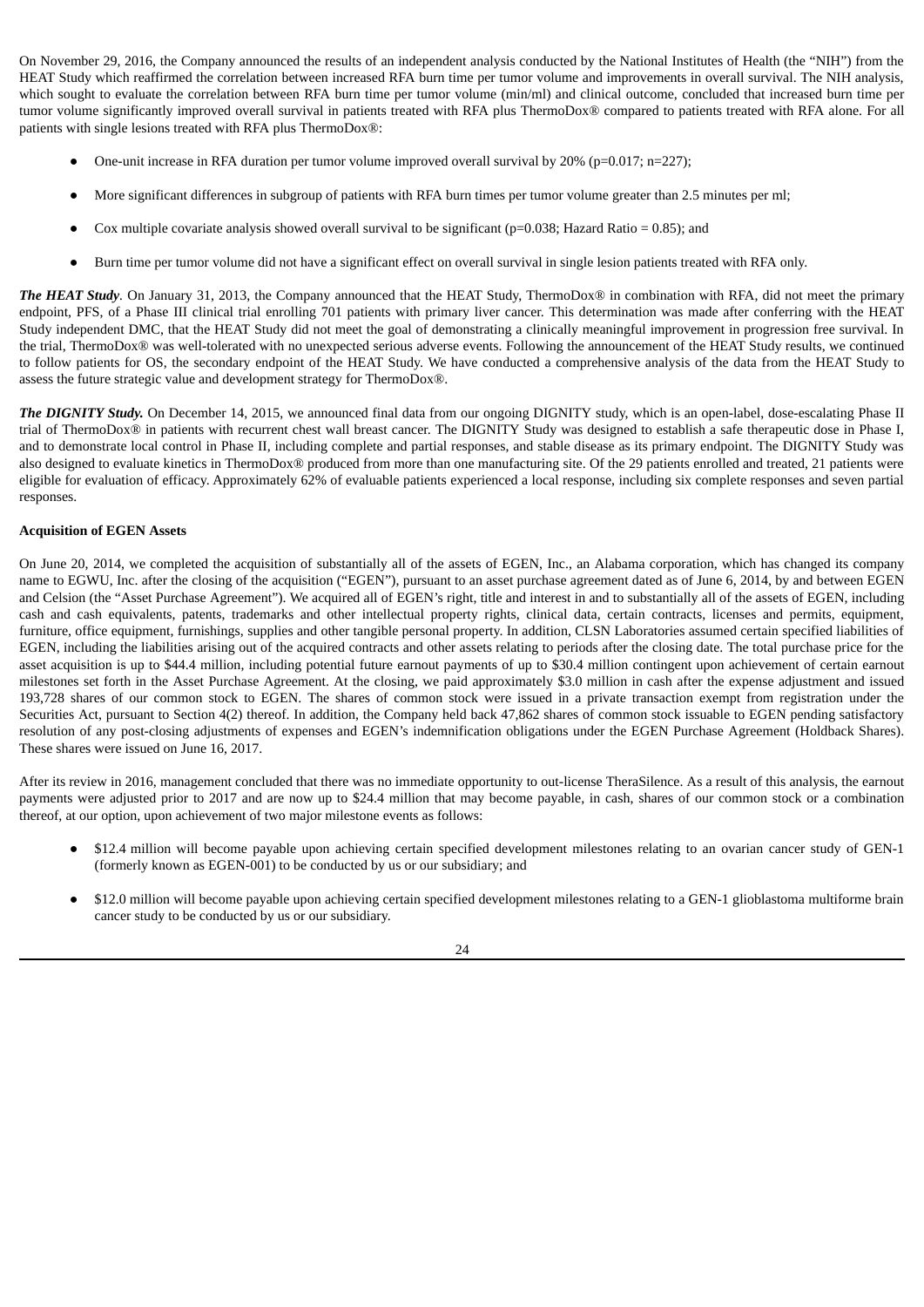Our obligations to make the earnout payments will terminate on the seventh anniversary of the closing date. In the acquisition, we purchased GEN-1, a DNAbased immunotherapy for the localized treatment of ovarian and brain cancers, and two platform technologies for the development of treatments for those suffering with difficult-to-treat forms of cancer, novel nucleic acid-based immunotherapies and other anti-cancer DNA or RNA therapies, including TheraPlas and TheraSilence.

## **GEN-1**

GEN-1 is a DNA-based immunotherapeutic product for the localized treatment of ovarian and brain cancers by intraperitoneally administering an Interleukin-12 ("IL-12") plasmid formulated with our proprietary TheraPlas delivery system. In this DNA-based approach, the immunotherapy is combined with a standard chemotherapy drug, which can potentially achieve better clinical outcomes than with chemotherapy alone. We believe that increases in IL-12 concentrations at tumor sites for several days after a single administration could create a potent immune environment against tumor activity and that a direct killing of the tumor with concomitant use of cytotoxic chemotherapy could result in a more robust and durable antitumor response than chemotherapy alone. We believe the rationale for local therapy with GEN-1 are based on the following:

- Loco-regional production of the potent cytokine IL-12 avoids toxicities and poor pharmacokinetics associated with systemic delivery of recombinant IL-12;
- Persistent local delivery of IL-12 lasts up to one week and dosing can be repeated;
- Ideal for long-term maintenance therapy.

*GEN-I OVATION Study.* In February 2015, we announced that the FDA accepted, without objection, the Phase I dose-escalation clinical trial of GEN-1 in combination with the standard of care in neo-adjuvant ovarian cancer (the OVATION Study). On September 30, 2015, we announced enrollment of the first patient in the OVATION Study. The OVATION Study is designed to (i) to identify a safe, tolerable and potentially therapeutically active dose of GEN-1 by recruiting and maximizing an immune response and (ii) to enroll three to six patients per dose level and will evaluate safety and efficacy and attempt to define an optimal dose for a follow-on Phase I/II study. In addition, the OVATION Study establishes a unique opportunity to assess how cytokine-based compounds such as GEN-1, directly affect ovarian cancer cells and the tumor microenvironment in newly diagnosed patients. The study is designed to characterize the nature of the immune response triggered by GEN-1 at various levels of the patients' immune system, including:

- Infiltration of cancer fighting T-cell lymphocytes into primary tumor and tumor microenvironment including peritoneal cavity, which is the primary site of metastasis of ovarian cancer;
- Changes in local and systemic levels of immuno-stimulatory and immunosuppressive cytokines associated with tumor suppression and growth, respectively; and
- Expression profile of a comprehensive panel of immune related genes in pre-treatment and GEN-1-treated tumor tissue.

We initiated the OVATION Study at four clinical sites at the University of Alabama at Birmingham, Oklahoma University Medical Center, Washington University in St. Louis and the Medical College of Wisconsin. During 2016 and 2017, we announced data from the first fourteen patients in the OVATION Study, who completed treatment.

On October 3, 2017, we announced final clinical and translational research data from the OVATION Study, a Phase Ib dose escalating clinical trial combining GEN-1 with the standard of care for the treatment of newly-diagnosed patients with advanced Stage III/IV ovarian cancer who will undergo neoadjuvant chemotherapy followed by interval debulking surgery.

Key translational research findings from all evaluable patients are consistent with the earlier reports from partial analysis of the data and are summarized below:

The intraperitoneal treatment of GEN-1 in conjunction with neoadjuvant chemotherapy resulted in dose dependent increases in IL-12 and Interferon-gamma (IFN-g) levels that were predominantly in the peritoneal fluid compartment with little to no changes observed in the patients' systemic circulation. These and other post-treatment changes including decreases in VEGF levels in peritoneal fluid are consistent with an IL-12 based immune mechanism;

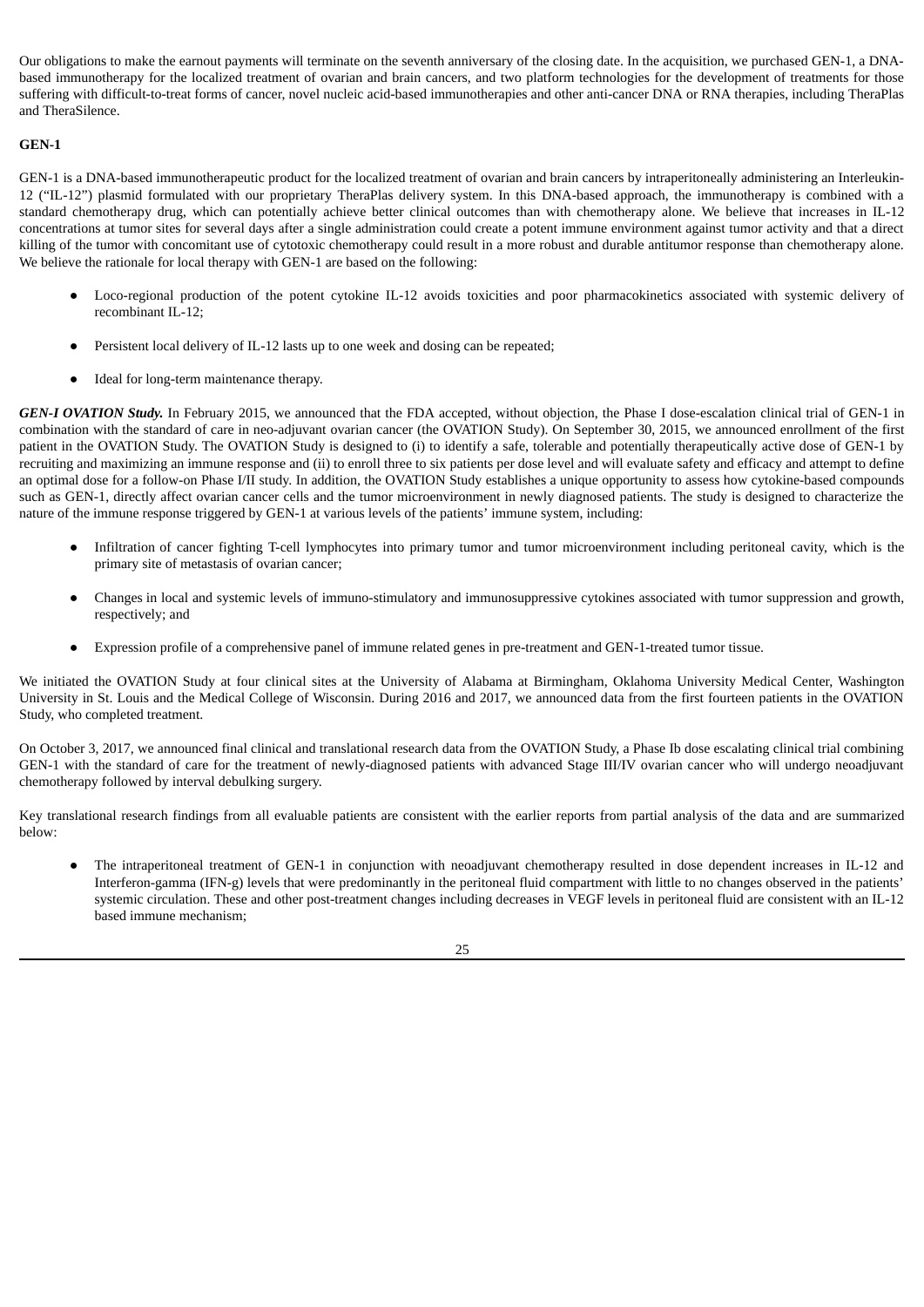- Consistent with the previous partial reports, the effects observed in the IHC analysis were pronounced decreases in the density of immunosuppressive T-cell signals (Foxp3, PD-1, PDL-1, IDO-1) and increases in CD8+ cells in the tumor microenvironment;
- The ratio of CD8+ cells to immunosuppressive cells was increased in approximately 75% of patients suggesting an overall shift in the tumor microenvironment from immunosuppressive to pro-immune stimulatory following treatment with GEN-1. An increase in CD8+ to immunosuppressive T-cell populations is a leading indicator and believed to be a good predictor of improved overall survival; and
- Analysis of peritoneal fluid by cell sorting, not reported before, shows treatment-related decrease in the percentage of immunosuppressive T-cell (Foxp3+), which is consistent with the reduction of Foxp3+ T-cells in the primary tumor tissue, and a shift in tumor naïve CD8+ cell population to more efficient tumor killing memory effector CD8+ cells.

The Company also reported positive clinical data from the first fourteen patients who have completed treatment in the OVATION Study. GEN-1 plus standard chemotherapy produced positive clinical results, with no dose limiting toxicities and positive dose dependent efficacy signals which correlate well with positive surgical outcomes as summarized below:

- Of the fourteen patients treated in the entire study, two patients demonstrated a complete response, ten patients demonstrated a partial response and two patients demonstrated stable disease, as measured by RECIST criteria. This translates to a 100% disease control rate ("DCR") and an 86% objective response rate ("ORR"). Of the five patients treated in the highest dose cohort, there was a 100% objective response rate with one complete response and four partial responses;
- Fourteen patients had successful resections of their tumors, with nine patients (64%) having an R0 resection, which indicates a microscopically margin-negative resection in which no gross or microscopic tumor remains in the tumor bed. Seven out of eight (87%) patients in the highest two dose cohorts experienced a R0 surgical resection. All five patients treated at the highest dose cohort experienced a R0 surgical resection;
- All patients experienced a clinically significant decrease in their CA-125 protein levels as of their most recent study visit. CA-125 is used to monitor certain cancers during and after treatment. CA-125 is present in greater concentrations in ovarian cancer cells than in other cells; and
- Of the 13 patients who received GEN-1 treatment in all four dose escalating cohorts, only five patients' cancers have progressed as of March 31, 2018. Median PFS for all 13 patients in the OVATION Study is 21.4 months as of March 15, 2018 and counting. This compares favorably to the historical median progression-free survival of 12 months for newly diagnosed patients with Stage III and IV ovarian cancer that undergo neoadjuvant chemotherapy followed by interval debulking surgery.

*GEN-1 OVATION II Study.* The Company held an Advisory Board Meeting on September 27, 2017 with the clinical investigators and scientific experts including those from Roswell Park Cancer Institute, Vanderbilt University Medical School, and M.D. Anderson Cancer Center to review and finalize clinical, translational research and safety data from the Phase IB OVATION Study in order to determine the next steps forward for our GEN-1 immunotherapy program.

On November 13, 2017, the Company filed its Phase I/II clinical trial protocol with the U.S. Food and Drug Administration for GEN-1 for the localized treatment of ovarian cancer. The protocol is designed with a single dose escalation phase to 100 mg/m<sup>2</sup> to identify a safe and tolerable dose of GEN-1 while maximizing an immune response. The 12 patient Phase I portion of the study will be followed by a continuation at the selected dose in up to 118 patient randomized Phase II study. GEN-1 has demonstrated positive safety and efficacy data in the recently completed dose escalation Phase IB trial in combination with neoadjuvant chemotherapy.

The study protocol was unanimously supported by an expert medical advisory board and lead investigators from the Phase IB OVATION Study and is summarized below:

- Open label, 1:1 randomized design;
- Enrollment up to 130 patients with Stage III/IV ovarian cancer patients at ten U.S. centers; and
- Primary endpoint of improvement in progression-free survival (PFS) comparing GEN-1 with neoadjuvant chemotherapy versus neoadjuvant chemotherapy alone.

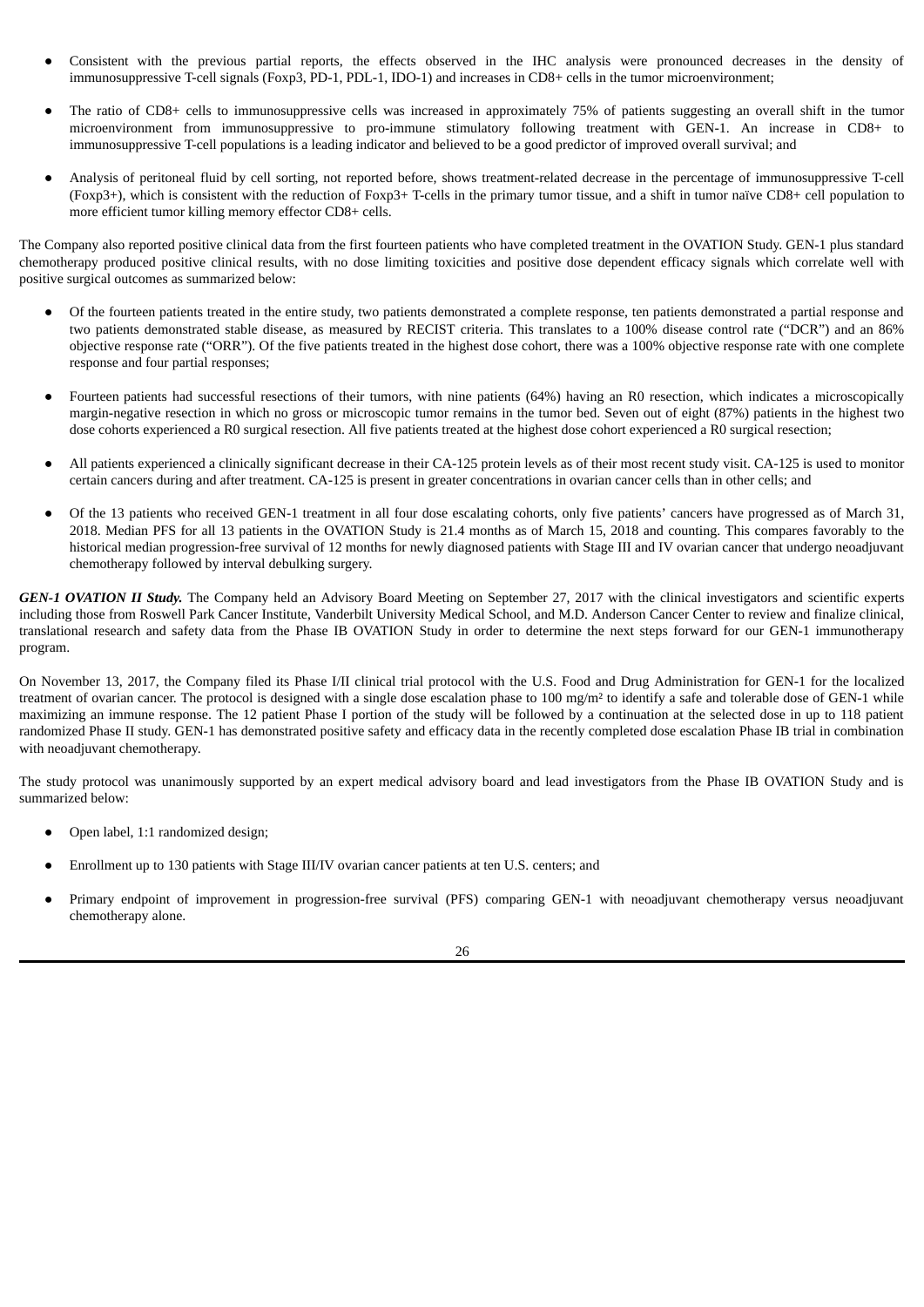*TheraPlas Technology Platform.* TheraPlas is a technology platform for the delivery of DNA and messenger RNA ("mRNA") therapeutics via synthetic nonviral carriers and is capable of providing cell transfection for double-stranded DNA plasmids and large therapeutic RNA segments such as mRNA. There are two components of the TheraPlas system, a plasmid DNA or mRNA payload encoding a therapeutic protein and a delivery system. The delivery system is designed to protect the DNA/RNA from degradation and promote trafficking into cells and through intracellular compartments. We designed the delivery system of TheraPlas by chemically modifying the low molecular weight polymer to improve its gene transfer activity without increasing toxicity. We believe TheraPlas is a viable alternative to current approaches to gene delivery due to several distinguishing characteristics, including enhanced molecular versatility that allows for complex modifications to improve activity and safety.

*Technology Development and Licensing Agreements.* Our current efforts and resources are applied on the development and commercialization of cancer drugs including tumor-targeting chemotherapy treatments using focused heat energy in combination with heat-activated drug delivery systems, immunotherapies and RNA-based therapies.

On August 8, 2016, we signed a Technology Transfer, Manufacturing and Commercial Supply Agreement (the "GEN-1 Agreement") with Zhejiang Hisun Pharmaceutical Co. Ltd. (Hisun) to pursue an expanded partnership for the technology transfer relating to the clinical and commercial manufacture and supply of GEN-1, Celsion's proprietary gene mediated, IL-12 immunotherapy, for the greater China territory, with the option to expand into other countries in the rest of the world after all necessary regulatory approvals are obtained. The GEN-1 Agreement will help to support supply for both ongoing and planned clinical studies in the United States, and for potential future studies of GEN-1 in China. GEN-1 is currently being evaluated by Celsion in first line ovarian cancer patients.

In June 2012, Celsion and Hisun signed a long-term commercial supply agreement for the production of ThermoDox®. Hisun is one the largest manufacturers of chemotherapy agents globally, including doxorubicin. In July 2013, the ThermoDox® collaboration was expanded to focus on next generation liposomal formulation development with the goal of creating safer, more efficacious versions of marketed cancer chemotherapeutics. During 2015, Hisun successfully completed the manufacture of three registration batches for ThermoDox® and has obtained regulatory approvals to supply ThermoDox® to participating clinical trial sites in all of the countries of South East Asia, Europe and North America, as well as to the European Union countries allowing for early access to ThermoDox®. The future manufacturing of clinical and commercial supplies by Hisun will result in a cost structure allowing Celsion to profitably access all global markets, including third world countries, and help accelerate the Company's product development program in China for ThermoDox® in primary liver cancer and other approved indications.

## *Business Plan*

As a clinical stage biopharmaceutical company, our business and our ability to execute our strategy to achieve our corporate goals are subject to numerous risks and uncertainties. Material risks and uncertainties relating to our business and our industry are described in "Part II, Item 1A. Risk Factors" in this Quarterly Report on Form 10-Q.

Since inception, the Company has incurred substantial operating losses, principally from expenses associated with the Company's research and development programs, clinical trials conducted in connection with the Company's product candidates, and applications and submissions to the Food and Drug Administration. We have not generated significant revenue and have incurred significant net losses in each year since our inception. We have incurred approximately \$274 million of cumulated net losses. As of June 30, 2018, we had approximately \$26.3 million in cash, investment securities and interest receivable. We have substantial future capital requirements to continue our research and development activities and advance our product candidates through various development stages. The Company believes these expenditures are essential for the commercialization of its technologies.

The Company expects its operating losses to continue for the foreseeable future as it continues its product development efforts, and when it undertakes marketing and sales activities. The Company's ability to achieve profitability is dependent upon its ability to obtain governmental approvals, produce, and market and sell its new product candidates. There can be no assurance that the Company will be able to commercialize its technology successfully or that profitability will ever be achieved. The operating results of the Company have fluctuated significantly in the past. We have substantial future capital requirements associated with our continued research and development activities and to advance our product candidates through various stages of development. The Company believes these expenditures are essential for the commercialization of its technologies.

The actual amount of funds the Company will need to operate is subject to many factors, some of which are beyond the Company's control. These factors include the following:

- the progress of research activities;
- the number and scope of research programs;
- the progress of preclinical and clinical development activities;

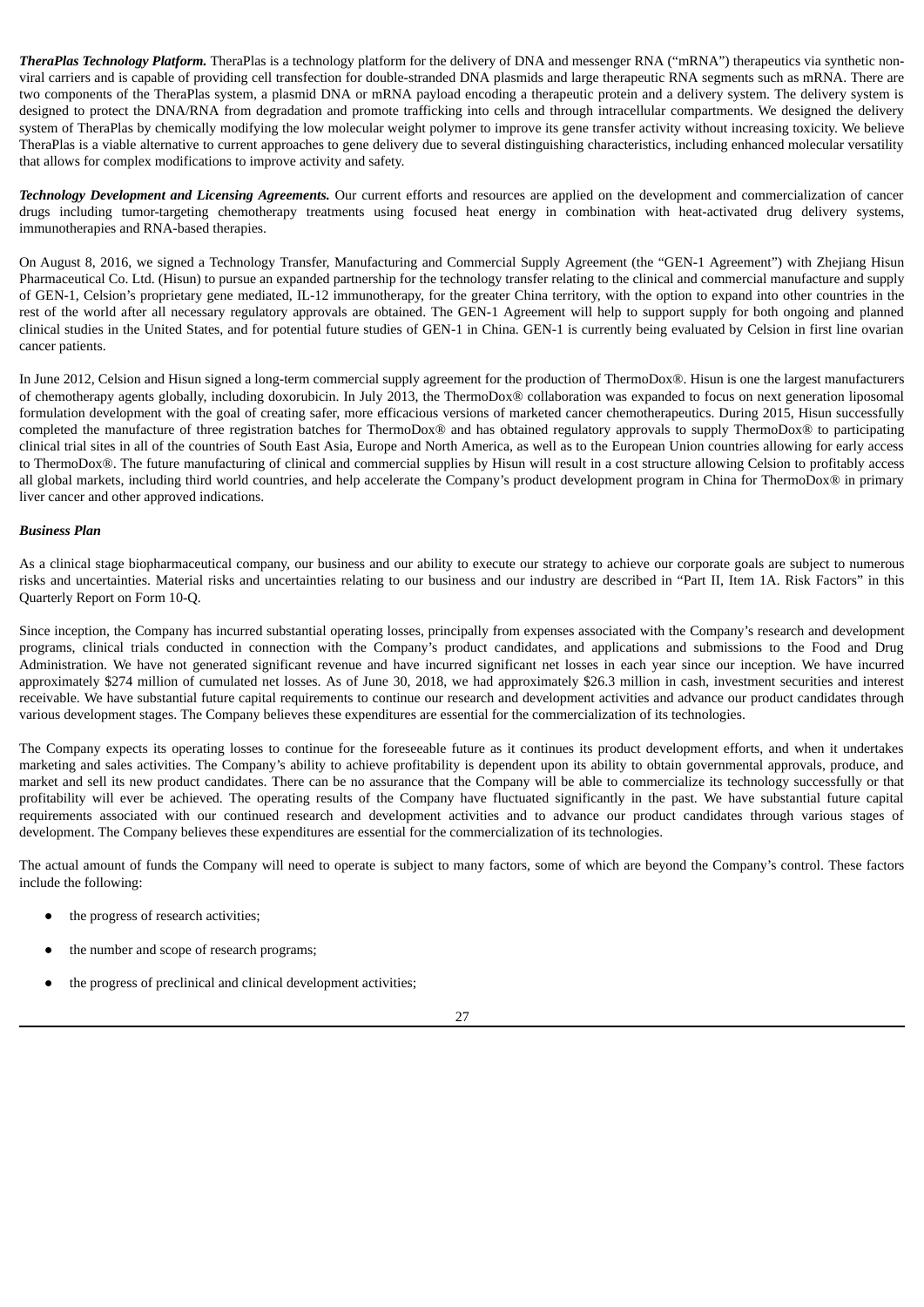- the progress of the development efforts of parties with whom the Company has entered into research and development agreements;
- the costs associated with additional clinical trials of product candidates;
- the ability to maintain current research and development licensing arrangements and to establish new research and development and licensing arrangements;
- the ability to achieve milestones under licensing arrangements;
- the costs involved in prosecuting and enforcing patent claims and other intellectual property rights; and
- the costs and timing of regulatory approvals.

The Company has based its estimate on assumptions that may prove to be wrong. The Company may need to obtain additional funds sooner or in greater amounts than it currently anticipates. Potential sources of financing include strategic relationships, public or private sales of the Company's shares or debt and other sources. If the Company raises funds by selling additional shares of common stock or other securities convertible into common stock, the ownership interest of existing stockholders may be diluted.

With the \$26.3 million in cash, investment securities and interest receivable at June 30, 2018, the Company believes it has sufficient capital resources to fund its operations into the first half of 2020. The Company will be required to obtain additional funding in order to continue the development of its current product candidates within the anticipated time periods, if at all, and to continue to fund operations. As more fully discussed in Note 11, the Company has \$12.2 million available for future sale under a controlled equity offering facility it has with Cantor Fitzgerald & Co. as of June 30, 2018*.*

Annually, the State of New Jersey enables approved technology and biotechnology businesses with New Jersey net operating tax losses the opportunity to sell these losses through the Technology Business Tax Certificate Program (NOL Program), thereby providing cash to companies to help fund their operations. The Company determined it met the eligibility requirements of the NOL Program for 2018 and successfully filed its application with the New Jersey Economic Development Authority in June 2018. In this application, the Company is requesting authorization of up to \$12.5 million in cumulative New Jersey net operating losses to be eligible for sale; and would expect to net approximately 90% of the authorized amount. The Company expects a decision on the NOL Program in the third quarter of 2018.

## *Financing Overview*

## *Equity and Debt Financings*

During 2017 and thus far in 2018, we entered into a \$10 million loan facility and we issued a total of 15.4 million shares of common stock in the following equity transactions for an aggregate \$43.9 million in gross proceeds.

- On June 27, 2018, the Company entered into a loan agreement with Horizon Technology Finance Corporation ("Horizon") that provided \$10 million in new capital (the "Horizon Credit Agreement"). The Company drew down \$10 million upon closing of the Horizon Credit Agreement on June 27, 2018. The Company anticipates that it will use the funding provided under the Horizon Credit Agreement for working capital and advancement of its product pipeline. The obligations under the Horizon Credit Agreement are secured by a first-priority security interest in substantially all assets of Celsion other than intellectual property assets. The obligations will bear interest at a rate calculated based on one-month LIBOR plus 7.625%. Payments under the loan agreement are interest only for the first twenty-four (24) months after loan closing, followed by a 24-month amortization period of principal and interest through the scheduled maturity date.
- The Company received gross proceeds of \$22.0 million from the exercise of warrants to purchase approximately 7.6 million shares of common stock in 2017.
- On October 27, 2017, the Company entered into an underwriting agreement (the "Underwriting Agreement") with Oppenheimer & Co. Inc. (the "Underwriter"), relating to the issuance and sale (the "October 2007 Offering") of 2,640,000 shares of common stock of the Company and warrants to purchase an aggregate of 1,320,000 shares of common stock of the Company. Each share of common stock was sold together with 0.5 warrants (the "Investor Warrants"), each whole Investor Warrant being exercisable for one share of common stock, at an offering price of \$2.50 per share and related Investor Warrants. Pursuant to the terms of the Underwriting Agreement, the Underwriter has agreed to purchase the shares and related Investor Warrants from the Company at a price of \$2.325 per share and related Investor Warrant. Each Investor Warrant is exercisable six months from the date of issuance. The Investor Warrants have an exercise price of \$3.00 per whole share and expire five years from the date first exercisable. The Company received \$6.6 million of gross proceeds from the sale of the Shares and Investor Warrant. The October 2017 Offering closed on October 31, 2017.

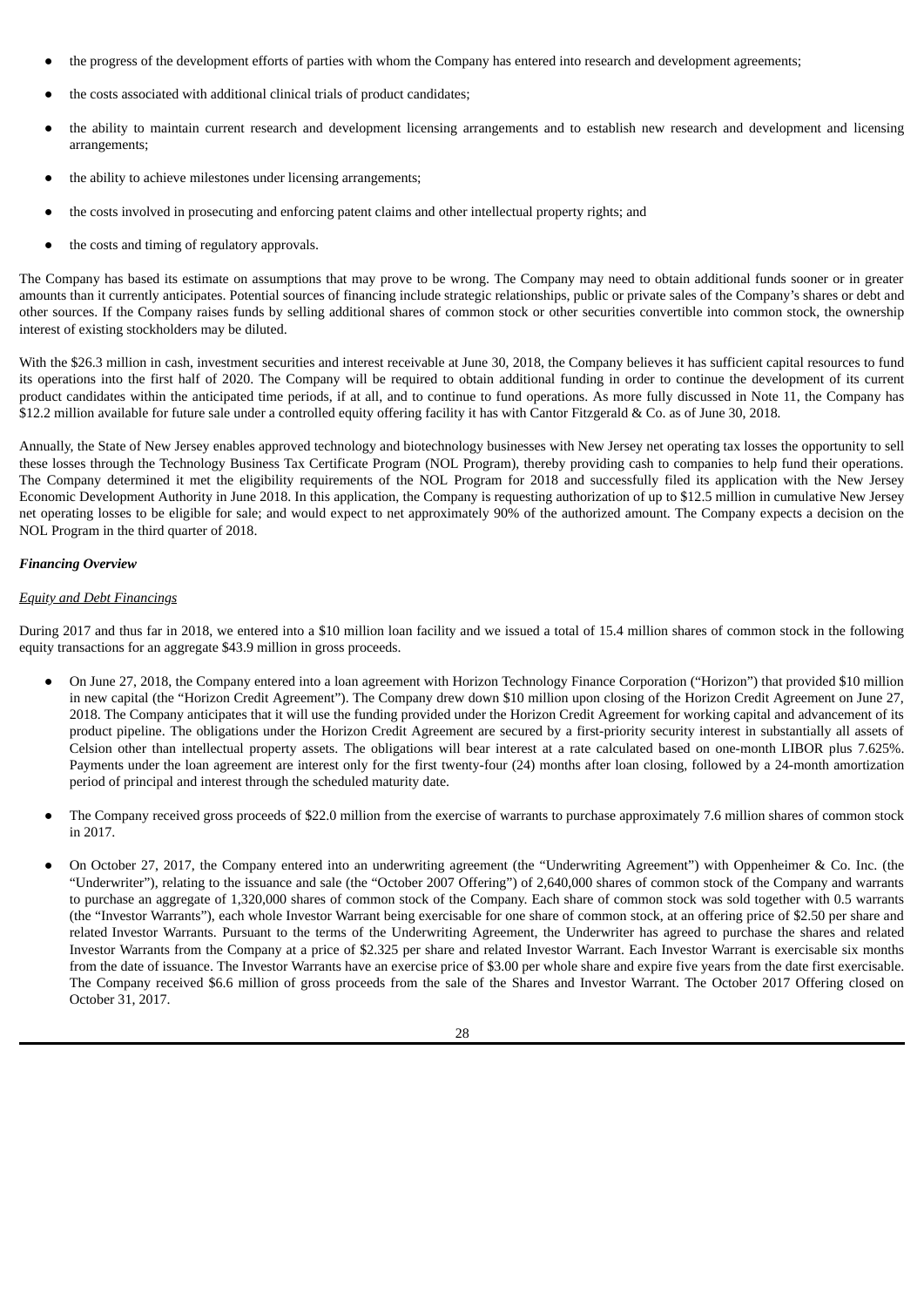- On July 6, 2017, the Company entered into a securities purchase agreement with several investors, pursuant to which the Company agreed to issue and sell, in a registered direct offering, an aggregate of 2,050,000 shares of common stock of the Company at an offering price of \$2.07 per share for gross proceeds of \$4.2 million before the deduction of the placement agent fee and offering expenses. In addition, the Company sold Pre-Funded Series CCC Warrants to purchase 385,000 shares of common stock (and the shares of common stock issuable upon exercise of the Pre-Funded Series CCC Warrants), in lieu of shares of common stock to the extent that the purchase of common stock would cause the beneficial ownership of the Purchaser, together with its affiliates and certain related parties, to exceed 9.99% of our common stock. The Pre-Funded Series CCC Warrants were sold at an offering price of \$2.06 per share for gross proceeds of \$0.8 million, are immediately exercisable for \$0.01 per share of common stock and do not have an expiration date. As of August 11, 2017, the Prefunded Series CCC Warrants were fully exercised. In a concurrent private placement, the Company agreed to issue to each investor, for each share of common stock and pre-funded warrant purchased in the offering, a Series AAA Warrant and Series BBB Warrant, each to purchase one share of common stock. The Series AAA Warrants are initially exercisable six months following issuance and terminate five and one-half years following issuance. The Series AAA Warrants have an exercise price of \$2.07 per share and are exercisable to purchase an aggregate of 2,435,000 shares of common stock. The Series BBB Warrants are immediately exercisable following issuance and terminate twelve months following issuance. The Series BBB Warrants have an exercise price of \$4.75 per share and are exercisable to purchase an aggregate of 2,435,000 shares of common stock. Subject to limited exceptions, a holder of a Series AAA and Series BBB Warrant will not have the right to exercise any portion of its warrants if the holder, together with its affiliates, would beneficially own in excess of 9.99% of the number of shares of common stock outstanding immediately after giving effect to such exercise.
- On February 14, 2017, the Company entered into a securities purchase agreement whereby it sold, in a public offering (the February 14, 2017 Public Offering), an aggregate of 1,384,705 shares of common stock of the Company at an offering price of \$3.22 per share. In addition, the Company sold Series AA Warrants (the Series AA Warrants) to purchase up to 1,177,790 shares of common stock and Pre-Funded Series BB Warrants (the Pre-Funded Series BB Warrants) to purchase up to 185,713 shares of common stock. The Series AA Warrants have an exercise price of \$3.22 per share, have a five-year life and are immediately exercisable. The Pre-Funded Series BB Warrants were offered at \$3.08 per share, are immediately exercisable for \$0.14 per share of common stock, do not have an expiration date and were issued in lieu of shares of common stock to the extent that the purchase of common stock would cause the beneficial ownership of the purchaser of such shares, together with its affiliates and certain related parties, to exceed 9.99% of our common stock. The Company received approximately \$5.0 million in gross proceeds before the deduction of the placement agent fees and offering expenses (excluding any proceeds from the exercise of the warrants) in the February 14, 2017 Public Offering. During the first quarter of 2017, all 185,713 of the Series BB Pre-Funded warrants were exercised in full.
- We are a party to a Controlled Equity Offering<sup>SM</sup> Sales Agreement (ATM) dated as of February 1, 2013 with Cantor Fitzgerald & Co., pursuant to which we may sell additional shares of our common stock having an aggregate offering price of up to \$25 million through "at-the-market" equity offerings from time to time. From February 1, 2013 through December 31, 2016, the Company sold and issued an aggregate of 105,681 shares of common stock under the ATM, receiving approximately \$7.4 million in net proceeds. During 2017, the Company sold 1,221,348 shares of common stock under the ATM, receiving approximately \$3.9 million in net proceeds. Thus far in 2018, the Company sold 457,070 shares of common stock under the ATM, receiving approximately \$1.2 million in net proceeds. On October 2, 2015 and again on February 6, 2018, we filed prospectus supplements to the base prospectus that forms a part of the 2015 Shelf Registration Statement, pursuant to which we may offer and sell up to \$17.5 million of shares collectively of common stock from time to time under the ATM Agreement. We had \$12.2 million available for sale under the ATM Agreement as of June 30, 2018.

On June 20, 2014, we completed the acquisition of substantially all the assets of EGEN, Inc. At the closing, we paid approximately \$3.0 million in cash and issued 193,728 shares of its common stock to EGEN. In addition, 47,862 shares of common stock were issuable to EGEN pending satisfactory resolution of any post-closing adjustments of expenses and EGEN's indemnification obligations under the EGEN Purchase Agreement. These shares were issued on June 16, 2017.

## **Significant Accounting Policies**

Our significant accounting policies are more fully described in Note 1 to our consolidated financial statements included in our 2017 Annual Report on Form 10-K for the year ended December 31, 2017 filed with the SEC on March 27, 2018.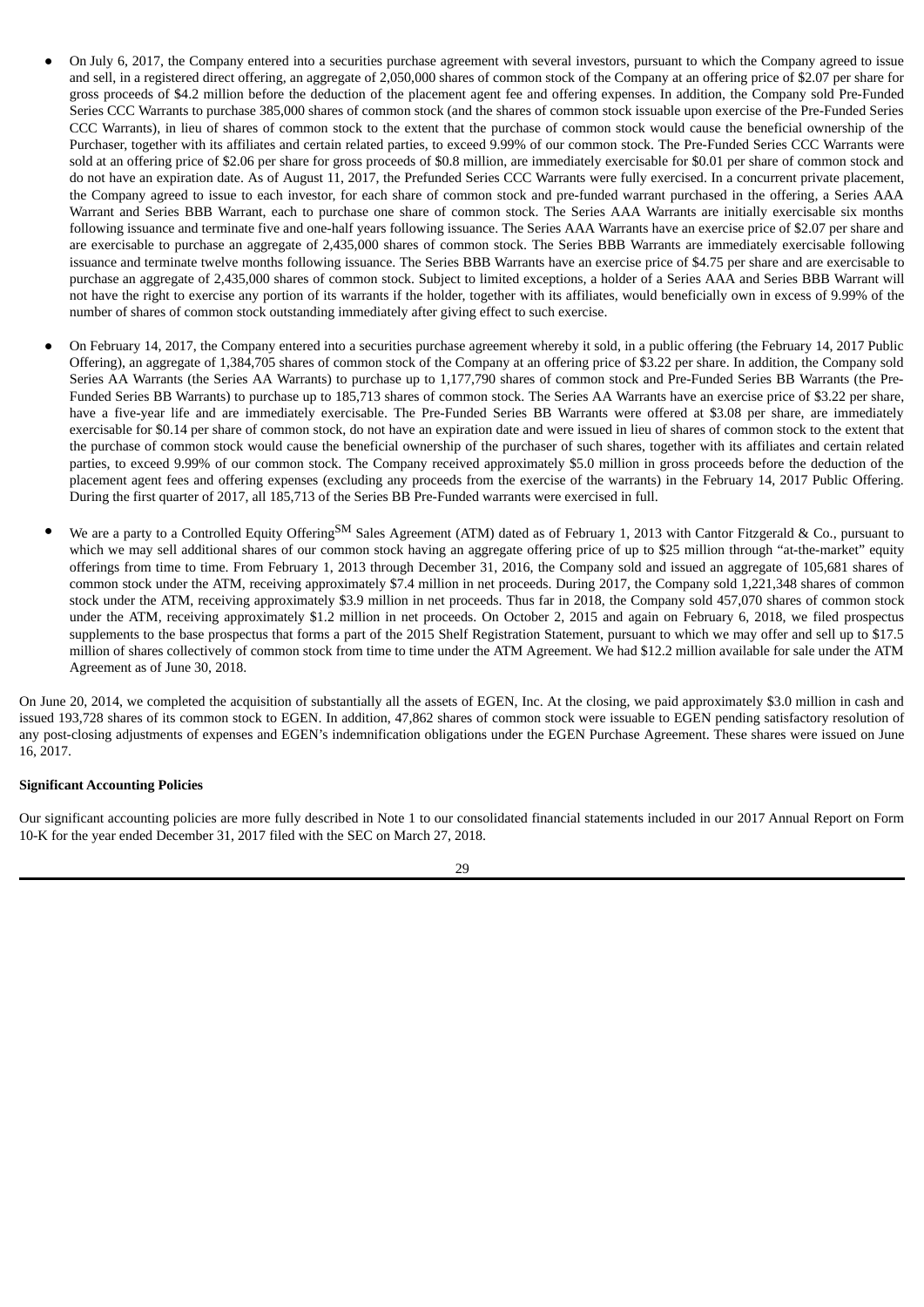In May 2014, the FASB issued Accounting Standards Update (ASU) No. 2014-09 "Revenue from Contracts with Customers (Topic 606)," which supersedes all existing revenue recognition requirements, including most industry-specific guidance. The new standard requires a company to recognize revenue when it transfers goods or services to customers in an amount that reflects the consideration that the company expects to receive for those goods or services. ASU 2014 - 09 was originally going to be effective on January 1, 2017; however, the FASB issued ASU 2015-14, "Revenue from Contracts with Customers (Topic 606) - Deferral of the Effective Date," which deferred the effective date of ASU 2014-09 by one year to January 1, 2018. In March 2016, the FASB issued ASU No. 2016 - 8, "Revenue from Contracts with Customers (Topic 606): Principal versus Agent Considerations. The amendments in this ASU do not change the core principle of ASU No. 2014 - 09 but the amendments clarify the implementation guidance on reporting revenue gross versus net. The effective date for the amendments in this ASU is the same as the effective date of ASU No. 2014-09. In April 2016, the FASB issued ASU No. 2016-10, "Revenue from Contracts with Customers (Identifying Performance Obligations and Licensing)," to clarify the implementation guidance on identifying performance obligations and licensing (collectively "the new revenue standards"). The new revenue standards allow for either "full retrospective" adoption, meaning the standard is applied to all periods presented, or "modified retrospective" adoption, meaning the standard is applied only to the most current period presented in the financial statements. The new revenue standard became effective for us on January 1, 2018. Under the new revenue standards, we recognize revenue following a five-step model prescribed under ASU No. 2014-09;(i) identify contract(s) with a customer;(ii) identify the performance obligations in the contract;(iii) determine the transaction price;(iv) allocate the transaction price to the performance obligations in the contract; and (v) recognize revenues when (or as) we satisfy the performance obligation. As further described in Note 15, the Company currently has only one contract subject to the new revenue standards. After performance of the five-step model discussed above, the Company concluded the adoption of the new revenue standards as of January 1, 2018 did not change our revenue recognition policy nor does it have an effect on our financial statements using either the full retrospective or the modified retrospective adoption methods.

Please refer to Note 2 of the Financial Statements contained in this Form 10-K. Also refer to **Item IA, Risk Factors**, including, but not limited to*, "We will* need to raise substantial additional capital to fund our planned future operations, and we may be unable to secure such capital without dilutive financing transactions. If we are not able to raise additional capital, we may not be able to complete the development, testing and commercialization of our product *candidates."*

As a clinical stage biopharmaceutical company, our business and our ability to execute our strategy to achieve our corporate goals are subject to numerous risks and uncertainties. Material risks and uncertainties relating to our business and our industry are described in "Item 1A. Risk Factors" under "Part II: Other Information" included herein.

## **FINANCIAL REVIEW FOR THE THREE AND SIX MONTHS ENDED JUNE 30, 2018 AND 2017**

#### **Results of Operations**

For the three months ended June 30, 2018, our net loss was \$8.2 million compared to a net loss of \$4.9 million for the same period of 2017. For the six months ended June 30, 2018, our net loss was \$12.7 million compared to a net loss of \$10.1 million for the same period of 2017. In the second quarter and for the first half of 2018, the Company incurred \$3.2 million and \$3.4 million, respectively, of non-cash stock option expense compared to \$0.7 million and \$0.8 million, respectively, during the same periods of 2017. With the \$26.3 million in cash and investments on hand at June 30, 2018, the Company believes it has sufficient capital resources to fund its operations into the first half of 2020.

|                                       | Three Months Ended June 30, |         |  |         |   |                                             |        |  |  |
|---------------------------------------|-----------------------------|---------|--|---------|---|---------------------------------------------|--------|--|--|
|                                       | (In thousands)              |         |  |         |   | <b>Change</b><br><b>Increase (Decrease)</b> |        |  |  |
|                                       |                             | 2018    |  | 2017    |   |                                             | $\%$   |  |  |
| <b>Licensing Revenue:</b>             |                             | 125     |  | 125     |   |                                             | $-$ %  |  |  |
| <b>Operating Expenses:</b>            |                             |         |  |         |   |                                             |        |  |  |
| Clinical Research                     |                             | 4,151   |  | 2,760   |   | 1,391                                       | 50.4%  |  |  |
| Chemistry, Manufacturing and Controls |                             | 443     |  | 287     |   | 156                                         | 54.4%  |  |  |
| Research and development expenses     |                             | 4,594   |  | 3,047   |   | 1,547                                       | 51.8%  |  |  |
| General and administrative expenses   |                             | 3,542   |  | 1,649   |   | 1,893                                       | 114.8% |  |  |
| Total operating expenses              |                             | 8,136   |  | 4,696   |   | 3,440                                       | 73.3%  |  |  |
| <b>Loss from operations</b>           |                             | (8,011) |  | (4,571) | S | (3,440)                                     | 75.3%  |  |  |
|                                       |                             | 30      |  |         |   |                                             |        |  |  |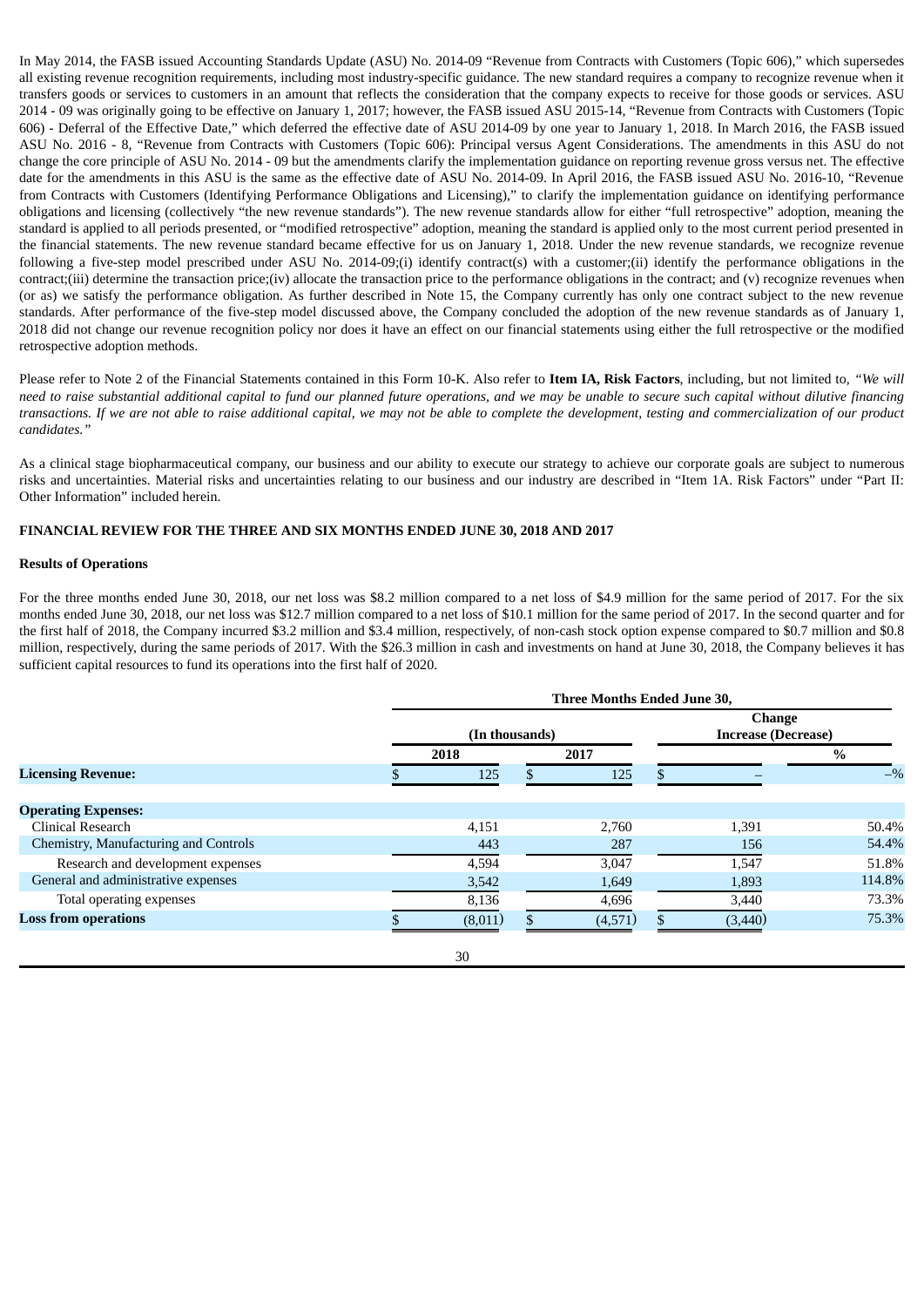|                                       |                | Six Months Ended June 30, |  |         |  |                                             |       |  |
|---------------------------------------|----------------|---------------------------|--|---------|--|---------------------------------------------|-------|--|
|                                       | (In thousands) |                           |  |         |  | <b>Change</b><br><b>Increase (Decrease)</b> |       |  |
|                                       |                | 2018                      |  | 2017    |  |                                             | $\%$  |  |
| <b>Licensing Revenue:</b>             |                | 250                       |  | 250     |  |                                             | $-$ % |  |
|                                       |                |                           |  |         |  |                                             |       |  |
| <b>Operating Expenses:</b>            |                |                           |  |         |  |                                             |       |  |
| Clinical Research                     |                | 6,637                     |  | 5,907   |  | 730                                         | 12.4% |  |
| Chemistry, Manufacturing and Controls |                | 698                       |  | 615     |  | 83                                          | 13.5% |  |
| Research and development expenses     |                | 7,335                     |  | 6,522   |  | 813                                         | 12.5% |  |
| General and administrative expenses   |                | 5,207                     |  | 3,117   |  | 2,090                                       | 67.1% |  |
| Total operating expenses              |                | 12,542                    |  | 9,639   |  | 2,903                                       | 30.1% |  |
| <b>Loss from operations</b>           |                | (12,292)                  |  | (9,389) |  | 2,903                                       | 30.9% |  |

## *Comparison of the Three Months ended June 30, 2018 and 2017*

#### *Licensing Revenue*

In January 2013, we entered into a technology development contract with Hisun, pursuant to which Hisun paid us a non-refundable technology transfer fee of \$5.0 million to support our development of ThermoDox® in the China territory. The \$5.0 million received as a non-refundable payment from Hisun in the first quarter 2013 has been recorded to deferred revenue and will be amortized over the ten-year term of the agreement; therefore, we recorded deferred revenue of \$125,000 in each of the first and second quarters of 2018 and 2017.

## *Research and Development Expenses*

Research and development (R&D) expenses increased by \$1.5 million to \$4.6 million in the second quarter of 2018 from \$3.0 million in the same period of 2017. Costs associated with the OPTIMA Study increased by \$0.5 million to \$2.0 million in the second quarter of 2018 compared to \$1.5 million in the same period of 2017. This increase in costs is associated with higher patient enrollment in the second quarter of 2018 compared to the same period of 2017. Costs associated with the startup of the OVATION II Study were \$0.1 million in the second quarter of 2018. Preclinical and regulatory costs were \$0.1 million in the second quarter of 2018 and were insignificant in the same period of 2017. Other clinical costs increased by \$0.5 million to \$1.0 million in the second quarter of 2018 compared to \$0.5 million in the same period of 2017. This increase is mostly attributable to an increase of \$0.4 million in non-cash stock compensation expense during the second quarter of 2018 compared to the same period of 2017. Costs associated with the production and distribution of ThermoDox® to support the OPTIMA Study increased \$0.1 million to \$0.4 million in the second quarter of 2018 compared to \$0.3 million in the same period of 2017. R&D costs associated with the development of GEN-1 to support the OVATION Studies increased by \$0.3 million to \$1.0 million in the second quarter of 2018 compared to \$0.7 million in the same period of 2017.

#### *General and Administrative Expenses*

General and administrative (G&A) expenses increased to \$3.5 million in the second quarter of 2018 compared to \$1.6 million in the same period of 2017. This increase is mostly attributable to an increase in professional fees of approximately \$0.1 million and an increase in compensation expenses which includes \$1.7 million in non-cash stock compensation expense in the second quarter of 2018 compared to the same period of 2017.

## *Change in Earn-out Milestone Liability*

The total aggregate purchase price for the acquisition of assets from EGEN included potential future earn-out payments contingent upon achievement of certain milestones. The difference between the aggregate \$30.4 million in future earn-out payments and the \$13.9 million included in the fair value of the acquisition consideration at June 20, 2014 was based on the Company's risk-adjusted assessment of each milestone and utilizing a discount rate based on the estimated time to achieve the milestone. These milestone payments are fair valued at the end of each quarter and any change in their value is recognized in the condensed consolidated financial statements. As of June 30, 2018, the Company fair valued these milestones at \$13.1 million and recognized a non-cash charge of \$0.3 million in the second quarter of 2018 as a result of the change in the fair value of these milestones from \$12.8 million at March 31, 2018. At June 30, 2017, the Company fair valued these milestones at \$13.8 million and recognized a non-cash charge of \$0.3 million in the second quarter of 2017 as a result of the change in the fair value of these milestones from \$13.5 million at March 31, 2017.

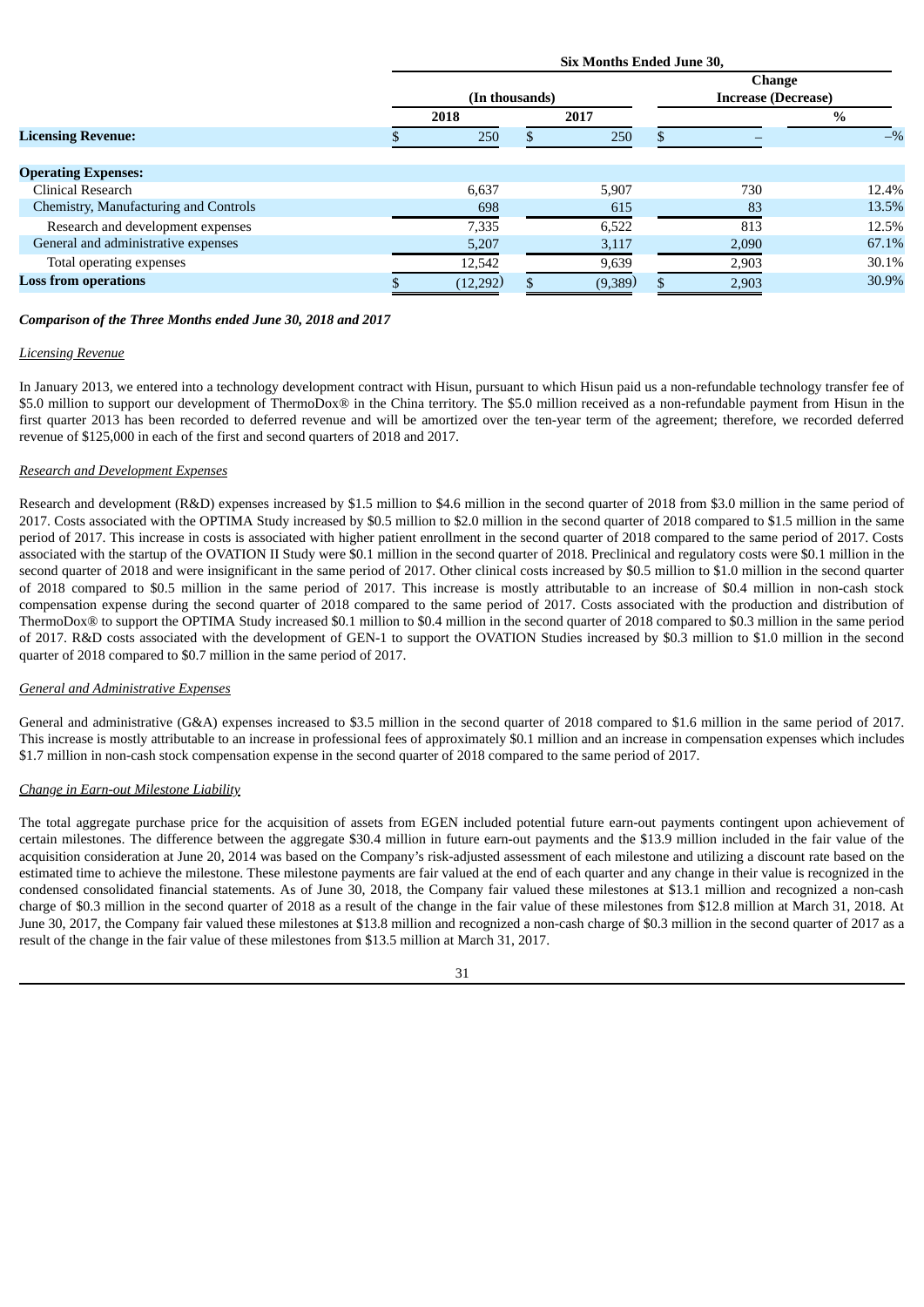#### *Investment income and interest expense*

The Company realized \$0.1 million of interest income from its short-term investments during the second quarter of 2018. Investment income was negligible in second quarter of 2017.

In connection with its debt facilities, the Company interest expense was insignificant in the second quarters of 2018 and 2017. The Company entered into a new loan facility with Horizon Technology Finance Corporation on June 27, 2018. In the second quarter of 2017, Company paid off its prior credit facility with Hercules Technology Growth Capital, Inc.

## *Deemed dividend*

During the three months ended June 30, 2017, we recognized deemed dividends totaling \$0.4 million collectively in regard to multiple agreements with certain warrant holders, pursuant to which these warrant holders agreed to exercise, and the Company agreed to reprice, certain warrants. Warrants to purchase a total of 790,410 shares of common stock were repriced at \$2.70 and warrants to purchase 506,627 shares of common stock were repriced at \$1.65 and the Company received \$3.0 million in aggregate gross proceeds from the exercise of these repriced warrants.

## *Comparison of the Six Months ended June 30, 2018 and 2017*

## *Licensing Revenue*

In January 2013, we entered into a technology development contract with Hisun, pursuant to which Hisun paid us a non-refundable technology transfer fee of \$5.0 million to support our development of ThermoDox® in the China territory. The \$5.0 million received as a non-refundable payment from Hisun in the first quarter 2013 has been recorded to deferred revenue and will be amortized over the ten-year term of the agreement; therefore, we recorded deferred revenue of \$250,000 in each of the first halves of 2018 and 2017.

## *Research and Development Expenses*

Research and development (R&D) expenses increased by \$0.8 million to \$7.3 million in the first half of 2018 from \$6.5 million in the same period of 2017. Costs associated with the OPTIMA Study were \$3.3 million in the first half of 2018 compared to \$3.0 million in the same period of 2017. This is mostly due to higher patient enrollment in during the first half of 2018 compared to the same period of 2017. Costs associated with the OVATION Studies were \$0.2 million in the first half of 2018 compared to \$0.1 million in the same period of 2017. The Company announced the completion of enrollment of all cohorts of the OVATION I Study in July 2017 and reported final clinical and translational research data in October 2017. Other clinical costs were \$1.4 million in the first half of 2018 compared to \$1.4 million in the same period of 2017. In the first half of 2018, the Company incurred an increase of \$0.4 million in non-cash stock compensation expense compared to the same period of 2017. In the first half of 2017, the Company executed a cost reduction plan by reducing the costs associated with the support of the ThermoDox® studies in Europe. The majority of the \$0.5 million in 2017 costs were realized in the first half of 2017. ThermoDox® preclinical and regulatory R&D costs were \$0.2 million in the first half of 2018 compared to \$0.1 million in the same period of 2017. Costs associated with the production of ThermoDox® to support the OPTIMA Study increased to \$0.7 million in the first six months of 2018 compared to \$0.6 million in the same period of 2017. Costs associated with the research and development of GEN-1 increased by \$0.4 million to \$1.6 million in the first half of 2018 compared to \$1.2 million in the same period of 2017.

## *General and Administrative Expenses*

General and administrative expenses increased by \$2.1 million to \$5.2 million in the first six months of 2018 compared to \$3.1 million in the same period of 2017. This increase is mostly attributable to an increase in professional fees of approximately \$0.2 million and an increase in compensation expenses totaling \$1.8 million in non-cash stock compensation expense in the first half of 2018 compared to the same period of 2017.

## *Change in Earn-out Milestone Liability*

The total aggregate purchase price for the acquisition of assets from EGEN included potential future earn-out payments contingent upon achievement of certain milestones. The difference between the aggregate \$30.4 million in future earn-out payments and the \$13.9 million included in the fair value of the acquisition consideration at June 20, 2014 was based on the Company's risk-adjusted assessment of each milestone and utilizing a discount rate based on the estimated time to achieve the milestone. These milestone payments are fair valued at the end of each quarter and any change in their value is recognized in the condensed consolidated financial statements. As of June 30, 2018, the Company fair valued these milestones at \$13.1 million and recognized a non-cash charge of \$0.6 million in the first half of 2018 as a result of the change in the fair value of these milestones from \$12.5 million at December 31, 2017. The Company recognized a non-cash charge of \$0.6 million in the first half of 2017 as a result of the change in the fair value of these milestones at \$13.8 million at June 30, 2017 from \$13.2 million at December 31, 2016.

#### *Investment income and interest expense*

The Company realized \$0.1 million of interest income from its short-term investments during the first half of 2018. Investment income was negligible in the first half of 2017.

In connection with its debt facilities, the Company interest expense was insignificant in the first half of 2018 compared to \$0.1 million in the same period of 2017. The Company entered into a new loan facility with Horizon Technology Finance Corporation on June 27, 2018. In the second quarter of 2017, Company paid off its prior credit facility with Hercules Technology Growth Capital, Inc.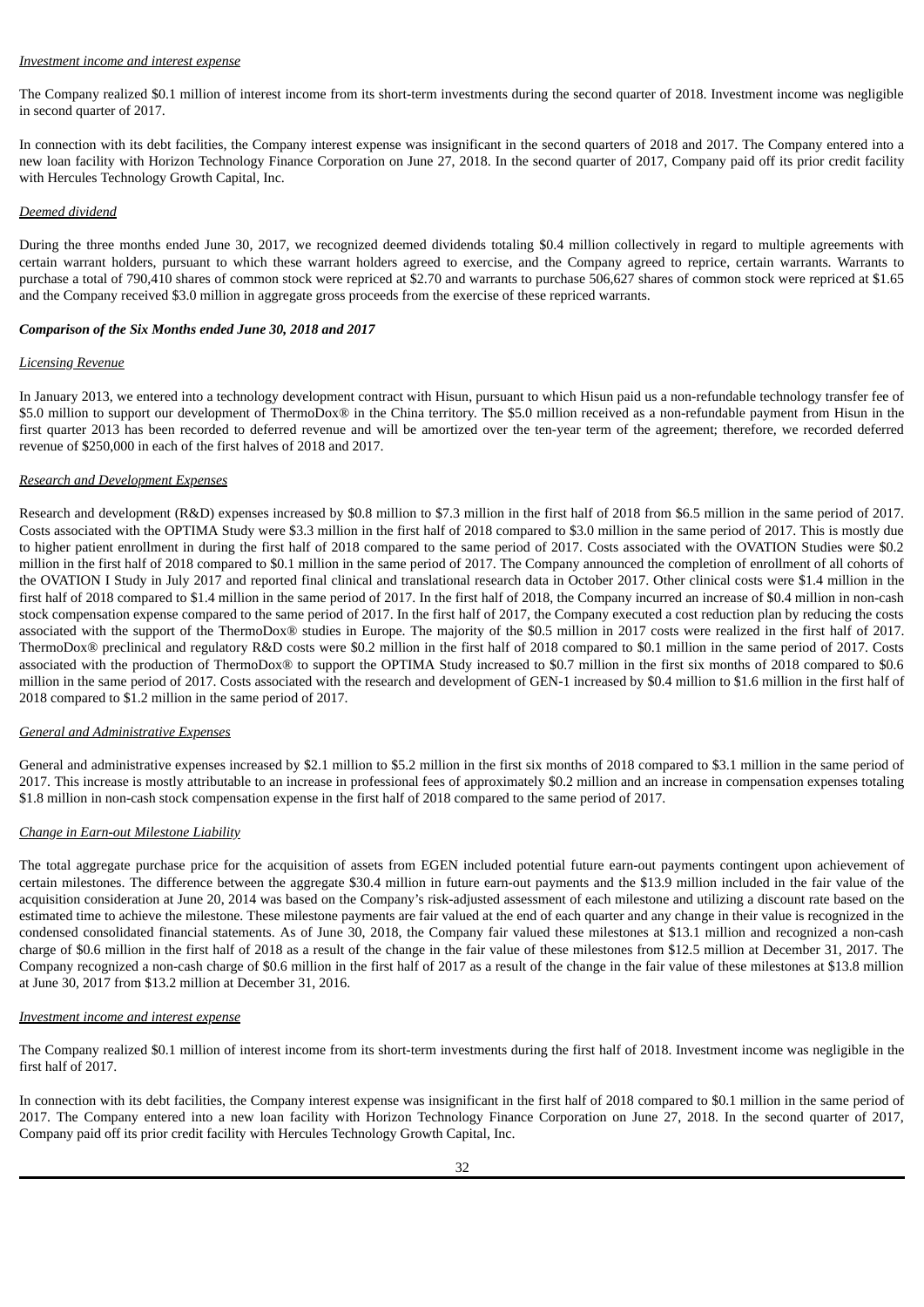## *Deemed dividend*

During the six months ended June 30, 2017, we recognized deemed dividends totaling \$0.4 million collectively in regard to multiple agreements with certain warrant holders, pursuant to which these warrant holders agreed to exercise, and the Company agreed to reprice, certain warrants. Warrants to purchase a total of 790,410 shares of common stock were repriced at \$2.70 and warrants to purchase 506,627 shares of common stock were repriced at \$1.65 and the Company received \$3.0 million in aggregate gross proceeds from the exercise of these repriced warrants.

## **Financial Condition, Liquidity and Capital Resources**

Since inception we have incurred significant losses and negative cash flows from operations. We have financed our operations primarily through the net proceeds from the sales of equity, credit facilities and amounts received under our product licensing agreement with Yakult and our technology development agreement with Hisun. The process of developing and commercializing ThermoDox®, GEN-1 and other product candidates and technologies requires significant research and development work and clinical trial studies, as well as significant manufacturing and process development efforts. We expect these activities, together with our general and administrative expenses to result in significant operating losses for the foreseeable future. Our expenses have significantly and regularly exceeded our revenue, and we had an accumulated deficit of \$274 million at June 30, 2018.

At June 30, 2018 we had total current assets of \$26.3 million (substantially all of which is cash, cash equivalents and short-term investments and related interest receivable on short-term investments) and current liabilities of \$6.2 million, resulting in net working capital of \$20.1 million. At December 31, 2017 we had total current assets of \$24.3 million (including cash, cash equivalents and short-term investments and related interest receivable on short-term investments of \$24.2 million) and current liabilities of \$6.2 million, resulting in net working capital of \$18.1 million.

We have substantial future capital requirements to continue our research and development activities and advance our product candidates through various development stages. The Company believes these expenditures are essential for the commercialization of its technologies.

Net cash used in operating activities for the first half of 2018 was \$8.8 million. Our 2018 net loss of \$12.7 million for the first half of 2018 included (i) \$3.4 million in non-cash stock-based compensation expense and (ii) \$0.5 million in a non-cash charge based on the change in the earn-out milestone liability.

Net cash provided by financing activities was \$11.0 million during the first half of 2018 from \$9.7 million in net proceeds from the Horizon Credit Facility and \$1.3 million in net proceeds from the sale of our common stock through our ATM Facility with Cantor Fitzgerald.

We expect to seek additional capital through further public or private equity offerings, debt financing, additional strategic alliance and licensing arrangements, collaborative arrangements, or some combination of these financing alternatives. If we raise additional funds through the issuance of equity securities, the percentage ownership of our stockholders could be significantly diluted and the newly issued equity securities may have rights, preferences, or privileges senior to those of the holders of our common stock. If we raise funds through the issuance of debt securities, those securities may have rights, preferences, and privileges senior to those of our common stock. If we seek strategic alliances, licenses, or other alternative arrangements, such as arrangements with collaborative partners or others, we may need to relinquish rights to certain of our existing or future technologies, product candidates, or products we would otherwise seek to develop or commercialize on our own, or to license the rights to our technologies, product candidates, or products on terms that are not favorable to us. The overall status of the economic climate could also result in the terms of any equity offering, debt financing, or alliance, license, or other arrangement being even less favorable to us and our stockholders than if the overall economic climate were stronger. We also will continue to look for government sponsored research collaborations and grants to help offset future anticipated losses from operations and, to a lesser extent, interest income.

If adequate funds are not available through either the capital markets, strategic alliances, or collaborators, we may be required to delay or, reduce the scope of, or terminate our research, development, clinical programs, manufacturing, or commercialization efforts, or effect additional changes to our facilities or personnel, or obtain funds through other arrangements that may require us to relinquish some of our assets or rights to certain of our existing or future technologies, product candidates, or products on terms not favorable to us.

#### **Off-Balance Sheet Arrangements and Contractual Obligations**

We have no off-balance sheet financing arrangements. In July 2011, we entered into a lease with Brandywine Operating Partnership, L.P., a Delaware limited partnership for a 10,870 square foot premises located in Lawrenceville, New Jersey in connection with the relocation of our offices from Columbia, Maryland. In late 2015, Lenox Drive Office Park LLC, purchased the real estate and office building and assumed the lease. Under the current terms of the lease, which was amended effective May 1, 2017 and is set to expire on September 1, 2022, we reduced the size of the premises to 7,565 square feet and are paying a monthly rent that ranges from approximately \$18,900 in the first year to approximately \$20,500 in the final year of the amendment. We also have a one-time option to cancel the lease as of the 24th month after the commencement date of the amendment. In connection with the Asset Purchase Agreement, in June 2014, we assumed the existing lease with another landlord for an 11,500 square foot premises located in Huntsville, Alabama. In January 2018, we entered into a new 60-month lease agreement for 9,049 square feet with rent payments of approximately \$18,100 per month. Other than this lease amendment, there were no material changes during the three and six months ended June 30, 2018 to our operating leases, which are disclosed in the contractual commitments table in our Annual Report on Form 10-K for the fiscal year ended December 31, 2017 filed on March 27, 2018 with the Securities and Exchange Commission.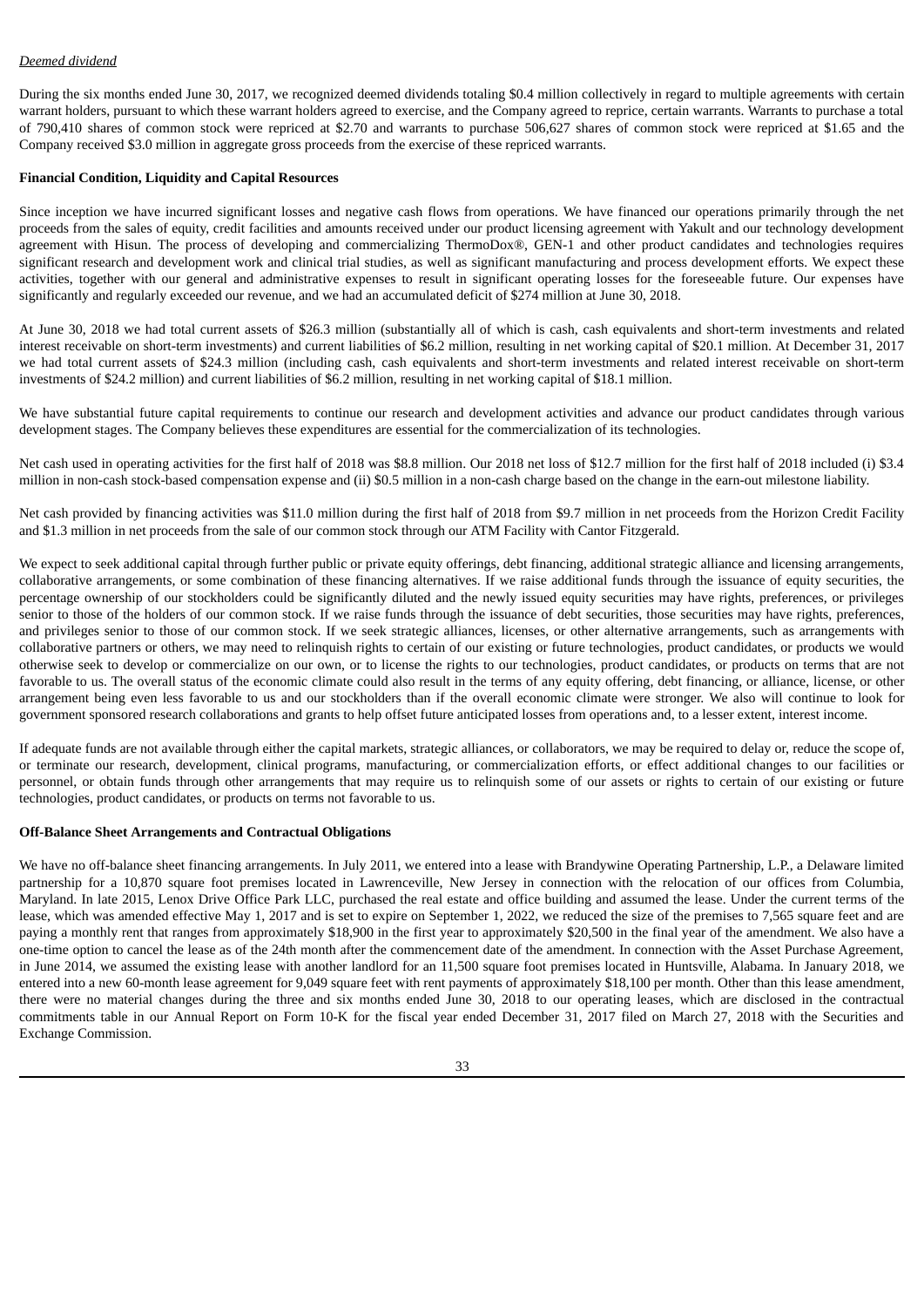#### **Item 3. QUANTITATIVE AND QUALITATIVE DISCLOSURE ABOUT MARKET RISK**

The primary objective of our investment activities is to preserve our capital until it is required to fund operations while at the same time maximizing the income we receive from our investments without significantly increasing risk. Our cash flow and earnings are subject to fluctuations due to changes in interest rates in our investment portfolio. We maintain a portfolio of various issuers, types, and maturities. These securities are classified as available-for-sale and, consequently, are recorded on the condensed consolidated balance sheet at fair value with unrealized gains or losses reported as a component of accumulated other comprehensive loss included in stockholders' equity.

## **Item 4. CONTROLS AND PROCEDURES**

We have carried out an evaluation, under the supervision and with the participation of management, including our principal executive officer and principal financial officer, of the effectiveness of the design and operation of our disclosure controls and procedures, as that term is defined in Rule 13a-15(e) under the Securities Exchange Act of 1934, as amended. Based on that evaluation, our principal executive officer and principal financial officer have concluded that, as of June 30, 2018, which is the end of the period covered by this report, our disclosure controls and procedures are effective at the reasonable assurance level in alerting them in a timely manner to material information required to be included in our periodic reports with the Securities and Exchange Commission.

There were no changes in our internal controls over financial reporting identified in connection with the evaluation required by paragraph (d) of Rule 13a-15 of the Securities Exchange Act of 1934, as amended, that occurred during the three and six months ended June 30, 2018 that have materially affected, or are reasonably likely to materially affect, our internal controls over financial reporting.

Our management, including our chief executive officer and chief financial officer, does not expect that our disclosure controls and procedures or our internal control over financial reporting will prevent all error and all fraud. A control system, no matter how well conceived and operated, can provide only reasonable, not absolute, assurance that the objectives of the control system are met. Because of the inherent limitations in all control systems, no evaluation of controls can provide absolute assurance that all control issues and instances of fraud, if any, within the company have been detected. These inherent limitations include the realities that judgments in decision-making can be faulty, and that breakdowns can occur because of simple errors or mistakes. Additionally, controls can be circumvented by the individual acts of some persons, by collusion of two or more people or by management override of the control. The design of any system of controls also is based in part upon certain assumptions about the likelihood of future events, and there can be no assurance that any design will succeed in achieving its stated goals under all potential future conditions. Over time, controls may become inadequate because of changes in conditions, or the degree of compliance with the policies or procedures may deteriorate. Because of the inherent limitations in a cost-effective control system, misstatements due to error or fraud may occur and not be detected.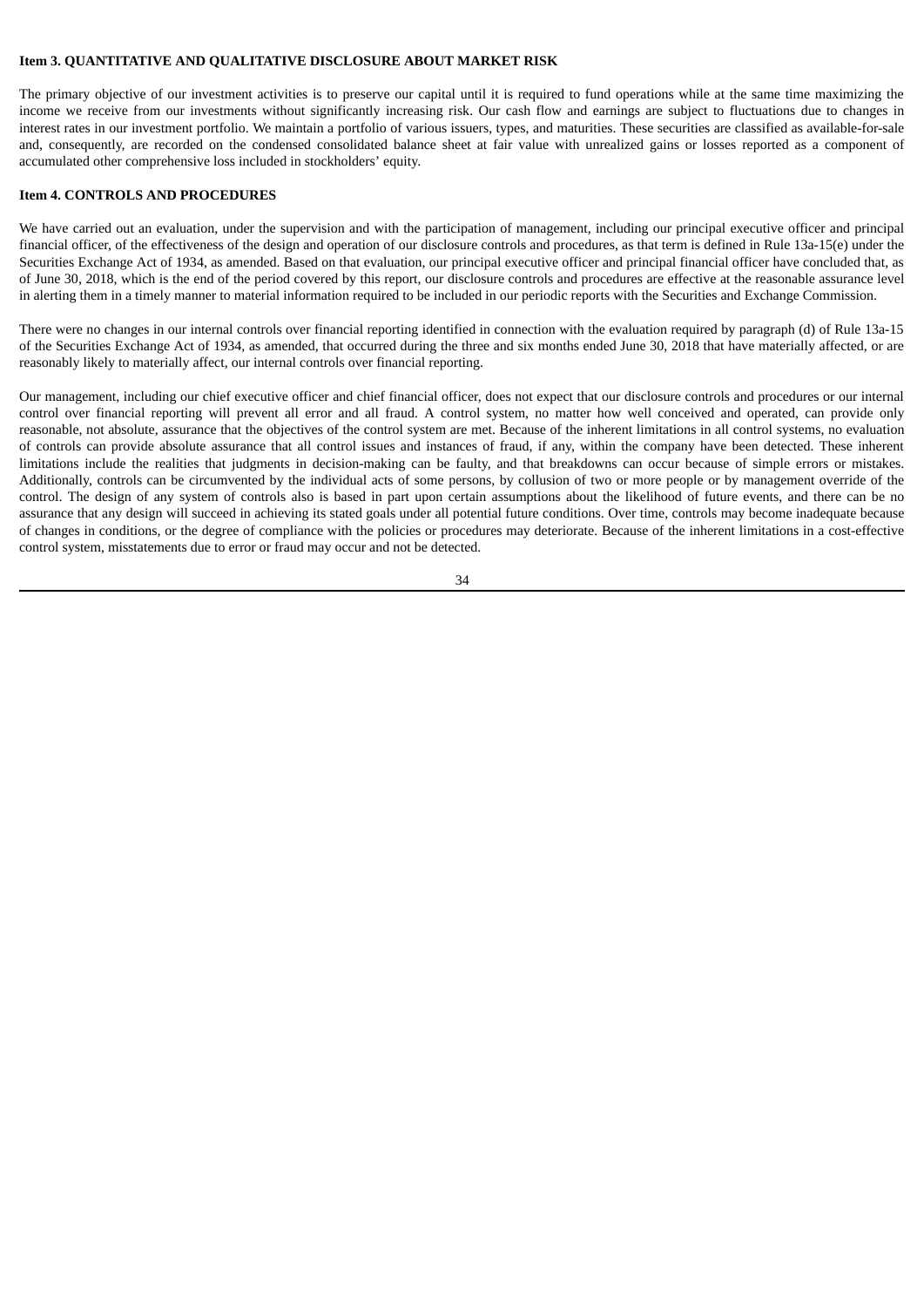#### **PART II: OTHER INFORMATION**

#### **Item 1. Legal Proceedings**

None.

## **Item 1A. Risk Factors**

The following is a summary of the risk factors, uncertainties and assumptions that we believe are most relevant to our business. These are factors that, individually or in the aggregate, we think could cause our actual results to differ significantly from expected or historical results and our forward-looking statements. We note these factors for investors as permitted by Section 21E of the Securities Exchange Act of 1934, as amended and Section 27A of the Securities Act of 1933, as amended. Additional risks that we currently believe are immaterial may also impair our business operations. Investors should carefully consider the risks described below before making an investment decision and understand that it is not possible to predict or identify all such factors. Consequently, investors should not consider the following to be a complete discussion of all potential risks or uncertainties that may impact our business. Moreover, we operate in a competitive and rapidly changing environment. New factors emerge from time to time and it is not possible to predict the impact of all of these factors on our business, financial condition or results of operations. We undertake no obligation to publicly update forward-looking statements, whether as a result of new information, future events, or otherwise. The description provided in this Item 1A includes any material changes to and supersedes the description of the risk factors associated with our business previously disclosed in Item 1A of our Annual Report on Form 10-K for the fiscal year ended December 31, 2017 filed on March 27, 2018 with the Securities and Exchange Commission (SEC). In assessing these risks, investors should also refer to the other information contained or incorporated by reference in this Quarterly Report and our other filings made from time to time with the SEC.

## **RISKS RELATED TO OUR BUSINESS**

## We have a history of significant losses from operations and expect to continue to incur significant losses for the foreseeable future.

Since our inception, our expenses have substantially exceeded our revenue, resulting in continuing losses and an accumulated deficit of \$274 million at June 30, 2018. For the years ended December 31, 2016 and 2017, and for the six months ended June 30, 2018, we incurred a net loss of \$22.1 million, \$20.4 million and \$12.7 million, respectively. We currently have no product revenue and do not expect to generate any product revenue for the foreseeable future. Because we are committed to continuing our product research, development, clinical trial and commercialization programs, we will continue to incur significant operating losses unless and until we complete the development of ThermoDox®, GEN-1 and other new product candidates and these product candidates have been clinically tested, approved by the United States Food and Drug Administration (FDA) and successfully marketed. The amount of future losses is uncertain. Our ability to achieve profitability, if ever, will depend on, among other things, us or our collaborators successfully developing product candidates, obtaining regulatory approvals to market and commercialize product candidates, manufacturing any approved products on commercially reasonable terms, establishing a sales and marketing organization or suitable third party alternatives for any approved product and raising sufficient funds to finance business activities. If we or our collaborators are unable to develop and commercialize one or more of our product candidates or if sales revenue from any product candidate that receives approval is insufficient, we will not achieve profitability, which could have a material adverse effect on our business, financial condition, results of operations and prospects.

# Drug development is an inherently uncertain process with a high risk of failure at every stage of development. Our lead drug candidate failed to **meet its primary endpoint in the Phase III HEAT Study.**

On January 31, 2013, we announced that our lead product ThermoDox® in combination with radiofrequency ablation (RFA) failed to meet the primary endpoint of the Phase III clinical trial for primary liver cancer, known as the HEAT Study. We have not completed our final analysis of the data and do not know the extent to which, if any, the failure of ThermoDox® to meet its primary endpoint in the Phase III trial could impact our other ongoing studies of ThermoDox® including a pivotal, double-blind, placebo-controlled Phase III trial of ThermoDox® in combination with RFA in primary liver cancer, known as the OPTIMA Study, which we launched in the first half of 2014. The trial design of the OPTIMA Study is based on the overall survival data from the posthoc analysis of results from the HEAT Study. ThermoDox® is also being evaluated in a Phase II clinical trial for recurrent chest wall breast cancer and other preclinical studies. In addition, we have initiated a Phase I dose-escalation clinical trial of GEN-1 in combination with the standard of care in neo-adjuvant ovarian cancer, known as the OVATION Study, and plan to expand our ovarian cancer development program to include a Phase I dose escalating trial evaluating GEN-1 , and plan to expand our ovarian cancer development program to include a Phase I/II dose escalating trial evaluating GEN-1, known as the OVATION II Study, in ovarian cancer patients.

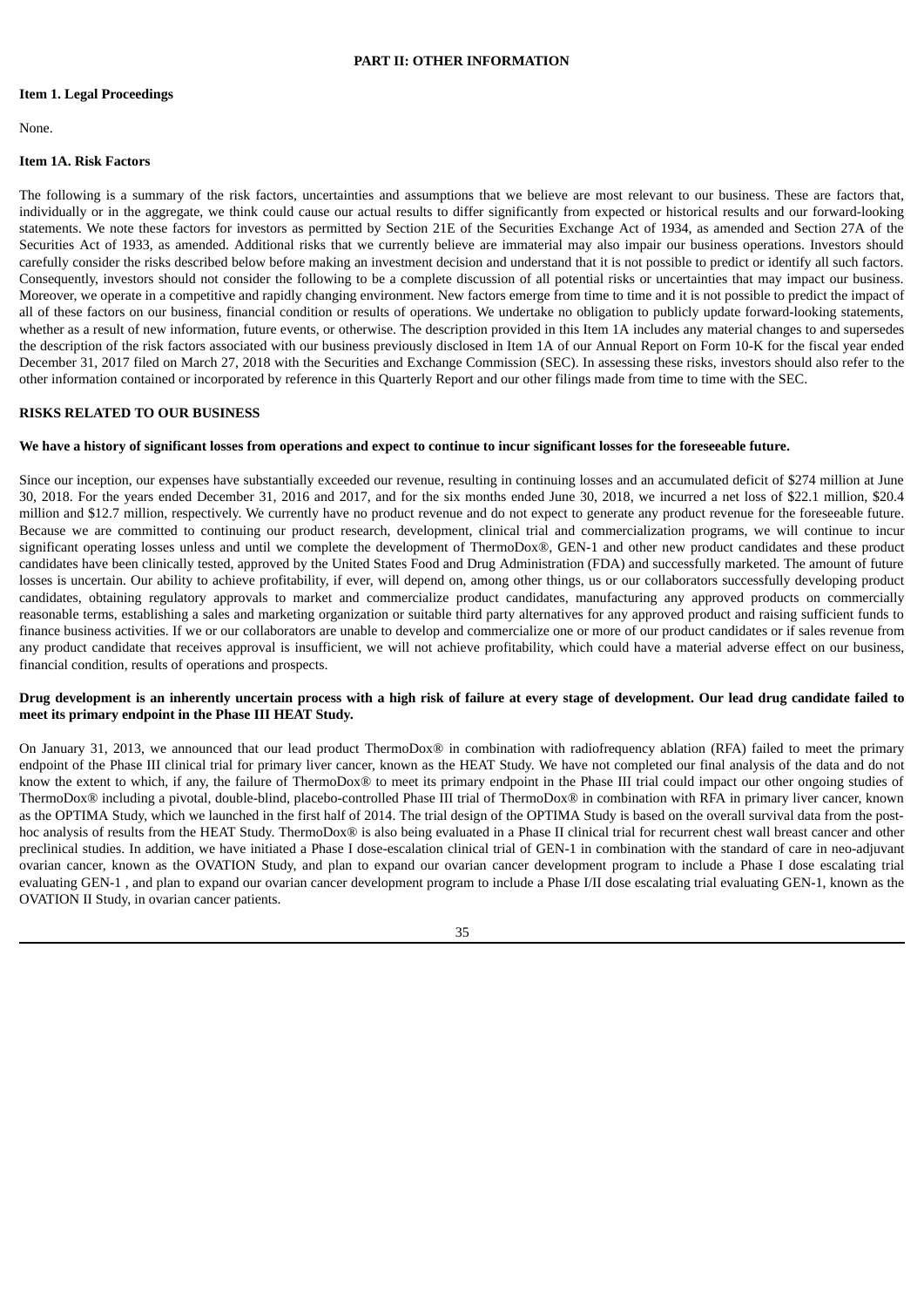Preclinical testing and clinical trials are long, expensive and highly uncertain processes and failure can unexpectedly occur at any stage of clinical development, as evidenced by the failure of ThermoDox® to meet its primary endpoint in the HEAT Study. Drug development is inherently risky and clinical trials take us several years to complete. The start or end of a clinical trial is often delayed or halted due to changing regulatory requirements, manufacturing challenges, required clinical trial administrative actions, slower than anticipated patient enrollment, changing standards of care, availability or prevalence of use of a comparator drug or required prior therapy, clinical outcomes including insufficient efficacy, safety concerns, or our own financial constraints. The results from preclinical testing or early clinical trials of a product candidate may not predict the results that will be obtained in later phase clinical trials of the product candidate. We, the FDA or other applicable regulatory authorities may suspend clinical trials of a product candidate at any time for various reasons, including a belief that subjects participating in such trials are being exposed to unacceptable health risks or adverse side effects. We may not have the financial resources to continue development of, or to enter into collaborations for, a product candidate if we experience any problems or other unforeseen events that delay or prevent regulatory approval of, or our ability to commercialize, product candidates. The failure of one or more of our drug candidates or development programs could have a material adverse effect on our business, financial condition and results of operations.

## We will need to raise additional capital to fund our planned future operations, and we may be unable to secure such capital without dilutive financing transactions. If we are not able to raise additional capital, we may not be able to complete the development, testing and commercialization **of our product candidates.**

We have not generated significant revenue and have incurred significant net losses in each year since our inception. Since our inception, our expenses have substantially exceeded our revenue, resulting in continuing losses and an accumulated deficit of \$274 million at June 30, 2018. For the years ended December 31, 2016 and 2017 and the six months ended June 30, 2018, we incurred a net loss of \$22.1 million, \$20.4 million and \$12.7 million, respectively. As of June 30, 2018, we had approximately \$26.3 million in cash and short-term investments including interest receivable.

We have substantial future capital requirements to continue our research and development activities and advance our product candidates through various development stages. For example, ThermoDox® is being evaluated in a Phase III clinical trial in combination with RFA for the treatment of primary liver cancer and other preclinical studies. We completed a Phase I dose-escalation clinical trial of GEN-1 in combination with the standard of care in neo-adjuvant ovarian cancer in the third quarter of 2017 and plan to expand our clinical development program for GEN-1 in ovarian cancer in 2018.

To complete the development and commercialization of our product candidates, we will need to raise substantial amounts of additional capital to fund our operations. Our future capital requirements will depend upon numerous unpredictable factors, including, without limitation, the cost, timing, progress and outcomes of clinical studies and regulatory reviews of our proprietary drug candidates, our efforts to implement new collaborations, licenses and strategic transactions, general and administrative expenses, capital expenditures and other unforeseen uses of cash. We do not have any committed sources of financing and cannot assure you that alternate funding will be available in a timely manner, on acceptable terms or at all. We may need to pursue dilutive equity financings, such as the issuance of shares of common stock, convertible debt or other convertible or exercisable securities. Such dilutive equity financings could dilute the percentage ownership of our current common stockholders and could significantly lower the market value of our common stock. In addition, a financing could result in the issuance of new securities that may have rights, preferences or privileges senior to those of our existing stockholders.

If we are unable to obtain additional capital on a timely basis or on acceptable terms, we may be required to delay, reduce or terminate our research and development programs and preclinical studies or clinical trials, if any, limit strategic opportunities or undergo corporate restructuring activities. We also could be required to seek funds through arrangements with collaborators or others that may require us to relinquish rights to some of our technologies, product candidates or potential markets or that could impose onerous financial or other terms. Furthermore, if we cannot fund our ongoing development and other operating requirements, particularly those associated with our obligations to conduct clinical trials under our licensing agreements, we will be in breach of these licensing agreements and could therefore lose our license rights, which could have material adverse effects on our business.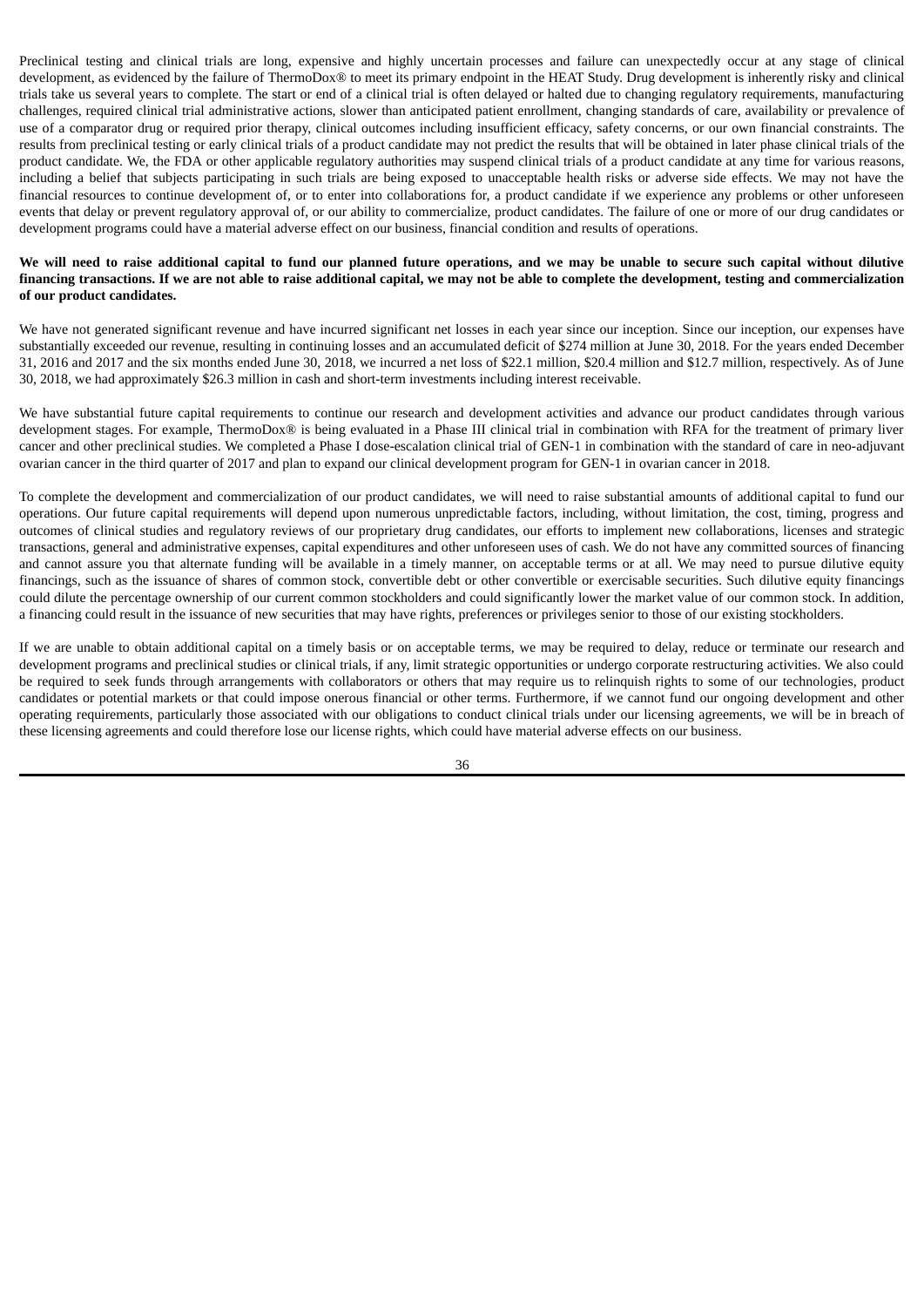## If we do not obtain or maintain FDA and foreign regulatory approvals for our drug candidates on a timely basis, or at all, or if the terms of any approval impose significant restrictions or limitations on use, we will be unable to sell those products and our business, results of operations and **financial condition will be negatively affected.**

To obtain regulatory approvals from the FDA and foreign regulatory agencies, we must conduct clinical trials demonstrating that our products are safe and effective. We may need to amend ongoing trials, or the FDA and/or foreign regulatory agencies may require us to perform additional trials beyond those we planned. The testing and approval process requires substantial time, effort and resources, and generally takes a number of years to complete. The time to complete testing and obtaining approvals is uncertain, and the FDA and foreign regulatory agencies have substantial discretion, at any phase of development, to terminate clinical studies, require additional clinical studies or other testing, delay or withhold approval, and mandate product withdrawals, including recalls. In addition, our drug candidates may have undesirable side effects or other unexpected characteristics that could cause us or regulatory authorities to interrupt, delay or halt clinical trials and could result in a more restricted label or the delay or denial of regulatory approval by regulatory authorities.

Even if we receive regulatory approval of a product, the approval may limit the indicated uses for which the drug may be marketed. The failure to obtain timely regulatory approval of product candidates, the imposition of marketing limitations, or a product withdrawal would negatively impact our business, results of operations and financial condition. Even if we receive approval, we will be subject to ongoing regulatory obligations and continued regulatory review, which may result in significant additional expense and subject us to restrictions, withdrawal from the market, or penalties if we fail to comply with applicable regulatory requirements or if we experience unanticipated problems with our product candidates, when and if approved. Finally, even if we obtain FDA approval of any of our product candidates, we may never obtain approval or commercialize such products outside of the United States, given that we may be subject to additional or different regulatory burdens in other markets. This could limit our ability to realize their full market potential.

## Our industry is highly regulated by the FDA and comparable foreign regulatory agencies. We must comply with extensive, strictly enforced **regulatory requirements to develop, obtain, and maintain marketing approval for any of our product candidates.**

Securing FDA or comparable foreign regulatory approval requires the submission of extensive preclinical and clinical data and supporting information for each therapeutic indication to establish the product candidate's safety and efficacy for its intended use. It takes years to complete the testing of a new drug or biological product and development delays and/or failure can occur at any stage of testing. Any of our present and future clinical trials may be delayed, halted, not authorized, or approval of any of our products may be delayed or may not be obtained due to any of the following:

- any preclinical test or clinical trial may fail to produce safety and efficacy results satisfactory to the FDA or comparable foreign regulatory authorities;
- preclinical and clinical data can be interpreted in different ways, which could delay, limit or prevent marketing approval;
- negative or inconclusive results from a preclinical test or clinical trial or adverse events during a clinical trial could cause a preclinical study or clinical trial to be repeated or a development program to be terminated, even if other studies relating to the development program are ongoing or have been completed and were successful;
- the FDA or comparable foreign regulatory authorities can place a clinical hold on a trial if, among other reasons, it finds that subjects enrolled in the trial are or would be exposed to an unreasonable and significant risk of illness or injury;
- the facilities that we utilize, or the processes or facilities of third party vendors, including without limitation the contract manufacturers who will be manufacturing drug substance and drug product for us or any potential collaborators, may not satisfactorily complete inspections by the FDA or comparable foreign regulatory authorities; and
- we may encounter delays or rejections based on changes in FDA policies or the policies of comparable foreign regulatory authorities during the period in which we develop a product candidate, or the period required for review of any final marketing approval before we are able to market any product candidate.

In addition, information generated during the clinical trial process is susceptible to varying interpretations that could delay, limit, or prevent marketing approval at any stage of the approval process. Moreover, early positive preclinical or clinical trial results may not be replicated in later clinical trials. As more product candidates within a particular class of drugs proceed through clinical development to regulatory review and approval, the amount and type of clinical data that may be required by regulatory authorities may increase or change. Failure to demonstrate adequately the quality, safety, and efficacy of any of our product candidates would delay or prevent marketing approval of the applicable product candidate. We cannot assure you that if clinical trials are completed, either we or our potential collaborators will submit applications for required authorizations to manufacture or market potential products or that any such application will be reviewed and approved by appropriate regulatory authorities in a timely manner, if at all.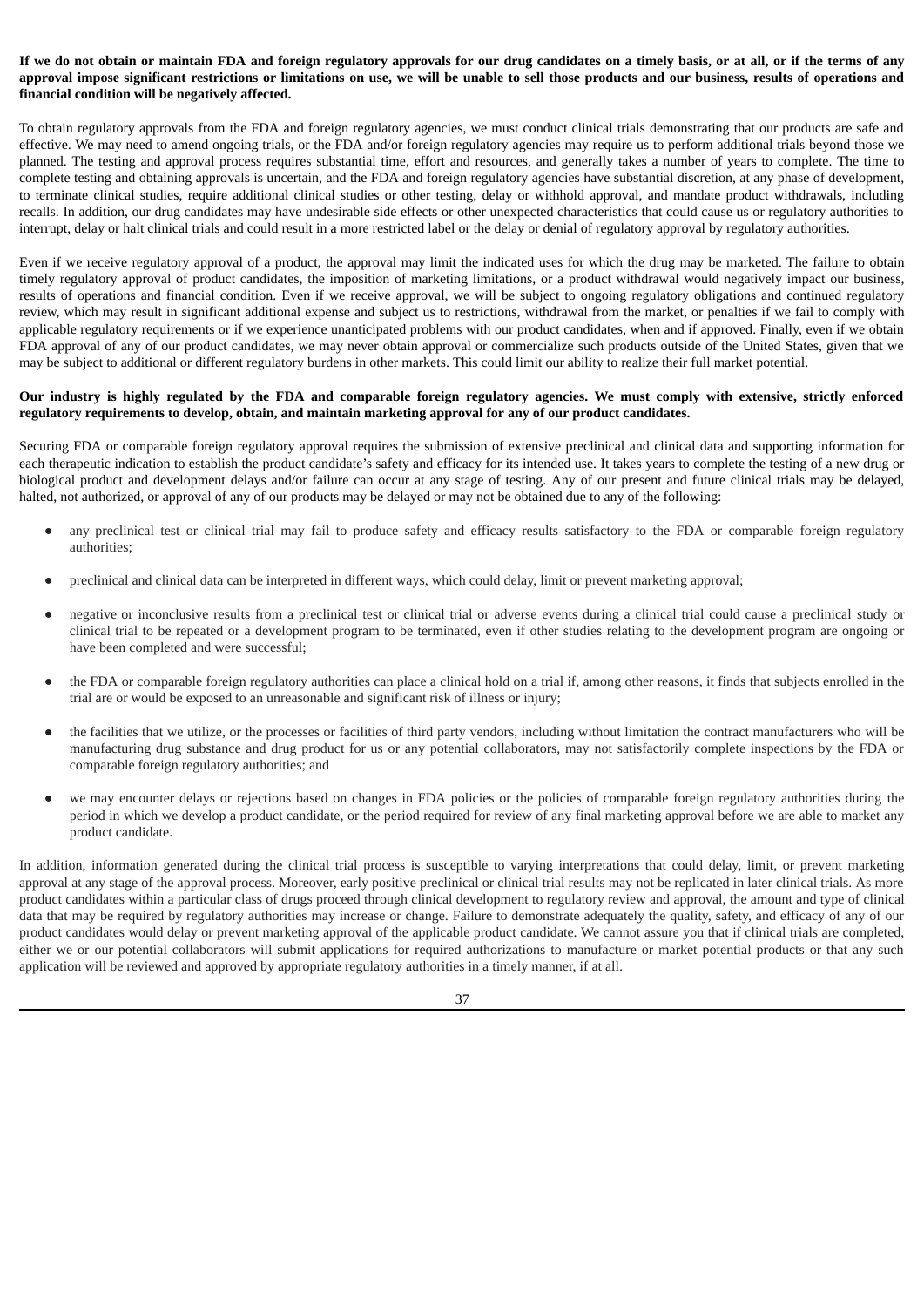## New gene-based products for therapeutic applications are subject to extensive regulation by the FDA and comparable agencies in other countries. The precise regulatory requirements with which we will have to comply, now and in the future, are uncertain due to the novelty of the gene-based **products we are developing.**

The regulatory approval process for novel product candidates such as ours can be significantly more expensive and take longer than for other, better known or more extensively studied product candidates. Limited data exist regarding the safety and efficacy of DNA-based therapeutics compared with conventional therapeutics, and government regulation of DNA-based therapeutics is evolving. Regulatory requirements governing gene and cell therapy products have changed frequently and may continue to change in the future. The FDA has established the Office of Cellular, Tissue and Gene Therapies within its Center for Biologics Evaluation and Research (CBER), to consolidate the review of gene therapy and related products, and has established the Cellular, Tissue and Gene Therapies Advisory Committee to advise CBER in its review. It is difficult to determine how long it will take or how much it will cost to obtain regulatory approvals for our product candidates in either the U.S. or the European Union or how long it will take to commercialize our product candidates.

Adverse events or the perception of adverse events in the field of gene therapy generally, or with respect to our product candidates specifically, may have a particularly negative impact on public perception of gene therapy and result in greater governmental regulation, including future bans or stricter standards imposed on gene-based therapy clinical trials, stricter labeling requirements and other regulatory delays in the testing or approval of our potential products. For example, if we were to engage an NIH-funded institution to conduct a clinical trial, we may be subject to review by the NIH Office of Biotechnology Activities' Recombinant DNA Advisory Committee (the RAC). If undertaken, RAC can delay the initiation of a clinical trial, even if the FDA has reviewed the trial design and details and approved its initiation. Conversely, the FDA can put an investigational new drug (IND) application on a clinical hold even if the RAC has provided a favorable review or an exemption from in-depth, public review. Such committee and advisory group reviews and any new guidelines they promulgate may lengthen the regulatory review process, require us to perform additional studies, increase our development costs, lead to changes in regulatory positions and interpretations, delay or prevent approval and commercialization of our product candidates or lead to significant post-approval limitations or restrictions. Any increased scrutiny could delay or increase the costs of our product development efforts or clinical trials.

Even if our products receive regulatory approval, they may still face future development and regulatory difficulties. Government regulators may impose significant restrictions on a product's indicated uses or marketing or impose ongoing requirements for potentially costly post-approval studies. This governmental oversight may be particularly strict with respect to gene-based therapies.

Serious adverse events, undesirable side effects or other unexpected properties of our product candidates may be identified during development or after approval, which could lead to the discontinuation of our clinical development programs, refusal by regulatory authorities to approve our product candidates or, if discovered following marketing approval, revocation of marketing authorizations or limitations on the use of our product **candidates thereby limiting the commercial potential of such product candidate.**

As we continue our development of our product candidates and initiate clinical trials of our additional product candidates, serious adverse events, undesirable side effects or unexpected characteristics may emerge causing us to abandon these product candidates or limit their development to more narrow uses or subpopulations in which the serious adverse events, undesirable side effects or other characteristics are less prevalent, less severe or more acceptable from a risk-benefit perspective.

Even if our product candidates initially show promise in these early clinical trials, the side effects of drugs are frequently only detectable after they are tested in large, Phase III clinical trials or, in some cases, after they are made available to patients on a commercial scale after approval. Sometimes, it can be difficult to determine if the serious adverse or unexpected side effects were caused by the product candidate or another factor, especially in oncology subjects who may suffer from other medical conditions and be taking other medications. If serious adverse or unexpected side effects are identified during development and are determined to be attributed to our product candidate, we may be required to develop a Risk Evaluation and Mitigation Strategy (REMS) to mitigate those serious safety risks, which could impose significant distribution and use restrictions on our products.

In addition, drug-related side effects could also affect subject recruitment or the ability of enrolled subjects to complete the trial, result in potential product liability claims, reputational harm, withdrawal of approvals, a requirement to include additional warnings on the label or to create a medication guide outlining the risks of such side effects for distribution to patients. It can also result in patient harm, liability lawsuits, and reputational harm. Any of these occurrences could prevent us from achieving or maintaining market acceptance and may harm our business, financial condition and prospects significantly.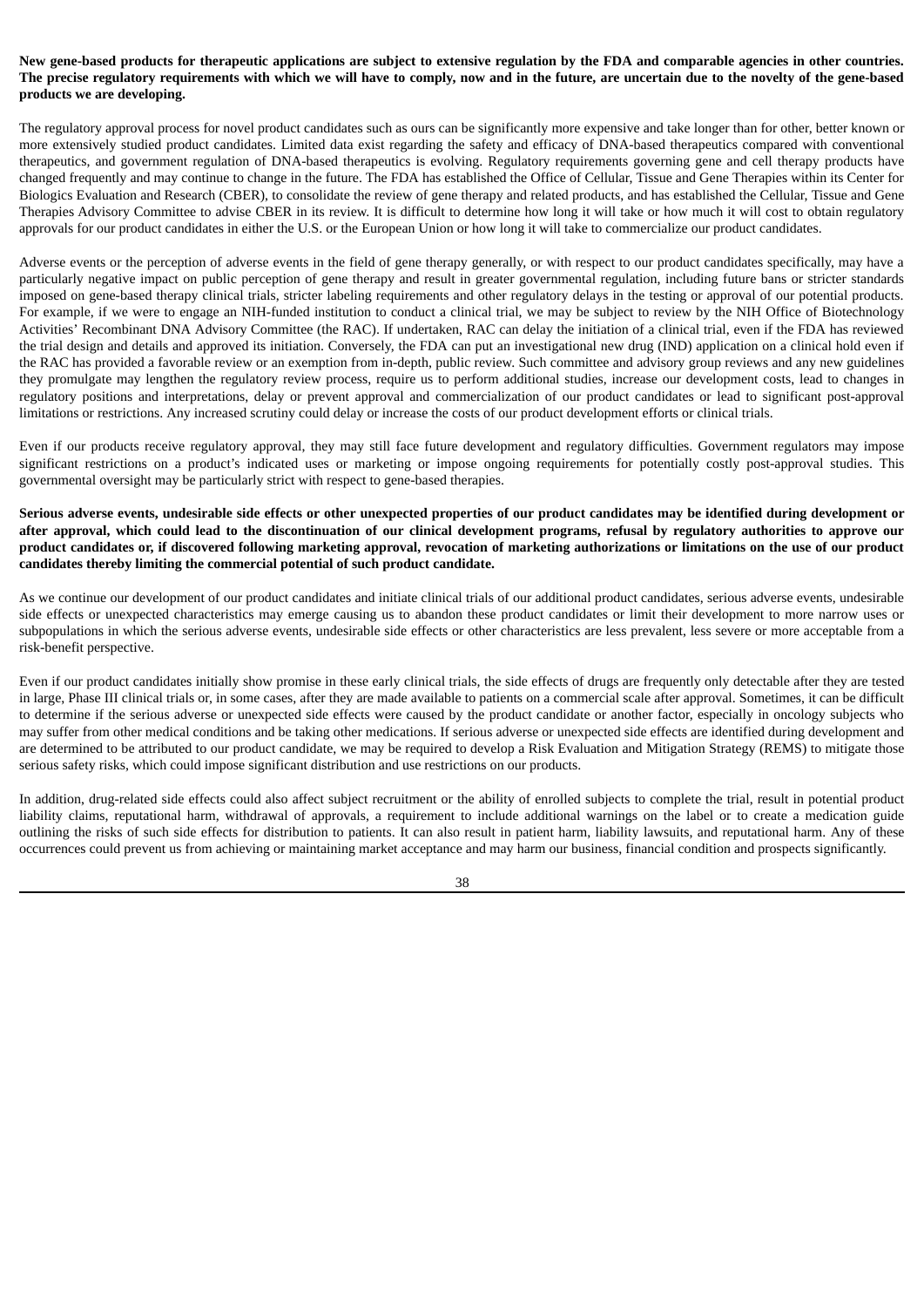#### **We do not expect to generate revenue for the foreseeable future.**

We have devoted our resources to developing a new generation of products and will not be able to market these products until we have completed clinical trials and obtain all necessary governmental approvals. Our lead product candidate, ThermoDox® and the product candidates we purchased in our acquisition of EGEN, Inc., including GEN-1, are still in various stages of development and trials and cannot be marketed until we have completed clinical testing and obtained necessary governmental approval. Following our announcement on January 31, 2013 that the HEAT Study failed to meet its primary endpoint of progression free survival, we continued to follow the patients enrolled in the HEAT Study to the secondary endpoint, overall survival. Based on the overall survival data from the post-hoc analysis of results from the HEAT Study, we launched a pivotal, double-blind, placebo-controlled Phase III trial of ThermoDox® in combination with RFA in primary liver cancer, known as the OPTIMA Study, in 2014. ThermoDox® is currently also being evaluated in a Phase II clinical trial for the treatment of recurrent chest wall breast cancer, known as the DIGNITY Study, and other preclinical studies. GEN-1 is currently in an early stage of clinical development for the treatment of ovarian cancer. We conducted a Phase I dose-escalation clinical trial of GEN-1 in combination with the standard of care in neo-adjuvant ovarian cancer starting in the second half of 2015 and plan to expand our ovarian cancer development program to include a Phase I dose escalating trial evaluating GEN-1 in ovarian cancer patients and additional trials in newly diagnosed ovarian cancer patients. The delivery technology platforms, TheraPlas and TheraSilence, are in preclinical stages of development. Accordingly, our revenue sources are, and will remain, extremely limited until our product candidates are clinically tested, approved by the FDA or foreign regulatory agencies and successfully marketed. We cannot guarantee that any of our product candidates will be approved by the FDA or any foreign regulatory agency or marketed, successfully or otherwise, at any time in the foreseeable future or at all.

## We may not successfully engage in future strategic transactions, which could adversely affect our ability to develop and commercialize product candidates, impact our cash position, and increase our expense and present significant distractions to our management.

In the future, we may consider strategic alternatives intended to further the development of our business, which may include acquiring businesses, technologies or products, out- or in-licensing product candidates or technologies or entering into a business combination with another company. Any strategic transaction may require us to incur non-recurring or other charges, increase our near- and long-term expenditures and pose significant integration or implementation challenges or disrupt our management or business. These transactions would entail numerous operational and financial risks, including exposure to unknown liabilities, disruption of our business and diversion of our management's time and attention in order to manage a collaboration or develop acquired products, product candidates or technologies, incurrence of substantial debt or dilutive issuances of equity securities to pay transaction consideration or costs, higher than expected collaboration, acquisition or integration costs, write-downs of assets or goodwill or impairment charges, increased amortization expenses, difficulty and cost in facilitating the collaboration or combining the operations and personnel of any acquired business, impairment of relationships with key suppliers, manufacturers or customers of any acquired business due to changes in management and ownership and the inability to retain key employees of any acquired business. Accordingly, although there can be no assurance that we will undertake or successfully complete any transactions of the nature described above, any transactions that we do complete may be subject to the foregoing or other risks and have a material adverse effect on our business, results of operations, financial condition and prospects. Conversely, any failure to enter any strategic transaction that would be beneficial to us could delay the development and potential commercialization of our product candidates and have a negative impact on the competitiveness of any product candidate that reaches market.

Strategic transactions, such as acquisitions, partnerships and collaborations, including the EGEN acquisition, involve numerous risks, including:

- the failure of markets for the products of acquired businesses, technologies or product lines to develop as expected;
- uncertainties in identifying and pursuing acquisition targets;
- the challenges in achieving strategic objectives, cost savings and other benefits expected from acquisitions;
- the risk that the financial returns on acquisitions will not support the expenditures incurred to acquire such businesses or the capital expenditures needed to develop such businesses;
- difficulties in assimilating the acquired businesses, technologies or product lines;
- the failure to successfully manage additional business locations, including the additional infrastructure and resources necessary to support and integrate such locations;

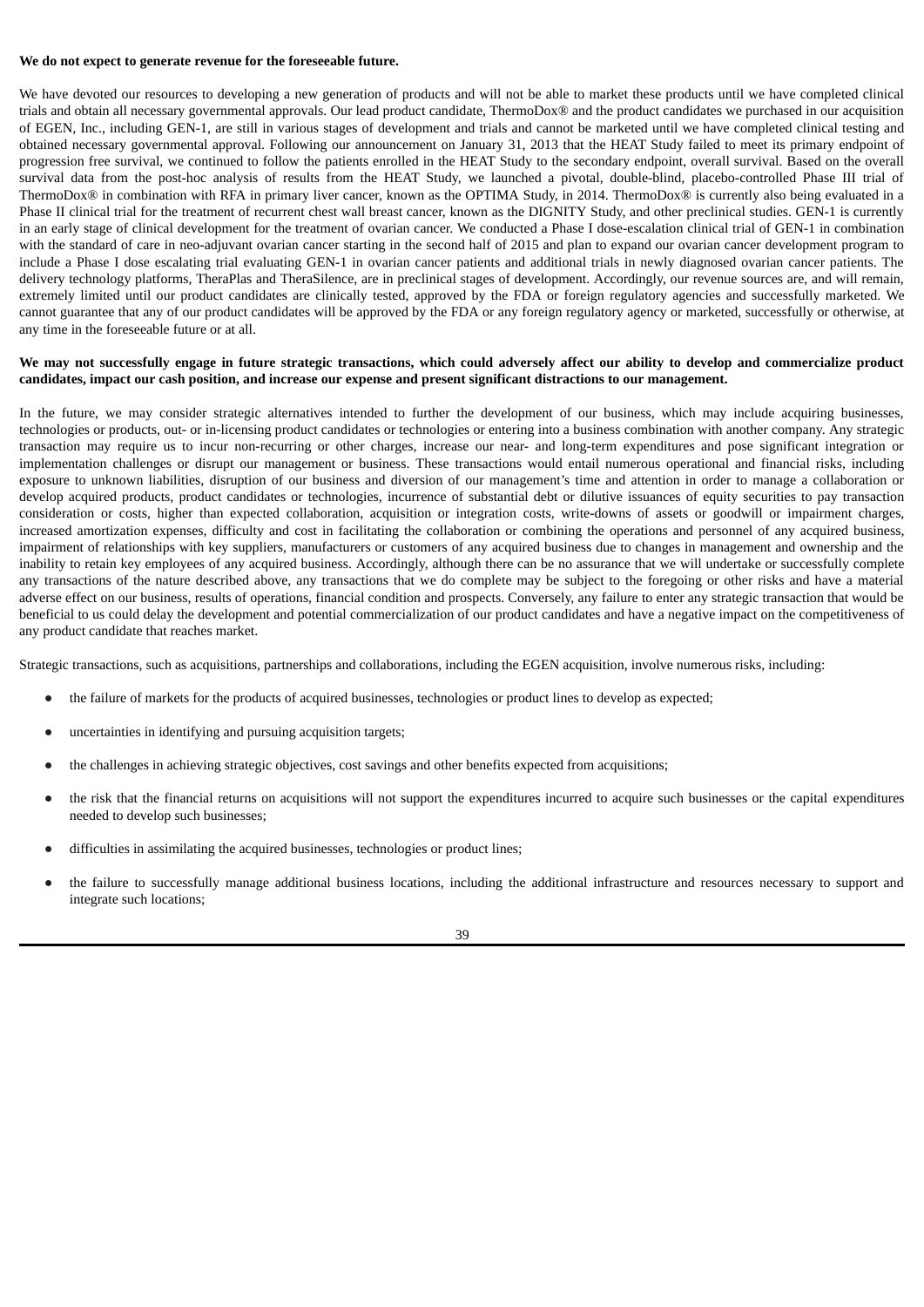- the existence of unknown product defects related to acquired businesses, technologies or product lines that may not be identified due to the inherent limitations involved in the due diligence process of an acquisition;
- the diversion of management's attention from other business concerns;
- risks associated with entering markets or conducting operations with which we have no or limited direct prior experience;
- risks associated with assuming the legal obligations of acquired businesses, technologies or product lines;
- risks related to the effect that internal control processes of acquired businesses might have on our financial reporting and management's report on our internal control over financial reporting;
- the potential loss of key employees related to acquired businesses, technologies or product lines; and
- the incurrence of significant exit charges if products or technologies acquired in business combinations are unsuccessful.

We may never realize the perceived benefits of the EGEN acquisition or potential future transactions. We cannot assure you that we will be successful in overcoming problems encountered in connection with any transactions, and our inability to do so could significantly harm our business, results of operations and financial condition. These transactions could dilute a stockholder's investment in us and cause us to incur debt, contingent liabilities and amortization/impairment charges related to intangible assets, all of which could materially and adversely affect our business, results of operations and financial condition. In addition, our effective tax rate for future periods could be negatively impacted by the EGEN acquisition or potential future transactions.

# Our business depends on license agreements with third parties to permit us to use patented technologies. The loss of any of our rights under these **agreements could impair our ability to develop and market our products.**

Our success will depend, in a substantial part, on our ability to maintain our rights under license agreements granting us rights to use patented technologies. For instance, we are party to license agreements with Duke University, under which we have exclusive rights to commercialize medical treatment products and procedures based on Duke's thermo-sensitive liposome technology. The Duke University license agreement contains a license fee, royalty and/or research support provisions, testing and regulatory milestones, and other performance requirements that we must meet by certain deadlines. If we breach any provisions of the license and research agreements, we may lose our ability to use the subject technology, as well as compensation for our efforts in developing or exploiting the technology. Any such loss of rights and access to technology could have a material adverse effect on our business.

Further, we cannot guarantee that any patent or other technology rights licensed to us by others will not be challenged or circumvented successfully by third parties, or that the rights granted will provide adequate protection. We may be required to alter any of our potential products or processes, or enter into a license and pay licensing fees to a third party or cease certain activities. There can be no assurance that we can obtain a license to any technology that we determine we need on reasonable terms, if at all, or that we could develop or otherwise obtain alternate technology. If a license is not available on commercially reasonable terms or at all, our business, results of operations, and financial condition could be significantly harmed, and we may be prevented from developing and commercializing the product. Litigation, which could result in substantial costs, may also be necessary to enforce any patents issued to or licensed by us or to determine the scope and validity of others claimed proprietary rights.

## If any of our pending patent applications do not issue, or are deemed invalid following issuance, we may lose valuable intellectual property **protection.**

The patent positions of pharmaceutical and biotechnology companies, such as ours, are uncertain and involve complex legal and factual issues. We own various U.S. and international patents and have pending U.S. and international patent applications that cover various aspects of our technologies. There can be no assurance that patents that have been issued will be held valid and enforceable in a court of law through the entire patent term. Even for patents that are held valid and enforceable, the legal process associated with obtaining such a judgment is time consuming and costly. Additionally, issued patents can be subject to opposition, interferences or other proceedings that can result in the revocation of the patent or maintenance of the patent in amended form (and potentially in a form that renders the patent without commercially relevant or broad coverage). Further, our competitors may be able to circumvent and otherwise design around our patents. Even if a patent is issued and enforceable, because development and commercialization of pharmaceutical products can be subject to substantial delays, patents may expire early and provide only a short period of protection, if any, following the commercialization of products encompassed by our patents. We may have to participate in interference proceedings declared by the U.S. Patent and Trademark Office, which could result in a loss of the patent and/or substantial cost to us.

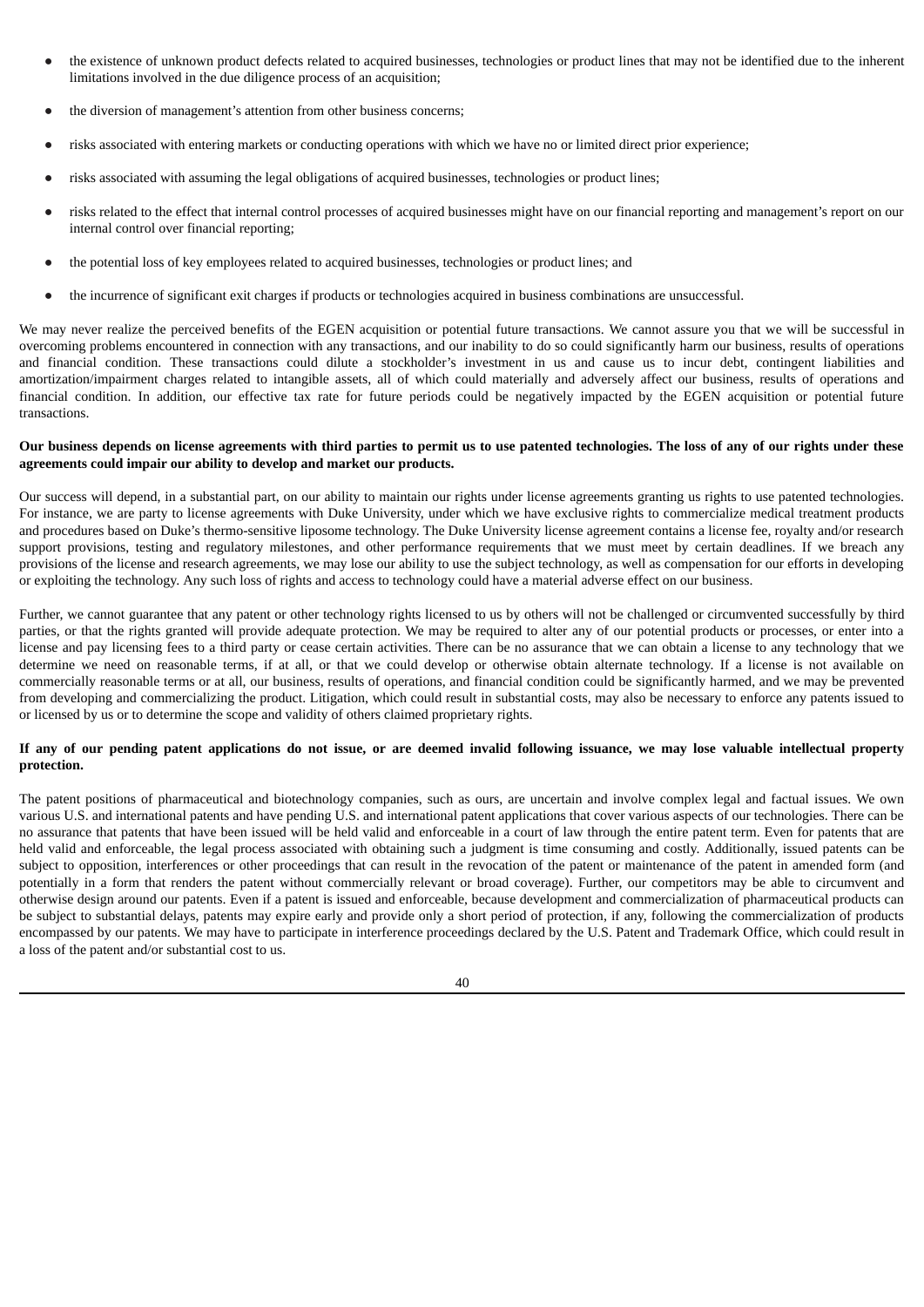We have filed patent applications, and plan to file additional patent applications, covering various aspects of our technologies and our proprietary product candidates. There can be no assurance that the patent applications for which we apply would actually issue as patents or do so with commercially relevant or broad coverage. The coverage claimed in a patent application can be significantly reduced before the patent is issued. The scope of our claim coverage can be critical to our ability to enter into licensing transactions with third parties and our right to receive royalties from our collaboration partnerships. Since publication of discoveries in scientific or patent literature often lags behind the date of such discoveries, we cannot be certain that we were the first inventor of inventions covered by our patents or patent applications. In addition, there is no guarantee that we will be the first to file a patent application directed to an invention.

An adverse outcome in any judicial proceeding involving intellectual property, including patents, could subject us to significant liabilities to third parties, require disputed rights to be licensed from or to third parties or require us to cease using the technology in dispute. In those instances where we seek an intellectual property license from another, we may not be able to obtain the license on a commercially reasonable basis, if at all, thereby raising concerns on our ability to freely commercialize our technologies or products.

## We rely on trade secret protection and other unpatented proprietary rights for important proprietary technologies, and any loss of such rights could **harm our business, results of operations and financial condition.**

We rely on trade secrets and confidential information that we seek to protect, in part, by confidentiality agreements with our corporate partners, collaborators, employees and consultants. We cannot assure you that these agreements are adequate to protect our trade secrets and confidential information or will not be breached or, if breached, we will have adequate remedies. Furthermore, others may independently develop substantially equivalent confidential and proprietary information or otherwise gain access to our trade secrets or disclose such technology. Any loss of trade secret protection or other unpatented proprietary rights could harm our business, results of operations and financial condition.

## Our products may infringe patent rights of others, which may require costly litigation and, if we are not successful, could cause us to pay substantial **damages or limit our ability to commercialize our products.**

Our commercial success depends on our ability to operate without infringing the patents and other proprietary rights of third parties. There may be third party patents that relate to our products and technology. We may unintentionally infringe upon valid patent rights of third parties. Although we currently are not involved in any material litigation involving patents, a third party patent holder may assert a claim of patent infringement against us in the future. Alternatively, we may initiate litigation against the third party patent holder to request that a court declare that we are not infringing the third party's patent and/or that the third party's patent is invalid or unenforceable. If a claim of infringement is asserted against us and is successful, and therefore we are found to infringe, we could be required to pay damages for infringement, including treble damages if it is determined that we knew or became aware of such a patent and we failed to exercise due care in determining whether or not we infringed the patent. If we have supplied infringing products to third parties or have licensed third parties to manufacture, use or market infringing products, we may be obligated to indemnify these third parties for damages they may be required to pay to the patent holder and for any losses they may sustain.

We can also be prevented from selling or commercializing any of our products that use the infringing technology in the future, unless we obtain a license from such third party. A license may not be available from such third party on commercially reasonable terms or may not be available at all. Any modification to include a non-infringing technology may not be possible or if possible may be difficult or time-consuming to develop, and require revalidation, which could delay our ability to commercialize our products. Any infringement action asserted against us, even if we are ultimately successful in defending against such action, would likely delay the regulatory approval process of our products, harm our competitive position, be expensive and require the time and attention of our key management and technical personnel.

We rely on third parties to conduct all of our clinical trials. If these third parties are unable to carry out their contractual duties in a manner that is consistent with our expectations, comply with budgets and other financial obligations or meet expected deadlines, we may not receive certain development milestone payments or be able to obtain regulatory approval for or commercialize our product candidates in a timely or cost-effective **manner.**

We do not independently conduct clinical trials for our drug candidates. We rely, and expect to continue to rely, on third-party clinical investigators, clinical research organizations (CROs), clinical data management organizations and consultants to design, conduct, supervise and monitor our clinical trials.

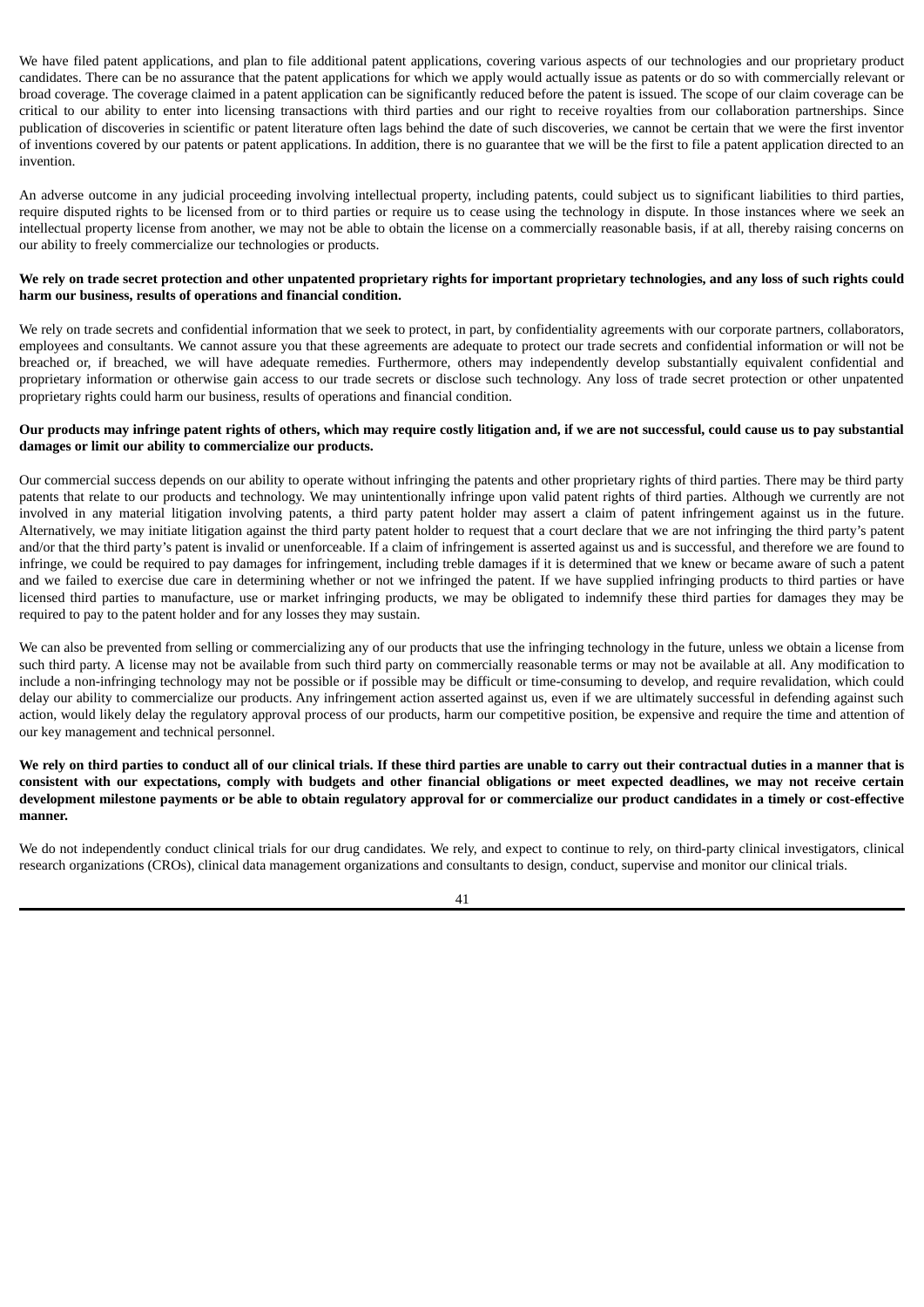Because we do not conduct our own clinical trials, we must rely on the efforts of others and have reduced control over aspects of these activities, including, the timing of such trials, the costs associated with such trials and the procedures that are followed for such trials. We do not expect to significantly increase our personnel in the foreseeable future and may continue to rely on third parties to conduct all of our future clinical trials. If we cannot contract with acceptable third parties on commercially reasonable terms or at all, if these third parties are unable to carry out their contractual duties or obligations in a manner that is consistent with our expectations or meet expected deadlines, if they do not carry out the trials in accordance with budgeted amounts, if the quality or accuracy of the clinical data they obtain is compromised due to their failure to adhere to our clinical protocols or for other reasons, or if they fail to maintain compliance with applicable government regulations and standards, our clinical trials may be extended, delayed or terminated or may become significantly more expensive, we may not receive development milestone payments when expected or at all, and we may not be able to obtain regulatory approval for or successfully commercialize our product candidates.

Despite our reliance on third parties to conduct our clinical trials, we are ultimately responsible for ensuring that each of our clinical trials is conducted in accordance with the general investigational plan and protocols for the trial. Moreover, the FDA requires clinical trials to be conducted in accordance with good clinical practices for conducting, recording and reporting the results of clinical trials to assure that data and reported results are credible and accurate and that the rights, integrity and confidentiality of clinical trial participants are protected. We also are required to register ongoing clinical trials and post the results of completed clinical trials on a government-sponsored database, *ClinicalTrials.gov*, within certain timeframes. Failure to do so can result in fines, adverse publicity and civil and criminal sanctions. Our reliance on third parties that we do not control does not relieve us of these responsibilities and requirements. If we or a third party we rely on fails to meet these requirements, we may not be able to obtain, or may be delayed in obtaining, marketing authorizations for our drug candidates and will not be able to, or may be delayed in our efforts to, successfully commercialize our drug candidates. This could have a material adverse effect on our business, financial condition, results of operations and prospects.

## Because we rely on third party manufacturing and supply partners, our supply of research and development, preclinical and clinical development **materials may become limited or interrupted or may not be of satisfactory quantity or quality.**

We rely on third party supply and manufacturing partners to supply the materials and components for, and manufacture, our research and development, preclinical and clinical trial drug supplies. We do not own manufacturing facilities or supply sources for such components and materials. There can be no assurance that our supply of research and development, preclinical and clinical development drugs and other materials will not be limited, interrupted, restricted in certain geographic regions or of satisfactory quality or continue to be available at acceptable prices. Suppliers and manufacturers must meet applicable manufacturing requirements and undergo rigorous facility and process validation tests required by FDA and foreign regulatory authorities in order to comply with regulatory standards, such as current Good Manufacturing Practices. In the event that any of our suppliers or manufacturers fails to comply with such requirements or to perform its obligations to us in relation to quality, timing or otherwise, or if our supply of components or other materials becomes limited or interrupted for other reasons, we may be forced to manufacture the materials ourselves, for which we currently do not have the capabilities or resources, or enter into an agreement with another third party, which we may not be able to do on reasonable terms, if at all.

## Our business is subject to numerous and evolving state, federal and foreign regulations and we may not be able to secure the government approvals **needed to develop and market our products.**

Our research and development activities, pre-clinical tests and clinical trials, and ultimately the manufacturing, marketing and labeling of our products, are all subject to extensive regulation by the FDA and foreign regulatory agencies. Pre-clinical testing and clinical trial requirements and the regulatory approval process typically take years and require the expenditure of substantial resources. Additional government regulation may be established that could prevent or delay regulatory approval of our product candidates. Delays or rejections in obtaining regulatory approvals would adversely affect our ability to commercialize any product candidates and our ability to generate product revenue or royalties.

The FDA and foreign regulatory agencies require that the safety and efficacy of product candidates be supported through adequate and well-controlled clinical trials. If the results of pivotal clinical trials do not establish the safety and efficacy of our product candidates to the satisfaction of the FDA and other foreign regulatory agencies, we will not receive the approvals necessary to market such product candidates. Even if regulatory approval of a product candidate is granted, the approval may include significant limitations on the indicated uses for which the product may be marketed.

We are subject to the periodic inspection of our clinical trials, facilities, procedures and operations and/or the testing of our products by the FDA to determine whether our systems and processes, or those of our vendors and suppliers, are in compliance with FDA regulations. Following such inspections, the FDA may issue notices on Form 483 and warning letters that could cause us to modify certain activities identified during the inspection.

Failure to comply with the FDA and other governmental regulations can result in fines, unanticipated compliance expenditures, recall or seizure of products, total or partial suspension of production and/or distribution, suspension of the FDA's review of product applications, enforcement actions, injunctions and criminal prosecution. Under certain circumstances, the FDA also has the authority to revoke previously granted product approvals. Although we have internal compliance programs, if these programs do not meet regulatory agency standards or if our compliance is deemed deficient in any significant way, it could have a material adverse effect on the Company.

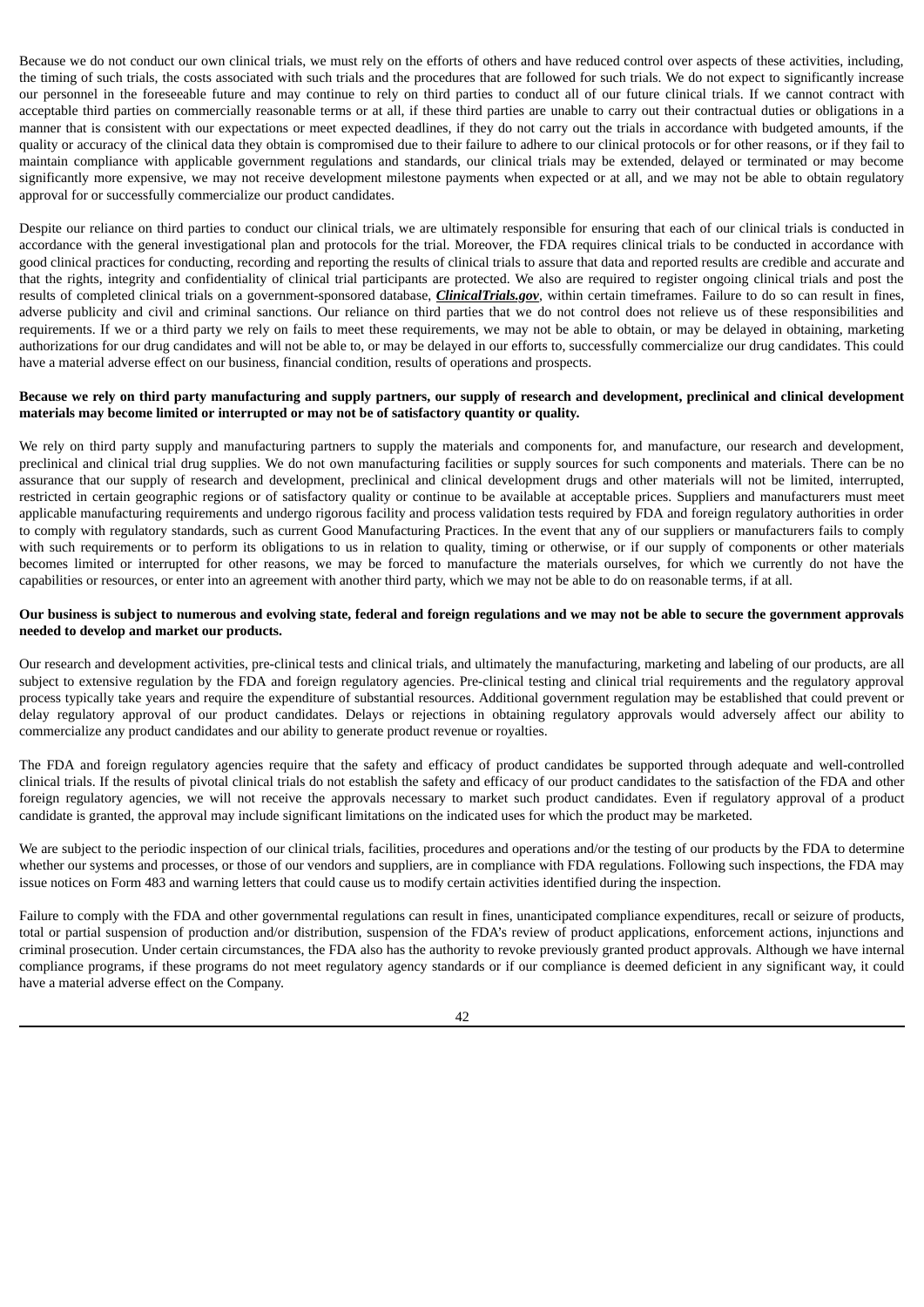We are also subject to recordkeeping and reporting regulations. These regulations require, among other things, the reporting to the FDA of adverse events alleged to have been associated with the use of a product or in connection with certain product failures.

Labeling and promotional activities also are regulated by the FDA. We must also comply with record keeping requirements as well as requirements to report certain adverse events involving our products. The FDA can impose other post-marketing controls on us as well as our products including, but not limited to, restrictions on sale and use, through the approval process, regulations and otherwise.

Many states in which we do or may do business, or in which our products may be sold, if at all, impose licensing, labeling or certification requirements that are in addition to those imposed by the FDA. There can be no assurance that one or more states will not impose regulations or requirements that have a material adverse effect on our ability to sell our products.

In many of the foreign countries in which we may do business or in which our products may be sold, we will be subject to regulation by national governments and supranational agencies as well as by local agencies affecting, among other things, product standards, packaging requirements, labeling requirements, import restrictions, tariff regulations, duties and tax requirements. There can be no assurance that one or more countries or agencies will not impose regulations or requirements that could have a material adverse effect on our ability to sell our products.

## We have obtained Orphan Drug Designation for ThermoDox® and may seek Orphan Drug Designation for other product candidates, but we may be unsuccessful or may be unable to maintain the benefits associated with Orphan Drug Designation, including the potential for market exclusivity.

ThermoDox® has been granted orphan drug designation for primary liver cancer in both the U.S. and Europe. As part of our business strategy, we may seek Orphan Drug Designation for other product candidates, and we may be unsuccessful. Regulatory authorities in some jurisdictions, including the United States and Europe, may designate drugs for relatively small patient populations as orphan drugs. Under the Orphan Drug Act, the FDA may designate a drug as an orphan drug if it is a drug intended to treat a rare disease or condition, which is generally defined as a patient population of fewer than 200,000 individuals annually in the United States, or a patient population greater than 200,000 in the United States where there is no reasonable expectation that the cost of developing the drug will be recovered from sales in the United States.

Even if we obtain Orphan Drug Designation for our product candidates in specific indications, we may not be the first to obtain marketing approval of these product candidates for the orphan-designated indication due to the uncertainties associated with developing pharmaceutical products. In addition, exclusive marketing rights in the United States may be limited if we seek approval for an indication broader than the orphan-designated indication or may be lost if the FDA later determines that the request for designation was materially defective or if the manufacturer is unable to assure sufficient quantities of the product to meet the needs of patients with the rare disease or condition. Further, even if we obtain orphan drug exclusivity for a product, that exclusivity may not effectively protect the product from competition because different drugs with different active moieties can be approved for the same condition. Even after an orphan product is approved, the FDA can subsequently approve the same drug with the same active moiety for the same condition if the FDA concludes that the later drug is safer, more effective or makes a major contribution to patient care. Orphan Drug Designation neither shortens the development time or regulatory review time of a drug nor gives the drug any advantage in the regulatory review or approval process. In addition, while we may seek Orphan Drug Designation for our product candidates, we may never receive such designations.

## Fast Track designation may not actually lead to a faster development or regulatory review or approval process.

ThermoDox® has received U.S. FDA Fast Track Designation. However, we may not experience a faster development process, review, or approval compared to conventional FDA procedures. The FDA may withdraw our Fast Track designation if the FDA believes that the designation is no longer supported by data from our clinical or pivotal development program. Our Fast Track designation does not guarantee that we will qualify for or be able to take advantage of the FDA's expedited review procedures or that any application that we may submit to the FDA for regulatory approval will be accepted for filing or ultimately approved.

## **Legislative and regulatory changes affecting the healthcare industry could adversely affect our business.**

Political, economic and regulatory influences are subjecting the healthcare industry to potential fundamental changes that could substantially affect our results of operations. There have been a number of government and private sector initiatives during the last few years to limit the growth of healthcare costs, including price regulation, competitive pricing, coverage and payment policies, comparative effectiveness of therapies, technology assessments and managedcare arrangements. For example, the Affordable Care Act, passed in 2010, enacted a number of reforms to expand access to health insurance while also reducing or constraining the growth of healthcare spending, enhancing remedies against fraud and abuse, adding new transparency requirements for healthcare industries, and imposing new taxes on fees on healthcare industry participants, among other policy reforms. Further, the 2016 Presidential and Congressional elections and subsequent developments have caused the future state of many core aspects of the current health care marketplace to be uncertain, as the new Presidential Administration and Congress have repeatedly expressed a desire to repeal all or portions of the Affordable Care Act. It is uncertain whether or when any legislative proposals will be adopted or what actions federal, state, or private payors for health care treatment and services may take in response to any healthcare reform proposals or legislation. We cannot predict the effect healthcare reforms may have on our business and we can offer no assurances that any of these reforms will not have a material adverse effect on our business. In addition, uncertainty remains regarding proposed significant reforms to the U.S. health care system.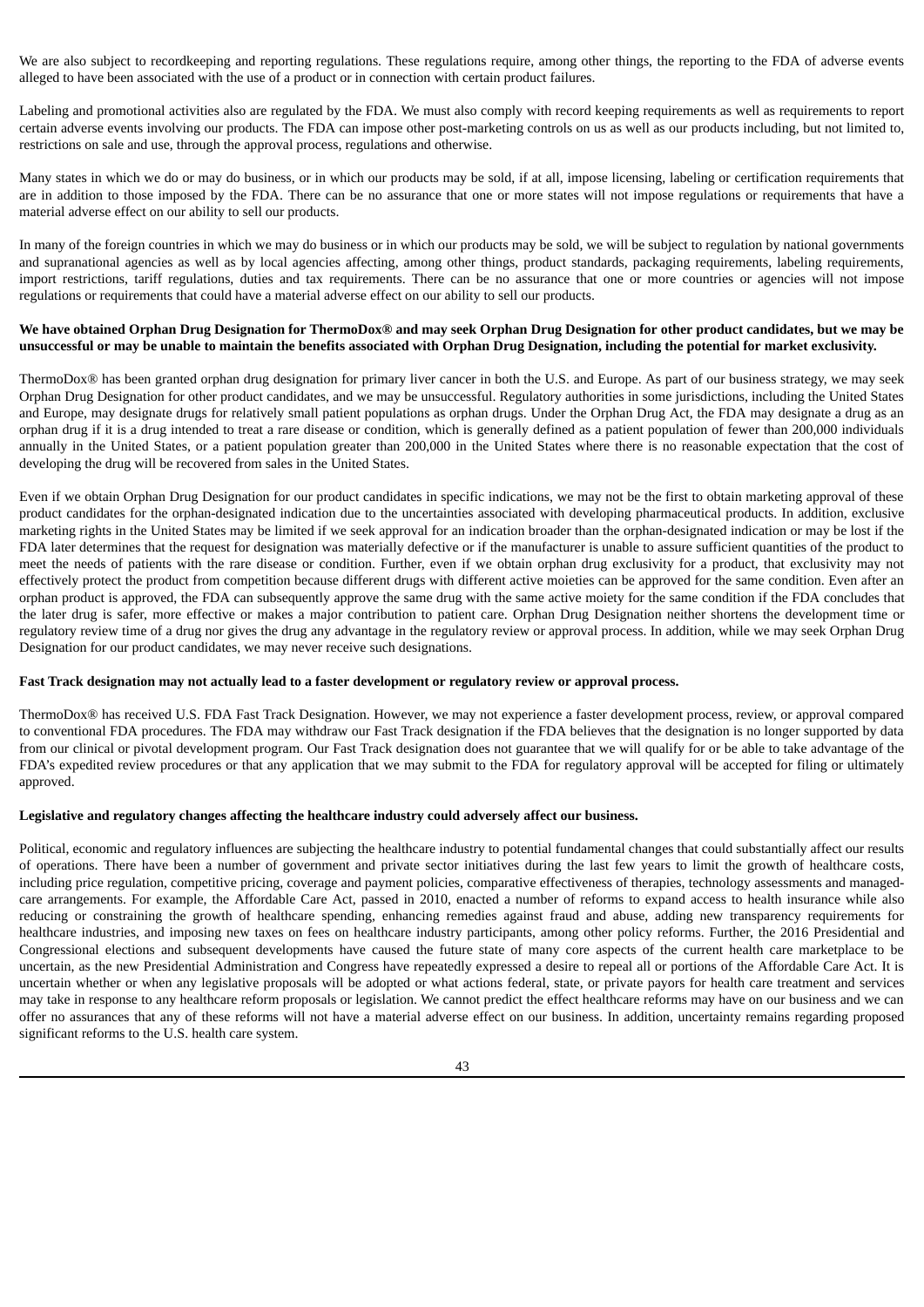# The success of our products may be harmed if the government, private health insurers and other third-party payers do not provide sufficient **coverage or reimbursement.**

Our ability to commercialize our new cancer treatment systems successfully will depend in part on the extent to which reimbursement for the costs of such products and related treatments will be available from government health administration authorities, private health insurers and other third-party payors. The reimbursement status of newly approved medical products is subject to significant uncertainty. We cannot guarantee that adequate third-party insurance coverage will be available for us to establish and maintain price levels sufficient for us to realize an appropriate return on our investment in developing new therapies. Government, private health insurers and other third-party payors are increasingly attempting to contain healthcare costs by limiting both coverage and the level of reimbursement for new therapeutic products approved for marketing by the FDA. For example, Congress passed the Affordable Care Act in 2010 which enacted a number of reforms to expand access to health insurance while also reducing or constraining the growth of healthcare spending, enhancing remedies against fraud and abuse, adding new transparency requirements for healthcare industries, and imposing new taxes on fees on healthcare industry participants, among other policy reforms. Federal agencies, Congress and state legislatures have continued to show interest in implementing cost containment programs to limit the growth of health care costs, including price controls, restrictions on reimbursement and other fundamental changes to the healthcare delivery system. In addition, in recent years, Congress has enacted various laws seeking to reduce the federal debt level and contain healthcare expenditures, and the Medicare and other healthcare programs are frequently identified as potential targets for spending cuts. New government legislation or regulations related to pricing or other fundamental changes to the healthcare delivery system as well as a government or third-party payer decision not to approve pricing for, or provide adequate coverage or reimbursement of, our product candidates hold the potential to severely limit market opportunities of such products. Accordingly, even if coverage and reimbursement are provided by government, private health insurers and third-party payors for uses of our products, market acceptance of these products would be adversely affected if the reimbursement available proves to be unprofitable for health care providers.

#### **Our products may not achieve sufficient acceptance by the medical community to sustain our business.**

The commercial success of our products will depend upon their acceptance by the medical community and third-party payors as clinically useful, cost effective and safe. Any of our drug candidates or similar product candidates being investigated by our competitors may prove not to be effective in trial or in practice, cause adverse events or other undesirable side effects. Our testing and clinical practice may not confirm the safety and efficacy of our product candidates or even if further testing and clinical practice produce positive results, the medical community may not view these new forms of treatment as effective and desirable or our efforts to market our new products may fail. Market acceptance depends upon physicians and hospitals obtaining adequate reimbursement rates from third-party payors to make our products commercially viable. Any of these factors could have an adverse effect on our business, financial condition and results of operations.

## The commercial potential of a drug candidate in development is difficult to predict. If the market size for a new drug is significantly smaller than we **anticipate, it could significantly and negatively impact our revenue, results of operations and financial condition.**

It is very difficult to predict the commercial potential of product candidates due to important factors such as safety and efficacy compared to other available treatments, including potential generic drug alternatives with similar efficacy profiles, changing standards of care, third party payor reimbursement standards, patient and physician preferences, the availability of competitive alternatives that may emerge either during the long drug development process or after commercial introduction, and the availability of generic versions of our successful product candidates following approval by government health authorities based on the expiration of regulatory exclusivity or our inability to prevent generic versions from coming to market by asserting our patents. If due to one or more of these risks the market potential for a drug candidate is lower than we anticipated, it could significantly and negatively impact the revenue potential for such drug candidate and would adversely affect our business, financial condition and results of operations.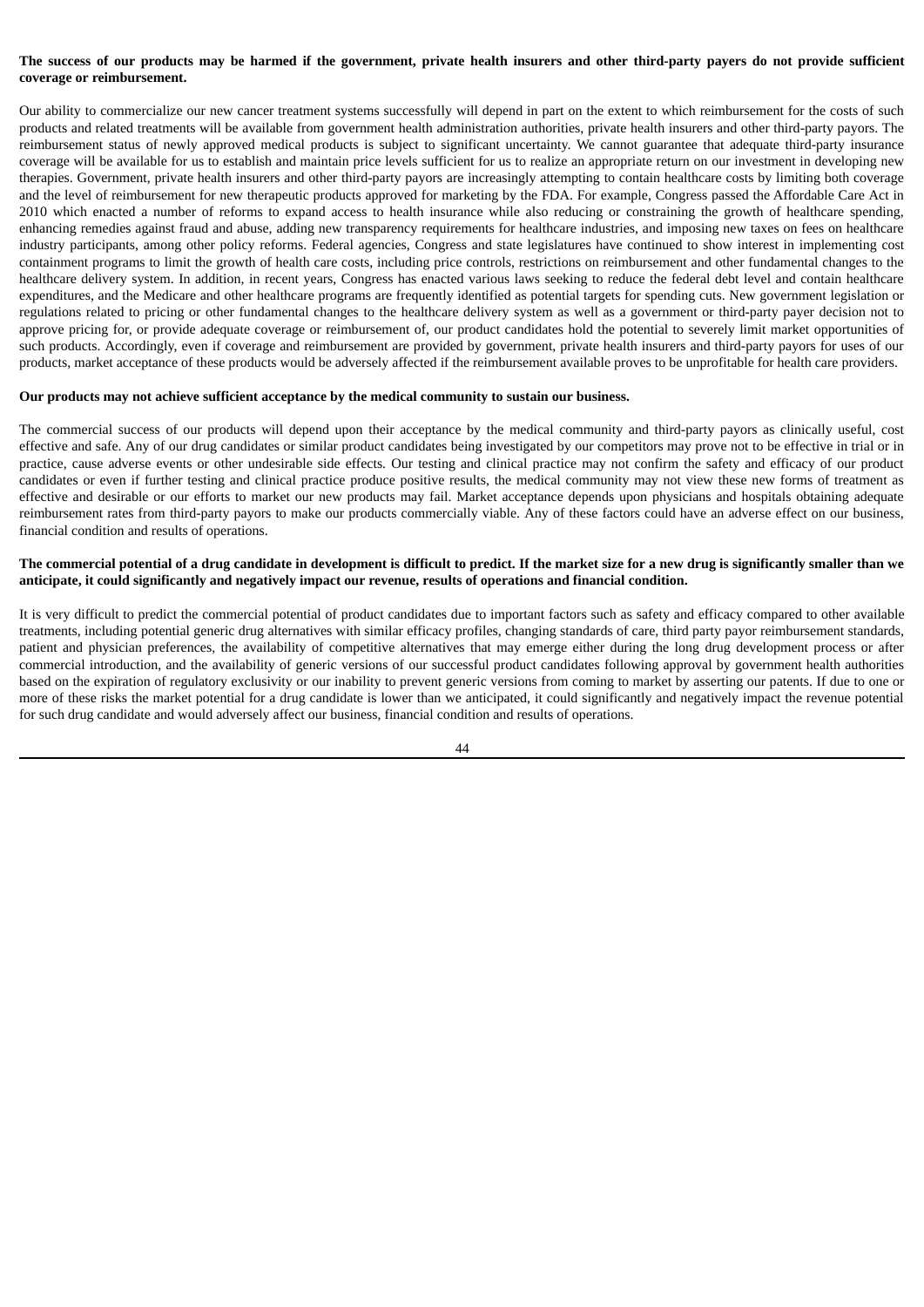# Several of our current clinical trials are being conducted outside the United States, and the FDA may not accept data from trials conducted in **foreign locations.**

Several of our current clinical trials are being conducted outside the United States. Although the FDA may accept data from clinical trials conducted outside the United States, acceptance of these data is subject to certain conditions imposed by the FDA. For example, the clinical trial must be well designed and conducted and performed by qualified investigators in accordance with ethical principles. The trial population must also adequately represent the U.S. population, and the data must be applicable to the U.S. population and U.S. medical practice in ways that the FDA deems clinically meaningful. In general, the patient population for any clinical trials conducted outside of the United States must be representative of the population for whom we intend to label the product in the United States. In addition, while these clinical trials are subject to the applicable local laws, FDA acceptance of the data will be dependent upon its determination that the trials also complied with all applicable U.S. laws and regulations. We cannot assure you that the FDA will accept data from trials conducted outside of the United States. If the FDA does not accept the data from such clinical trials, it would likely result in the need for additional trials, which would be costly and time-consuming and delay or permanently halt our development of our product candidates.

## We have no internal sales or marketing capability. If we are unable to create sales, marketing and distribution capabilities or enter into alliances with others possessing such capabilities to perform these functions, we will not be able to commercialize our products successfully.

We currently have no sales, marketing or distribution capabilities. We intend to market our products, if and when such products are approved for commercialization by the FDA and foreign regulatory agencies, either directly or through other strategic alliances and distribution arrangements with third parties. If we decide to market our products directly, we will need to commit significant financial and managerial resources to develop a marketing and sales force with technical expertise and with supporting distribution, administration and compliance capabilities. If we rely on third parties with such capabilities to market our products, we will need to establish and maintain partnership arrangements, and there can be no assurance that we will be able to enter into thirdparty marketing or distribution arrangements on acceptable terms or at all. To the extent that we do enter into such arrangements, we will be dependent on our marketing and distribution partners. In entering into third-party marketing or distribution arrangements, we expect to incur significant additional expenses and there can be no assurance that such third parties will establish adequate sales and distribution capabilities or be successful in gaining market acceptance for our products and services.

## Technologies for the treatment of cancer are subject to rapid change, and the development of treatment strategies that are more effective than our **technologies could render our technologies obsolete.**

Various methods for treating cancer currently are, and in the future are expected to be, the subject of extensive research and development. Many possible treatments that are being researched, if successfully developed, may not require, or may supplant, the use of our technologies. The successful development and acceptance of any one or more of these alternative forms of treatment could render our technology obsolete as a cancer treatment method.

## We may not be able to hire or retain key officers or employees that we need to implement our business strategy and develop our product candidates **and business, including those purchased in the EGEN acquisition.**

Our success depends significantly on the continued contributions of our executive officers, scientific and technical personnel and consultants, including those retained in the EGEN acquisition, and on our ability to attract additional personnel as we seek to implement our business strategy and develop our product candidates and businesses. Our operations associated with the EGEN acquisition are located in Huntsville, Alabama. Key employees may depart if we fail to successfully manage this additional business location or in relation to any uncertainties or difficulties of integration with Celsion. We cannot guarantee that we will retain key employees to the same extent that we and EGEN retained each of our own employees in the past, which could have a negative impact on our business, results of operations and financial condition. Our integration of EGEN and ability to operate in the fields we acquired from EGEN may be more difficult if we lose key employees. Additionally, during our operating history, we have assigned many essential responsibilities to a relatively small number of individuals. However, as our business and the demands on our key employees expand, we have been, and will continue to be, required to recruit additional qualified employees. The competition for such qualified personnel is intense, and the loss of services of certain key personnel or our inability to attract additional personnel to fill critical positions could adversely affect our business. Further, we do not carry "key man" insurance on any of our personnel. Therefore, loss of the services of key personnel would not be ameliorated by the receipt of the proceeds from such insurance.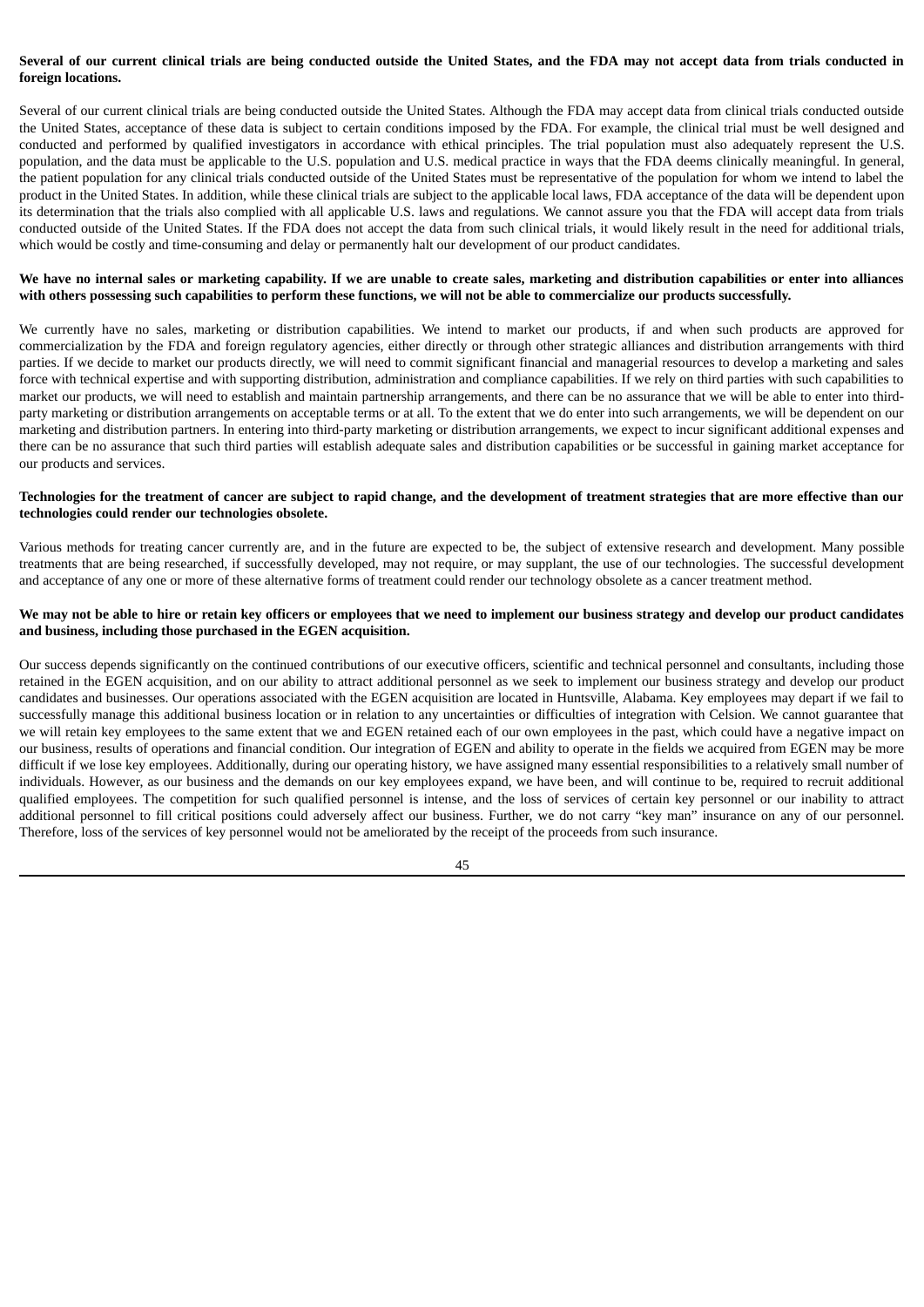#### Our success will depend in part on our ability to grow and diversify, which in turn will require that we manage and control our growth effectively.

Our business strategy contemplates growth and diversification. Our ability to manage growth effectively will require that we continue to expend funds to improve our operational, financial and management controls, reporting systems and procedures. In addition, we must effectively expand, train and manage our employees. We will be unable to manage our business effectively if we are unable to alleviate the strain on resources caused by growth in a timely and successful manner. There can be no assurance that we will be able to manage our growth and a failure to do so could have a material adverse effect on our business.

#### We face intense competition and the failure to compete effectively could adversely affect our ability to develop and market our products.

There are many companies and other institutions engaged in research and development of various technologies for cancer treatment products that seek treatment outcomes similar to those that we are pursuing. We believe that the level of interest by others in investigating the potential of possible competitive treatments and alternative technologies will continue and may increase. Potential competitors engaged in all areas of cancer treatment research in the United States and other countries include, among others, major pharmaceutical, specialized technology companies, and universities and other research institutions. Most of our current and potential competitors have substantially greater financial, technical, human and other resources, and may also have far greater experience than do we, both in pre-clinical testing and human clinical trials of new products and in obtaining FDA and other regulatory approvals. One or more of these companies or institutions could succeed in developing products or other technologies that are more effective than the products and technologies that we have been or are developing, or which would render our technology and products obsolete and non-competitive. Furthermore, if we are permitted to commence commercial sales of any of our products, we will also be competing, with respect to manufacturing efficiency and marketing, with companies having substantially greater resources and experience in these areas.

## **We may be subject to significant product liability claims and litigation.**

Our business exposes us to potential product liability risks inherent in the testing, manufacturing and marketing of human therapeutic products. We presently have product liability insurance limited to \$10 million per incident and \$10 million annually. If we were to be subject to a claim in excess of this coverage or to a claim not covered by our insurance and the claim succeeded, we would be required to pay the claim with our own limited resources, which could have a severe adverse effect on our business. Whether or not we are ultimately successful in any product liability litigation, such litigation would harm the business by diverting the attention and resources of our management, consuming substantial amounts of our financial resources and by damaging our reputation. Additionally, we may not be able to maintain our product liability insurance at an acceptable cost, if at all.

## Our employees, clinical trial investigators, CROs, consultants, vendors and any potential commercial partners may engage in misconduct or other **improper activities, including non-compliance with regulatory standards and requirements and insider trading.**

We are exposed to the risk of fraud or other misconduct by our employees, clinical trial investigators, CROs, consultants, vendors and any potential commercial partners. Misconduct by these parties could include intentional, reckless and/or negligent conduct or disclosure of unauthorized activities to us that violates: (i) FDA laws and regulations or those of comparable foreign regulatory authorities, including those laws that require the reporting of true, complete and accurate information, (ii) manufacturing standards, (iii) federal and state health and data privacy, security, fraud and abuse, government price reporting, transparency reporting requirements, and other healthcare laws and regulations in the United States and abroad, or (iv) laws that require the true, complete and accurate reporting of financial information or data. Such misconduct could also involve the improper use of information obtained in the course of clinical trials, which could result in regulatory sanctions and cause serious harm to our reputation.

## Our internal computer systems, or those of our CROs or other contractors or consultants, may fail or suffer security breaches, which could result in **a material disruption of our product development programs.**

Despite the implementation of security measures, our internal computer systems and those of our CROs and other contractors and consultants are vulnerable to damage from computer viruses, unauthorized access, natural disasters, terrorism, war and telecommunication and electrical failures. Such events could cause interruptions of our operations. For instance, the loss of preclinical data or data from any clinical trial involving our product candidates could result in delays in our development and regulatory filing efforts and significantly increase our costs. To the extent that any disruption or security breach were to result in a loss of, or damage to, our data, or inappropriate disclosure of confidential or proprietary information, we could be subject to reputational harm, monetary fines, civil suits, civil penalties or criminal sanctions and requirements to disclose the breach, and other forms of liability and the development of our product candidates could be delayed.

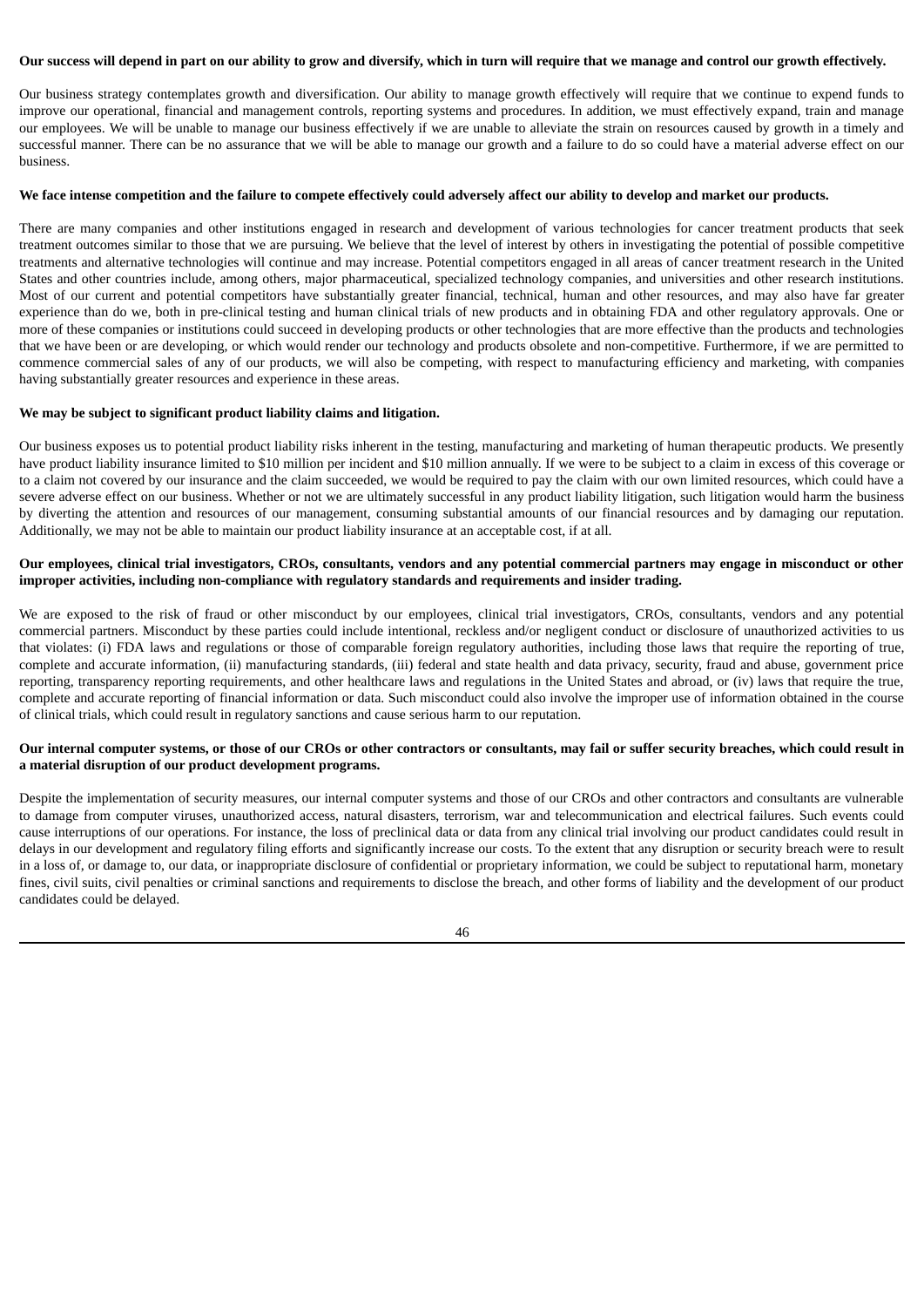## **RISKS RELATED TO OUR SECURITIES**

## The market price of our common stock has been, and may continue to be volatile and fluctuate significantly, which could result in substantial losses **for investors and subject us to securities class action litigation.**

The trading price for our common stock has been, and we expect it to continue to be, volatile. Our January 31, 2013 announcement that the HEAT Study failed to meet its primary endpoint has resulted in significant volatility and a steep decline in the price of our common stock, a level of decline that could result in securities litigation. The price at which our common stock trades depends upon a number of factors, including our historical and anticipated operating results, our financial situation, announcements of technological innovations or new products by us or our competitors, our ability or inability to raise the additional capital we may need and the terms on which we raise it, and general market and economic conditions. Some of these factors are beyond our control. Broad market fluctuations may lower the market price of our common stock and affect the volume of trading in our stock, regardless of our financial condition, results of operations, business or prospect. The closing price of our common stock as reported on The NASDAQ Capital Market had a high price of \$27.02 and a low price of \$4.20 in the 52-week period ended December 31, 2016, a high price of \$7.14 and a low price of \$1.28 in the 52-week period ended December 31, 2017, and a high price of \$1.99 and a low price of \$3.32 from January 1, 2018 through August 13, 2018. Among the factors that may cause the market price of our common stock to fluctuate are the risks described in

- results of preclinical and clinical studies of our product candidates or those of our competitors;
- regulatory or legal developments in the U.S. and other countries, especially changes in laws and regulations applicable to our product candidates;
- actions taken by regulatory agencies with respect to our product candidates, clinical studies, manufacturing process or sales and marketing terms;
- introductions and announcements of new products by us or our competitors, and the timing of these introductions or announcements;
- announcements by us or our competitors of significant acquisitions or other strategic transactions or capital commitments;
- fluctuations in our quarterly operating results or the operating results of our competitors;
- variance in our financial performance from the expectations of investors;
- changes in the estimation of the future size and growth rate of our markets;
- changes in accounting principles or changes in interpretations of existing principles, which could affect our financial results;
- failure of our products to achieve or maintain market acceptance or commercial success;
- conditions and trends in the markets we serve;
- changes in general economic, industry and market conditions;
- success of competitive products and services;
- changes in market valuations or earnings of our competitors;
- changes in our pricing policies or the pricing policies of our competitors;
- changes in legislation or regulatory policies, practices or actions;
- the commencement or outcome of litigation involving our company, our general industry or both;
- recruitment or departure of key personnel;
- changes in our capital structure, such as future issuances of securities or the incurrence of additional debt;
- actual or anticipated changes in earnings estimates or changes in stock market analyst recommendations regarding our common stock, other comparable companies or our industry generally;
- actual or expected sales of our common stock by our stockholders;
- acquisitions and financings, including the EGEN acquisition; and
- the trading volume of our common stock.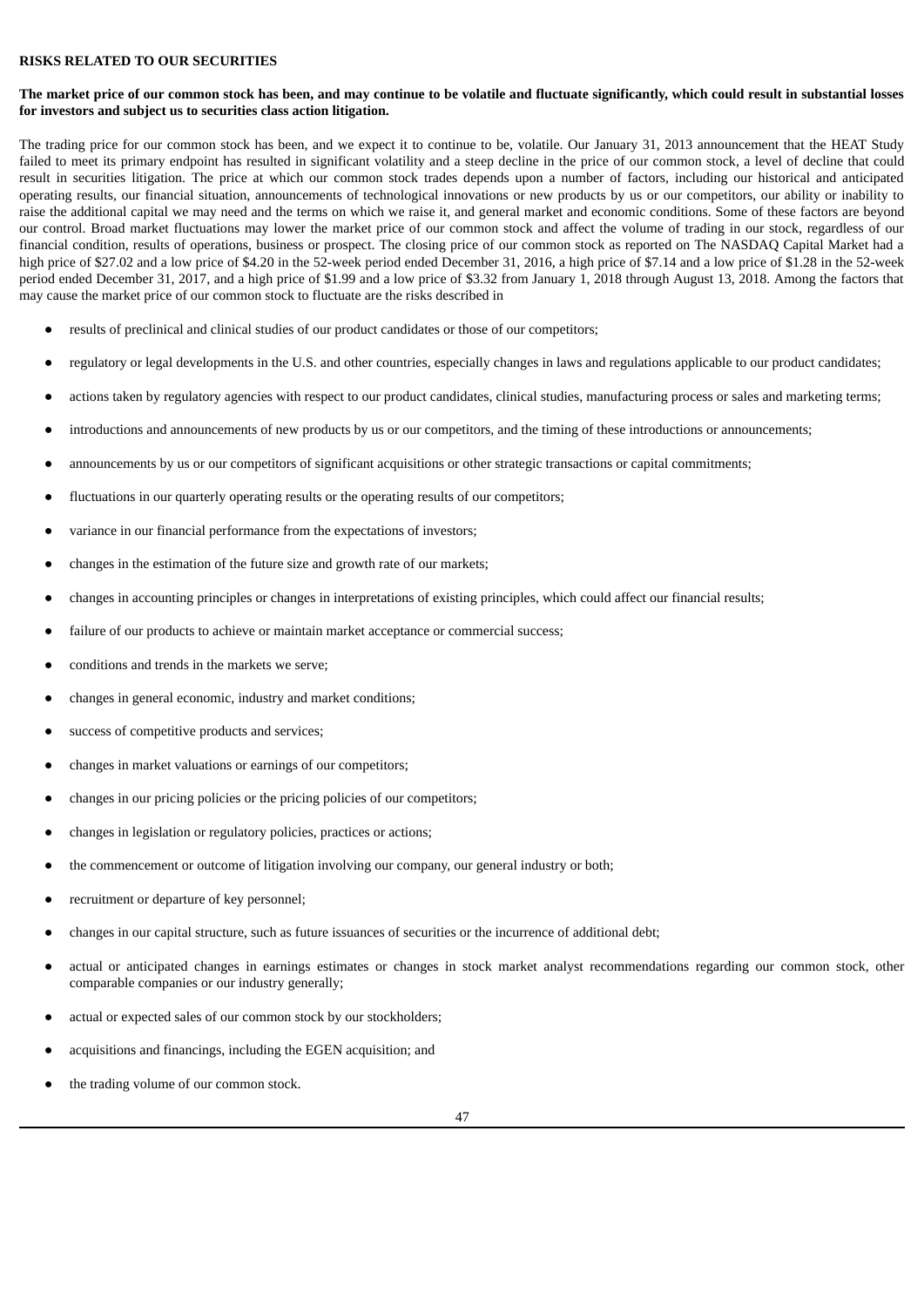In addition, the stock markets, in general, The NASDAQ Capital Market and the market for pharmaceutical companies in particular, may experience a loss of investor confidence. Such loss of investor confidence may result in extreme price and volume fluctuations in our common stock that are unrelated or disproportionate to the operating performance of our business, financial condition or results of operations. These broad market and industry factors may materially harm the market price of our common stock and expose us to securities class action litigation. Such litigation, even if unsuccessful, could be costly to defend and divert management's attention and resources, which could further materially harm our financial condition and results of operations.

#### **Future sales of our common stock in the public market could cause our stock price to fall.**

Sales of a substantial number of shares of our common stock in the public market, or the perception that these sales might occur, could depress the market price of our common stock and could impair our ability to raise capital through the sale of additional equity securities. As of August 13, 2018, we had 17,746,285 shares of common stock outstanding, all of which shares, other than shares held by our directors and certain officers, were eligible for sale in the public market, subject in some cases to compliance with the requirements of Rule 144, including the volume limitations and manner of sale requirements. In addition, all of the shares of common stock issuable upon exercise of warrants will be freely tradable without restriction or further registration upon issuance.

## Our stockholders may experience significant dilution as a result of future equity offerings or issuances and exercise of outstanding options and **warrants.**

In order to raise additional capital or pursue strategic transactions, we may in the future offer, issue or sell additional shares of our common stock or other securities convertible into or exchangeable for our common stock, including the issuance of common stock in relation to the achievement, if any, of milestones triggering our payment of earn-out consideration in connection with the EGEN acquisition. Our stockholders may experience significant dilution as a result of future equity offerings or issuances. Investors purchasing shares or other securities in the future could have rights superior to existing stockholders. As of August 13, 2018, we have a significant number of securities convertible into, or allowing the purchase of, our common stock, including 3,248,516 shares of common stock issuable upon exercise of warrants outstanding, 3,034,741 options to purchase shares of our common stock and restricted stock awards outstanding, and 365,152 shares of common stock reserved for future issuance under our stock incentive plans. Under the Controlled Equity Offering SM Sales Agreement entered into with Cantor Fitzgerald & Co. on February 1, 2013, we may offer and sell, from time to time through "at-themarket" offerings, up to an aggregate of \$25 million of shares of our common stock. We had sold \$12.8 million under the Sales Agreement as of June 30, 2018.

## We may be unable to maintain compliance with The NASDAQ Marketplace Rules which could cause our common stock to be delisted from The NASDAQ Capital Market. This could result in the lack of a market for our common stock, cause a decrease in the value of an investment in us, and **adversely affect our business, financial condition and results of operations.**

Our common stock is currently listed on The NASDAQ Capital Market. To maintain the listing of our common stock on The NASDAQ Capital Market, we are required to meet certain listing requirements, including, among others, either: (i) a minimum closing bid price of \$1.00 per share, a market value of publicly held shares (excluding shares held by our executive officers, directors and 10% or more stockholders) of at least \$1 million and stockholders' equity of at least \$2.5 million; or (ii) a minimum closing bid price of \$1.00 per share, a market value of publicly held shares (excluding shares held by our executive officers, directors and 10% or more stockholders) of at least \$1 million and a total market value of listed securities of at least \$35 million. As of August 13, 2018, the closing sale price per share of our common stock was \$2.77, the total market value of our publicly held shares of our common stock (excluding shares held by our executive officers, directors and 10% or more stockholders) was approximately \$48.9 million and the total market value of our listed securities was approximately \$49.2 million. There is no assurance that we will continue to meet the minimum closing price requirement and other listing requirements. As of June 30, 2018, we had stockholders' equity of approximately \$19.1 million.

## **The adverse capital and credit market conditions could affect our liquidity.**

Adverse capital and credit market conditions could affect our ability to meet liquidity needs, as well as our access to capital and cost of capital. The capital and credit markets have experienced extreme volatility and disruption in recent years. Our results of operations, financial condition, cash flows and capital position could be materially adversely affected by continued disruptions in the capital and credit markets.

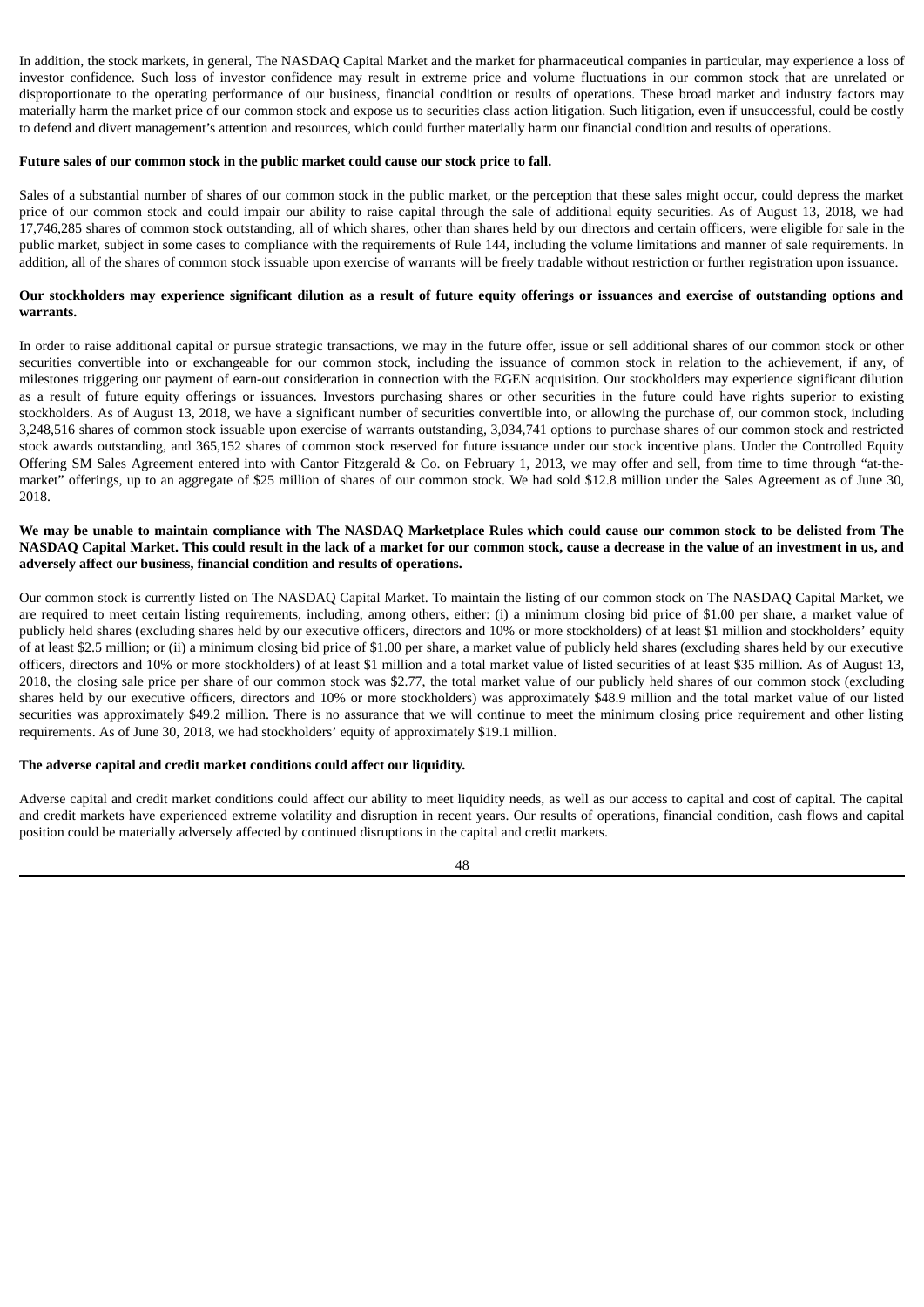## Our ability to use net operating losses to offset future taxable income are subject to certain limitations.

On December 22, 2017, the President of the United States signed into law the Tax Reform Act. The Tax Reform Act significantly changes U.S. tax law by, among other things, lowering corporate income tax rates, implementing a quasi-territorial tax system, providing a one-time transition toll charge on foreign earnings, creating a new limitation on the deductibility of interest expenses and modifying the limitation on officer compensation. The Tax Reform Act permanently reduces the U.S. corporate income tax rate from a maximum of 35% to a flat 21% rate, effective January 1, 2018. We currently have significant net operating losses (NOLs) that may be used to offset future taxable income. In general, under Section 382 of the Internal Revenue Code of 1986, as amended (the Code), a corporation that undergoes an "ownership change" is subject to limitations on its ability to utilize its pre-change NOLs to offset future taxable income. During 2017, 2016 and years prior, we performed analyses to determine if there were changes in ownership, as defined by Section 382 of the Internal Revenue Code that would limit our ability to utilize certain net operating loss and tax credit carry forwards. We determined we experienced ownership, as defined by Section 382, in connection with certain common stock offerings in 2011, 2013, 2015 and 2017. As a result, the utilization of our federal tax net operating loss carry forwards generated prior to the ownership changes is limited. Future changes in our stock ownership, some of which are outside of our control, could result in an ownership change under Section 382 of the Code, which would significantly limit our ability to utilize NOLs to offset future taxable income.

# We have never paid cash dividends on our common stock in the past and do not anticipate paying cash dividends on our common stock in the **foreseeable future.**

We have never declared or paid cash dividends on our common stock. We do not anticipate paying any cash dividends on our common stock in the foreseeable future. We currently intend to retain all available funds and any future earnings to fund the development and growth of our business. As a result, capital appreciation, if any, of our common stock will be the sole source of gain for the foreseeable future for holders of our common stock.

## Anti-takeover provisions in our charter documents and Delaware law could prevent or delay a change in control.

Our certificate of incorporation and bylaws may discourage, delay or prevent a merger or acquisition that a stockholder may consider favorable by authorizing the issuance of "blank check" preferred stock. This preferred stock may be issued by our board of directors on such terms as it determines, without further stockholder approval. Therefore, our board of directors may issue such preferred stock on terms unfavorable to a potential bidder in the event that our board of directors opposes a merger or acquisition. In addition, our classified board of directors may discourage such transactions by increasing the amount of time necessary to obtain majority representation on our board of directors. Certain other provisions of our bylaws and of Delaware law may also discourage, delay or prevent a third party from acquiring or merging with us, even if such action were beneficial to some, or even a majority, of our stockholders.

## **Item 2. Unregistered Sales of Equity Securities and Use of Proceeds.**

None

## **Item 3. Defaults Upon Senior Securities.**

None.

## **Item 4. Mine Safety Disclosures.**

Not applicable.

## **Item 5. Other Information.**

None.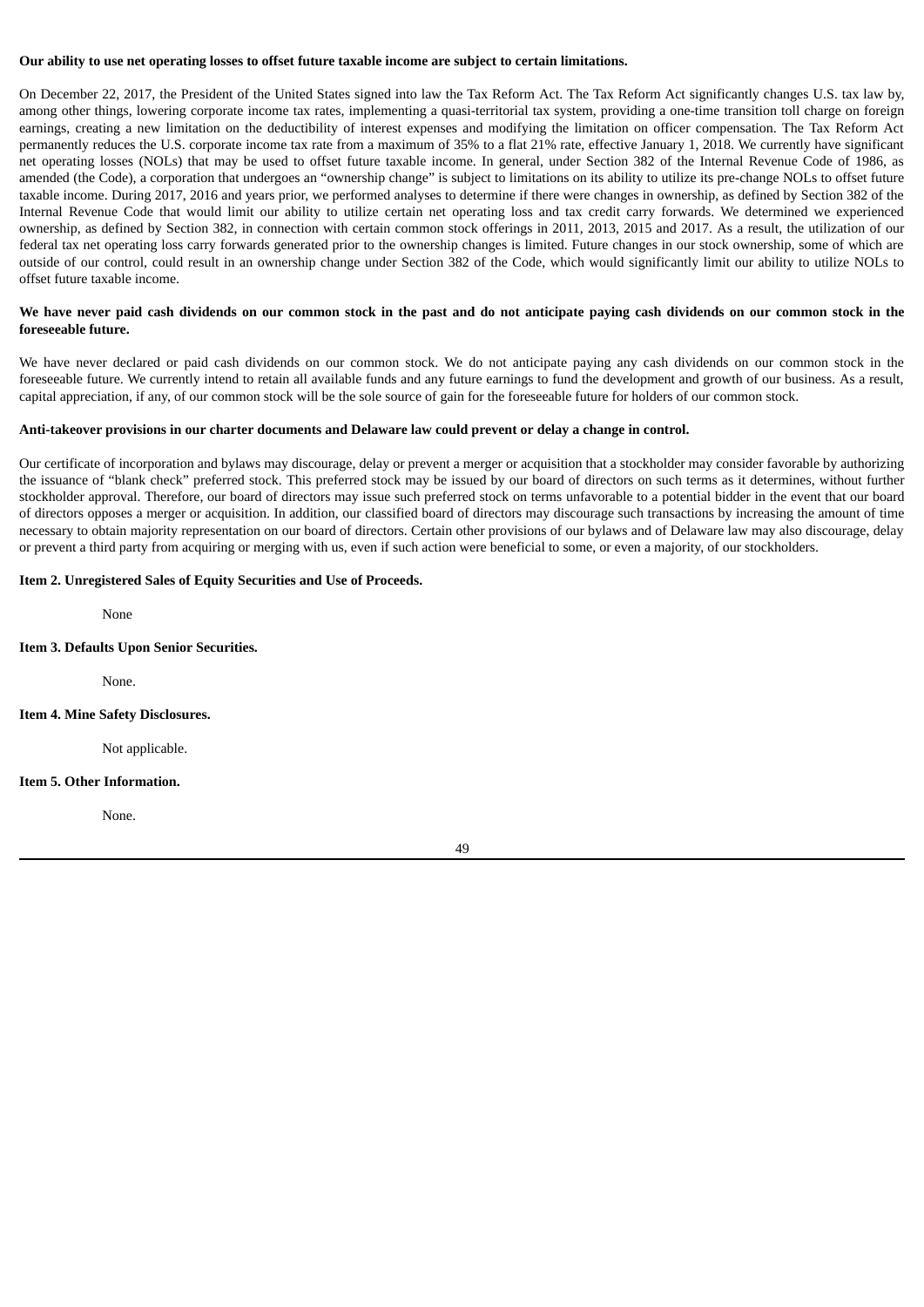#### **Item 6. Exhibits.**

- 4.1+ Form of Warrant to Purchase [Common](#page-55-0) Stock.
- 10.0+ Venture Loan and Security Agreement dated June 27, 2018, by and between Celsion corporation and Horizon Technology Finance [Corporation.](#page-69-0)
- 10.1 Lease Agreement dated January 15, 2018, by and between Celsion Corporation and HudsonAlpha Institute of [Biotechnology](http://www.sec.gov/Archives/edgar/data/749647/000143774918009535/ex_113795.htm) for office and lab space located in Huntsville, Alabama, incorporated herein by reference to Exhibit 10.1 to the Quarterly Report on Form 10-Q of the Company for the quarter ended March 31, 2018.
- 10.2 Celsion Corporation 2018 Stock Incentive Plan, [incorporated](http://www.sec.gov/Archives/edgar/data/749647/000143774918010040/ex_114605.htm) by reference to Exhibit 10.1 to the Current Report on Form 8-K of the Company filed May 15, 2018.
- 31.1+ Certification of Chief Executive Officer pursuant to Rule [13a-14\(a\)/15d-14\(a\),](#page-120-0) as adopted pursuant to Section 302 of the Sarbanes-Oxley Act of 2002.
- 31.2+ Certification of Chief Financial Officer pursuant to Rule [13a-14\(a\)/15d-14\(a\),](#page-122-0) as adopted pursuant to Section 302 of the Sarbanes-Oxley Act of  $2002.$
- 32.1\* Certification pursuant to 18 U.S.C. Section 1350, as adopted pursuant to Section 906 of the [Sarbanes-Oxley](#page-124-0) Act of 2002.
- Filed herewith.
- 101\*\* The following materials from the Company's Quarterly Report on Form 10-Q for the quarter ended June 30, 2018, formatted in XBRL (Extensible Business Reporting Language): (i) the unaudited Consolidated Balance Sheets, (ii) the unaudited Consolidated Statements of Operations, (iii) the unaudited Consolidated Statements of Comprehensive Loss, (iv) the unaudited Consolidated Statements of Cash Flows, (v) the unaudited Consolidated Statements of Change in Stockholders' Equity (Deficit), and (vi) Notes to Consolidated Financial Statements.
	- \* Exhibit 32.1 is being furnished and shall not be deemed to be "filed" for purposes of Section 18 of the Securities Exchange Act of 1934, as amended, or otherwise subject to the liability of that section, nor shall such exhibit be deemed to be incorporated by reference in any registration statement or other document filed under the Securities Act of 1933, as amended, or the Securities Exchange Act, except as otherwise stated in such filing.
	- XBRL information is filed herewith.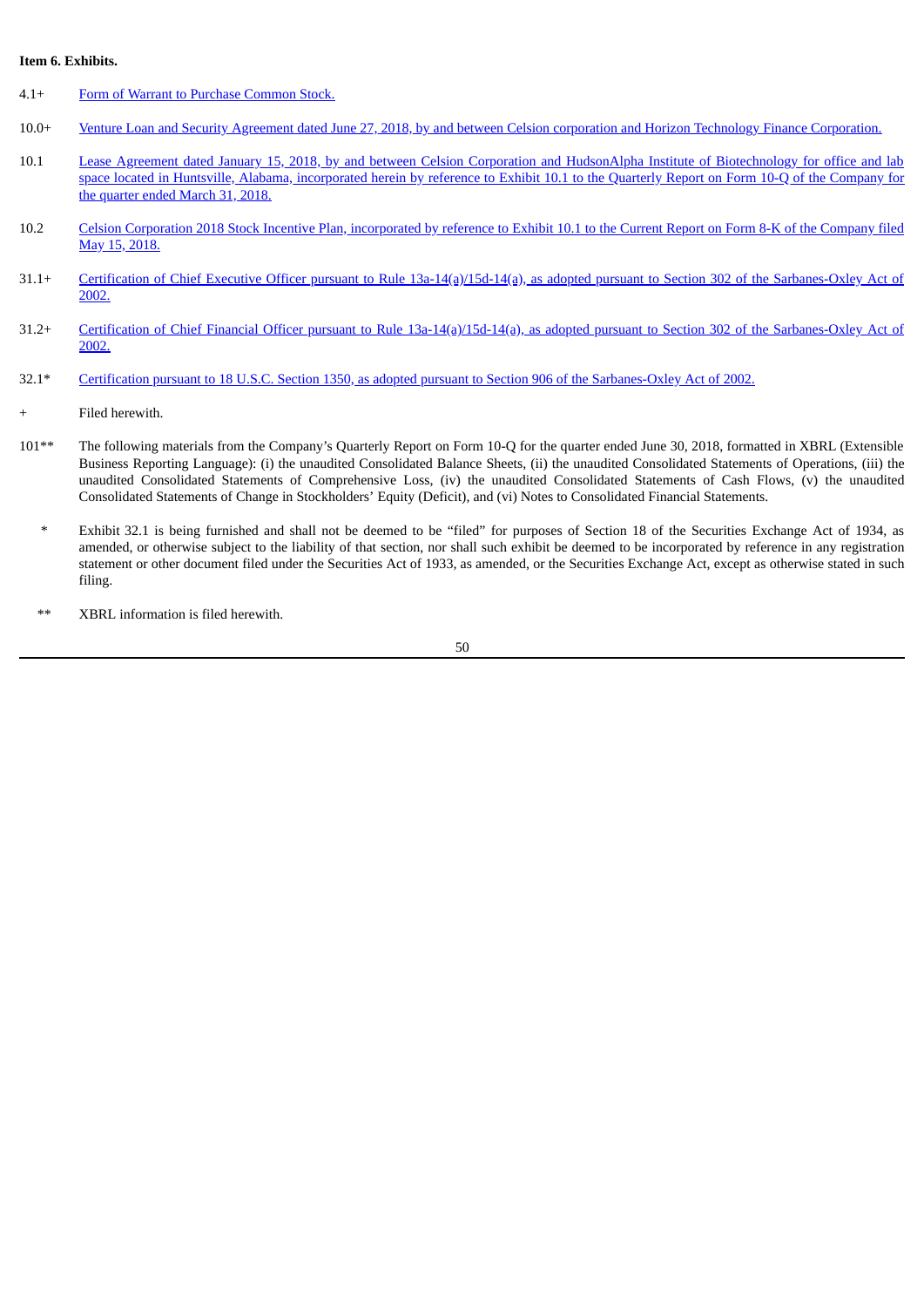## **SIGNATURES**

Pursuant to the requirements of the Securities Exchange Act of 1934, the registrant has duly caused this report to be signed on its behalf by the undersigned thereunto duly authorized.

August 14, 2018 CELSION CORPORATION

Registrant

By: */s/ Jeffrey W. Church*

Jeffrey W. Church Senior Vice President and Chief Financial Officer

By: */s/ Michael H. Tardugno* Michael H. Tardugno Chairman, President and Chief Executive Officer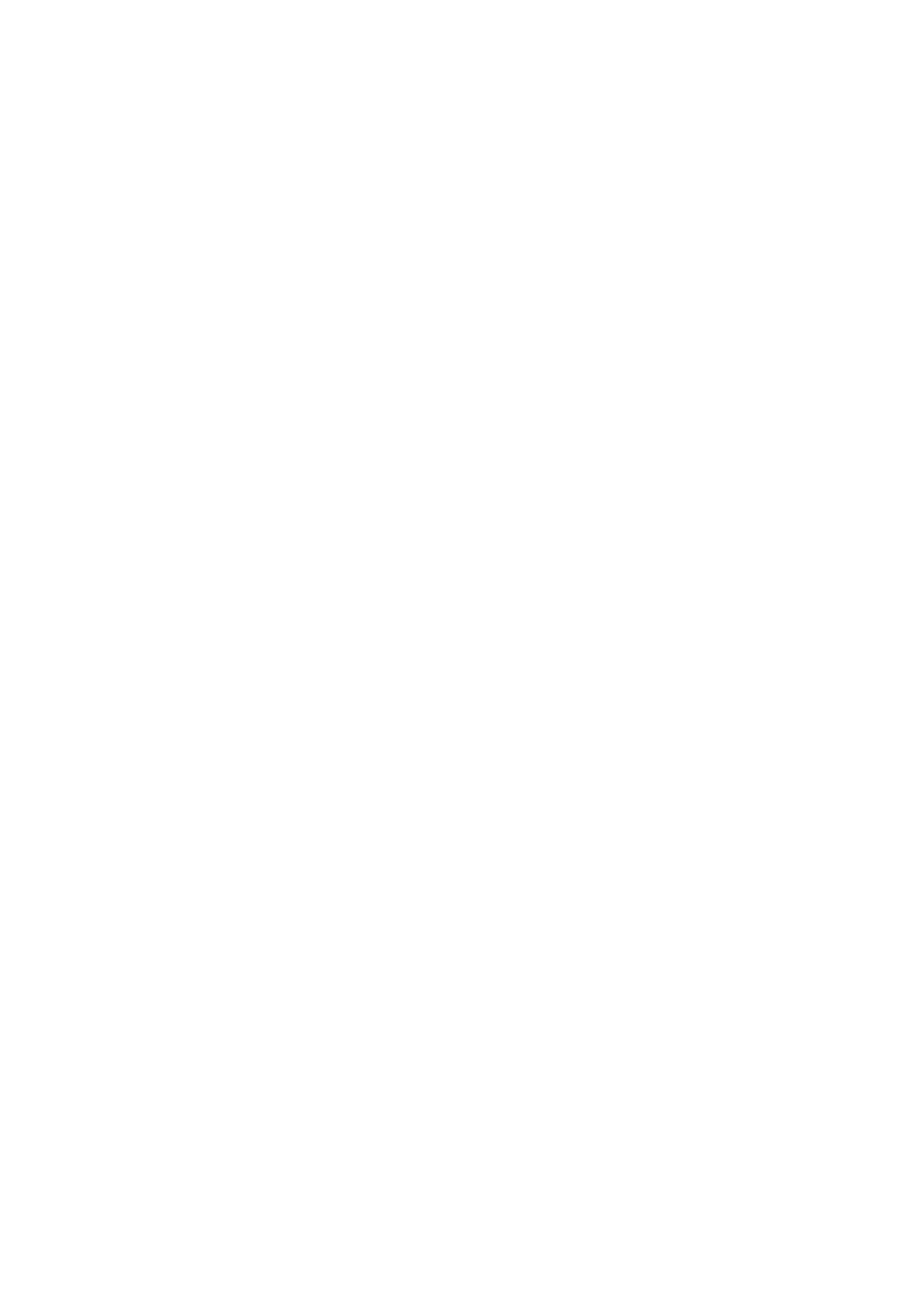<span id="page-55-0"></span>THIS WARRANT HAS NOT BEEN REGISTERED UNDER THE SECURITIES ACT OF 1933, AS AMENDED OR ANY STATE SECURITIES LAWS. NO SALE OR DISPOSITION MAY BE EFFECTED WITHOUT (i) EFFECTIVE REGISTRATION STATEMENTS RELATED THERETO, (ii) AN OPINION OF COUNSEL OR OTHER EVIDENCE, REASONABLY SATISFACTORY TO THE COMPANY, THAT SUCH REGISTRATIONS ARE NOT REQUIRED, (iii) RECEIPT OF NO-ACTION LETTERS FROM THE APPROPRIATE GOVERNMENTAL AUTHORITIES, OR (iv) OTHERWISE COMPLYING WITH THE PROVISIONS OF SECTION 7 OF THIS WARRANT.

#### **CELSION CORPORATION**

#### WARRANT TO PURCHASE SHARES OF COMMON STOCK

 $(Loan$ <sub>)</sub>

THIS CERTIFIES THAT, for value received, HORIZON TECHNOLOGY FINANCE CORPORATION ("Horizon") and its assignees are entitled to subscribe for and purchase 47,528 fully paid and nonassessable shares of Common Stock (as adjusted pursuant to Section 4 hereof, the "Shares") of CELSION CORPORATION, a Delaware corporation (the "Company"), at the price per share of \$2.63 (such price and such other price as shall result, from time to time, from the adjustments specified in Section 4 hereof is herein referred to as the "Warrant Price"), subject to the provisions and upon the terms and conditions hereinafter set forth. As used herein, (a) the term "Date of Grant" shall mean June 27, 2018, and (b) the term "Other Warrants" shall mean any other warrants issued by the Company in connection with the transaction with respect to which this Warrant was issued, and any warrant issued upon transfer or partial exercise of or in lieu of this Warrant. The term "Warrant" as used herein shall be deemed to include Other Warrants unless the context clearly requires otherwise.

1. Term. The purchase right represented by this Warrant is exercisable, in whole or in part, at any time and from time to time from the Date of Grant through ten (10) years after the Date of Grant (the "Term").

2. Method of Exercise; Payment; Issuance of New Warrant. Subject to Section 1 hereof, the purchase right represented by this Warrant may be exercised by the holder hereof, in whole or in part and from time to time, at the election of the holder hereof, by (a) the surrender of this Warrant (with the notice of exercise substantially in the form attached hereto as Exhibit A-1 duly completed and executed) at the principal office of the Company and by the payment to the Company, by certified or bank check, or by wire transfer to an account designated by the Company (a "Wire Transfer") of an amount equal to the then applicable Warrant Price multiplied by the number of Shares then being purchased; (b) if in connection with a registered public offering of the Company's securities, the surrender of this Warrant (with the notice of exercise form attached hereto as Exhibit A-2 duly completed and executed) at the principal office of the Company together with notice of arrangements reasonably satisfactory to the Company for payment to the Company either by certified or bank check or by Wire Transfer from the proceeds of the sale of shares to be sold by the holder in such public offering of an amount equal to the then applicable Warrant Price per share multiplied by the number of Shares then being purchased; or (c) exercise of the "net issuance" right provided for in Section 10.2 hereof. The person or persons in whose name(s) any certificate(s) representing the Shares shall be issuable upon exercise of this Warrant shall be deemed to have become the holder(s) of record of, and shall be treated for all purposes as the record holder(s) of, the shares represented thereby (and such shares shall be deemed to have been issued) immediately prior to the close of business on the date or dates upon which this Warrant is exercised. In the event of any exercise of the rights represented by this Warrant, certificates for the shares of stock so purchased shall be delivered to the holder hereof as soon as possible and in any event within thirty (30) days after such exercise and, unless this Warrant has been fully exercised or expired, a new Warrant representing the portion of the Shares, if any, with respect to which this Warrant shall not then have been exercised shall also be issued to the holder hereof as soon as possible and in any event within such thirty-day period; provided, however, at such time as the Company is subject to the reporting requirements of the Securities Exchange Act of 1934, as amended, if requested by the holder of this Warrant, the Company shall cause its transfer agent to deliver the certificate representing Shares issued upon exercise of this Warrant to a broker or other person (as directed by the holder exercising this Warrant) within the time period required to settle any trade made by the holder after exercise of this Warrant.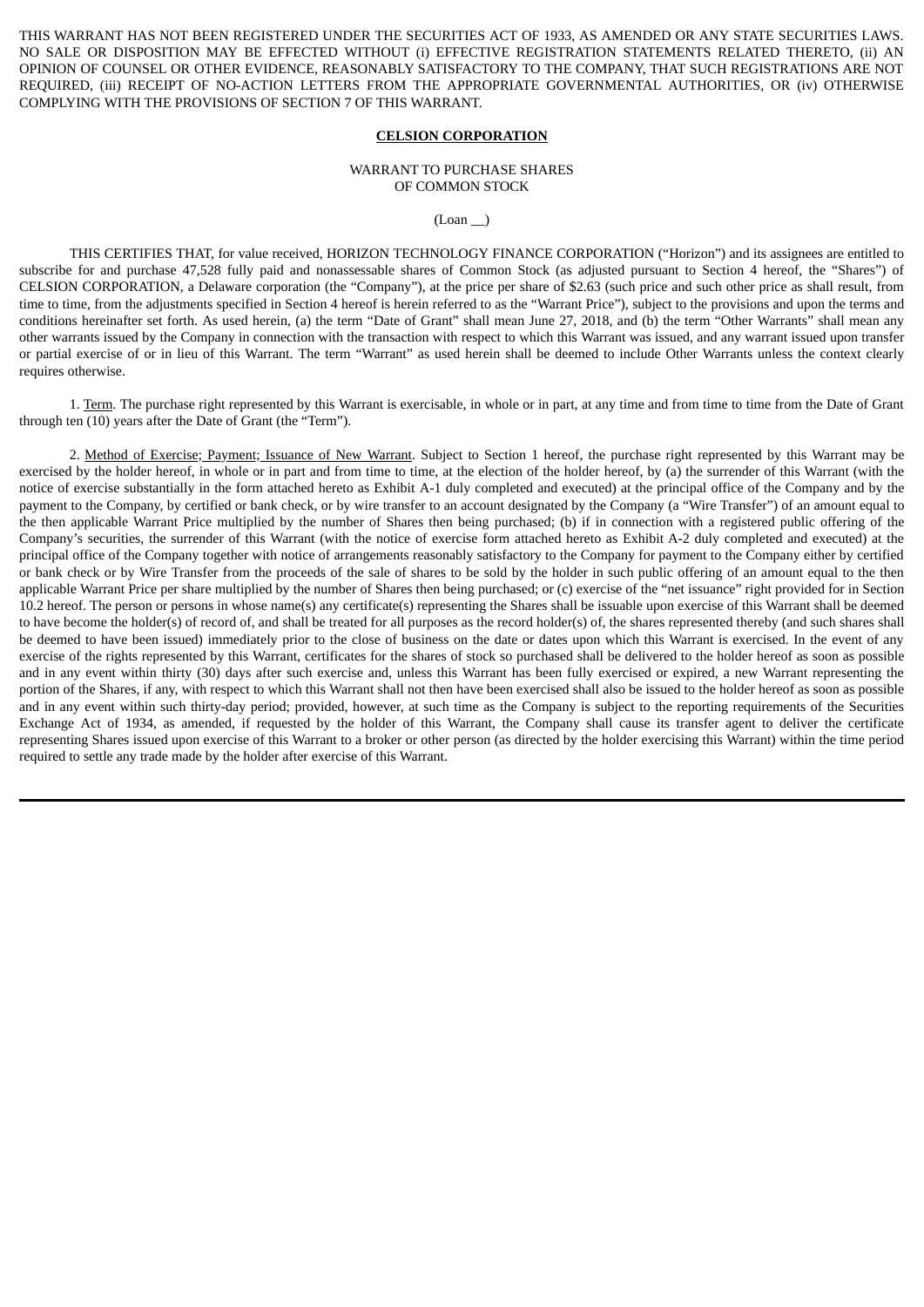3. Stock Fully Paid; Reservation of Shares. All Shares that may be issued upon the exercise of the rights represented by this Warrant will, upon issuance pursuant to the terms and conditions herein, be fully paid and nonassessable, and free from all preemptive rights and taxes, liens and charges with respect to the issue thereof. During the period within which the rights represented by this Warrant may be exercised, the Company will at all times have authorized, and reserved for the purpose of the issue upon exercise of the purchase rights evidenced by this Warrant, a sufficient number of shares of its Common Stock to provide for the exercise of the rights represented by this Warrant.

4. Adjustment of Warrant Price and Number of Shares. The number and kind of securities purchasable upon the exercise of this Warrant and the Warrant Price shall be subject to adjustment from time to time upon the occurrence of certain events, as follows:

(a) Reclassification or Merger. In case of any reclassification or change of securities of the class issuable upon exercise of this Warrant (other than a change in par value, or from par value to no par value, or from no par value to par value, or as a result of a subdivision or combination), or in case of any merger of the Company with or into another corporation (other than a merger with another corporation in which the Company is the acquiring and the surviving corporation and which does not result in any reclassification or change of outstanding securities issuable upon exercise of this Warrant), or in case of any sale of all or substantially all of the assets of the Company, the Company, or such successor or purchasing corporation, as the case may be, shall duly execute and deliver to the holder of this Warrant a new Warrant (in form and substance satisfactory to the holder of this Warrant), so that the holder of this Warrant shall have the right to receive upon exercise of this Warrant, at a total purchase price not to exceed that payable upon the exercise of the unexercised portion of this Warrant, and in lieu of the shares of Common Stock theretofore issuable upon exercise of this Warrant, (i) the kind and amount of shares of stock, other securities, money and property receivable upon such reclassification, change, merger or sale by a holder of the number of shares of Common Stock then purchasable under this Warrant, or (ii) in the case of such a merger or sale in which the consideration paid consists all or in part of assets other than securities of the successor or purchasing corporation, at the option of the holder of this Warrant, the securities of the successor or purchasing corporation having a value at the time of the transaction equivalent to the value of the Common Stock purchasable upon exercise of this Warrant at the time of the transaction. Any new Warrant shall provide for adjustments that shall be as nearly equivalent as may be practicable to the adjustments provided for in this Section 4. The provisions of this Section 4(a) shall similarly apply to successive reclassifications, changes, mergers and sales.

-2-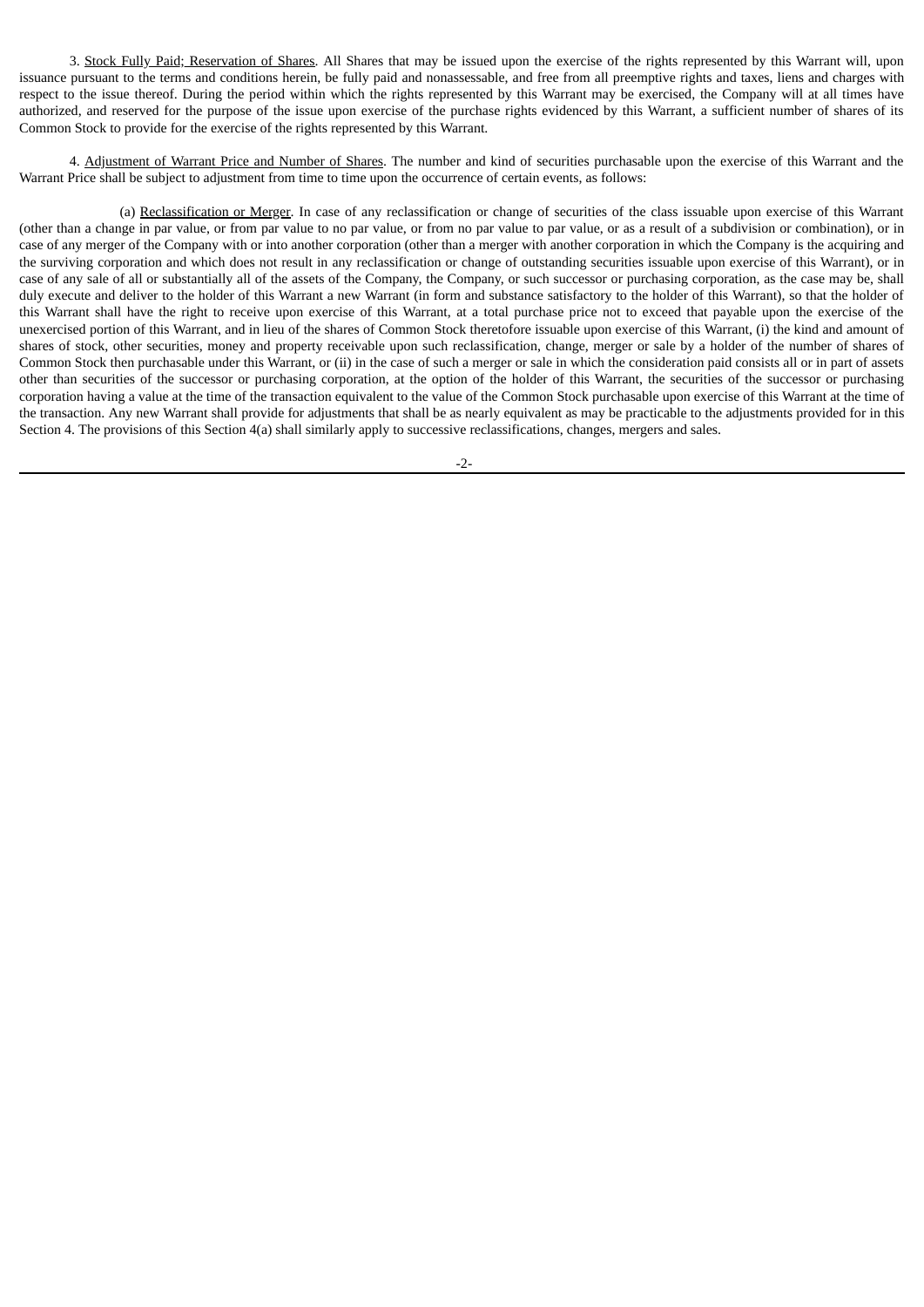(b) Subdivision or Combination of Shares. If the Company at any time while this Warrant remains outstanding and unexpired shall subdivide or combine its outstanding shares of Common Stock, the Warrant Price shall be proportionately decreased and the number of Shares issuable hereunder shall be proportionately increased in the case of a subdivision and the Warrant Price shall be proportionately increased and the number of Shares issuable hereunder shall be proportionately decreased in the case of a combination.

(c) Stock Dividends and Other Distributions. If the Company at any time while this Warrant is outstanding and unexpired shall (i) pay a dividend with respect to its Common Stock payable in Common Stock, then the Warrant Price shall be adjusted, from and after the date of determination of shareholders entitled to receive such dividend or distribution, to that price determined by multiplying the Warrant Price in effect immediately prior to such date of determination by a fraction (A) the numerator of which shall be the total number of shares of Common Stock outstanding immediately prior to such dividend or distribution, and (B) the denominator of which shall be the total number of shares of Common Stock outstanding immediately after such dividend or distribution; or (ii) make any other distribution with respect to Common Stock (except any distribution specifically provided for in Sections 4(a) and 4(b)), then, in each such case, provision shall be made by the Company such that the holder of this Warrant shall receive upon exercise of this Warrant a proportionate share of any such dividend or distribution as though it were the holder of the Shares as of the record date fixed for the determination of the shareholders of the Company entitled to receive such dividend or distribution.

(d) Adjustment of Number of Shares. Upon each adjustment in the Warrant Price, the number of Shares purchasable hereunder shall be adjusted, to the nearest whole share, to the product obtained by multiplying the number of Shares purchasable immediately prior to such adjustment in the Warrant Price by a fraction, the numerator of which shall be the Warrant Price immediately prior to such adjustment and the denominator of which shall be the Warrant Price immediately thereafter.

5. Notice of Adjustments. Whenever the Warrant Price or the number of Shares purchasable hereunder shall be adjusted pursuant to Section 4 hereof, the Company shall make a certificate signed by its chief financial officer setting forth, in reasonable detail, the event requiring the adjustment, the amount of the adjustment, the method by which such adjustment was calculated, and the Warrant Price and the number of Shares purchasable hereunder after giving effect to such adjustment, and shall cause copies of such certificate to be mailed (without regard to Section 13 hereof, by first class mail, postage prepaid) to the holder of this Warrant.

6. Fractional Shares. No fractional shares of Common Stock will be issued in connection with any exercise hereunder, but in lieu of such fractional shares the Company shall make a cash payment therefor based on the fair market value of the Common Stock on the date of exercise as reasonably determined in good faith by the Company's Board of Directors.

-3-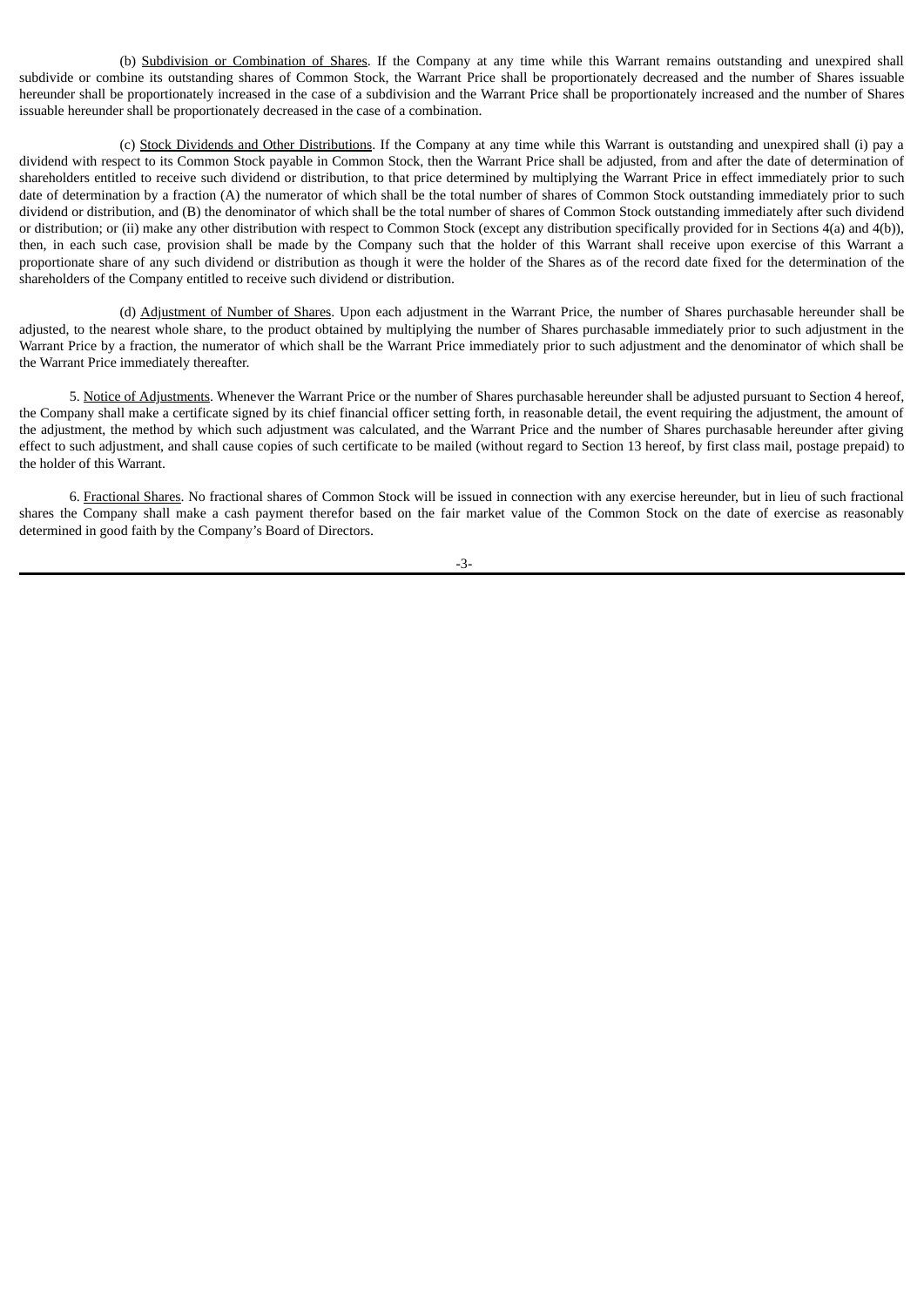#### 7. Compliance with Securities Act; Disposition of Warrant or Shares of Common Stock.

(a) Compliance with Securities Act. The holder of this Warrant, by acceptance hereof, agrees that this Warrant, and the Shares to be issued upon exercise hereof are being acquired for investment and that such holder will not offer, sell or otherwise dispose of this Warrant, or any Shares except under circumstances which will not result in a violation of the Securities Act of 1933, as amended (the "Act") or any applicable state securities laws. Upon exercise of this Warrant, unless the Shares being acquired are registered under the Act and any applicable state securities laws or an exemption from such registration is available, the holder hereof shall confirm in writing that the Shares so purchased are being acquired for investment and not with a view toward distribution or resale in violation of the Act and shall confirm such other matters related thereto as may be reasonably requested by the Company. This Warrant and all Shares issued upon exercise of this Warrant (unless registered under the Act and any applicable state securities laws) shall be stamped or imprinted with a legend in substantially the following form:

"THE SECURITIES EVIDENCED HEREBY HAVE NOT BEEN REGISTERED UNDER THE SECURITIES ACT OF 1933, AS AMENDED, OR ANY STATE SECURITIES LAWS. NO SALE OR DISPOSITION MAY BE EFFECTED WITHOUT (i) EFFECTIVE REGISTRATION STATEMENTS RELATED THERETO, (ii) AN OPINION OF COUNSEL OR OTHER EVIDENCE, REASONABLY SATISFACTORY TO THE COMPANY, THAT SUCH REGISTRATIONS ARE NOT REQUIRED, (iii) RECEIPT OF NO-ACTION LETTERS FROM THE APPROPRIATE GOVERNMENTAL AUTHORITIES, OR (iv) OTHERWISE COMPLYING WITH THE PROVISIONS OF SECTION 7 OF THE WARRANT UNDER WHICH THESE SECURITIES WERE ISSUED, DIRECTLY OR INDIRECTLY."

Said legend shall be removed by the Company, upon the request of a holder, at such time as the restrictions on the transfer of the applicable security shall have terminated. In addition, in connection with the issuance of this Warrant, the holder specifically represents to the Company by acceptance of this Warrant as follows:

(1) The holder is aware of the Company's business affairs and financial condition, and has acquired information about the Company sufficient to reach an informed and knowledgeable decision to acquire this Warrant. The holder is acquiring this Warrant for its own account for investment purposes only and not with a view to, or for the resale in connection with, any "distribution" thereof in violation of the Act.

(2) The holder understands that this Warrant has not been registered under the Act in reliance upon a specific exemption therefrom, which exemption depends upon, among other things, the bona fide nature of the holder's investment intent as expressed herein.

(3) The holder further understands that this Warrant must be held indefinitely unless subsequently registered under the Act and qualified under any applicable state securities laws, or unless exemptions from registration and qualification are otherwise available. The holder is aware of the provisions of Rule 144, promulgated under the Act.

-4-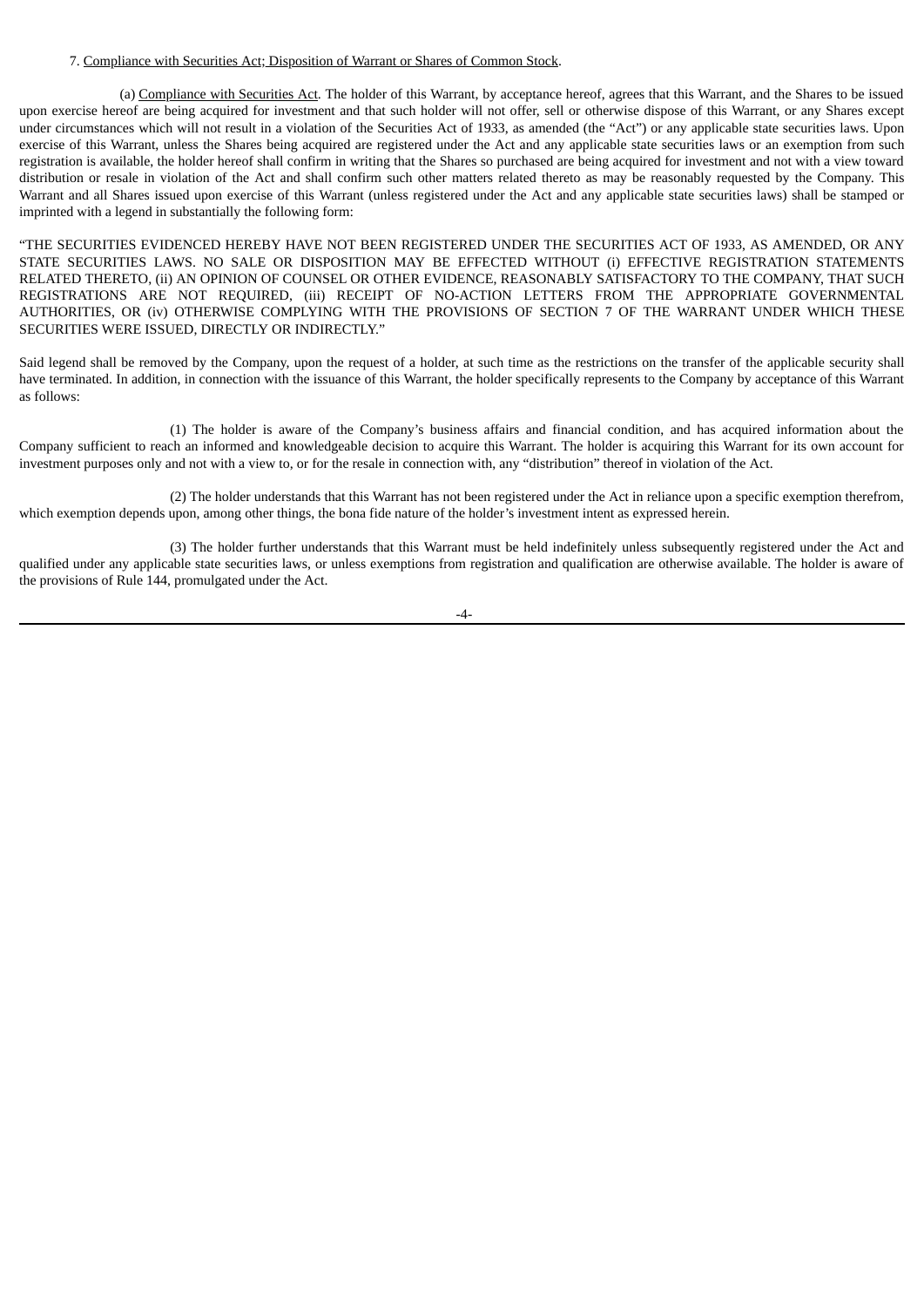(4) The holder is an "accredited investor" as such term is defined in Rule 501 of Regulation D promulgated under the Act.

(b) Disposition of Warrant or Shares. With respect to any offer, sale or other disposition of this Warrant or any Shares acquired pursuant to the exercise of this Warrant prior to registration of such Warrant or Shares, the holder hereof agrees to give written notice to the Company prior thereto, describing briefly the manner thereof, together with a written opinion of such holder's counsel, or other evidence, if reasonably satisfactory to the Company, to the effect that such offer, sale or other disposition may be effected without registration or qualification (under the Act as then in effect or any federal or state securities law then in effect) of this Warrant or the Shares and indicating whether or not under the Act certificates for this Warrant or the Shares to be sold or otherwise disposed of require any restrictive legend as to applicable restrictions on transferability in order to ensure compliance with such law. Upon receiving such written notice and reasonably satisfactory opinion or other evidence, the Company, as promptly as practicable but no later than fifteen (15) days after receipt of the written notice, shall notify such holder that such holder may sell or otherwise dispose of this Warrant or such Shares, all in accordance with the terms of the notice delivered to the Company. If a determination has been made pursuant to this Section 7(b) that the opinion of counsel for the holder or other evidence is not reasonably satisfactory to the Company, the Company shall so notify the holder promptly with details thereof after such determination has been made. Notwithstanding the foregoing, this Warrant or such Shares may, as to such federal laws, be offered, sold or otherwise disposed of in accordance with Rule 144 or 144A under the Act, provided that the Company shall have been furnished with such information as the Company may reasonably request to provide a reasonable assurance that the provisions of Rule 144 or 144A have been satisfied. Each certificate representing this Warrant or the Shares thus transferred (except a transfer pursuant to Rule 144 or 144A) shall bear a legend as to the applicable restrictions on transferability in order to ensure compliance with such laws, unless in the aforesaid opinion of counsel for the holder, such legend is not required in order to ensure compliance with such laws. The Company may issue stop transfer instructions to its transfer agent in connection with such restrictions.

(c) Applicability of Restrictions. Neither any restrictions of any legend described in this Warrant nor the requirements of Section 7(b) above shall apply to any transfer of, or grant of a security interest in, this Warrant (or the Common Stock obtainable upon exercise thereof) or any part hereof (i) to a partner of the holder if the holder is a partnership or to a member of the holder if the holder is a limited liability company, (ii) to a partnership of which the holder is a partner or to a limited liability company of which the holder is a member, (iii) to any affiliate of the holder if the holder is a corporation, (iv) notwithstanding the foregoing, to any corporation, company, limited liability company, limited partnership, partnership, or other person managed or sponsored by Horizon or in which Horizon has an interest, (v) or to a lender to the holder or any of the foregoing; provided, however, in any such transfer, if applicable, the transferee shall on the Company's request agree in writing to be bound by the terms of this Warrant as if an original holder hereof.

-5-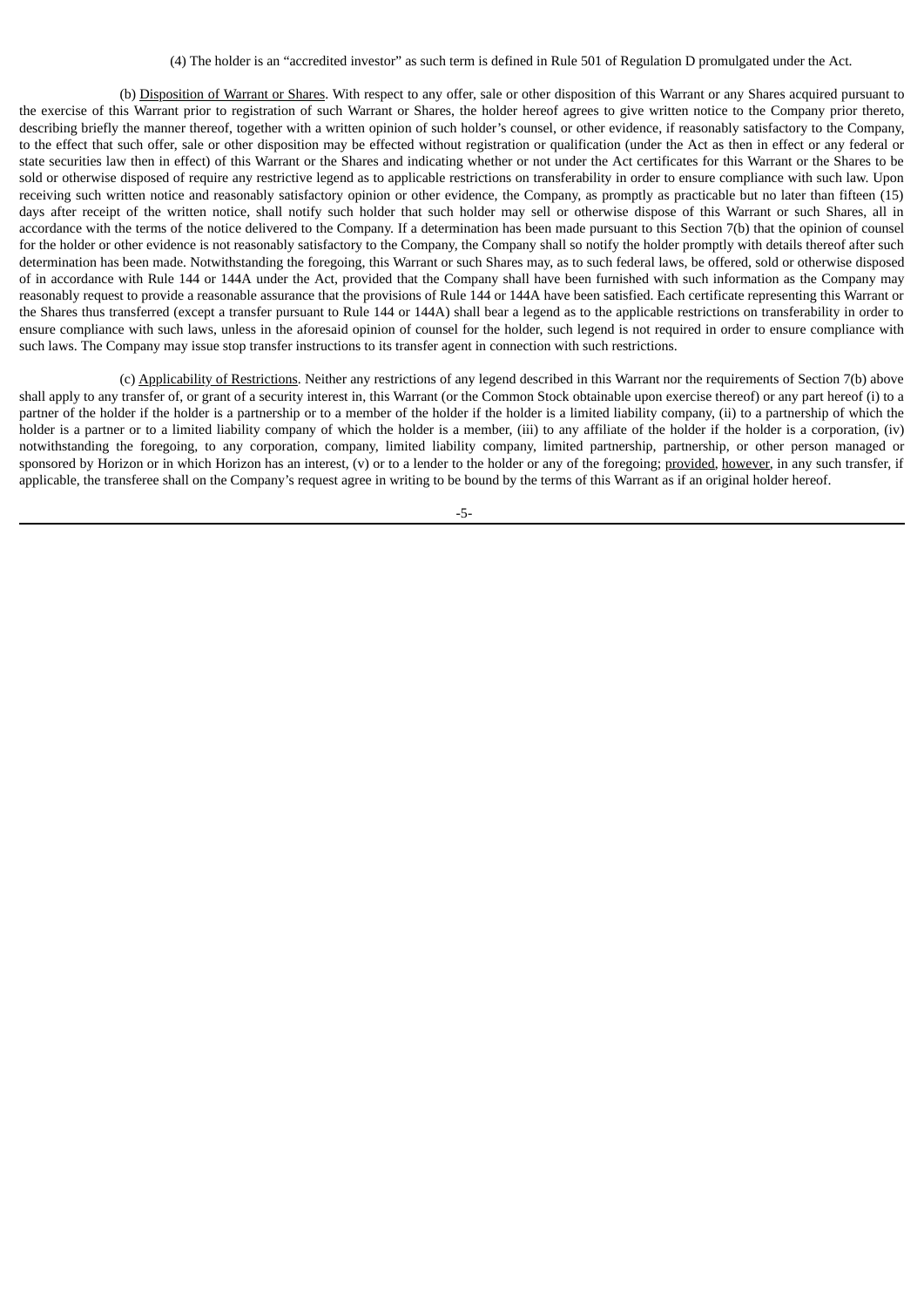8. Rights as Shareholders; Information. No holder of this Warrant, as such, shall be entitled to vote or receive dividends or be deemed the holder of Common Stock which may at any time be issuable upon the exercise hereof for any purpose, nor shall anything contained herein be construed to confer upon the holder of this Warrant, as such, any of the rights of a shareholder of the Company or any right to vote for the election of directors or upon any matter submitted to shareholders at any meeting thereof, or to receive notice of meetings, or to receive dividends or subscription rights or otherwise until this Warrant shall have been exercised and the Shares purchasable upon the exercise hereof shall have become deliverable, as provided herein. Notwithstanding the foregoing, the Company will transmit to the holder of this Warrant such information, documents and reports as are generally distributed to the holders of any class or series of the securities of the Company concurrently with the distribution thereof to the shareholders.

9. Registration Rights. The Shares issuable hereunder initially shall be exempt from registration under the Securities Act. Following the Date of Grant, and in any case within ninety (90) days thereof, Company shall promptly prepare, file and use its reasonable efforts to cause to become effective as soon as practicable thereafter, a registration statement on Form S-1 or such other form as may be appropriate to be filed with the SEC by Company under the Act (together with any amendments or supplements thereto, whether prior to or after the effective date thereof, the "Registration Statement") covering the public resale in the United States of the Shares to be issued pursuant to this Warrant, and Company shall use its reasonable efforts to keep the Registration Statement continuously effective during the Term. Any such registration shall be subject to the customary terms and conditions used in connection with resale prospectuses. Company's obligations under this Section are contingent upon Holder providing promptly all information concerning such Holder and its proposed plan of distribution as Company may reasonably request in connection with any of the foregoing. Company may by written notice to the Holder immediately suspend the use of any resale prospectus for a period not to exceed sixty consecutive days in any one instance and for a period not to exceed one hundred twenty calendar days in any twelve-month period (each, a "Suspension Period") at any time that (i) Company becomes engaged in a business activity or negotiation or any other event has occurred or is anticipated which is not disclosed in that prospectus which Company reasonably believes should be disclosed therein under applicable law and which Company desires to keep confidential for business purposes or (ii) Company determines that a particular disclosure so determined to be required to be disclosed therein be premature or would adversely affect Company or its business or prospects. Company will use its commercially reasonable efforts to ensure that the use of the Registration Statement may be resumed as soon as practicable. Company shall bear all costs and expenses associated with the registration of the Shares as specified in this Section and the preparation and filing of the Registration Statement, including, without limitation, all printing expenses, legal fees and disbursement of Company's outside counsel, commissions, NASDAQ and blue sky registration filing fees and transfer agents' and registrars' fees, but not including underwriting commissions or similar charges and legal fees and disbursements of counsel to Holder.

#### 10. Additional Rights.

10.1 Acquisition Transactions. The Company shall provide the holder of this Warrant with at least twenty (20) days' written notice prior to closing thereof of the terms and conditions of any of the following transactions (to the extent the Company has notice thereof): (i) the sale, lease, exchange, conveyance or other disposition of all or substantially all of the Company's property or business, or (ii) its merger into or consolidation with any other corporation (other than a wholly-owned subsidiary of the Company), or any transaction (including a merger or other reorganization) or series of related transactions, in which more than 50% of the voting power of the Company is disposed of.

-6-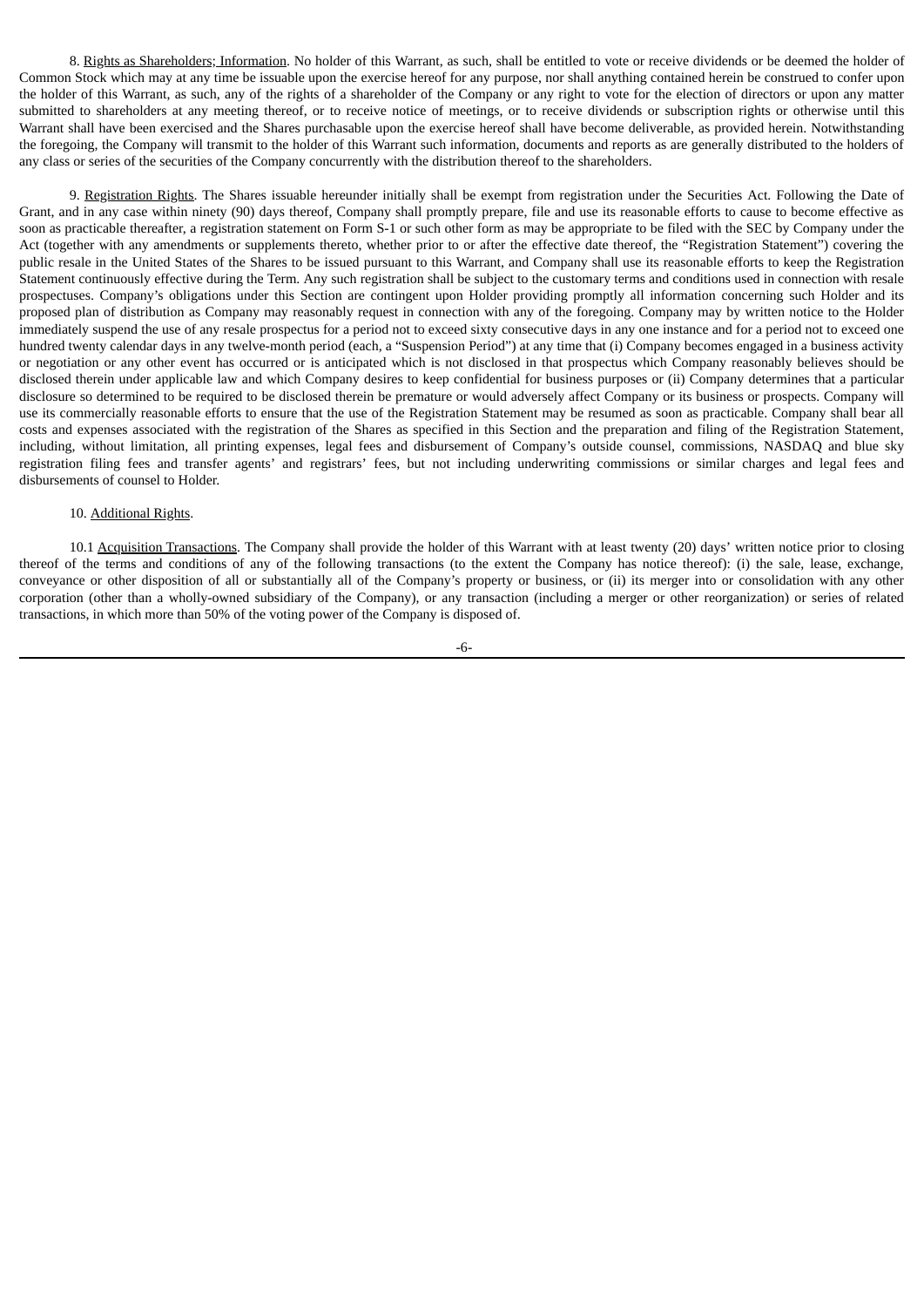#### 10.2 Right to Convert Warrant into Stock: Net Issuance.

(a) Right to Convert. In addition to and without limiting the rights of the holder under the terms of this Warrant, the holder shall have the right to convert this Warrant or any portion thereof (the "Conversion Right") into shares of Common Stock as provided in this Section 10.2 at any time or from time to time during the term of this Warrant. Upon exercise of the Conversion Right with respect to a particular number of shares subject to this Warrant (the "Converted Warrant Shares"), the Company shall deliver to the holder (without payment by the holder of any exercise price or any cash or other consideration) that number of shares of fully paid and nonassessable Common Stock as is determined according to the following formula:

$$
X = \frac{B - A}{Y}
$$

- Where:  $X =$  the number of shares of Common Stock that shall be issued to holder
	- $Y =$  the fair market value of one share of Common Stock
	- A = the aggregate Warrant Price of the specified number of Converted Warrant Shares immediately prior to the exercise of the Conversion Right *(i.e.*, the number of Converted Warrant Shares *multiplied by* the Warrant Price)
	- B = the aggregate fair market value of the specified number of Converted Warrant Shares (*i.e.*, the number of Converted Warrant Shares *multiplied by* the fair market value of one Converted Warrant Share)

No fractional shares shall be issuable upon exercise of the Conversion Right, and, if the number of shares to be issued determined in accordance with the foregoing formula is other than a whole number, the Company shall pay to the holder an amount in cash equal to the fair market value of the resulting fractional share on the Conversion Date (as hereinafter defined). For purposes of Section 10 of this Warrant, shares issued pursuant to the Conversion Right shall be treated as if they were issued upon the exercise of this Warrant.

(b) Method of Exercise. The Conversion Right may be exercised by the holder by the surrender of this Warrant at the principal office of the Company together with a written statement (which may be in the form of Exhibit A-1 or Exhibit A-2 hereto) specifying that the holder thereby intends to exercise the Conversion Right and indicating the number of shares subject to this Warrant which are being surrendered (referred to in Section 10.2(a) hereof as the Converted Warrant Shares) in exercise of the Conversion Right. Such conversion shall be effective upon receipt by the Company of this Warrant together with the aforesaid written statement, or on such later date as is specified therein (the "Conversion Date"), and, at the election of the holder hereof, may be made contingent upon the closing of the sale of the Company's Common Stock to the public in a public offering pursuant to a Registration Statement under the Act (a "Public Offering"). Certificates for the shares issuable upon exercise of the Conversion Right and, if applicable, a new warrant evidencing the balance of the shares remaining subject to this Warrant, shall be issued as of the Conversion Date and shall be delivered to the holder within thirty (30) days following the Conversion Date.

-7-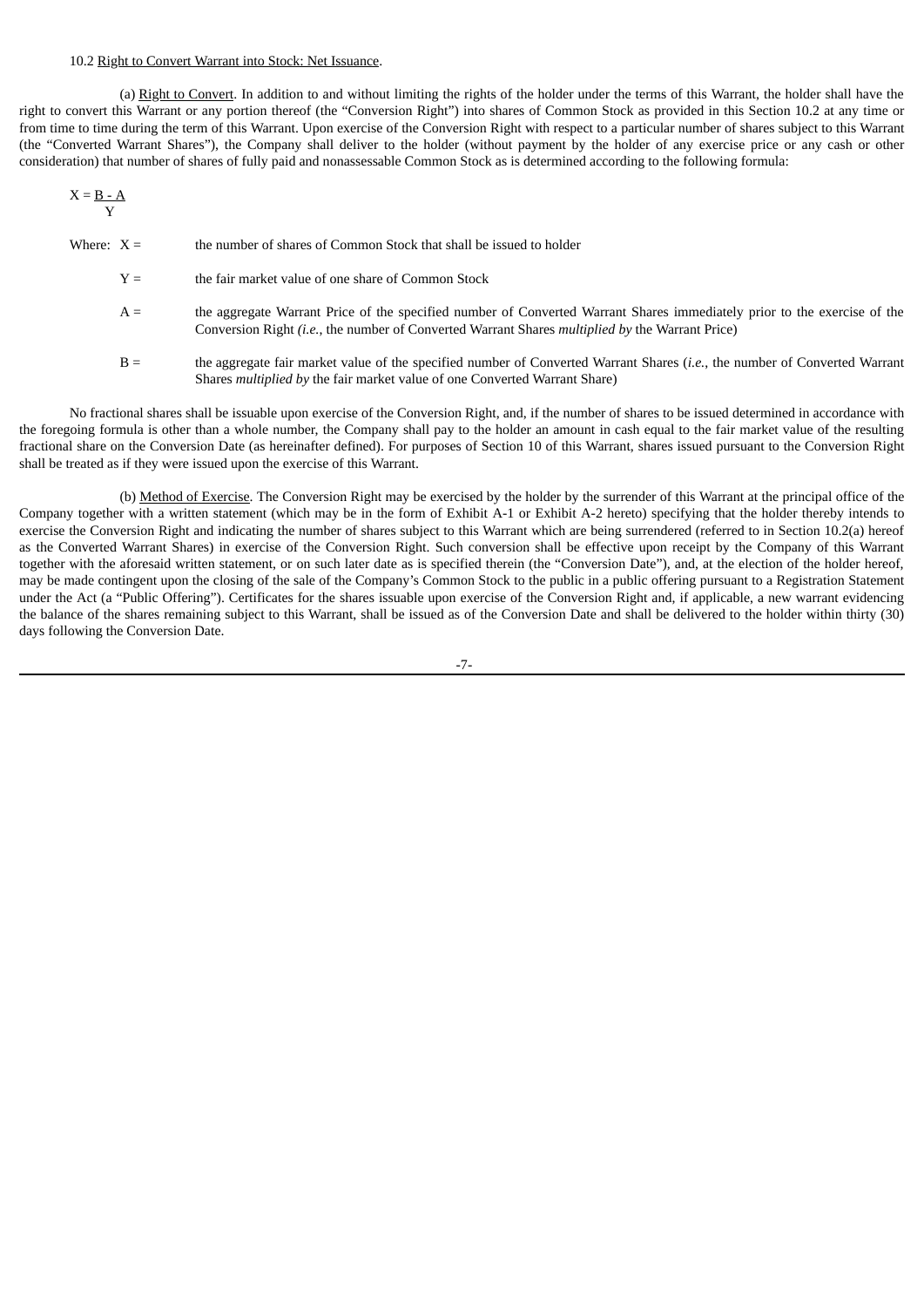(c) Determination of Fair Market Value. For purposes of this Section 10.2, "fair market value" of a share of Common Stock as of a particular date (the "Determination Date") shall mean:

(i) If the Conversion Right is exercised in connection with and contingent upon a Public Offering, and if the Company's Registration Statement relating to such Public Offering ("Registration Statement") has been declared effective by the Securities and Exchange Commission, then the initial "Price to Public" specified in the final prospectus with respect to such offering.

(ii) If the Conversion Right is not exercised in connection with and contingent upon a Public Offering, then as follows:

(A) If traded on a securities exchange, the fair market value of the Common Stock shall be deemed to be the average of the closing prices of the Common Stock on such exchange over the five trading days immediately prior to the Determination Date;

(B) If traded on the NASDAQ Stock Market or other over-the-counter system, the fair market value of the Common Stock shall be deemed to be the average of the closing prices of the Common Stock over the five trading days immediately prior to the Determination Date; and

(C) If there is no public market for the Common Stock, then fair market value shall be determined by mutual agreement of the holder of this Warrant and the Company.

If closing prices or closing bid prices are no longer reported by a securities exchange or other trading system, the closing price or closing bid price shall be that which is reported by such securities exchange or other trading system at 4:00 p.m. New York City time on the applicable trading day.

10.3 Exercise Prior to Expiration. To the extent this Warrant is not previously exercised as to all of the Shares subject hereto, and if the fair market value of one share of the Common Stock is greater than the Warrant Price then in effect, this Warrant shall be deemed automatically exercised pursuant to Section 10.2 above (even if not surrendered) immediately before its expiration. For purposes of such automatic exercise, the fair market value of one share of the Common Stock upon such expiration shall be determined pursuant to Section 10.2(c). To the extent this Warrant or any portion thereof is deemed automatically exercised pursuant to this Section 10.3, the Company agrees to promptly notify the holder hereof of the number of Shares, if any, the holder hereof is to receive by reason of such automatic exercise.

11. Representations and Warranties. The Company represents and warrants to the holder of this Warrant as follows:

(a) This Warrant has been duly authorized and executed by the Company and is a valid and binding obligation of the Company enforceable in accordance with its terms, subject to laws of general application relating to bankruptcy, insolvency and the relief of debtors and the rules of law or principles at equity governing specific performance, injunctive relief and other equitable remedies.

-8-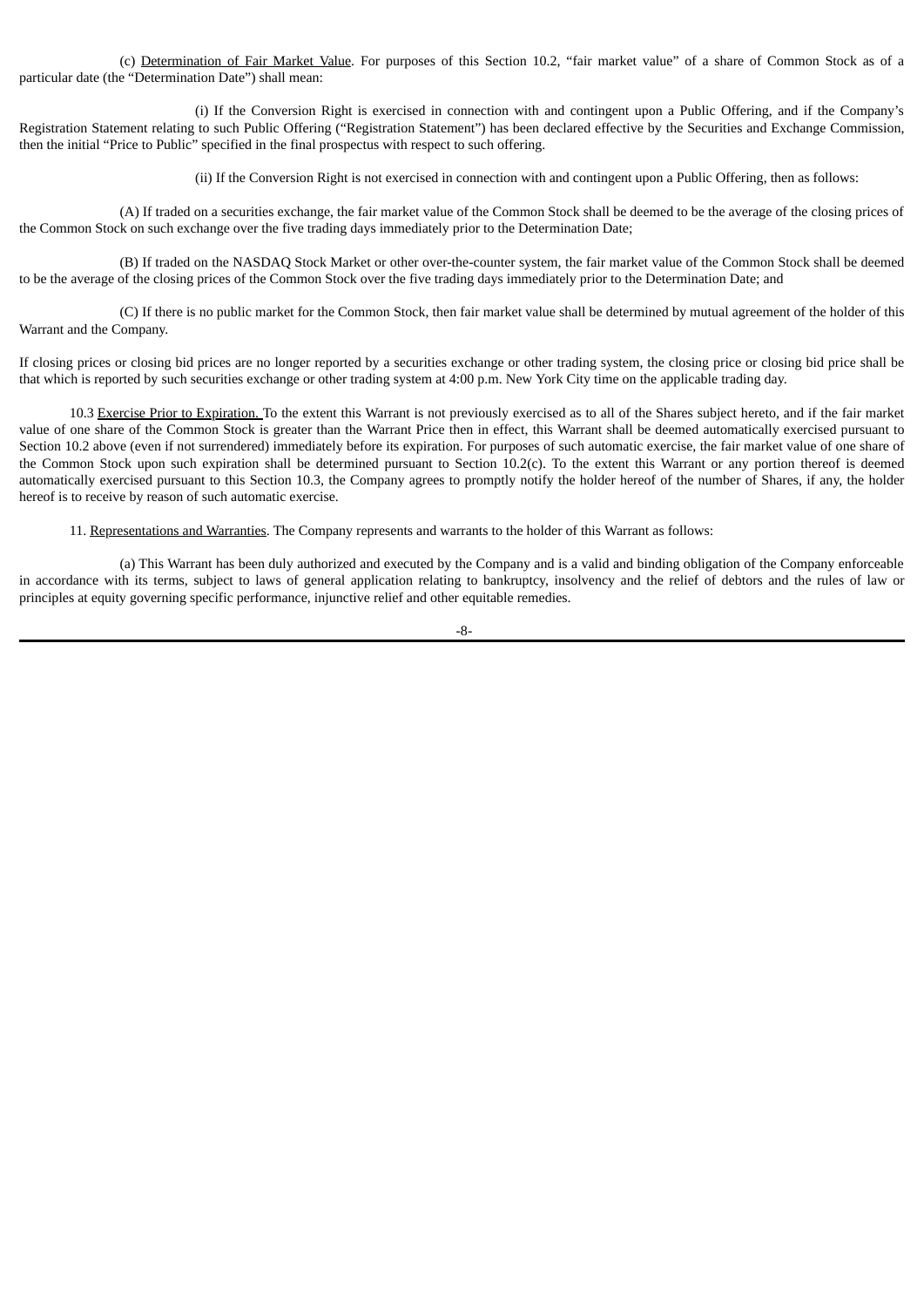(b) The Shares have been duly authorized and reserved for issuance by the Company and, when issued in accordance with the terms hereof, will be validly issued, fully paid and nonassessable and free from preemptive rights.

(c) A true and correct copy of the Company's Certificate of Incorporation, as amended through the Date of Grant has been provided to Holder (the "Charter"). The rights, preferences, privileges and restrictions granted to or imposed upon the classes and series of the Company's capital stock and the holders thereof are as set forth in the Charter.

(d) The execution and delivery of this Warrant are not, and the issuance of the Shares upon exercise of this Warrant in accordance with the terms hereof will not be, inconsistent with the Company's Charter or by-laws, do not and will not contravene any law, governmental rule or regulation, judgment or order applicable to the Company, and do not and will not conflict with or contravene any provision of, or constitute a default under, any indenture, mortgage, contract or other instrument of which the Company is a party or by which it is bound or require the consent or approval of, the giving of notice to, the registration or filing with or the taking of any action in respect of or by, any Federal, state or local government authority or agency or other person, except for the filing of notices pursuant to federal and state securities laws, which filings will be effected by the time required thereby.

(e) There are no actions, suits, audits, investigations or proceedings pending or, to the knowledge of the Company, threatened against the Company in any court or before any governmental commission, board or authority which, if adversely determined, could have a material adverse effect on the ability of the Company to perform its obligations under this Warrant.

(f) The number of shares of Common Stock of the Company outstanding on the date hereof, on a fully diluted basis (assuming the conversion of all outstanding convertible securities and the exercise of all outstanding options and warrants), does not exceed 24,200,000 shares.

12. Modification and Waiver. This Warrant and any provision hereof may be changed, waived, discharged or terminated only by an instrument in writing signed by the party against which enforcement of the same is sought.

13. Notices. Any notice, request, communication or other document required or permitted to be given or delivered to the holder hereof or the Company shall be delivered, or shall be sent by certified or registered mail, postage prepaid, to each such holder at its address as shown on the books of the Company or to the Company at the address indicated therefor on the signature page of this Warrant.

14. Binding Effect on Successors. This Warrant shall be binding upon any corporation succeeding the Company by merger, consolidation or acquisition of all or substantially all of the Company's assets, and all of the obligations of the Company relating to the Shares issuable upon the exercise or conversion of this Warrant shall survive the exercise, conversion and termination of this Warrant and all of the covenants and agreements of the Company shall inure to the benefit of the successors and assigns of the holder hereof.

-9-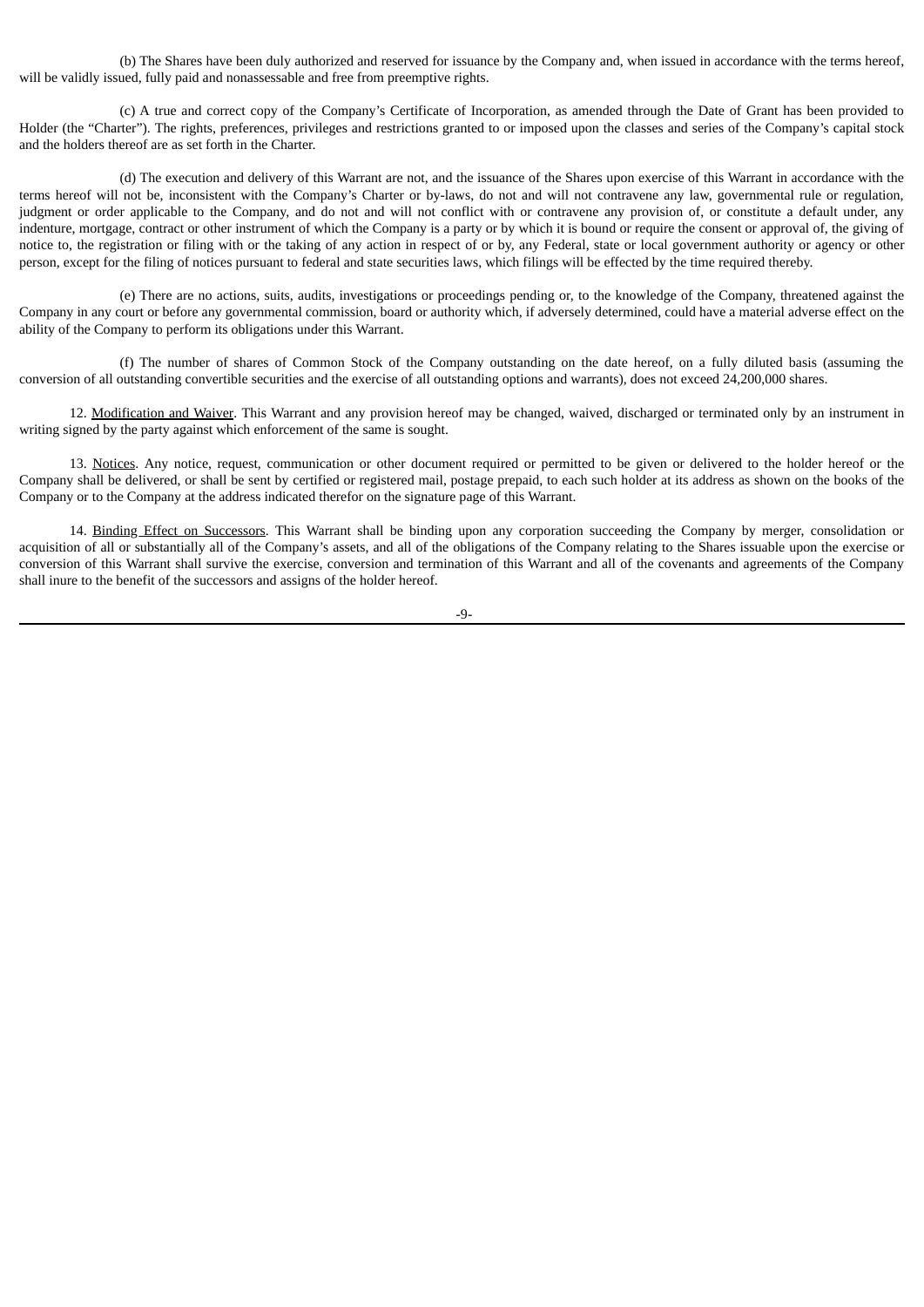15. Lost Warrants or Stock Certificates. The Company covenants to the holder hereof that, upon receipt of evidence reasonably satisfactory to the Company of the loss, theft, destruction or mutilation of this Warrant or any stock certificate and, in the case of any such loss, theft or destruction, upon receipt of an indemnity reasonably satisfactory to the Company, or in the case of any such mutilation upon surrender and cancellation of such Warrant or stock certificate, the Company will make and deliver a new Warrant or stock certificate, of like tenor, in lieu of the lost, stolen, destroyed or mutilated Warrant or stock certificate.

16. Descriptive Headings. The descriptive headings of the various Sections of this Warrant are inserted for convenience only and do not constitute a part of this Warrant. The language in this Warrant shall be construed as to its fair meaning without regard to which party drafted this Warrant.

17. Governing Law. This Warrant shall be construed and enforced in accordance with, and the rights of the parties shall be governed by, the laws of the State of Delaware.

18. Survival of Representations, Warranties and Agreements. All representations and warranties of the Company and the holder hereof contained herein shall survive the Date of Grant, the exercise or conversion of this Warrant (or any part hereof) or the termination or expiration of rights hereunder. All agreements of the Company and the holder hereof contained herein shall survive indefinitely until, by their respective terms, they are no longer operative.

19. Remedies. In case any one or more of the covenants and agreements contained in this Warrant shall have been breached, the holders hereof (in the case of a breach by the Company), or the Company (in the case of a breach by a holder), may proceed to protect and enforce their or its rights either by suit in equity and/or by action at law, including, but not limited to, an action for damages as a result of any such breach and/or an action for specific performance of any such covenant or agreement contained in this Warrant.

20. No Impairment of Rights. The Company will not, by amendment of its Charter or through any other means, avoid or seek to avoid the observance or performance of any of the terms of this Warrant, but will at all times in good faith assist in the carrying out of all such terms and in the taking of all such action as may be necessary or appropriate in order to protect the rights of the holder of this Warrant against impairment.

21. Severability. The invalidity or unenforceability of any provision of this Warrant in any jurisdiction shall not affect the validity or enforceability of such provision in any other jurisdiction, or affect any other provision of this Warrant, which shall remain in full force and effect.

22. Recovery of Litigation Costs. If any legal action or other proceeding is brought for the enforcement of this Warrant, or because of an alleged dispute, breach, default, or misrepresentation in connection with any of the provisions of this Warrant, the successful or prevailing party or parties shall be entitled to recover reasonable attorneys' fees and other costs incurred in that action or proceeding, in addition to any other relief to which it or they may be entitled.

23. Entire Agreement; Modification. This Warrant constitutes the entire agreement between the parties pertaining to the subject matter contained in it and supersedes all prior and contemporaneous agreements, representations, and undertakings of the parties, whether oral or written, with respect to such subject matter.

[Remainder of page intentionally blank. Signature page follows.]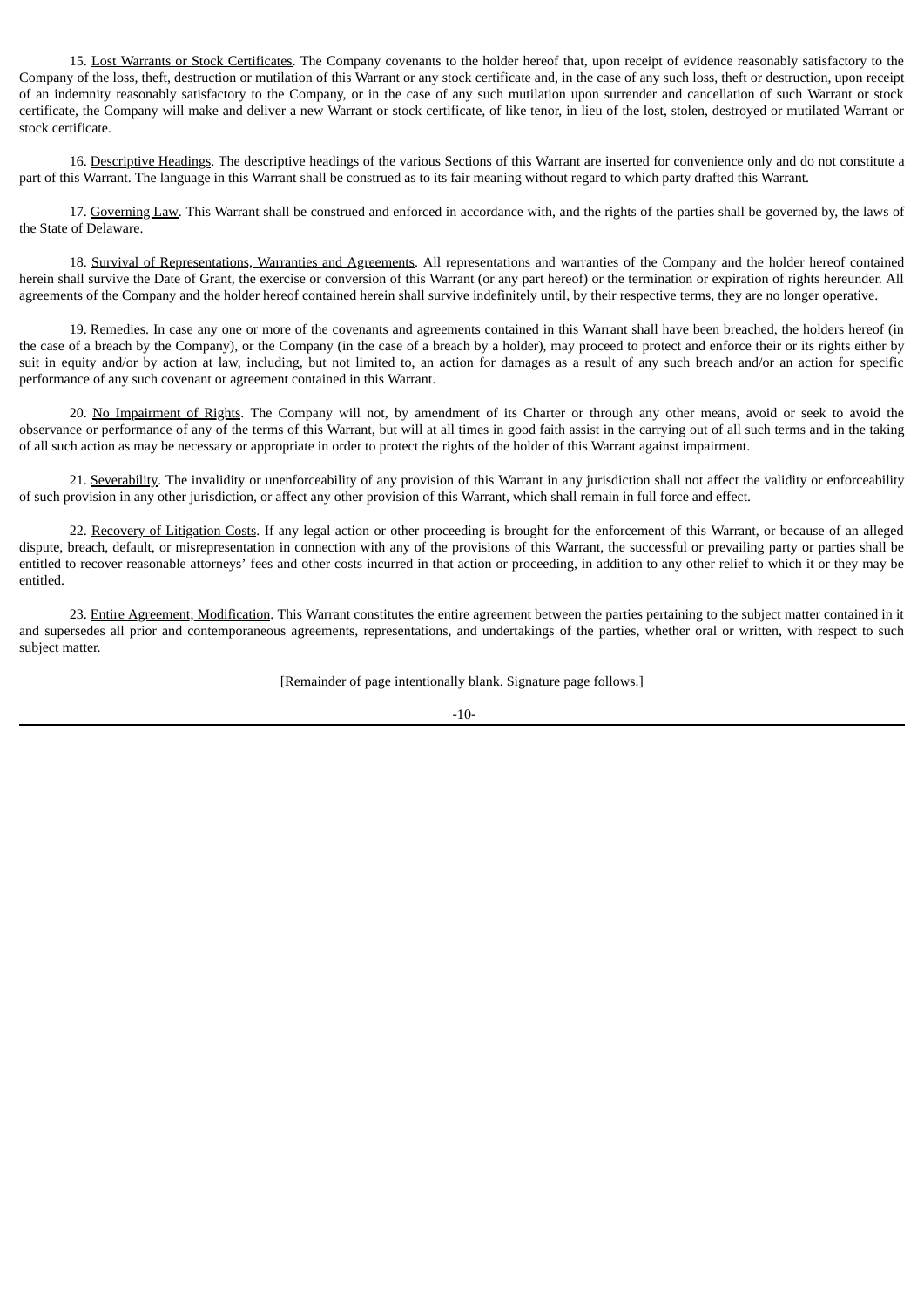The Company has caused this Warrant to be duly executed and delivered as of the Date of Grant specified above.

# **CELSION CORPORATION**

By:

Name: Jeffrey W. Church<br>Title: Senior Vice Preside Senior Vice President and Chief Financial Officer Address:997 Lenox Drive, Suite 100 Lawrenceville, NJ 08648

[SIGNATURE PAGE TO COMMON STOCK WARRANT (LOAN A)]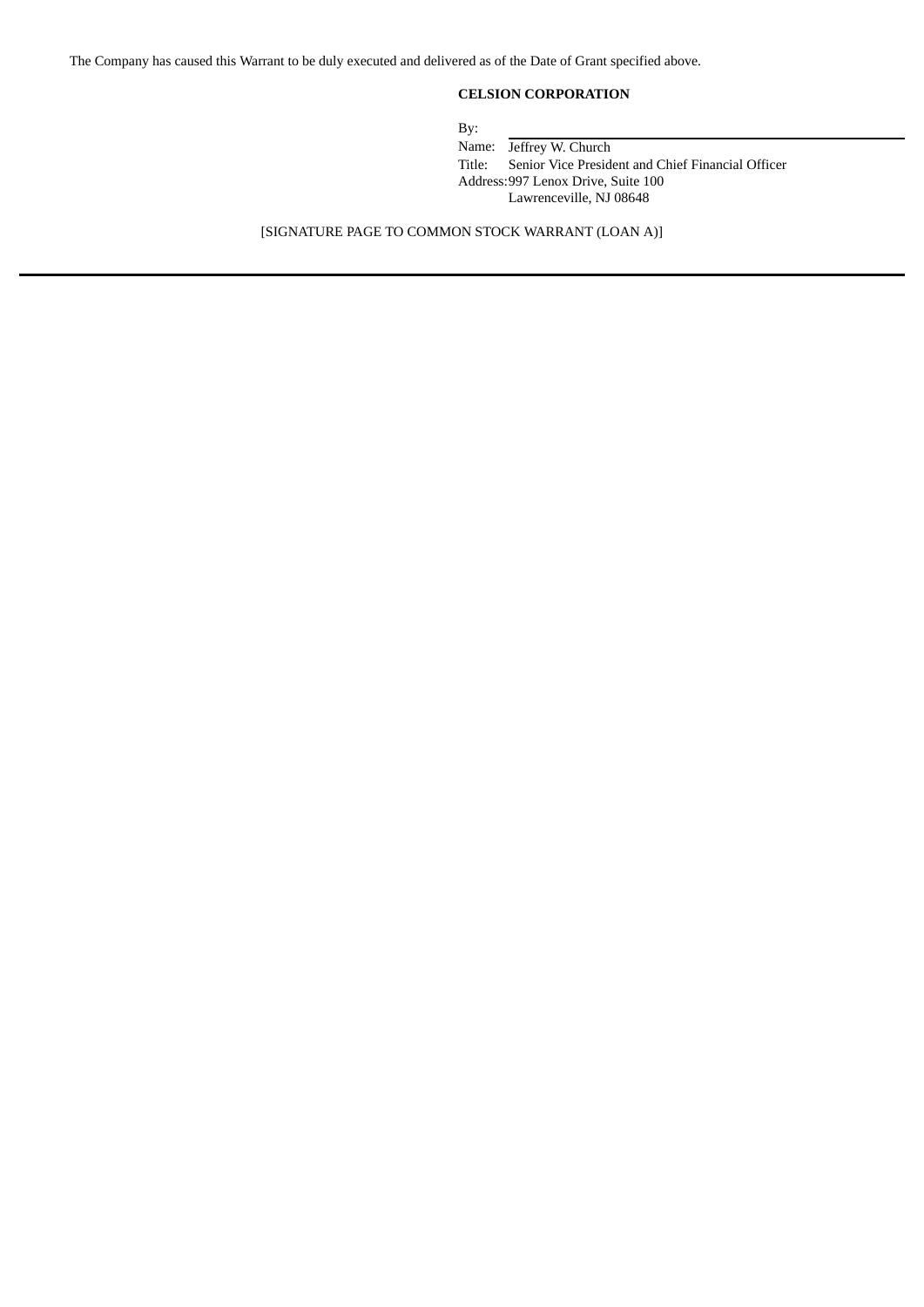## EXHIBIT A-1

# NOTICE OF EXERCISE

To: Celsion Corporation (the "Company")

- 1. The undersigned hereby:
	- [ ] elects to purchase\_\_\_\_\_\_\_\_ shares of Common Stock of the Company pursuant to the terms of the attached Warrant, and tenders herewith payment of the purchase price of such shares in full, or
	- [ ] elects to exercise its net issuance rights pursuant to Section 10.2 of the attached Warrant with respect to\_\_\_\_\_\_\_\_shares of Common Stock.
- 2. Please issue a certificate or certificates representing \_\_\_\_\_\_\_\_\_ shares in the name of the undersigned or in such other name or names as are specified below:

(Name)

(Address)

3. The undersigned represents that the aforesaid shares are being acquired for the account of the undersigned for investment and not with a view to, or for resale in connection with, the distribution thereof and that the undersigned has no present intention of distributing or reselling such shares, all except as in compliance with applicable securities laws.

(Signature)

(Date)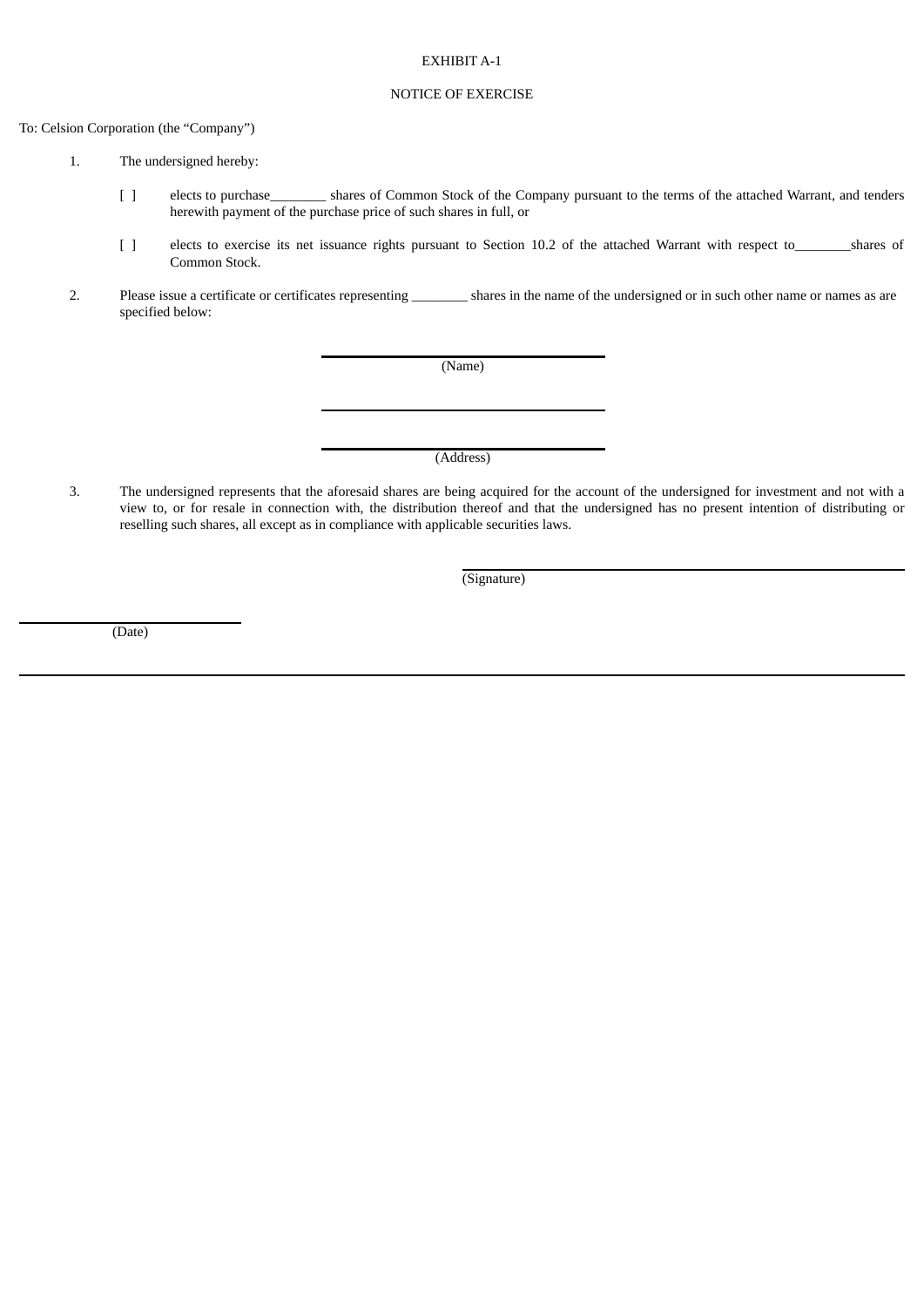## EXHIBIT A-2

# NOTICE OF EXERCISE

To: Celsion Corporation (the "Company")

1. Contingent upon and effective immediately prior to the closing (the "Closing") of the Company's public offering contemplated by the Registration Statement on Form S\_\_\_, filed\_\_\_\_\_\_\_\_, 20\_\_, the undersigned hereby:

[ ] elects to purchase\_\_\_\_\_\_\_\_\_\_shares of Common Stock of the Company (or such lesser number of shares as may be sold on behalf of the undersigned at the Closing) pursuant to the terms of the attached Warrant, or

[ ] elects to exercise its net issuance rights pursuant to Section 10.2 of the attached Warrant with respect to shares of Common Stock.

2. Please deliver to the custodian for the selling shareholders a stock certificate representing such\_\_\_\_\_\_\_\_\_shares.

3. The undersigned has instructed the custodian for the selling shareholders to deliver to the Company \$\_\_\_\_\_\_\_\_\_or, if less, the net proceeds due the undersigned from the sale of shares in the aforesaid public offering. If such net proceeds are less than the purchase price for such shares, the undersigned agrees to deliver the difference to the Company prior to the Closing.

(Signature)

(Date)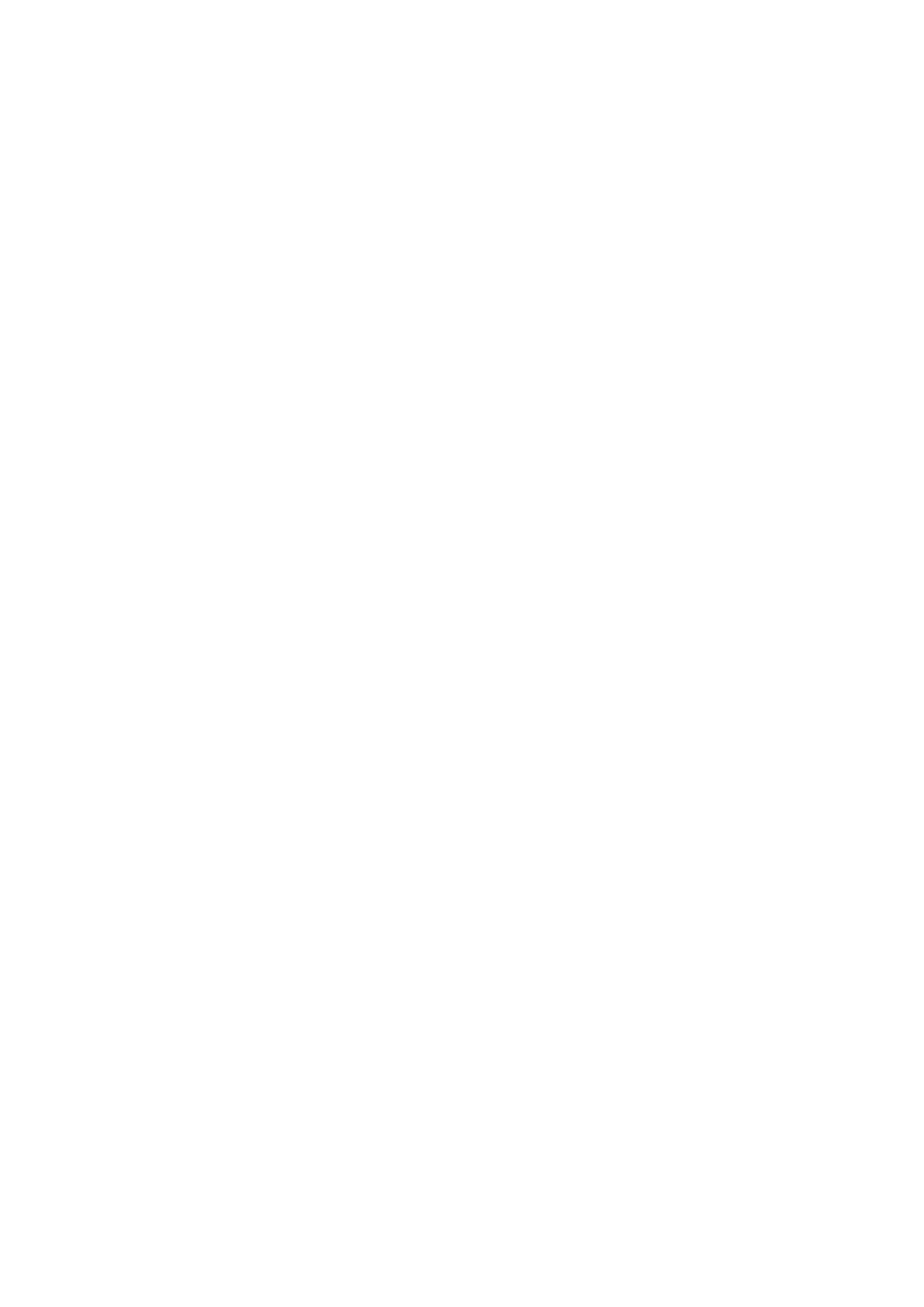# VENTURE LOAN AND SECURITY AGREEMENT

## by and among

# <span id="page-69-0"></span>HORIZON TECHNOLOGY FINANCE CORPORATION, a Delaware corporation 312 Farmington Avenue Farmington, CT 06032

as a Lender and Collateral Agent

And

CELSION CORPORATION, a Delaware corporation 997 Lenox Drive, Suite 100 Lawrenceville, NJ 08648

as Borrower

Loan A Commitment Amount: \$2,500,000 Loan B Commitment Amount: \$2,500,000 Loan C Commitment Amount: \$2,500,000 Loan D Commitment Amount: \$2,500,000

| Loan A Commitment Termination Date: | June 29, 2018 |
|-------------------------------------|---------------|
| Loan B Commitment Termination Date: | June 29, 2018 |
| Loan C Commitment Termination Date: | June 29, 2018 |
| Loan D Commitment Termination Date: | June 29, 2018 |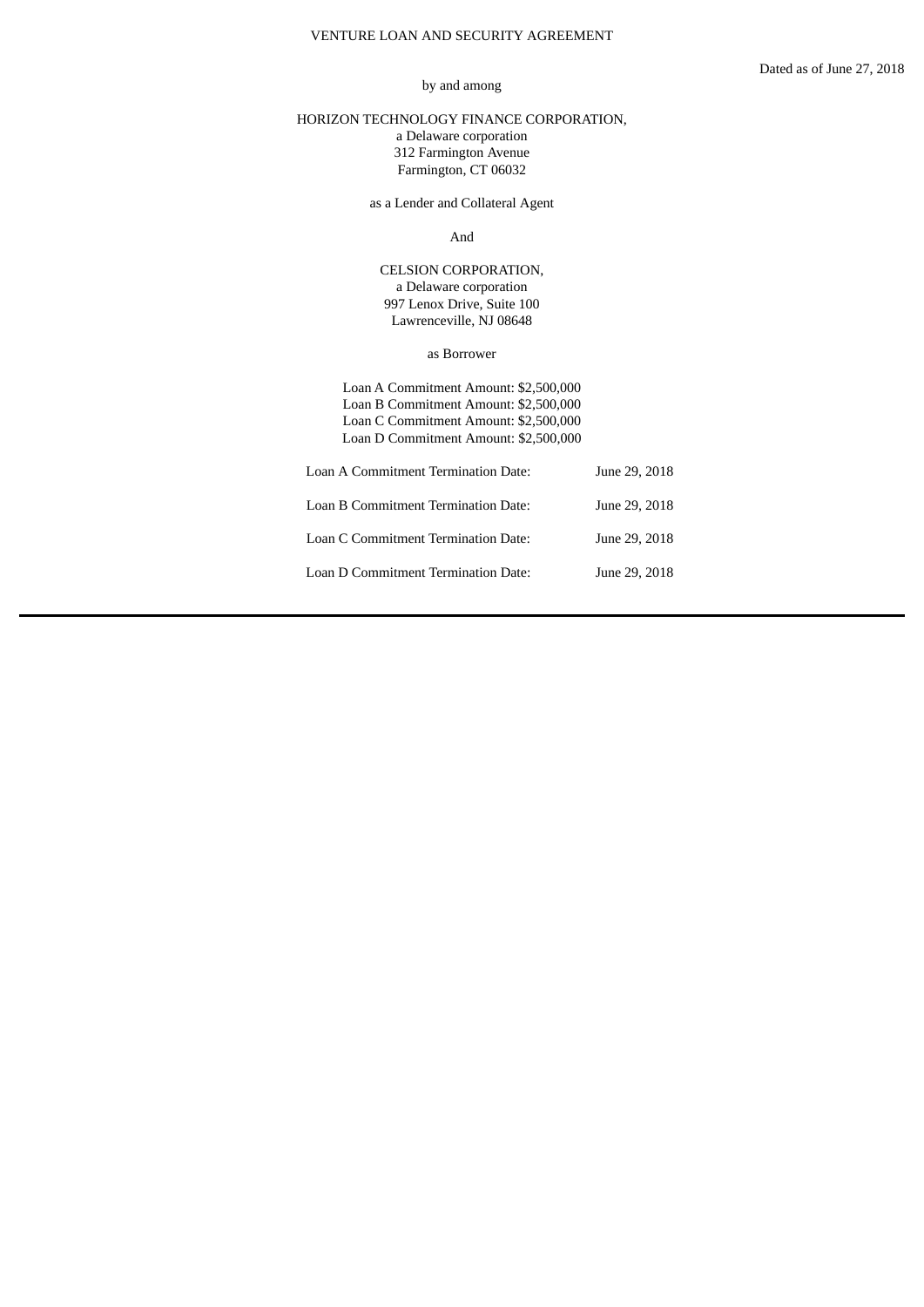The Lender, Collateral Agent and Borrower hereby agree as follows:

## AGREEMENT

# 1. Definitions and Construction.

1.1 Definitions. As used in this Agreement, the following capitalized terms shall have the following meanings (such meanings to be equally applicable to both the singular and plural forms of the terms defined):

"Account Control Agreement" means an agreement acceptable to Lender which perfects via control Lender's and Collateral Agent's security interest in Borrower's deposit accounts and/or securities accounts.

"Affiliate" means, with respect to any Person, any other Person that owns or controls directly or indirectly ten percent (10%) or more of the stock of another entity of such Person, any other Person that controls or is controlled by or is under common control with such Person and each of such Person's officers, directors, managers, joint venturers or partners. For purposes of this definition, the term "control" of a Person means the possession, direct or indirect, of the power to direct or cause the direction of the management and policies of such Person, whether through the ownership of voting Equity Securities, by contract or otherwise and the terms "controlled by" and "under common control with" shall have correlative meanings.

"Agreement" means this certain Venture Loan and Security Agreement by and among Borrower, Collateral Agent and Lender dated as of the date on the cover page hereto (as it may from time to time be amended, modified or supplemented in a writing signed by Borrower, Collateral Agent and Lender).

"Anti-Terrorism Laws" means any laws relating to terrorism or money laundering, including Executive Order No. 13224 (effective September 24, 2001), the USA PATRIOT Act, the laws comprising or implementing the Bank Secrecy Act, and the laws administered by OFAC.

"Borrower" means Borrower as set forth on the cover page of this Agreement.

"Business Day" means any day that is not a Saturday, Sunday, or other day on which banking institutions are authorized or required to close in Connecticut or New Jersey.

"Claim" has the meaning given such term in Section 10.3 of this Agreement.

"Code" means the Uniform Commercial Code as adopted and in effect in the State of Connecticut, as amended from time to time; *provided* that if by reason of mandatory provisions of law, the creation and/or perfection or the effect of perfection or non-perfection of the security interest in any Collateral is governed by the Uniform Commercial Code as in effect in a jurisdiction other than the State of Connecticut, the term "Code" shall also mean the Uniform Commercial Code as in effect from time to time in such jurisdiction for purposes of the provisions hereof relating to such creation, perfection or effect of perfection or non-perfection.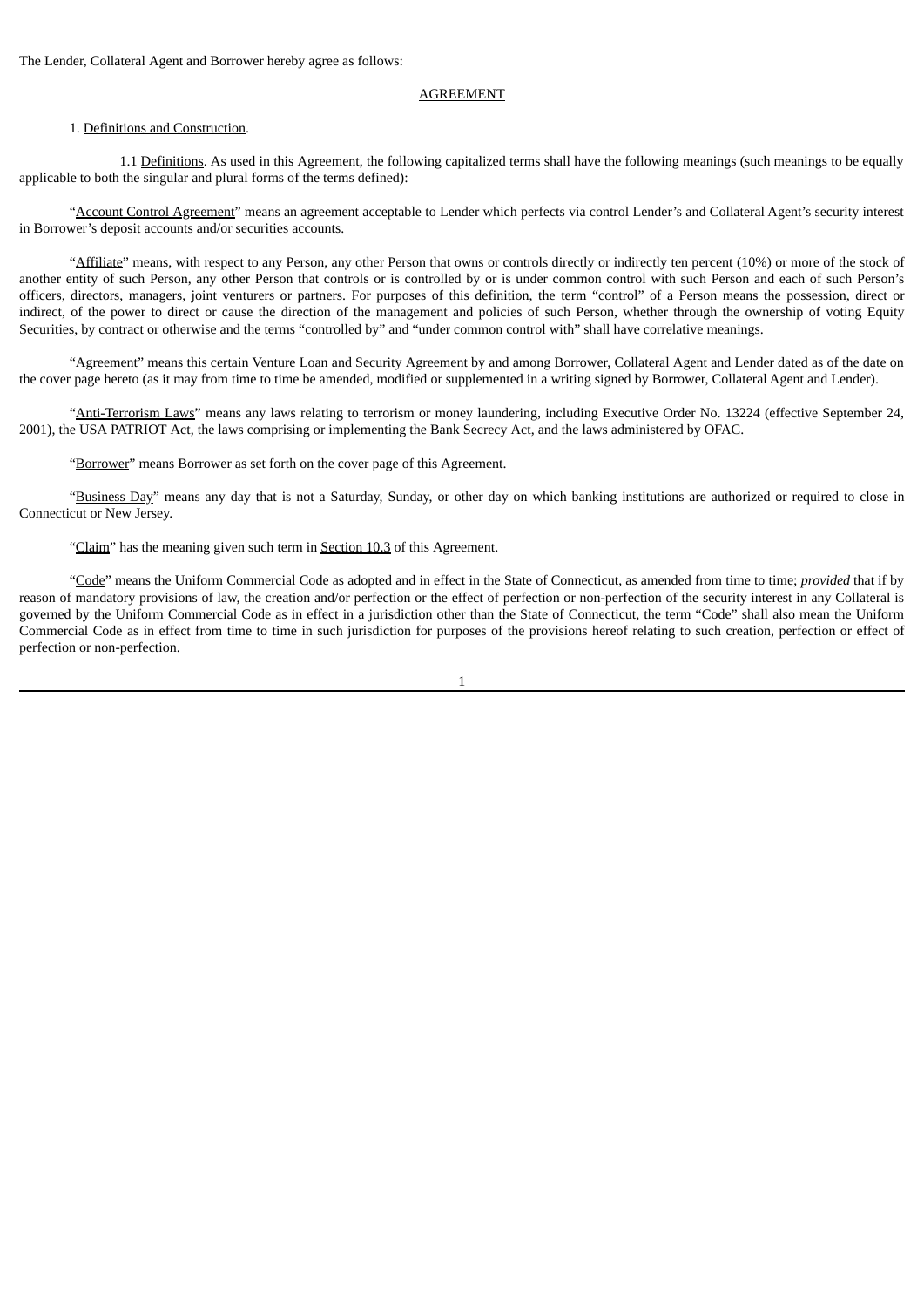"Collateral" has the meaning given such term in Section 4.1 of this Agreement.

"Collateral Agent" means Horizon, or any successor collateral agent appointed by Lender.

"Commitment Amount" means the Loan A Commitment Amount, the Loan B Commitment Amount, the Loan C Commitment Amount or the Loan D Commitment Amount, as applicable.

"Commitment Fee" has the meaning given such term in Section  $2.6(c)$  of this Agreement.

"Consolidated" means the consolidation of accounts in accordance with GAAP.

"Default" means any Event of Default or any event which with the passing of time or the giving of notice or both would become an Event of Default hereunder.

"Default Rate" means the per annum rate of interest equal to five percent (5%) over the Loan Rate, but such rate shall in no event be more than the highest rate permitted by applicable law to be charged on commercial loans in a default situation.

"Disclosure Schedule" means Exhibit A attached hereto.

"Environmental Laws" means all foreign, federal, state or local laws, statutes, common law duties, rules, regulations, ordinances and codes, together with all administrative orders, directed duties, requests, licenses, authorizations and permits of, and agreements with, any Governmental Authorities, in each case relating to environmental, health, safety and land use matters, including the Comprehensive Environmental Response, Compensation and Liability Act of 1980, the Clean Air Act, the Federal Water Pollution Control Act of 1972, the Solid Waste Disposal Act, the Federal Resource Conservation and Recovery Act, the Toxic Substances Control Act and the Emergency Planning and Community Right-to-Know Act.

"Equity Securities" of any Person means (a) all common stock, preferred stock, participations, shares, partnership interests, membership interests or other equity interests in and of such Person (regardless of how designated and whether or not voting or non-voting) and (b) all warrants, options and other rights to acquire any of the foregoing.

"ERISA" has the meaning given to such term in Section 7.12 of this Agreement.

"Event of Default" has the meaning given to such term in Section 8 of this Agreement.

"Funding Certificate" means a certificate executed by a duly authorized Responsible Officer of Borrower substantially in the form of Exhibit B or such other form as Lender may agree to accept.

"Funding Date" means any date on which a Loan is made to or on account of Borrower under this Agreement.

"GAAP" means generally accepted accounting principles as in effect in the United States of America from time to time, consistently applied.

 $\overline{2}$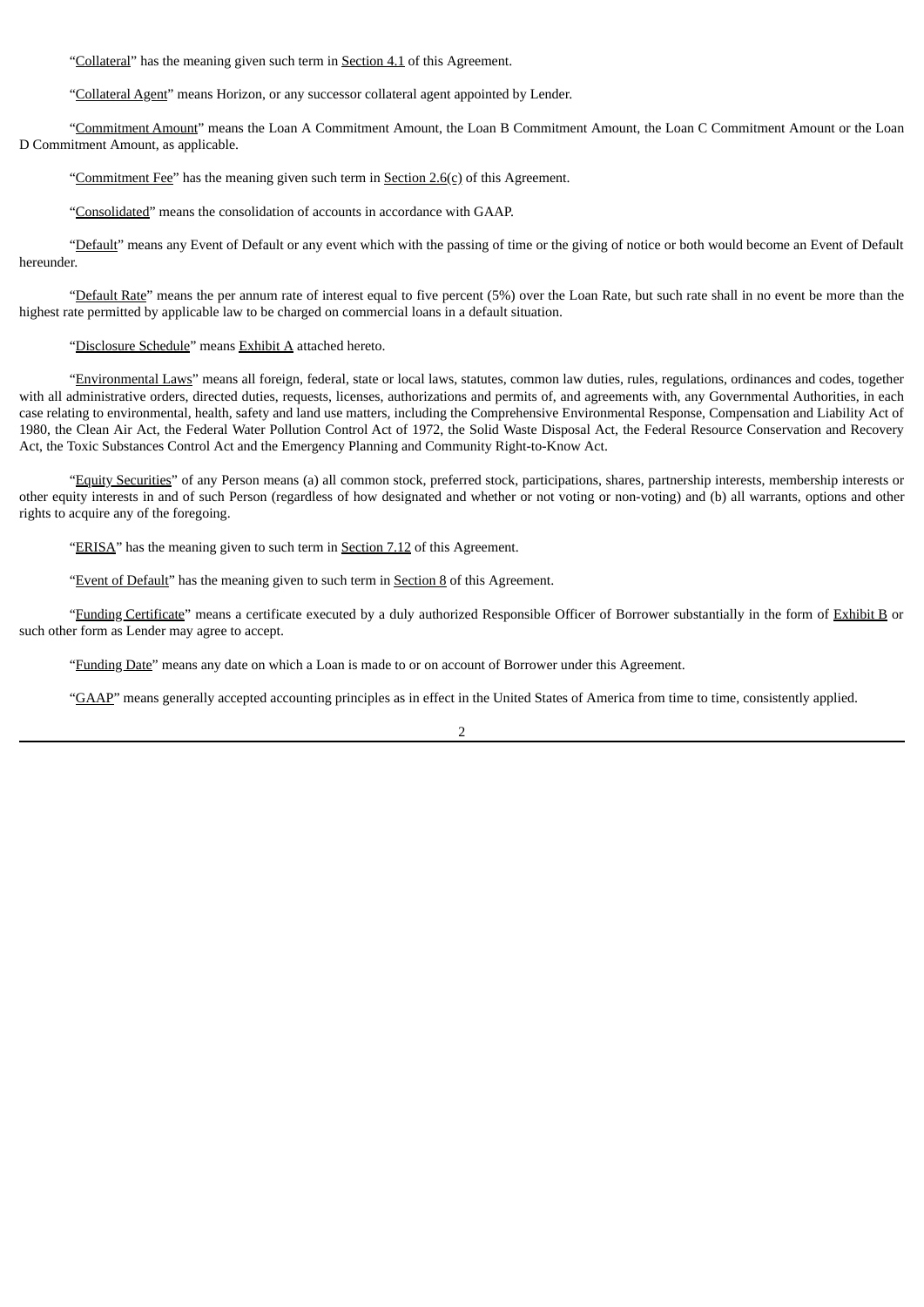"Good Faith Deposit" has the meaning given such term in Section 2.6(a) of this Agreement.

"Governmental Authority" means (a) any federal, state, county, municipal or foreign government, or political subdivision thereof, (b) any governmental or quasi-governmental agency, authority, board, bureau, commission, department, instrumentality or public body, (c) any court or administrative tribunal, or (d) with respect to any Person, any arbitration tribunal or other non-governmental authority to whose jurisdiction that Person has consented.

"Hazardous Materials" means all those substances which are regulated by, or which may form the basis of liability under, any Environmental Law, including all substances identified under any Environmental Law as a pollutant, contaminant, hazardous waste, hazardous constituent, special waste, hazardous substance, hazardous material, or toxic substance, or petroleum or petroleum derived substance or waste.

"Horizon" means Horizon Technology Finance Corporation.

"Indebtedness" means, with respect to any Person, the aggregate amount of, without duplication, (a) all obligations of such Person for borrowed money, (b) all obligations of such Person evidenced by bonds, debentures, notes or other similar instruments, (c) all obligations of such Person to pay the deferred purchase price of property or services (excluding trade payables aged less than one hundred eighty (180) days), (d) all capital lease obligations of such Person, (e) all obligations or liabilities of others secured by a Lien on any asset of such Person, whether or not such obligation or liability is assumed, (f) all obligations or liabilities of others guaranteed by such Person, and (g) any other obligations or liabilities which are required by GAAP to be shown as debt on the balance sheet of such Person.

"Indemnified Person" has the meaning given such term in Section 10.3 of this Agreement.

"Intellectual Property" means, with respect to any Person, all of such Person's right, title and interest in and to patents, patent rights (and applications and registrations therefor and divisions, continuations, renewals, reissues, extensions and continuations-in-part of the same), trademarks and service marks (and applications and registrations therefor and the goodwill associated therewith), whether registered or not, inventions, copyrights (including applications and registrations therefor and like protections in each work or authorship and derivative work thereof), whether published or unpublished, mask works (and applications and registrations therefor), trade names, trade styles, software and computer programs, source code, object code, trade secrets, licenses, methods, processes, know how, drawings, specifications, descriptions, and all memoranda, notes, and records with respect to any research and development, all whether now owned or subsequently acquired or developed by such Person and whether in tangible or intangible form or contained on magnetic media readable by machine together with all such magnetic media (but not including embedded computer programs and supporting information included within the definition of "goods" under the Code).

"Internal Revenue Code" has the meaning given such term in Section 5.19 of this Agreement.

"Investment" means the purchase or acquisition of any capital stock, equity interest, or any obligations or other securities of, or any interest in, any Person, or the extension of any advance, loan, extension of credit or capital contribution to, or any other investment in, or deposit with, any Person.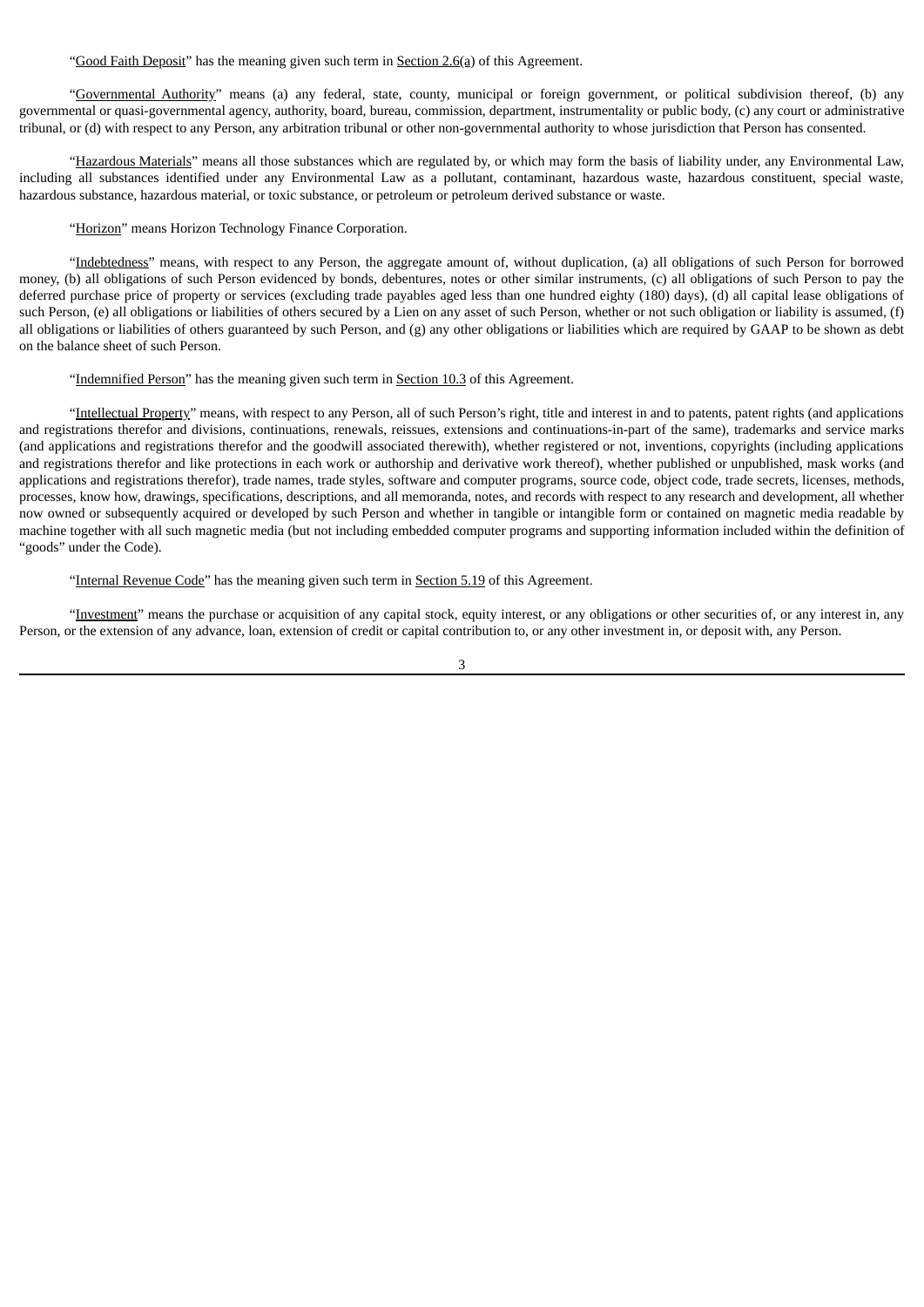"Landlord Agreement" means an agreement substantially in the form provided by Lender to Borrower or such other form as Lender may agree to accept.

"Lender" means the Lender as set forth on the cover page of this Agreement.

"Lender's Expenses" means all reasonable costs or expenses (including reasonable attorneys' fees and expenses) incurred in connection with the preparation, negotiation, documentation, drafting, amendment, modification, administration, perfection and funding of the Loan Documents; and all of Lender's attorneys' fees, costs and expenses incurred in enforcing or defending the Loan Documents (including fees and expenses of appeal or review), including the exercise of any rights or remedies afforded hereunder or under applicable law, whether or not suit is brought, whether before or after bankruptcy or insolvency, including all fees and costs incurred by Lender in connection with such Lender's enforcement of its rights in a bankruptcy or insolvency proceeding filed by or against Borrower, any Subsidiary or their respective Property.

"Lien" means any voluntary or involuntary security interest, pledge, bailment, lease, mortgage, hypothecation, conditional sales and title retention agreement, encumbrance or other lien with respect to any Property in favor of any Person.

"Loan" means each advance of credit by Lender to Borrower under this Agreement.

"Loan A" means the advance of credit by Horizon to Borrower under this Agreement in the Loan A Commitment Amount.

"Loan A Commitment Amount" has the meaning set forth on the cover page of this Agreement.

"Loan A Commitment Termination Date" has the meaning set forth on the cover page of this Agreement.

"Loan A Final Payment" has the meaning given such term in Section 2.2(g) of this Agreement.

"Loan Amortization Date" means, with respect to each Loan, the Payment Date on which Borrower is required, pursuant to Section 2.2(a) below, to commence making equal payments of principal plus accrued interest on the outstanding principal amount of such Loan.

"Loan B" means the advance of credit by Horizon to Borrower under this Agreement in the Loan B Commitment Amount.

"Loan B Commitment Amount" has the meaning set forth on the cover page of this Agreement.

"Loan B Commitment Termination Date" has the meaning set forth on the cover page of this Agreement.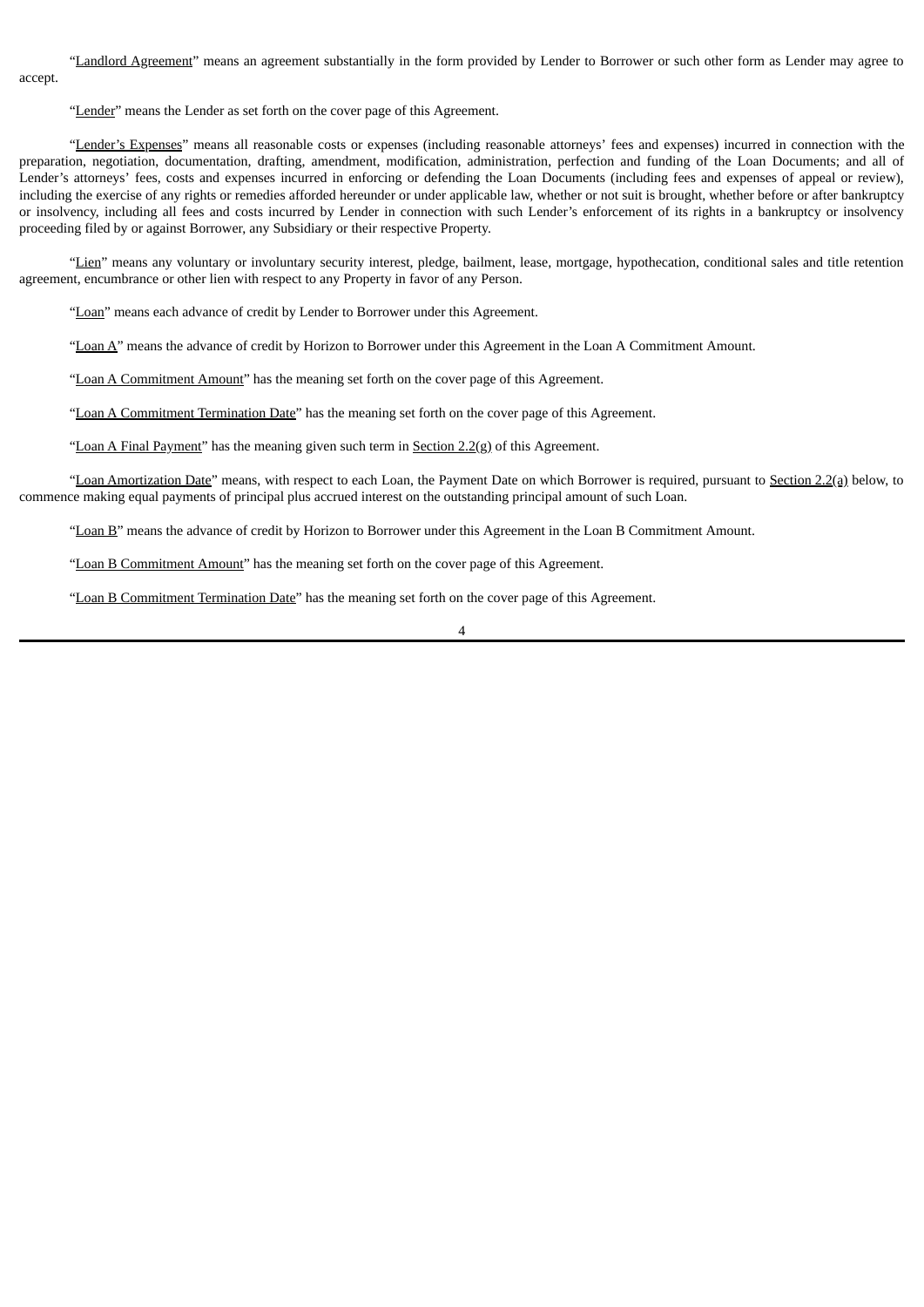"Loan B Final Payment" has the meaning given such term in Section  $2.2(g)$  of this Agreement.

"Loan C" means the advance of credit by Horizon to Borrower under this Agreement in the Loan C Commitment Amount.

"Loan C Commitment Amount" has the meaning set forth on the cover page of this Agreement.

"Loan C Commitment Termination Date" has the meaning set forth on the cover page of this Agreement.

"Loan C Final Payment" has the meaning given such term in Section  $2.2(g)$  of this Agreement.

"Loan D" means the advance of credit by Horizon to Borrower under this Agreement in the Loan D Commitment Amount.

"Loan D Commitment Amount" has the meaning set forth on the cover page of this Agreement.

"Loan D Commitment Termination Date" has the meaning set forth on the cover page of this Agreement.

"Loan D Final Payment" has the meaning given such term in Section 2.2(g) of this Agreement.

"Loan Documents" means, collectively, this Agreement, the Notes, the Warrants, any Landlord Agreement, any Account Control Agreement and all other documents, instruments and agreements entered into in connection with this Agreement.

"Loan Rate" means, with respect to each Loan, the per annum rate of interest equal to 9.625% plus the amount by which the one month LIBOR Rate (rounded to the nearest one hundredth percent), as reported in the Wall Street Journal exceeds 2.0%, provided, however that to the extent LIBOR (a) is no longer reported in the Wall Street Journal, (b) is no longer widely used as a benchmark market rate for new facilities of this type, or (c) becomes permanently unavailable, Lender shall select a successor benchmark rate, which successor rate shall be applied in a manner consistent with market practice, or if there is no consistent market practice, such successor rate shall be applied in a manner reasonably determined by Lender. Notwithstanding the foregoing, in no event shall the Loan Rate be less than 9.625%.

"Material Adverse Effect" means a material adverse effect on (a) the condition (financial or otherwise), business, operations, or Properties of Borrower, (b) the ability of Borrower to perform its Obligations under the Loan Documents or (c) the Collateral or Collateral Agent's or Lender's security interest in the Collateral.

"Maturity Date" means, with respect to each Loan, forty-eight (48) months from the first day of the month next following the month in which the Funding Date for such Loan occurs, or if earlier, the date of acceleration of such Loan following an Event of Default or the date of prepayment, whichever is applicable.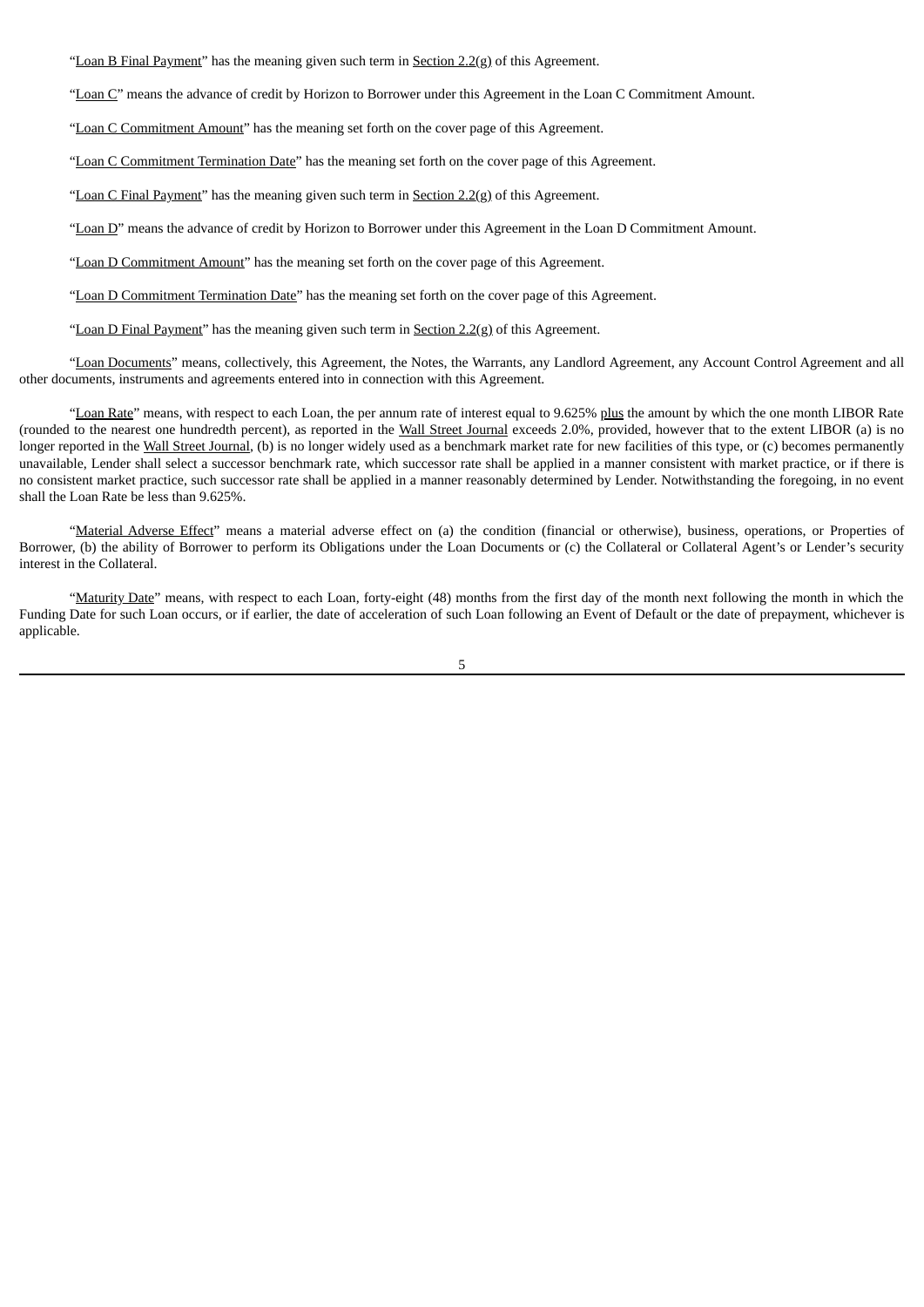"Note" means each promissory note executed in connection with a Loan in substantially the form of Exhibit C attached hereto.

"Obligations" means all debt, principal, interest, fees, charges, expenses and attorneys' fees and costs and other amounts, obligations, covenants, and duties owing by Borrower to Collateral Agent or Lender of any kind and description (whether pursuant to or evidenced by the Loan Documents (other than the Warrants), or by any other agreement between Lender and Borrower (other than the Warrants), and whether or not for the payment of money), whether direct or indirect, absolute or contingent, due or to become due, now existing or hereafter arising, including all Lender's Expenses.

"OFAC" means the Office of Foreign Assets Control of the United States Department of the Treasury.

"Officer's Certificate" means a certificate executed by a Responsible Officer substantially in the form of Exhibit E or such other form as Lender may agree to accept.

"Payment Date" has the meaning given such term in Section 2.2(a) of this Agreement.

"Permitted Indebtedness" means and includes:

(a) Indebtedness of Borrower to Lender under the Loan Documents;

(b) Indebtedness arising from the endorsement of instruments in the ordinary course of business;

(c) Indebtedness of Borrower existing on the date hereof and set forth on the Disclosure Schedule;

(d) intercompany Indebtedness owed by any Subsidiary to Borrower or any wholly-owned Subsidiary, as applicable; *provided* that, if applicable, such Indebtedness is also permitted as a Permitted Investment and, in the case of such Indebtedness owed to Borrower, such Indebtedness shall be evidenced by one or more promissory notes; and

(e) extensions, refinancings, modifications, amendments and restatements of any items of Permitted Indebtedness under subsection (c) above; *provided* that the principal amount thereof is not increased or the terms thereof are not modified to impose materially more burdensome terms upon Borrower.

"Permitted Investments" means and includes any of the following Investments as to which Collateral Agent and Lender have a perfected security interest:

(a) Deposits and deposit accounts with commercial banks organized under the laws of the United States or a state thereof to the extent: (i) the deposit accounts of each such institution are insured by the Federal Deposit Insurance Corporation up to the legal limit; and (ii) each such institution has an aggregate capital and surplus of not less than One Hundred Million Dollars (\$100,000,000);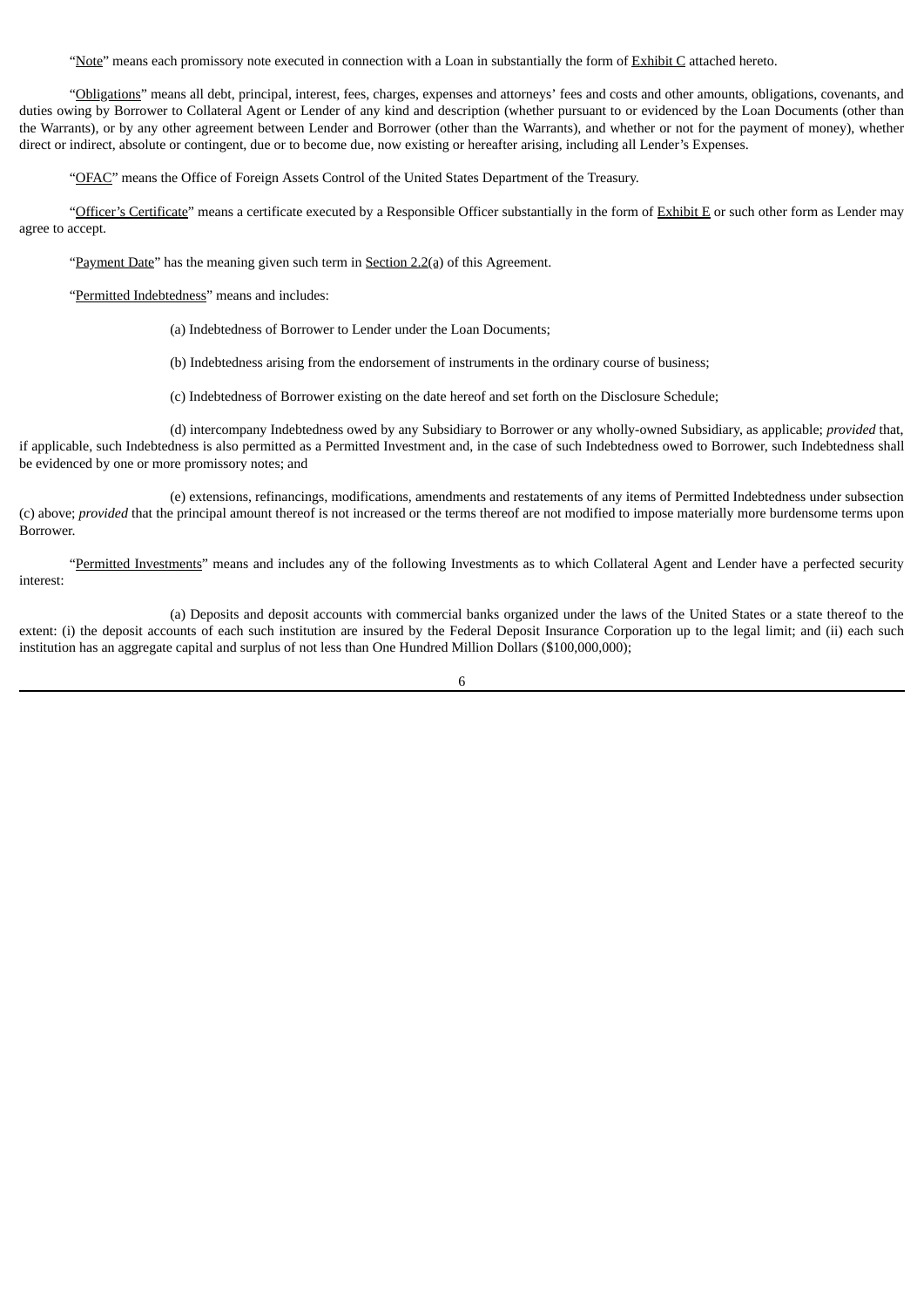(b) Investments in marketable obligations issued or fully guaranteed by the United States and maturing not more than one (1) year from the date of issuance;

(c) Investments in corporate Notes and/or Bonds rated at least "A2/A" or higher by a national credit rating agency and maturing not more than two (2) years from the creation thereof;

(d) Investments in open market commercial paper rated at least "A1" or "P1" or higher by a national credit rating agency and maturing not more than one (1) year from the creation thereof;

business;

(e) Investments pursuant to or arising under currency agreements or interest rate agreements entered into in the ordinary course of

(f) Investments by Borrower and Subsidiaries in their Subsidiaries outstanding on the date hereof; and

(g) other Investments aggregating not in excess of One Hundred Thousand Dollars (\$100,000) at any time.

"Permitted Liens" means and includes:

(a) the Liens created by this Agreement;

(b) Liens for fees, taxes, levies, imposts, duties or other governmental charges of any kind which are not yet delinquent or which are being contested in good faith by appropriate proceedings which suspend the collection thereof (*provided* that such appropriate proceedings do not involve any substantial danger of the sale, forfeiture or loss of any material item of Collateral which in the aggregate is material to Borrower and that Borrower has adequately bonded such Lien or reserves sufficient to discharge such Lien have been provided on the books of Borrower);

(c) Liens identified on the Disclosure Schedule;

(d) carriers', warehousemen's, mechanics', materialmen's, repairmen's or other similar Liens arising in the ordinary course of business and which are not delinquent or remain payable without penalty or which are being contested in good faith and by appropriate proceedings (*provided* that such appropriate proceedings do not involve any substantial danger of the sale, forfeiture or loss of any material item of Collateral or Collateral which in the aggregate is material to Borrower and that Borrower has adequately bonded such Lien or reserves sufficient to discharge such Lien have been provided on the books of Borrower); and

(e) non-exclusive licenses of Intellectual Property entered into in the ordinary course of business.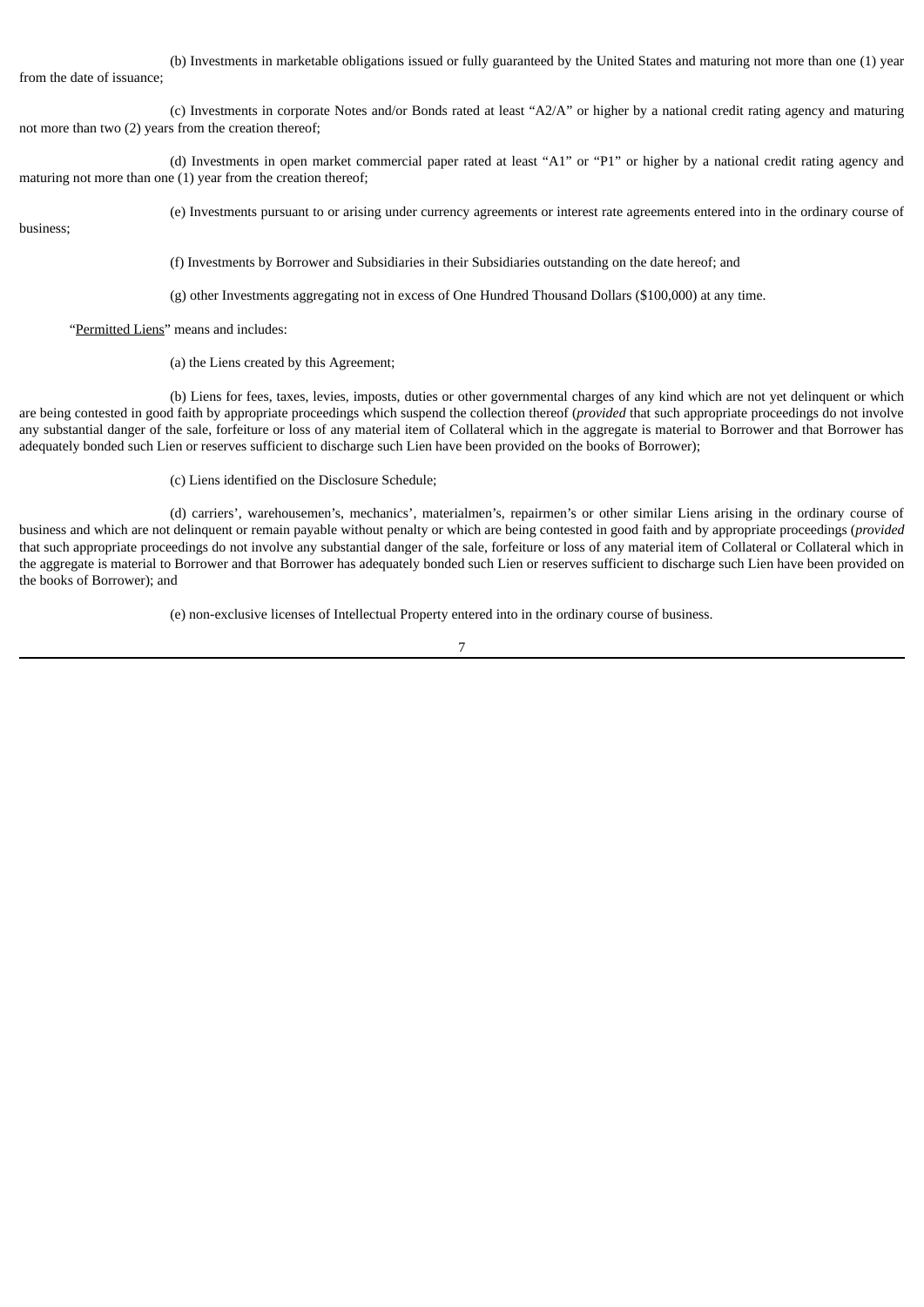"Person" means and includes any individual, any partnership, any corporation, any business trust, any joint stock company, any limited liability company, any unincorporated association or any other entity and any domestic or foreign national, state or local government, any political subdivision thereof, and any department, agency, authority or bureau of any of the foregoing.

"Property" means any interest in any kind of property or asset, whether real, personal or mixed, whether tangible or intangible.

"Responsible Officer" has the meaning given such term in Section 6.3 of this Agreement.

"Restricted License" means any license or other agreement with respect to which Borrower is the licensee and such license or agreement is material to Borrower's business and (a) that prohibits or otherwise restricts Borrower from granting a security interest in Borrower's interest in such license or agreement or any other property or (b) for which a default under or termination of could interfere with Collateral Agent's or Lender's right to sell any Collateral.

"Rights to Payment" has the meaning given such term in Section 4.1 of this Agreement.

"Sanctions" means any sanction administered or enforced by the United States Government (including, without limitation, OFAC and the United States Department of State), the United Nations Security Council, the European Union, Her Majesty's Treasury or other relevant sanctions authority.

"Scheduled Payments" has the meaning given such term in Section 2.2(a) of this Agreement.

"Solvent" has the meaning given such term in Section 5.12 of this Agreement.

"Subsidiary" means any corporation or other entity of which a majority of the outstanding Equity Securities entitled to vote for the election of directors or other governing body (otherwise than as the result of a default) is owned by Borrower directly or indirectly through Subsidiaries.

"Transfer" has the meaning given such term in Section 7.4 of this Agreement.

"Warrant" means the separate warrant or warrants dated on or about the date hereof in favor of each Lender or its designees to purchase securities of Borrower.

1.2 Construction. References in this Agreement to "Articles," "Sections," "Exhibits," "Schedules" and "Annexes" are to recitals, articles, sections, exhibits, schedules and annexes herein and hereto unless otherwise indicated. References in this Agreement and each of the other Loan Documents to any document, instrument or agreement shall include (a) all exhibits, schedules, annexes and other attachments thereto, (b) all documents, instruments or agreements issued or executed in replacement thereof, and (c) such document, instrument or agreement, or replacement or predecessor thereto, as amended, modified and supplemented from time to time and in effect at any given time (subject, in the case of clauses (b) and (c), to any restrictions on such replacement, amendment, modification or supplement set forth in the Loan Documents). The words "hereof," "herein" and "hereunder" and words of similar import when used in this Agreement or any other Loan Document shall refer to this Agreement or such other Loan Document, as the case may be, as a whole and not to any particular provision of this Agreement or such other Loan Document, as the case may be. The words "include" and "including" and words of similar import when used in this Agreement or any other Loan Document shall not be construed to be limiting or exclusive. Unless the context requires otherwise, any reference in this Agreement or any other Loan Document to any Person shall be construed to include such Person's successors and assigns. Unless otherwise indicated in this Agreement or any other Loan Document, all accounting terms used in this Agreement or any other Loan Document shall be construed, and all accounting and financial computations hereunder or thereunder shall be computed, in accordance with GAAP, and all terms describing Collateral shall be construed in accordance with the Code. The terms and information set forth on the cover page of this Agreement are incorporated into this Agreement.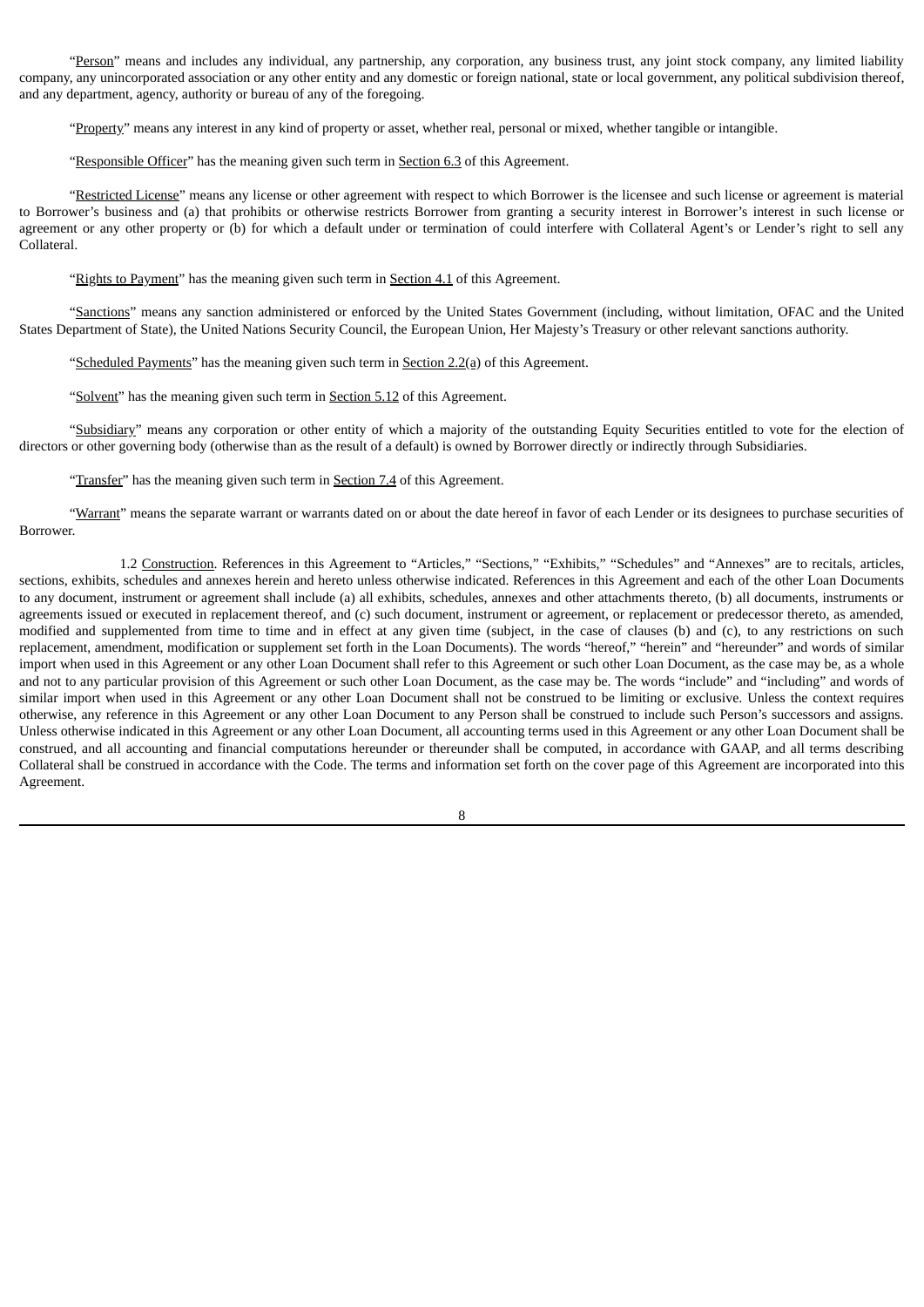# 2. Loans; Repayment.

# 2.1 Commitments.

(a) The Commitment Amounts. Subject to the terms and conditions of this Agreement and relying upon the representations and warranties herein set forth as and when made or deemed to be made, Horizon agrees to lend to Borrower prior to the Loan A Commitment Termination Date, Loan A, prior to the Loan B Commitment Termination Date, Loan B, prior to the Loan C Commitment Termination Date, Loan C and prior to the Loan D Commitment Termination Date, Loan D.

(b) The Loans and the Notes. The obligation of Borrower to repay the unpaid principal amount of and interest on each Loan shall be evidenced by a Note issued to the Lender.

2.2 Use of Proceeds. The proceeds of each Loan shall be used solely for working capital or general corporate purposes of Borrower.Payments.

(a) Scheduled Payments. Borrower shall make (i) a payment of accrued interest only to Lender on the outstanding principal amount of each Loan on the first twenty-four (24) Payment Dates specified in the Note applicable to such Loan and (ii) an equal payment of principal plus accrued interest to Lender on the outstanding principal amount of each Loan on the next twenty-four (24) Payment Dates as set forth in the Note applicable to such Loan (collectively, the "Scheduled Payments"). Borrower shall make such Scheduled Payments commencing on the date set forth in the Note applicable to such Loan and continuing thereafter on the first Business Day of each calendar month (each a "Payment Date") through the Maturity Date. In any event, all unpaid principal and accrued interest shall be due and payable in full on the Maturity Date applicable to such Loan.

(b) Interim Payment. Unless the Funding Date for a Loan is the first day of a calendar month, Borrower shall pay the per diem interest (accruing at the Loan Rate from the Funding Date through the last day of that month) payable with respect to such Loan on the first Business Day of the next calendar month.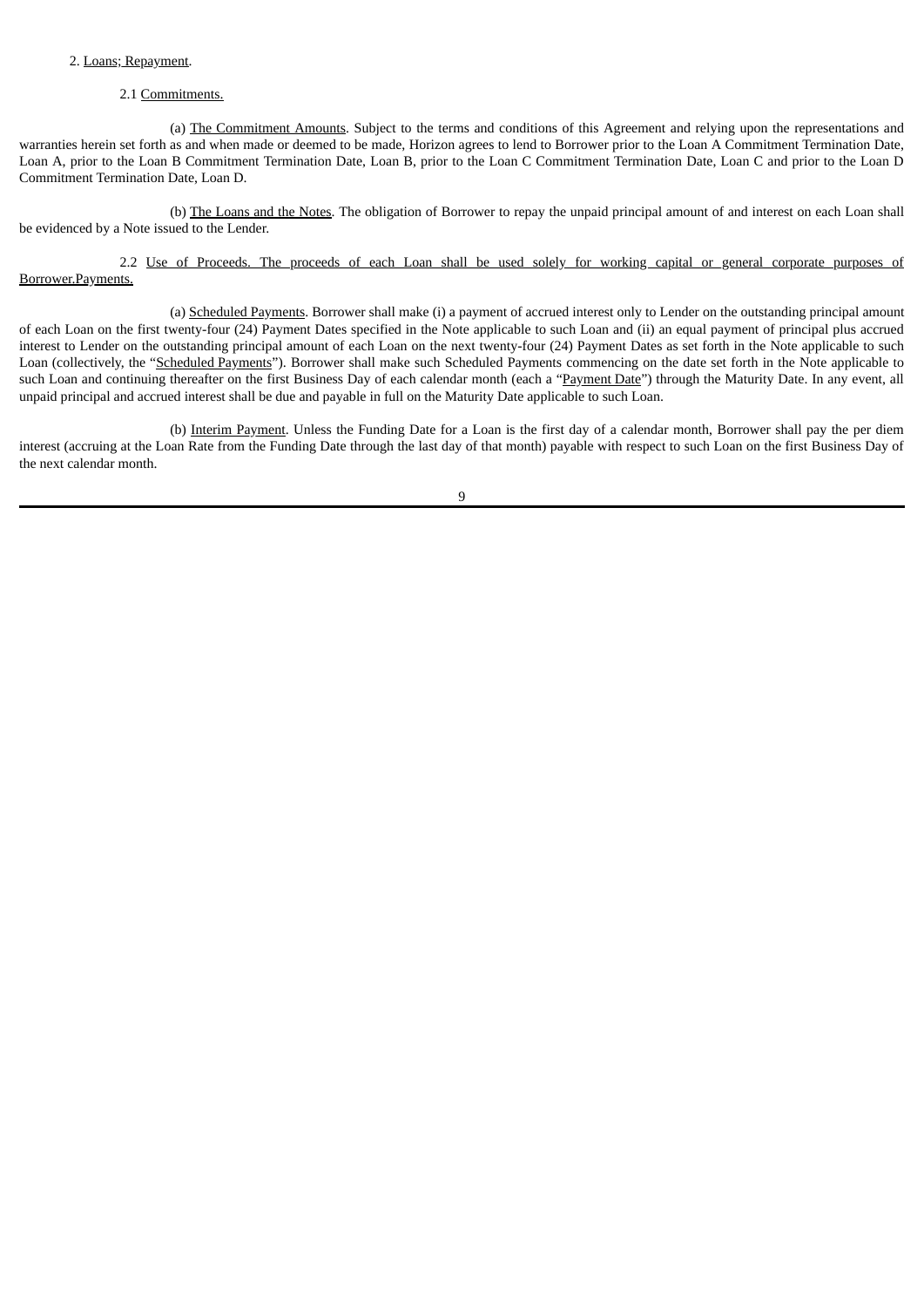(c) Payment of Interest. Borrower shall pay interest on each Loan at a per annum rate of interest equal to the Loan Rate. The Loan Rate shall initially be calculated using the LIBOR Rate reported in the Wall Street Journal on the date which is five (5) Business Days prior to the proposed date of disbursement of the Loan, but shall thereafter be calculated for each calendar month using the LIBOR Rate reported in the Wall Street Journal on the first calendar day of such month, provided, however, that if the first calendar day of any month is not a Business Day, the Loan Rate shall be calculated using the LIBOR Rate reported in the Wall Street Journal on the Business Day immediately preceding the first calendar day of such month. Interest (including interest at the Default Rate, if applicable) shall be computed on the basis of a 360-day year for the actual number of days elapsed. Notwithstanding any other provision hereof, the amount of interest payable hereunder shall not in any event exceed the maximum amount permitted by the law applicable to interest charged on commercial loans.

(d) Application of Payments. All payments received by Lender prior to an Event of Default shall be applied as follows: (i) first, to Lender's Expenses then due and owing; and (ii) second, ratably, to all Scheduled Payments then due and owing (*provided*, however, if such payments are not sufficient to pay the whole amount then due, such payments shall be applied first to unpaid interest at the Loan Rate, then to the remaining amounts then due). After an Event of Default, all payments and application of proceeds shall be made as set forth in Section 9.7.

(e) Late Payment Fee. Borrower shall pay to Lender a late payment fee equal to six percent (6%) of any Scheduled Payment not paid when due to such Lender.

(f) Default Rate. Borrower shall pay interest at a per annum rate equal to the Default Rate on any amounts required to be paid by Borrower to Collateral Agent or Lender under this Agreement or the other Loan Documents (including Scheduled Payments), payable with respect to any Loan, accrued and unpaid interest, and any fees or other amounts which remain unpaid after such amounts are due. If an Event of Default has occurred and the Obligations have been accelerated (whether automatically or by Lender's election), Borrower shall pay interest on the aggregate, outstanding accelerated balance hereunder from the date of the Event of Default until all Events of Default are cured, at a per annum rate equal to the Default Rate.

#### (g) Final Payment.

(i) Loan A Final Payment. Borrower shall pay to Horizon a payment in the amount of One Hundred Thousand Dollars (\$100,000) (the "Loan A Final Payment") upon the earlier of (A) payment in full of the principal balance of Loan A, (B) an Event of Default and demand by Horizon of payment in full of Loan A or (C) the Maturity Date, as applicable.

(ii) Loan B Final Payment. Borrower shall pay to Horizon a payment in the amount of One Hundred Thousand Dollars (\$100,000) (the "Loan B Final Payment") upon the earlier of (A) payment in full of the principal balance of Loan B, (B) an Event of Default and demand by Horizon of payment in full of Loan B or (C) the Maturity Date, as applicable.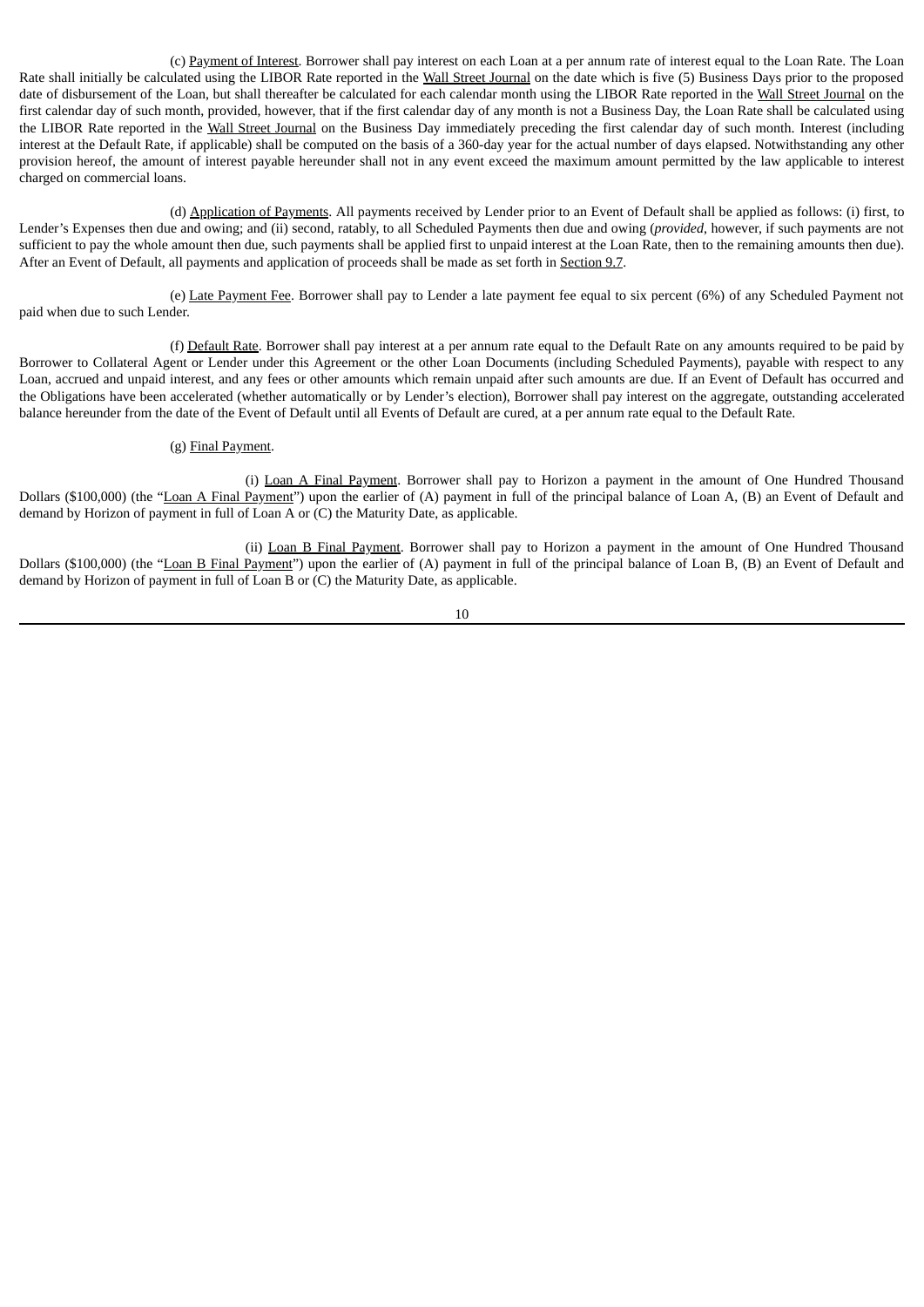(iii) Loan C Final Payment. Borrower shall pay to Horizon a payment in the amount of One Hundred Thousand Dollars (\$100,000) (the "Loan C Final Payment") upon the earlier of (A) payment in full of the principal balance of Loan C, (B) an Event of Default and demand by Horizon of payment in full of Loan C or (C) the Maturity Date, as applicable.

(iv) Loan D Final Payment. Borrower shall pay to Horizon a payment in the amount of One Hundred Thousand Dollars (\$100,000) (the "Loan D Final Payment") upon the earlier of (A) payment in full of the principal balance of Loan D, (B) an Event of Default and demand by Horizon of payment in full of Loan D or (C) the Maturity Date, as applicable.

# 2.3 Prepayments.

(a) Mandatory Prepayment Upon an Acceleration. If the Loans are accelerated following the occurrence of an Event of Default pursuant to Section 9.1(a) hereof, then Borrower, in addition to any other amounts which may be due and owing hereunder, shall immediately pay to Lender the amount set forth in Section 2.3(b) below, as if Borrower had opted to prepay on the date of such acceleration.

(b) Optional Prepayment. Upon ten (10) Business Days' prior written notice to Lender, Borrower may, at its option, at any time, prepay all (and not less than all) of the outstanding Loans by simultaneously paying to Lender an amount equal to (i) any accrued and unpaid interest on the outstanding principal balance of the Loans; *plus* (ii) an amount equal to (A) if such Loan is prepaid on or before the Loan Amortization Date applicable to such Loan, three percent (3%) of the then outstanding principal balance of such Loan, (B) if such Loan is prepaid after the Loan Amortization Date applicable to such Loan, but on or before the date that is twelve (12) months from such Loan Amortization Date, two percent (2%) of the then outstanding principal balance of such Loan, or (C) if such Loan is prepaid more than twelve (12) months from the Loan Amortization Date applicable to such Loan, one percent (1%) of the then outstanding principal balance of such Loan; *plus* (iii) the outstanding principal balance of such Loan; *plus* (iv) all other sums, if any, that shall have become due and payable hereunder.

#### 2.4 Other Payment Terms.

(a) Place and Manner. Borrower shall make all payments due to Lender in lawful money of the United States. All payments of principal, interest, fees and other amounts payable by Borrower hereunder shall be made, in immediately available funds, not later than 10:00 a.m. Connecticut time, on the date on which such payment is due. Borrower shall make such payments to Lender via wire transfer or ACH as instructed by Lender from time to time.

(b) Date. Whenever any payment is due hereunder on a day other than a Business Day, such payment shall be made on the next succeeding Business Day, and such extension of time shall be included in the computation of interest or fees, as the case may be.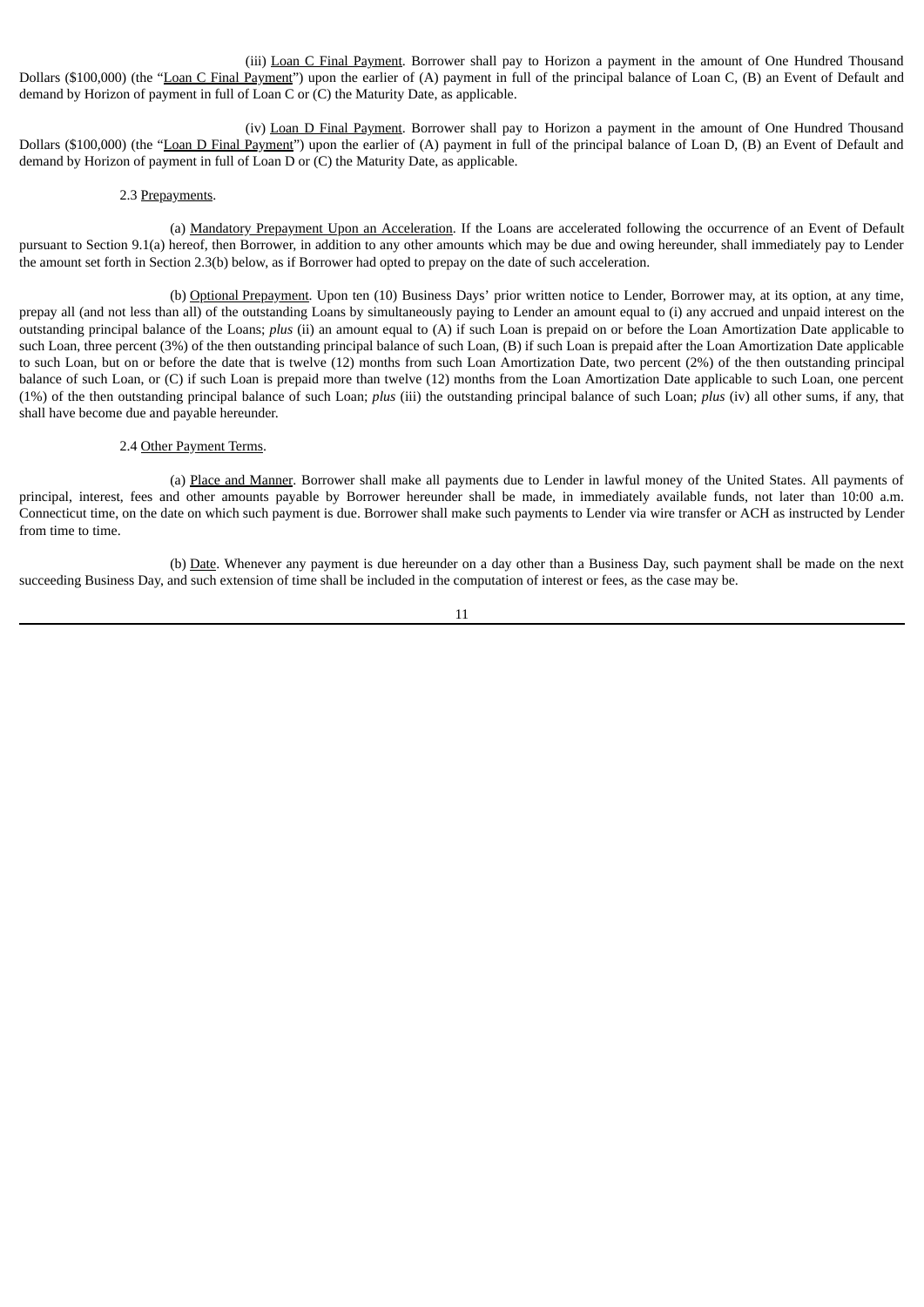### (c) Taxes.

(i) Unless otherwise required under applicable law, any and all payments made hereunder or under the Notes shall be made free and clear of and without deduction for any taxes; *provided* that if Borrower shall be required to deduct any taxes from such payments, then (A) the sum payable shall be increased as necessary so that after making all required deductions (including deductions applicable to additional sums payable under this Section 2.4(c)) the Lender receives an amount equal to the sum it would have received had no such deductions been made, (B) Borrower shall make such deductions and (C) Borrower shall pay the full amount deducted to the relevant Governmental Authority in accordance with applicable law.

(ii) Borrower shall indemnify Lender, within 10 days after written demand therefor, for the full amount of any taxes imposed or asserted directly on Lender by any Governmental Authority on or attributable to amounts payable under this Agreement solely as a result of Lender entering into this Agreement to the extent such taxes are paid by Lender, and any penalties, interest and reasonable expenses arising therefrom or with respect thereto, whether or not such taxes were correctly or legally imposed or asserted by the relevant Governmental Authority; *provided*, however, that such indemnified taxes shall not include income or franchise taxes imposed on (or measured by) Lender's net income by the jurisdiction, or any political subdivision thereof or taxing authority therein, under the laws of which such recipient is organized or in which its principal office is located or in which its applicable lending office is located. A certificate as to the amount of such payment or liability delivered to Borrower by Lender shall be conclusive absent manifest error.

(iii) As soon as practicable after any payment of taxes by Borrower hereunder to a Governmental Authority, Borrower shall deliver to Lender the original or a certified copy of a receipt issued by such Governmental Authority evidencing such payment, a copy of the return reporting such payment or other evidence of such payment reasonably satisfactory to Lender.

(iv) If Lender is entitled to an exemption from or reduction of withholding tax under the law of the jurisdiction in which Borrower is located, or any treaty to which such jurisdiction is a party, with respect to payments under this Agreement, Lender shall deliver to Borrower, as reasonably requested by Borrower, such properly completed and executed documentation prescribed by applicable law as will permit such payments to be made without withholding or at a reduced rate.

(v) If Lender receives a refund in respect of taxes paid by Borrower pursuant to this  $Section 2.4(c)$ , which in the sole discretion of Lender exercised in good faith is allocable to such payment, it shall promptly pay such refund, together with any other amounts paid by Borrower in connection with such refunded taxes, to Borrower, net of all out-of-pocket expenses (including any taxes to which Lender has become subject as a result of its receipt of such refund) of Lender incurred in obtaining such refund and without interest (other than any interest paid by the relevant Governmental Authority with respect to such refund); *provided* that Borrower, upon the request of the Lender, shall repay to Lender amounts paid over pursuant to the preceding clause (plus any penalties, interest or other charges imposed by the relevant Governmental Authority) in the event that Lender is required to repay such refund to such Governmental Authority. Notwithstanding anything to the contrary in this paragraph (v), in no event will Lender be required to pay any amount to Borrower pursuant to this paragraph (v) the payment of which would place Lender in a less favorable net after-tax position than Lender would have been in if the indemnification payments or additional amounts giving rise to such refund had never been paid. This paragraph shall not be construed to require Lender to make available its tax returns (or any other information relating to its taxes that it deems confidential) to Borrower or any other Person.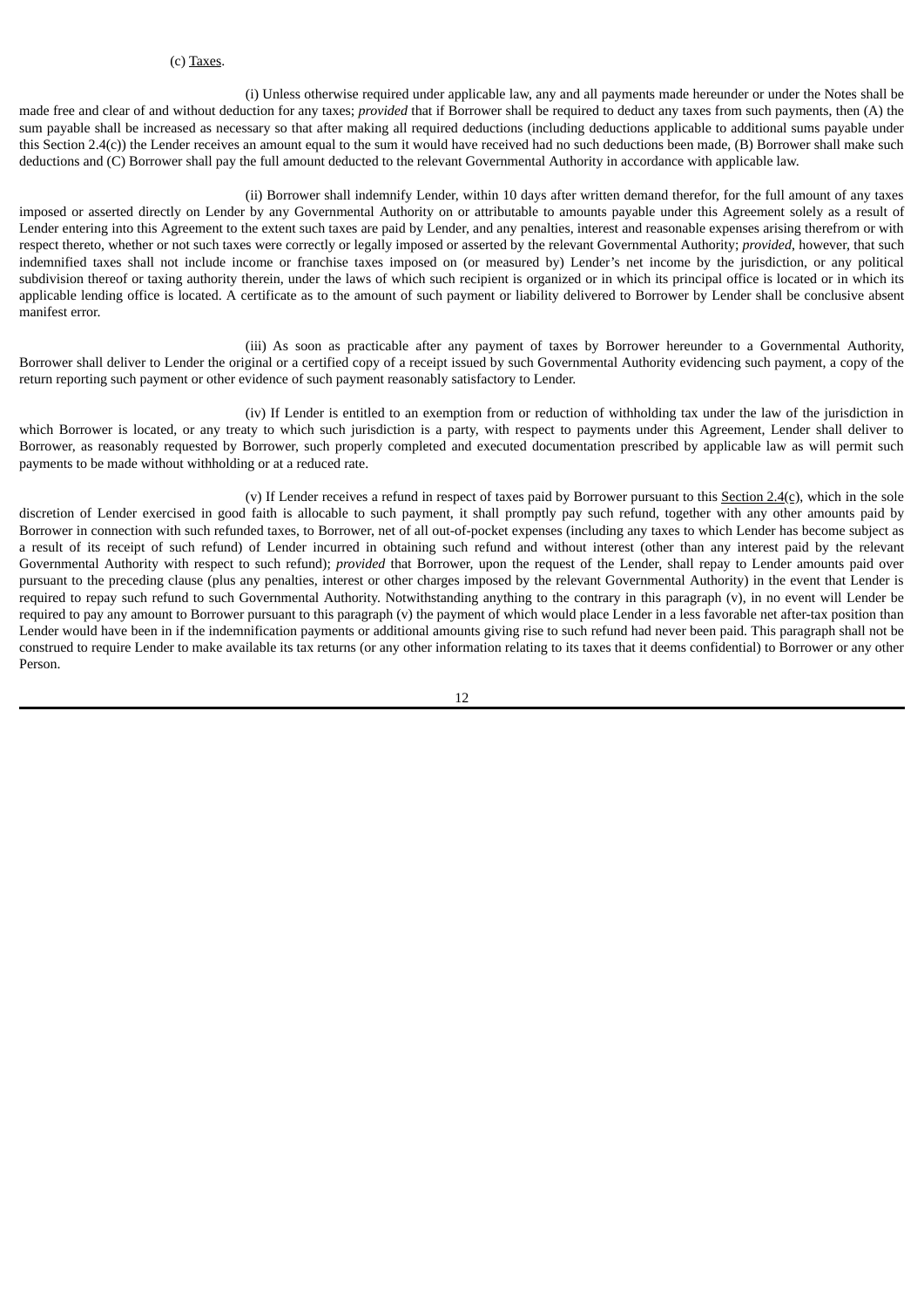### 2.5 Procedure for Making the Loans.

(a) Notice. Borrower shall notify Lender of the date on which Borrower desires Lender to make any Loan at least five (5) Business Days in advance of the desired Funding Date, unless the Lender elects at its sole discretion to allow the Funding Date for a Loan to be made by Lender to be within five (5) Business Days of Borrower's notice. Borrower's execution and delivery to Lender of one or more Notes in respect of a Loan shall be Borrower's agreement to the terms and calculations thereunder with respect to such Loan. Lender's obligation to make any Loan shall be expressly subject to the satisfaction of the conditions set forth in Section 3.

(b) Loan Rate Calculation. Prior to each Funding Date for any Loan, Lender shall establish the Loan Rate with respect to such Loan, which shall be set forth in the Note to be executed by Borrower with respect to such Loan and shall be conclusive in the absence of a manifest error.

(c) Disbursement. Lender shall disburse the proceeds of each Loan by wire transfer to Borrower at the account specified in the Funding Certificate for such Loan.

### 2.6 Good Faith Deposit; Legal and Closing Expenses; and Commitment Fee.

(a) Good Faith Deposit. Borrower has delivered to Horizon a good faith deposit in the amount of Fifty Thousand Dollars (\$50,000) (the "Good Faith Deposit"). The Good Faith Deposit paid to Horizon will be credited to the Commitment Fee payable to the Lender. If the Funding Date does not occur, Lender shall retain the Good Faith Deposit as compensation for its time, expenses and opportunity cost.

(b) Legal, Due Diligence and Documentation Expenses. Concurrently with its execution and delivery of this Agreement, Borrower shall pay to Lender all of Lender's reasonable legal, due diligence and documentation expenses in connection with the negotiation and documentation of this Agreement and the Loan Documents.

(c) Commitment Fee. Borrower shall pay, concurrently with its execution and delivery of this Agreement, a commitment fee to Horizon in the amount of One Hundred Thousand Dollars (\$100,000) (the "Commitment Fee"). The Commitment Fee shall be retained by the Lender and be deemed fully earned upon receipt.

#### 3. Conditions of Loan.

3.1 Conditions Precedent to Closing. At the time of the execution and delivery of this Agreement, Lender shall have received, in form and substance reasonably satisfactory to Lender, all of the following (unless Lender has agreed to waive such condition or document, in which case such condition or document shall be a condition precedent to the making of any Loan and shall be deemed added to Section 3.2):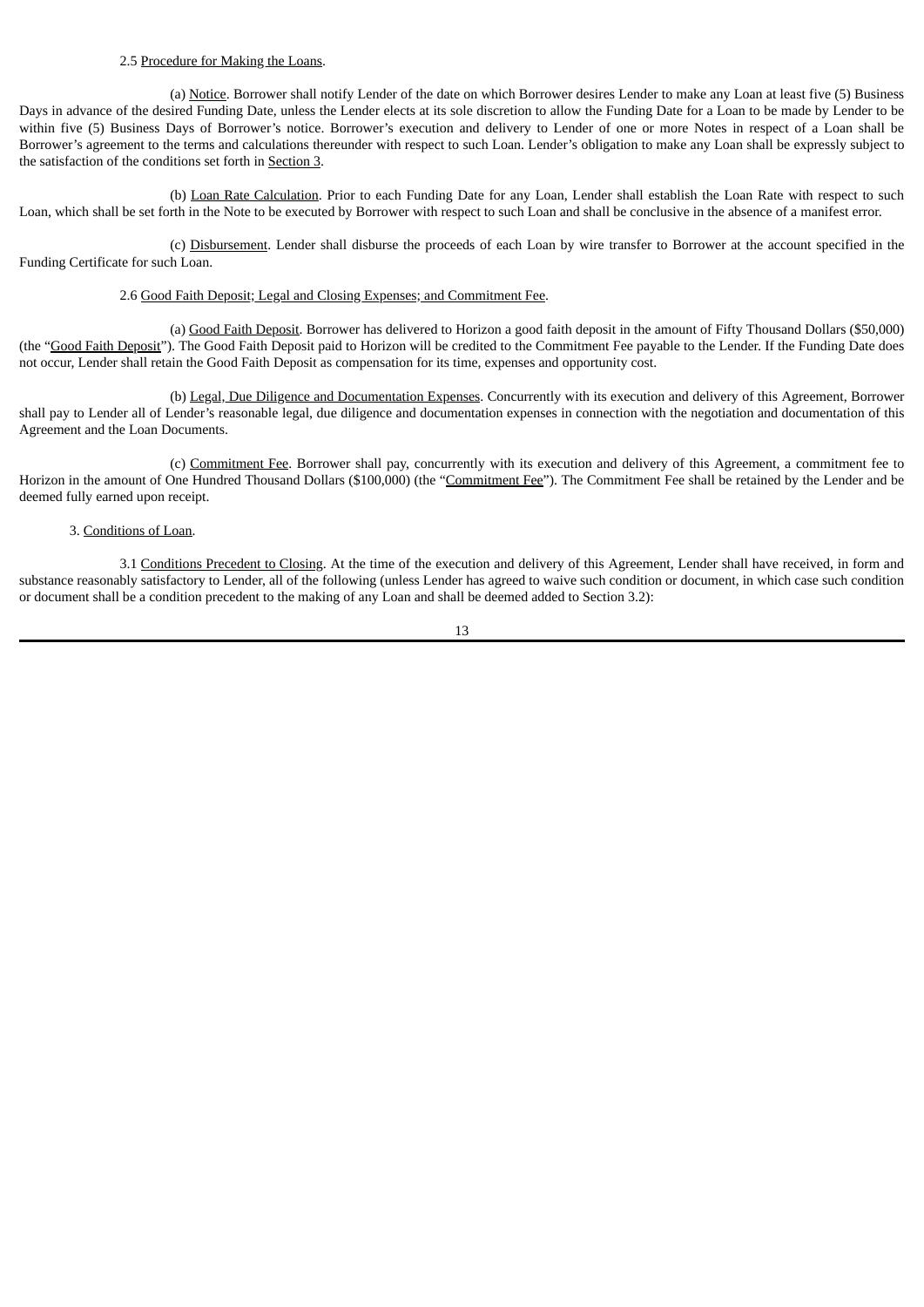(a) Loan Agreement. This Agreement duly executed by Borrower, Collateral Agent and Lender.

(b) Warrants. The Warrants duly executed by Borrower.

(c) Secretary's Certificate. A certificate of the secretary or assistant secretary of Borrower, dated as of the date hereof, with copies of the following documents attached: (i) the certificate of incorporation and bylaws (or equivalent documents) of Borrower certified by Borrower as being complete and in full force and effect on the date thereof, (ii) incumbency and representative signatures, and (iii) resolutions authorizing the execution and delivery of this Agreement and each of the other Loan Documents.

(d) Good Standing Certificates. A good standing certificate from Borrower's state of organization and the state in which Borrower's principal place of business is located, each dated as of a date no earlier than thirty (30) days prior to the date hereof.

(e) Certificate of Insurance. Evidence of the insurance coverage required by Section 6.8 of this Agreement.

(f) Consents. All necessary consents of shareholders and other third parties with respect to the execution, delivery and performance of this Agreement, the Warrants and the other Loan Documents.

hereto.

(g) Legal Opinion. A legal opinion of Borrower's counsel, dated as of the date hereof, covering the matters set forth in Exhibit D

(h) Account Control Agreements. Account Control Agreements for all of Borrower's deposit accounts and securities accounts duly executed by all of the parties thereto.

(i) Fees and Expenses. Payment of all fees and expenses then due hereunder or under any other Loan Document.

(j) Other Documents. Such other documents and completion of such other matters, as Lender may reasonably deem necessary or

appropriate.

3.2 Conditions Precedent to Making Loan A, Loan B, Loan C and Loan D. The obligation of Lender to make Loan A, Loan B, Loan C or Loan D is further subject to satisfaction of the following conditions as of the applicable Funding Date:

(a) No Default. No Default or Event of Default shall have occurred and be continuing.

(b) Landlord Agreements. Borrower shall have provided Lender with a Landlord Agreement for each location where Borrower's books and records and the Collateral is located (unless Borrower is the fee owner thereof).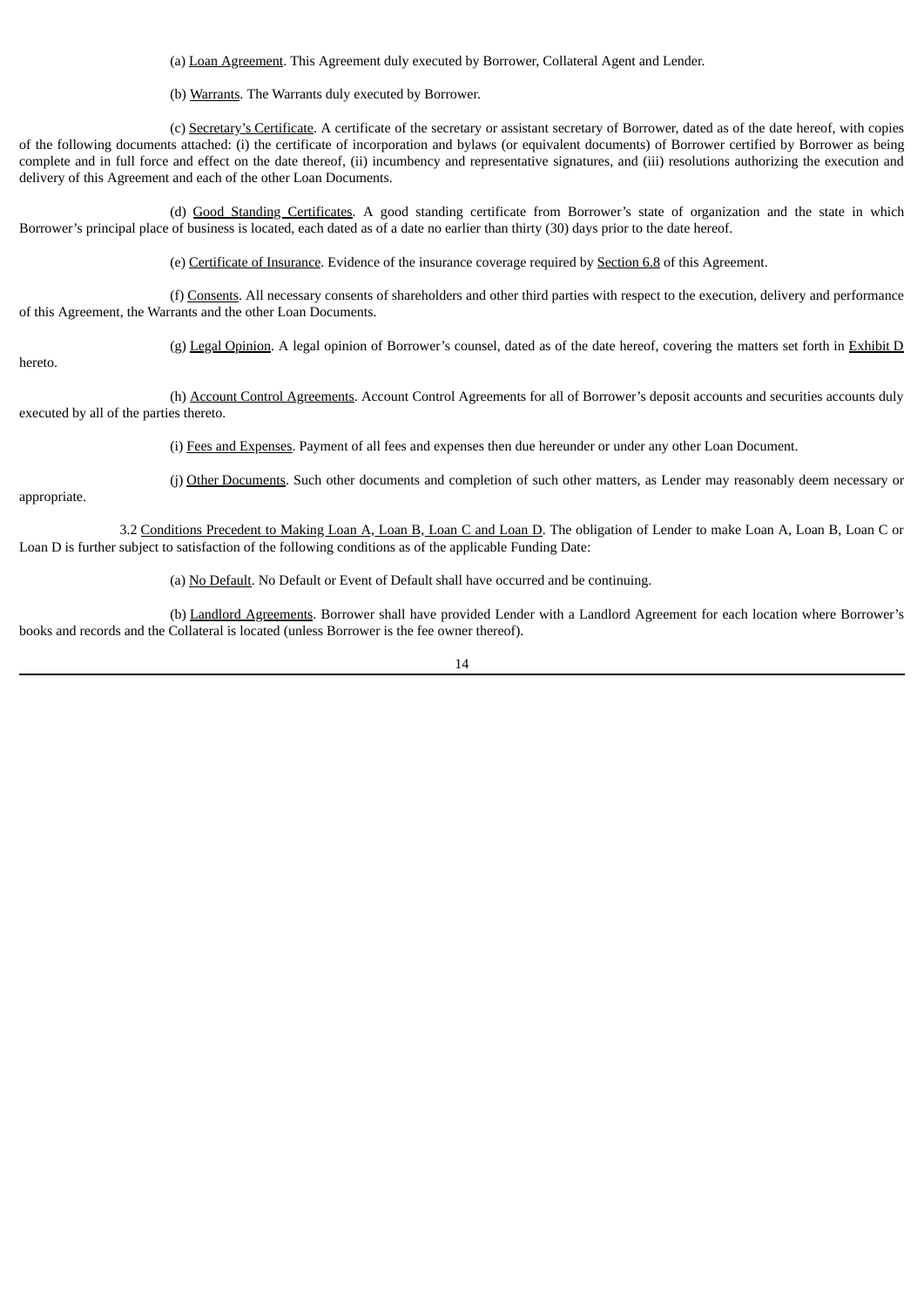Horizon.

(d) UCC Financing Statements. Lender shall have received such documents, instruments and agreements, including UCC financing statements or amendments to UCC financing statements and UCC financing statement searches, as Lender shall reasonably request to evidence the perfection and priority of the security interests granted to Collateral Agent and Lender pursuant to Section 4. Borrower authorizes Collateral Agent and Lender to file any UCC financing statements, continuations of or amendments to UCC financing statements they deem necessary to perfect its security interest in the Collateral.

(e) Funding Certificate. Borrower shall have duly executed and delivered to Lender a Funding Certificate for such Loans.

(f) Representations and Warranties. The representations and warranties made by Borrower in Section 5 and in the other Loan Documents shall be true and correct as of such Funding Date.

(g) Other Documents. Borrower shall have provided Lender with such other documents and completion of such other matters, as Lender may reasonably deem necessary or appropriate.

3.3 Covenant to Deliver. Borrower agrees (not as a condition but as a covenant) to deliver to Lender each item required to be delivered to Lender as a condition to each Loan, if such Loan is advanced. Borrower expressly agrees that the extension of any Loan prior to the receipt by Lender of any such item shall not constitute a waiver by Lender of Borrower's obligation to deliver such item, and any such extension in the absence of a required item shall be in Lender's sole discretion.

## 4. Creation of Security Interest.

4.1 Grant of Security Interests. Borrower grants to Collateral Agent and Lender a valid, continuing security interest in all presently existing and hereafter acquired or arising Collateral in order to secure prompt, full and complete payment of any and all Obligations and in order to secure prompt, full and complete performance by Borrower of each of its covenants and duties under each of the Loan Documents (other than the Warrants). The "Collateral" shall mean and include all right, title, interest, claims and demands of Borrower in the following:

(a) All goods (and embedded computer programs and supporting information included within the definition of "goods" under the Code) and equipment now owned or hereafter acquired, including all laboratory equipment, computer equipment, office equipment, machinery, fixtures, vehicles (including motor vehicles and trailers), and any interest in any of the foregoing, and all attachments, accessories, accessions, replacements, substitutions, additions, and improvements to any of the foregoing, wherever located;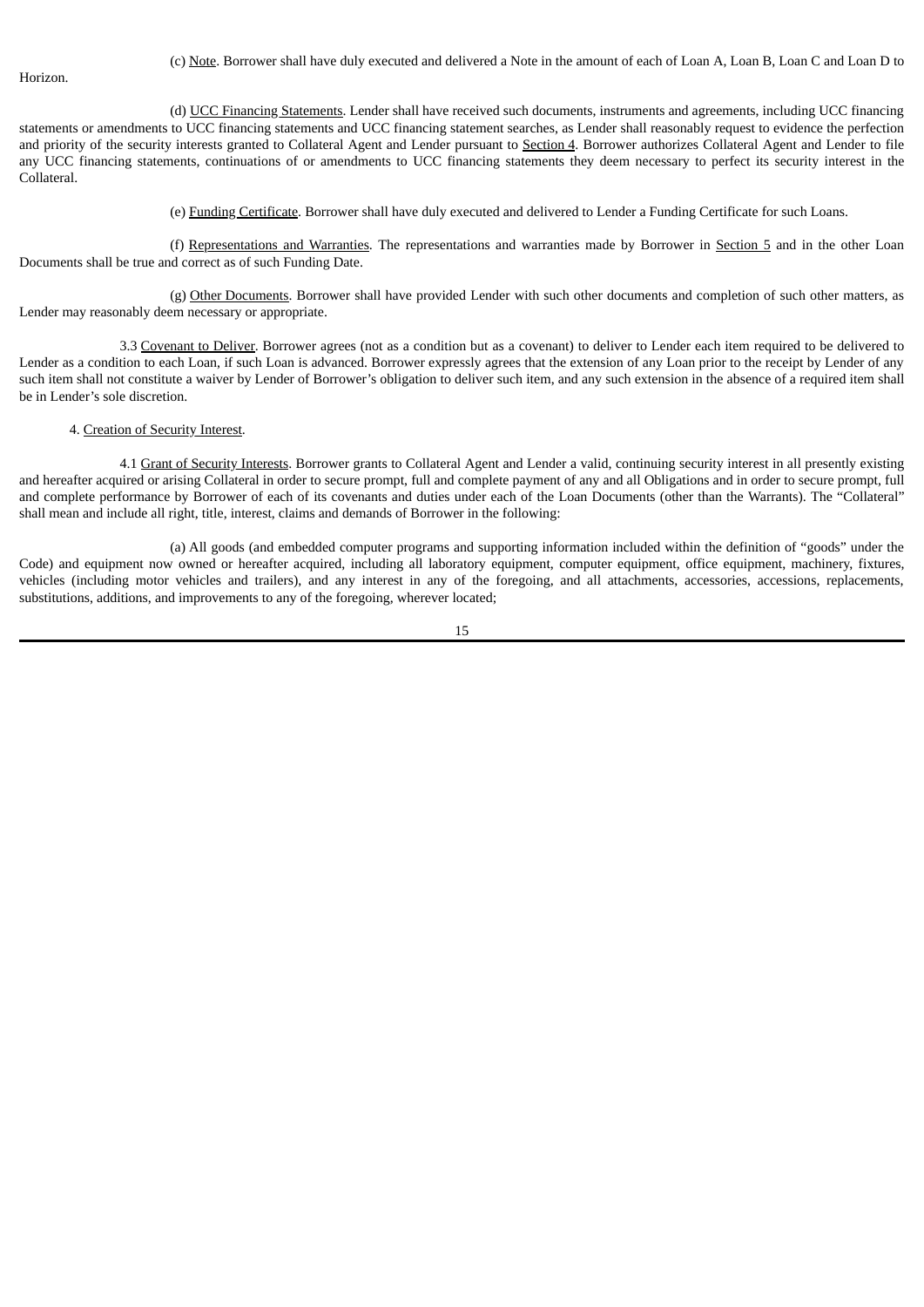(b) All inventory now owned or hereafter acquired, including all merchandise, raw materials, parts, supplies, packing and shipping materials, work in process and finished products including such inventory as is temporarily out of Borrower's custody or possession or in transit and including any returns upon any accounts or other proceeds, including insurance proceeds, resulting from the sale or disposition of any of the foregoing and any documents of title representing any of the above, and Borrower's books relating to any of the foregoing;

(c) All contract rights and general intangibles (except to the extent included within the definition of Intellectual Property), now owned or hereafter acquired, including goodwill, license agreements, franchise agreements, blueprints, drawings, purchase orders, customer lists, route lists, infringements, claims, software, computer programs, computer disks, computer tapes, literature, reports, catalogs, design rights, income tax refunds, payment intangibles, commercial tort claims, payments of insurance and rights to payment of any kind;

(d) All now existing and hereafter arising accounts, contract rights, royalties, license rights, license fees and all other forms of obligations owing to Borrower arising out of the sale or lease of goods, the licensing of technology or the rendering of services by Borrower (subject, in each case, to the contractual rights of third parties to require funds received by Borrower to be expended in a particular manner), whether or not earned by performance, and any and all credit insurance, guaranties, and other security therefor, as well as all merchandise returned to or reclaimed by Borrower and Borrower's books relating to any of the foregoing;

(e) All documents, cash, deposit accounts, letters of credit and letters of credit rights (whether or not the letter of credit is evidenced by a writing) and other supporting obligations, certificates of deposit, instruments, promissory notes, chattel paper (whether tangible or electronic) and investment property, including all securities, whether certificated or uncertificated, security entitlements, securities accounts, commodity contracts and commodity accounts, and all financial assets held in any securities account or otherwise, wherever located, now owned or hereafter acquired and Borrower's books relating to the foregoing; and

(f) To the extent not covered by clauses (a) through (e), all other personal property of the Borrower, whether tangible or intangible, and any and all rights and interests in any of the above and the foregoing and, any and all claims, rights and interests in any of the above and all substitutions for, additions and accessions to and proceeds thereof, including insurance, condemnation, requisition or similar payments and proceeds of the sale or licensing of Intellectual Property to the extent such proceeds no longer constitute Intellectual Property; but

Notwithstanding the foregoing, the Collateral shall not include any Intellectual Property; *provided*, *however*, that the Collateral shall include all accounts receivables, accounts, and general intangibles that consist of rights to payment and proceeds from the sale, licensing or disposition of all or any part, or rights in, the foregoing (the "Rights to Payment"). Notwithstanding the foregoing, if a judicial authority (including a U.S. Bankruptcy Court) holds that a security interest in the underlying Intellectual Property is necessary to have a security interest in the Rights to Payment, then the Collateral shall automatically, and effective as of the date hereof, include the Intellectual Property to the extent necessary to permit perfection of Lender's security interest in the Rights to Payment.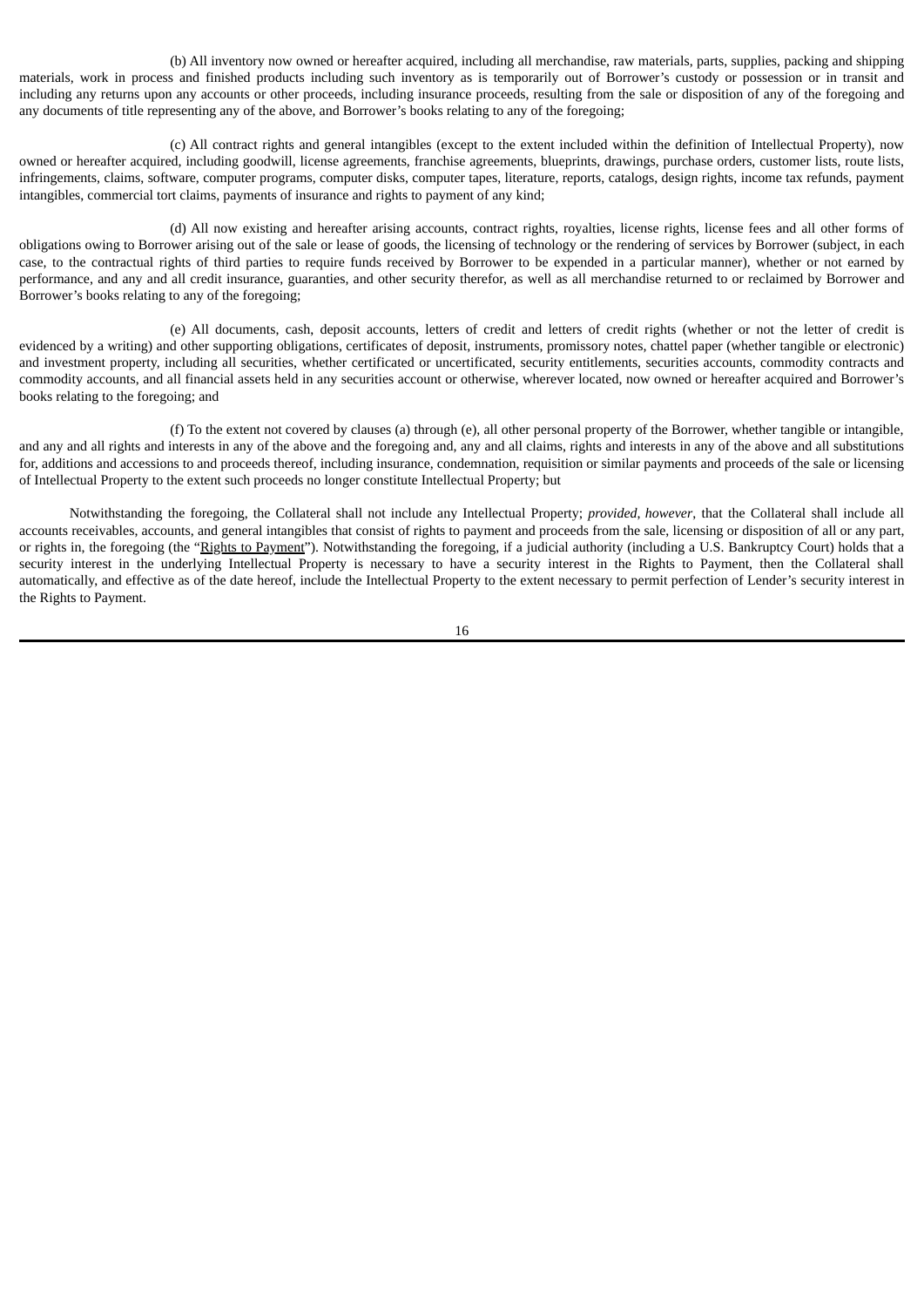Notwithstanding the foregoing, if (i) Borrower's Phase III clinical trial entitled "Study of ThermoDox With Standardized Radiofrequency Ablation (RFA) for Treatment of Hepatocellular Carcinoma (HCC) (OPTIMA)" does not meet the final primary endpoints for such trial (which endpoints are set forth on the United States National Library of Medicine clinical trial tracking website located at www.clinicaltrials.gov, under Identifier NCT02112656) or (ii) the United States Food and Drug Administration states that such clinical trial shall be discontinued, then, (A) Borrower grants and pledges to Collateral Agent and Lenders a continuing security interest in all of Borrower's then owned and thereafter arising Intellectual Property in order to secure prompt payment of any and all Obligations and in order to secure prompt performance by Borrower of each of its covenants and duties under the Loan Documents, (B) the definition of "Collateral" shall be amended, automatically and immediately, without any further action or writing required by the parties such that all of Borrower's Intellectual Property then owned and thereafter arising or acquired becomes part of the Collateral for all purposes of the Loan Agreement, (C) Collateral Agent and Lenders shall be authorized to file an amendment to their UCC-1 financing statements to reflect the inclusion of the Intellectual Property within the description of the Collateral as well as appropriate documentation with the United Stated Patent and Trademark Office to evidence such security interest and (D) Borrower shall execute and deliver, at Borrower's sole cost and expense, all documents and instruments reasonably necessary to perfect such security interest, including, but not limited to, intellectual property security agreements.

4.2 After-Acquired Property. If Borrower shall at any time acquire a commercial tort claim, as defined in the Code, Borrower shall immediately notify Collateral Agent and Lender in writing signed by Borrower of the brief details thereof and grant to Collateral Agent and Lender in such writing a security interest therein and in the proceeds thereof, all upon the terms of this Agreement, with such writing to be in form and substance satisfactory to Collateral Agent and Lender.

4.3 Duration of Security Interest. Collateral Agent's and Lender's security interest in the Collateral shall continue until the indefeasible payment in full and the satisfaction of all Obligations, and termination of Lender's commitment to fund the Loans, whereupon such security interest shall terminate. Collateral Agent and Lender shall, at Borrower's sole cost and expense, execute such further documents and take such further actions as may be reasonably necessary to make effective the release contemplated by this Section 4.3, including duly authorizing and delivering termination statements for filing in all relevant jurisdictions under the Code.

4.4 Location and Possession of Collateral. The Collateral is and shall remain in the possession of Borrower at its location listed on the cover page hereof or as set forth in the Disclosure Schedule. Borrower shall remain in full possession, enjoyment and control of the Collateral (except only as may be otherwise required by Collateral Agent or Lender for perfection of the security interests therein created hereunder) and so long as no Event of Default has occurred, shall be entitled to manage, operate and use the same and each part thereof with the rights and franchises appertaining thereto; *provided* that the possession, enjoyment, control and use of the Collateral shall at all times be subject to the observance and performance of the terms of this Agreement.

4.5 Delivery of Additional Documentation Required. Borrower shall from time to time execute and deliver to Collateral Agent and Lender, at the request of Collateral Agent or Lender, all financing statements and other documents Collateral Agent or Lender may reasonably request, in form satisfactory to Collateral Agent and Lender, to perfect and continue Collateral Agent's and Lender's perfected security interests in the Collateral and in order to consummate fully all of the transactions contemplated under the Loan Documents.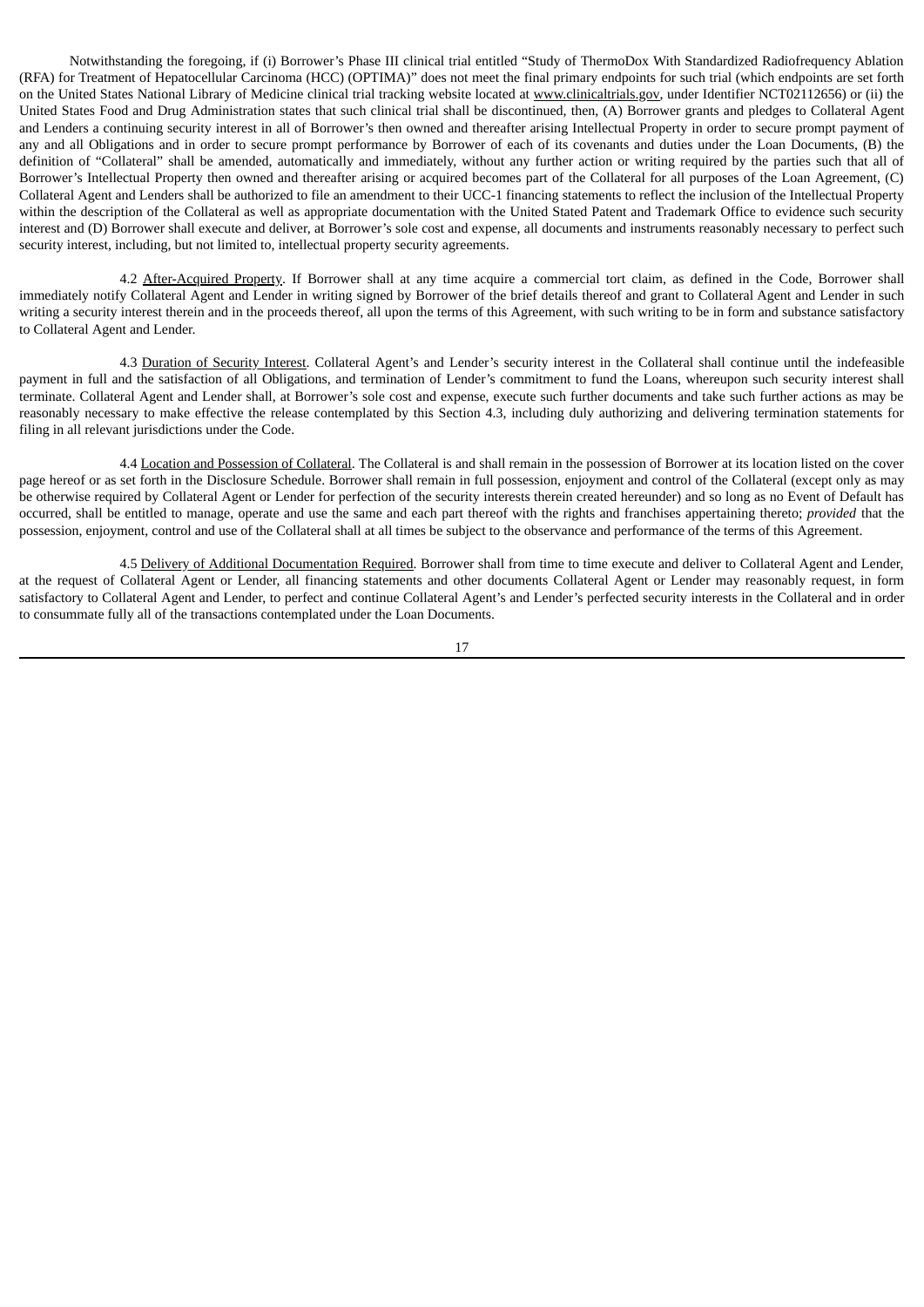4.6 Right to Inspect. Collateral Agent and Lender (through any of their officers, employees, or agents) shall have the right, upon reasonable prior notice, from time to time during Borrower's usual business hours, to inspect the books and records of Borrower and Subsidiaries and to make copies thereof and to inspect, test, and appraise the Collateral in order to verify Borrower's financial condition or the amount, condition of, or any other matter relating to, the Collateral. Any inspection, test or appraisal conducted hereunder shall be conducted at the sole cost and expense of Borrower.

# 4.7 Intellectual Property.

(a) At Lender's request, Borrower shall register or cause to be registered with the United States Copyright Office (i) any software (material to the business of Borrower) developed or acquired by Borrower in connection with any product developed or acquired for sale or licensing, (ii) any software (material to the business of Borrower) developed or acquired by Borrower hereafter from time to time in connection with any product developed or acquired for sale or licensing, and (iii) any major revisions or upgrades to any software that has previously been registered by or on behalf of Borrower with the United States Copyright Office.

(b) Borrower shall promptly notify Lender on or before the federal registration or filing by Borrower of any patent or patent application, or trademark or trademark application, or copyright or copyright application and shall promptly execute and deliver to Lender any grants of security interests in same, in form acceptable to Lender, to file with the United States Patent and Trademark Office or the United States Copyright Office, as applicable.

# 4.8 Protection of Intellectual Property. Borrower shall:

(a) protect, defend and maintain the validity and enforceability of its Intellectual Property and promptly advise Collateral Agent in writing of material infringements;

(b) not allow any Intellectual Property material to Borrower's business to be abandoned, forfeited or dedicated to the public without Lender's written consent;

(c) provide written notice to Collateral Agent within ten (10) days of entering or becoming bound by any Restricted License (other than over-the-counter software that is commercially available to the public); and

(d) take such commercially reasonable steps as Collateral Agent or Lender requests to obtain the consent of, or waiver by, any person whose consent or waiver is necessary for (i) any Restricted License to be deemed "Collateral" and for Collateral Agent and Lender to have a security interest in it that might otherwise be restricted or prohibited by law or by the terms of any such Restricted License, whether now existing or entered into in the future, and (ii) Collateral Agent and Lender to have the ability in the event of a liquidation of any Collateral to dispose of such Collateral in accordance with Collateral Agent's or Lender's rights and remedies under this Agreement and the other Loan Documents.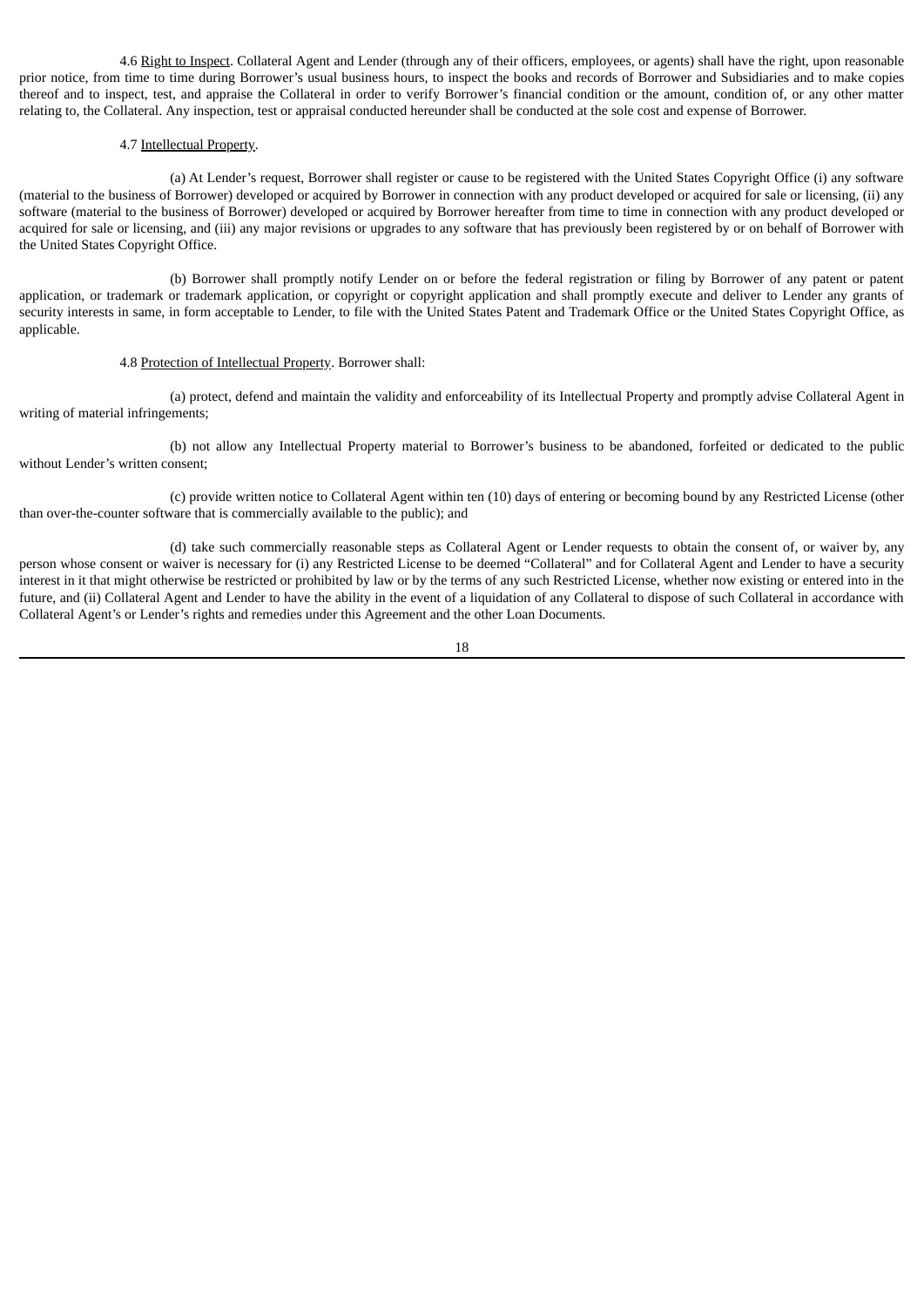5. Representations and Warranties. Except as set forth in the Disclosure Schedule, Borrower represents and warrants as follows:

5.1 Organization and Qualification. Each of Borrower and its Subsidiaries is a corporation duly organized and validly existing under the laws of its state of incorporation and qualified and licensed to do business in, and is in good standing in, any jurisdiction in which the conduct of its business or its ownership of Property requires that it be so qualified and licensed or in which the Collateral is located, except for such states as to which any failure to so qualify would not have a Material Adverse Effect.

5.2 Authority. Borrower has all necessary power and authority to execute, deliver, and perform in accordance with the terms thereof, the Loan Documents to which it is a party. Borrower and Subsidiaries have all requisite power and authority to own and operate their Property and to carry on their businesses as now conducted. Borrower and Subsidiaries have obtained all licenses, permits, approvals and other authorizations necessary for the operation of their business.

5.3 Conflict with Other Instruments, etc. Neither the execution and delivery of any Loan Document to which Borrower is a party nor the consummation of the transactions therein contemplated nor compliance with the terms, conditions and provisions thereof will conflict with or result in a breach of any of the terms, conditions or provisions of the certificate of incorporation, the by-laws, or any other organizational documents of Borrower or any law or any regulation, order, writ, injunction or decree of any court or Governmental Authority by which Borrower or any Subsidiary or any of their respective property or assets may be bound or affected or any material agreement or instrument to which Borrower is a party or by which it or any of its Property is bound or to which it or any of its Property is subject, or constitute a default thereunder or result in the creation or imposition of any Lien, other than Permitted Liens.

5.4 Authorization; Enforceability. The execution and delivery of this Agreement, the granting of the security interest in the Collateral, the incurrence of the Loans, the execution and delivery of the other Loan Documents to which Borrower is a party and the consummation of the transactions herein and therein contemplated have each been duly authorized by all necessary action on the part of Borrower. No authorization, consent, approval, license or exemption of, and no registration, qualification, designation, declaration or filing with, or notice to, any Person is, was or will be necessary to (a) the valid execution and delivery of any Loan Document to which Borrower is a party, (b) the performance of Borrower's obligations under any Loan Document or (c) the granting of the security interest in the Collateral, except for filings in connection with the perfection of the security interest in any of the Collateral or the issuance of the Warrants. The Loan Documents have been duly executed and delivered and constitute legal, valid and binding obligations of Borrower, enforceable in accordance with their respective terms, except as the enforceability thereof may be limited by bankruptcy, insolvency or other similar laws of general application relating to or affecting the enforcement of creditors' rights or by general principles of equity.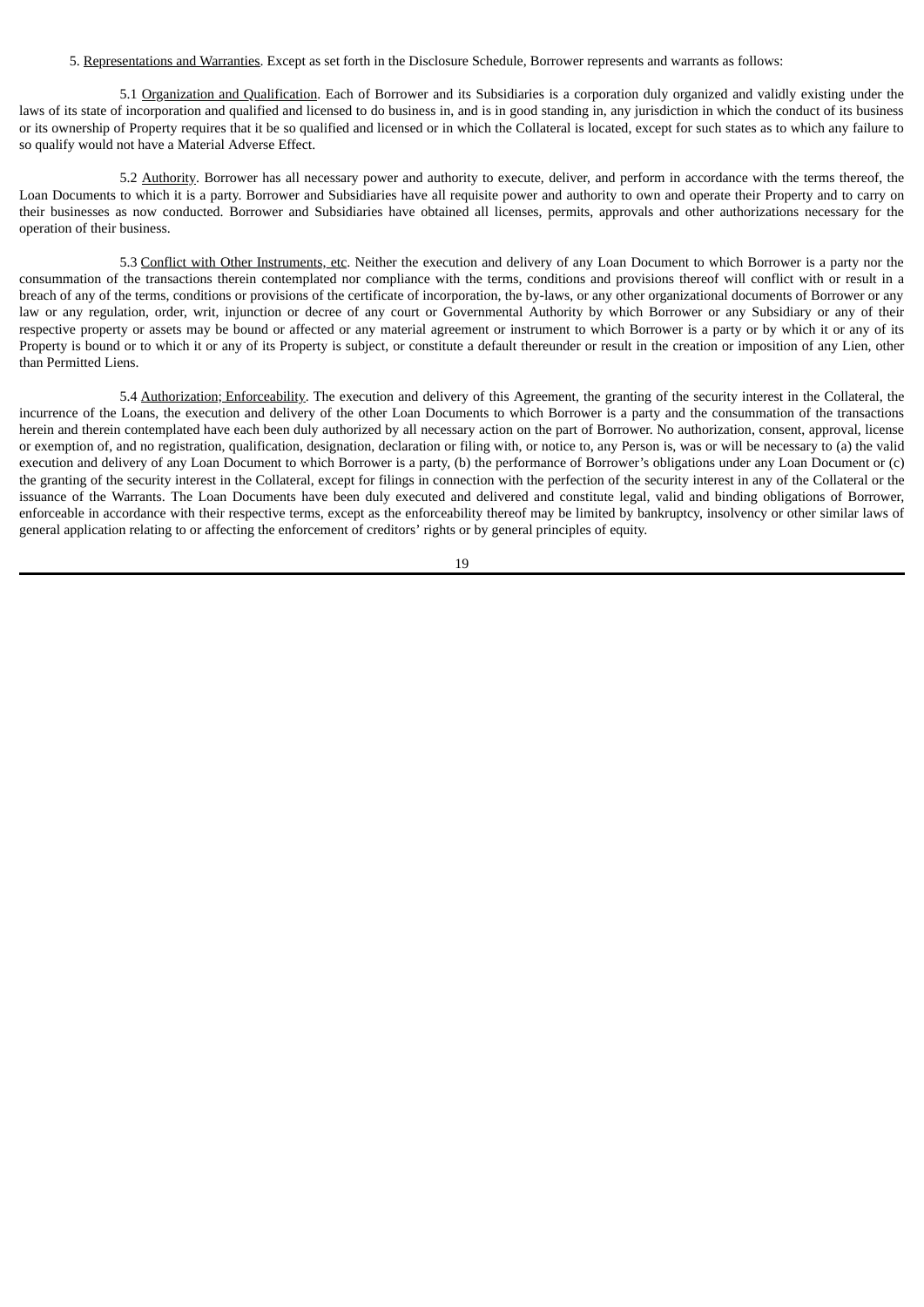5.5 No Prior Encumbrances. Borrower has good and marketable title to the Collateral, free and clear of Liens except for Permitted Liens. Borrower has good title and ownership of, or is licensed under, all of Borrower's current Intellectual Property. Borrower is the sole owner of the Intellectual Property which it owns or purports to own except for (a) non-exclusive licenses granted to its customers, resellers and/or distributors in the ordinary course of business, (b) over-the-counter software that is commercially available to the public and (c) material Intellectual Property licensed to Borrower and noted on the Disclosure Schedule. Each patent which it owns or purports to own and which is material to Borrower's business is valid and enforceable, and no part of the Intellectual Property which Borrower owns or purports to own and which is material to Borrower's business has been judged invalid or unenforceable, in whole or in part. Except as noted on the Disclosure Schedule, Borrower is not a party to, nor is it bound by, any Restricted License. Borrower has not received any communications alleging that Borrower has violated, or by conducting its business as proposed, would violate any proprietary rights of any other Person. Borrower has no knowledge of any infringement or violation by it of the intellectual property rights of any third party and has no knowledge of any violation or infringement by a third party of any of its Intellectual Property. The Collateral and the Intellectual Property constitute substantially all of the assets and property of Borrower, and Borrower owns all Intellectual Property associated with the business of Borrower and Subsidiaries, free and clear of any liens other than Permitted Liens.

5.6 Security Interest. The provisions of this Agreement create legal and valid security interests in the Collateral in favor of Collateral Agent and Lender, and, assuming the proper filing of one or more financing statement(s) identifying the Collateral with the proper state and/or local authorities and the taking of any other actions necessary to perfect a security interest in the Collateral under the Code, the security interests in the Collateral granted to Collateral Agent and Lender pursuant to this Agreement (a) constitute and will continue to constitute first priority security interests (except to the extent any Permitted Liens may have a superior priority to Collateral Agent's and Lender's Liens under this Agreement) and (b) are and will continue to be superior and prior to the rights of all other creditors of Borrower (except to the extent any Permitted Liens may have a superior priority to Collateral Agent's and Lender's Liens under this Agreement).

5.7 Name; Location of Chief Executive Office, Principal Place of Business and Collateral. Borrower has not done business under any name other than that specified on the signature page hereof. Borrower's jurisdiction of incorporation, chief executive office, principal place of business, and the place where Borrower maintains its records concerning the Collateral are presently located in the state and at the address set forth on the cover page of this Agreement. The Collateral is presently located at the address set forth on the cover page hereof or as set forth in the Disclosure Schedule.

5.8 Litigation. There are no actions or proceedings pending by or against Borrower or any Subsidiary before any court, arbitral tribunal, regulatory organization, administrative agency or similar body in which an adverse decision could have a Material Adverse Effect. Borrower does not have knowledge of any such pending or threatened actions or proceedings.

5.9 Financial Statements. All financial statements relating to Borrower, any Subsidiary or any Affiliate that have been or may hereafter be delivered by Borrower to Collateral Agent or Lender present fairly in all material respects Borrower's Consolidated financial condition as of the date thereof and Borrower's Consolidated results of operations for the period then ended.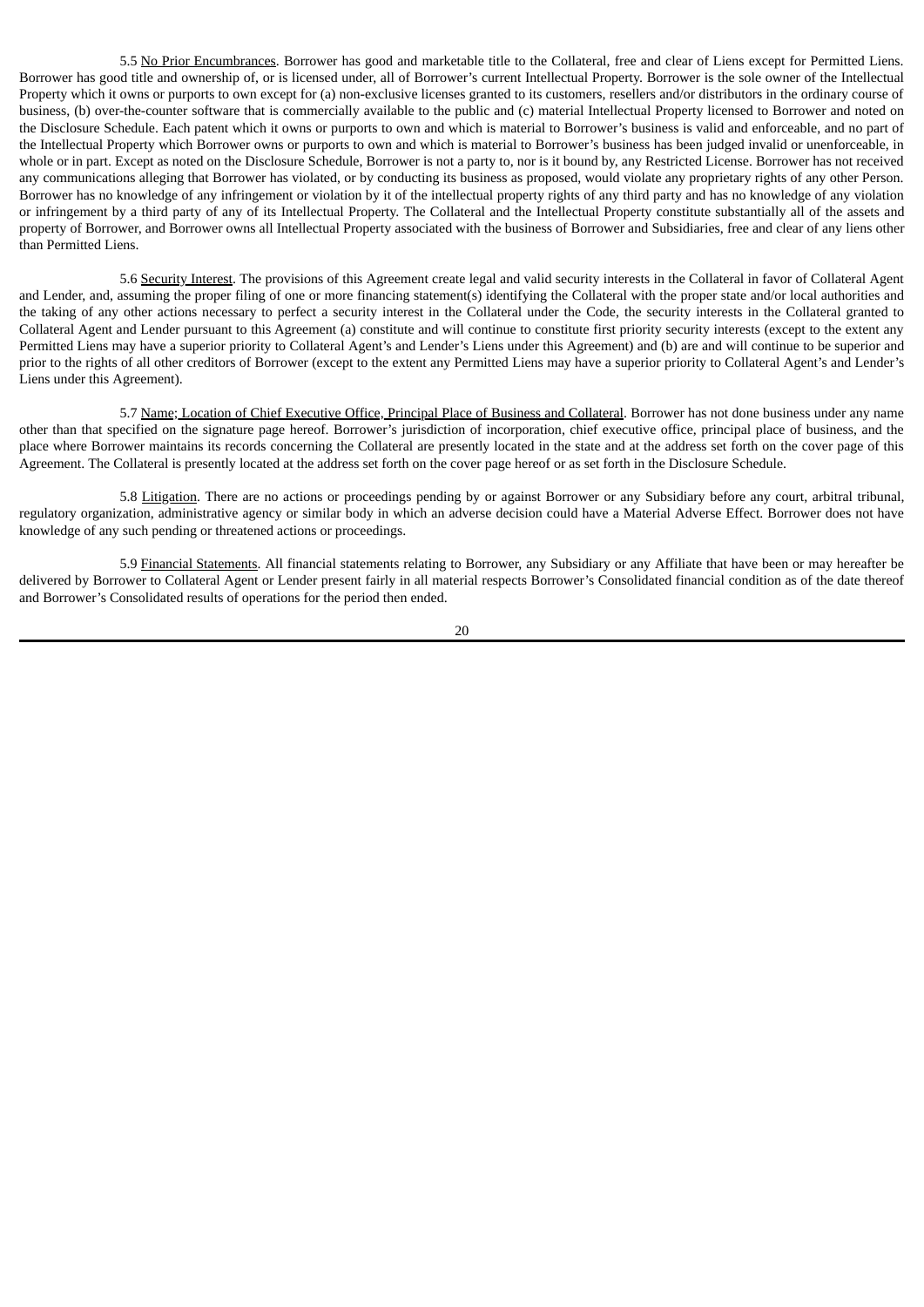5.10 No Material Adverse Effect. No event has occurred and no condition exists which could reasonably be expected to have a Material Adverse Effect since December 31, 2017.

5.11 Full Disclosure. No representation, warranty or other statement made by Borrower in any Loan Document (including the Disclosure Schedule), certificate or written statement furnished to Collateral Agent or Lender contains any untrue statement of a material fact or omits to state a material fact necessary in order to make the statements contained in such certificates or statements not misleading. There is no fact known to Borrower which materially adversely affects, or which could in the future be reasonably expected to materially adversely affect, its ability to perform its obligations under this Agreement.

5.12 Solvency, Etc*.* Borrower is Solvent (as defined below) and, after the execution and delivery of the Loan Documents and the consummation of the transactions contemplated thereby, Borrower will be Solvent. "Solvent" means, with respect to any Person on any date, that on such date (a) the fair value of the property of such Person is greater than the fair value of the liabilities (including contingent liabilities) of such Person, (b) the present fair saleable value of the assets of such Person is not less than the amount that will be required to pay the probable liability of such Person on its debts as they become absolute and matured, (c) such Person does not intend to, and does not believe that it will, incur debts or liabilities beyond such Person's ability to pay as such debts and liabilities mature and (d) such Person is not engaged in business or a transaction, and is not about to engage in business or a transaction, for which such Person's property would constitute an unreasonably small capital.

5.13 Subsidiaries. Borrower has no Subsidiaries.

5.14 Capitalization. All issued and outstanding Equity Securities of Borrower are duly authorized and validly issued, fully paid and nonassessable, and such securities were issued in compliance with all applicable state and federal laws concerning the issuance of securities, except for such compliance with such laws that would not reasonably be expected to result in a Material Adverse Effect.

5.15 Catastrophic Events; Labor Disputes*.* None of Borrower, any Subsidiary or any of their respective Property is or has been affected by any fire, explosion, accident, strike, lockout or other labor dispute, drought, storm, hail, earthquake, embargo, act of God or other casualty that could reasonably be expected to have a Material Adverse Effect. There are no disputes presently subject to grievance procedure, arbitration or litigation under any of the collective bargaining agreements, employment contracts or employee welfare or incentive plans to which Borrower or any Subsidiary is a party, and there are no strikes, lockouts, work stoppages or slowdowns, or, to the knowledge of Borrower, jurisdictional disputes or organizing activity occurring or threatened which could reasonably be expected to have a Material Adverse Effect.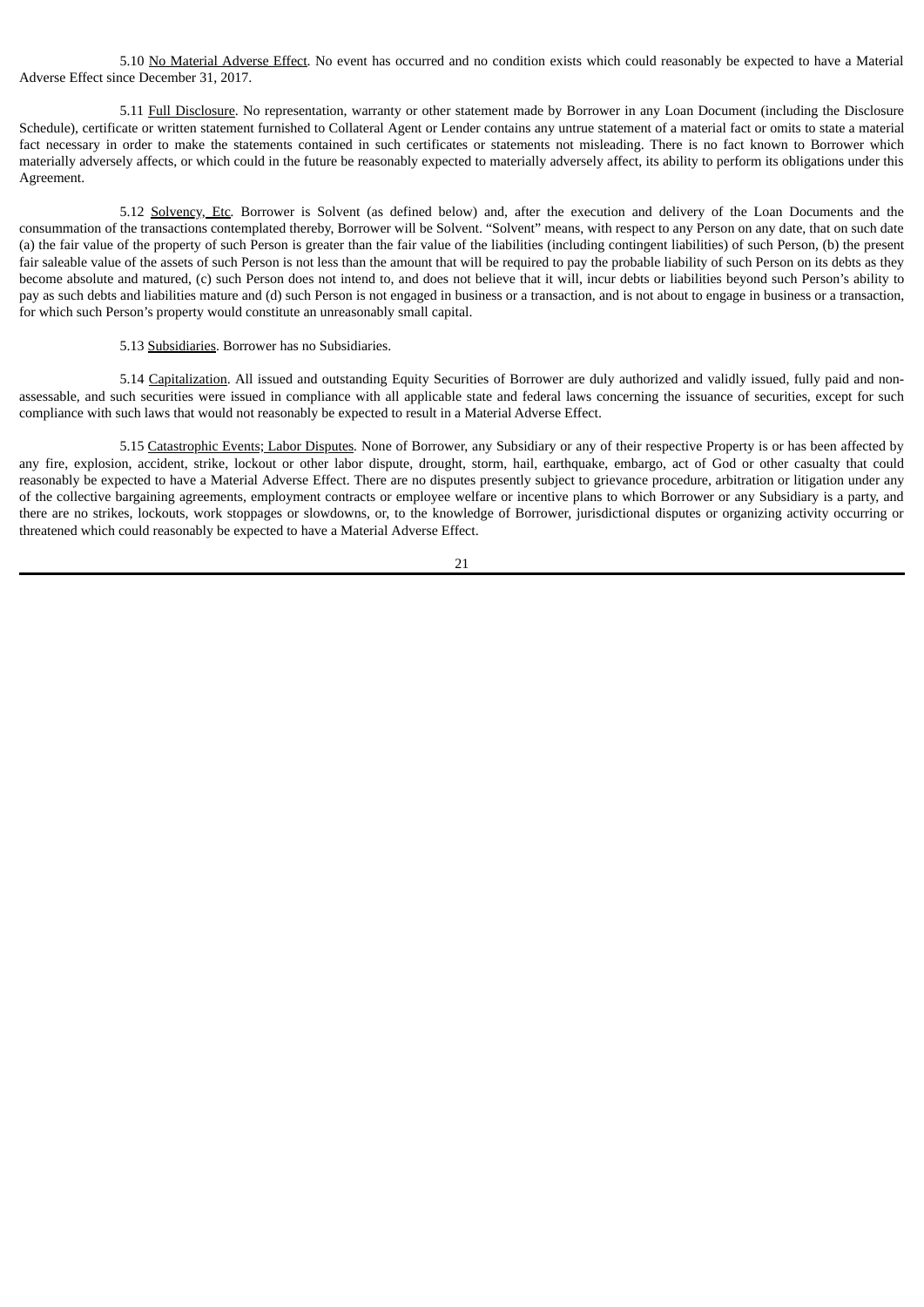## 5.16 Certain Agreements of Officers, Employees and Consultants*.*

(a) No Violation. To the knowledge of Borrower, no officer, employee or consultant of Borrower is, or is now expected to be, in violation of any term of any employment contract, proprietary information agreement, nondisclosure agreement, noncompetition agreement or any other material contract or agreement or any restrictive covenant relating to the right of any such officer, employee or consultant to be employed by Borrower because of the nature of the business conducted or to be conducted by Borrower or relating to the use of trade secrets or proprietary information of others, and to Borrower's knowledge, the continued employment of Borrower's officers, employees and consultants does not subject Borrower to any material liability for any claim or claims arising out of or in connection with any such contract, agreement, or covenant.

(b) No Present Intention to Terminate. To the knowledge of Borrower, no officer of Borrower, and no employee or consultant of Borrower whose termination, either individually or in the aggregate, could reasonably be expected to have a Material Adverse Effect, has any present intention of terminating his or her employment or consulting relationship with Borrower.

5.17 No Plan Assets. Neither Borrower nor any Subsidiary is an "employee benefit plan," as defined in Section 3(3) of ERISA, subject to Title I of ERISA, and none of the assets of Borrower or any Subsidiary constitutes or will constitute "plan assets" of one or more such plans within the meaning of 29 C.F.R. Section 2510.3-101. In addition, (a) neither Borrower nor any Subsidiary is a "governmental plan" within the meaning of Section 3(32) of ERISA and (b) transactions by or with Borrower or any Subsidiary are not subject to state statutes regulating investment of, and fiduciary obligations with respect to, governmental plans similar to the provisions of Section 406 of ERISA or Section 4975 of the Internal Revenue Code currently in effect, which prohibit or otherwise restrict the transactions contemplated by this Loan Agreement.

5.18 Sanctions, Etc. None of Borrower, any of its Subsidiaries or, any director, officer, employee, agent or Affiliate of Borrower or any of its Subsidiaries, is a Person that is, or is owned or controlled by Persons that are, (a) the subject or target of any Sanctions or (b) located, organized or resident in a country or territory that is, or whose government is, the subject of Sanctions. To the best of Borrower's knowledge, as of the date hereof and at all times throughout the term of this Agreement, including after giving effect to any transfers of interests permitted pursuant to the Loan Documents, none of the funds of Borrower, any Subsidiary or of their Affiliates have been (or will be) derived from any unlawful activity with the result that the investment in the respective party (whether directly or indirectly), is prohibited by applicable law or the Loans are in violation of applicable law.

5.19 Regulatory Compliance. Borrower is not a "bank holding company" or a direct or indirect subsidiary of a "bank holding company" as defined in the Bank Holding Company Act of 1956, as amended, and Regulation Y thereunder of the Board of Governors of the Federal Reserve System. Neither Borrower nor any Subsidiary is an "investment company" or a company controlled by an "investment company" under the Investment Company Act of 1940. Borrower is not engaged in the business of extending credit for the purpose of purchasing or carrying margin stock (as defined in Regulation U of the Board of Governors of the Federal Reserve System) and no proceeds of any Loan will be used to purchase or carry margin stock or to extend credit to others for the purpose of purchasing or carrying any margin stock.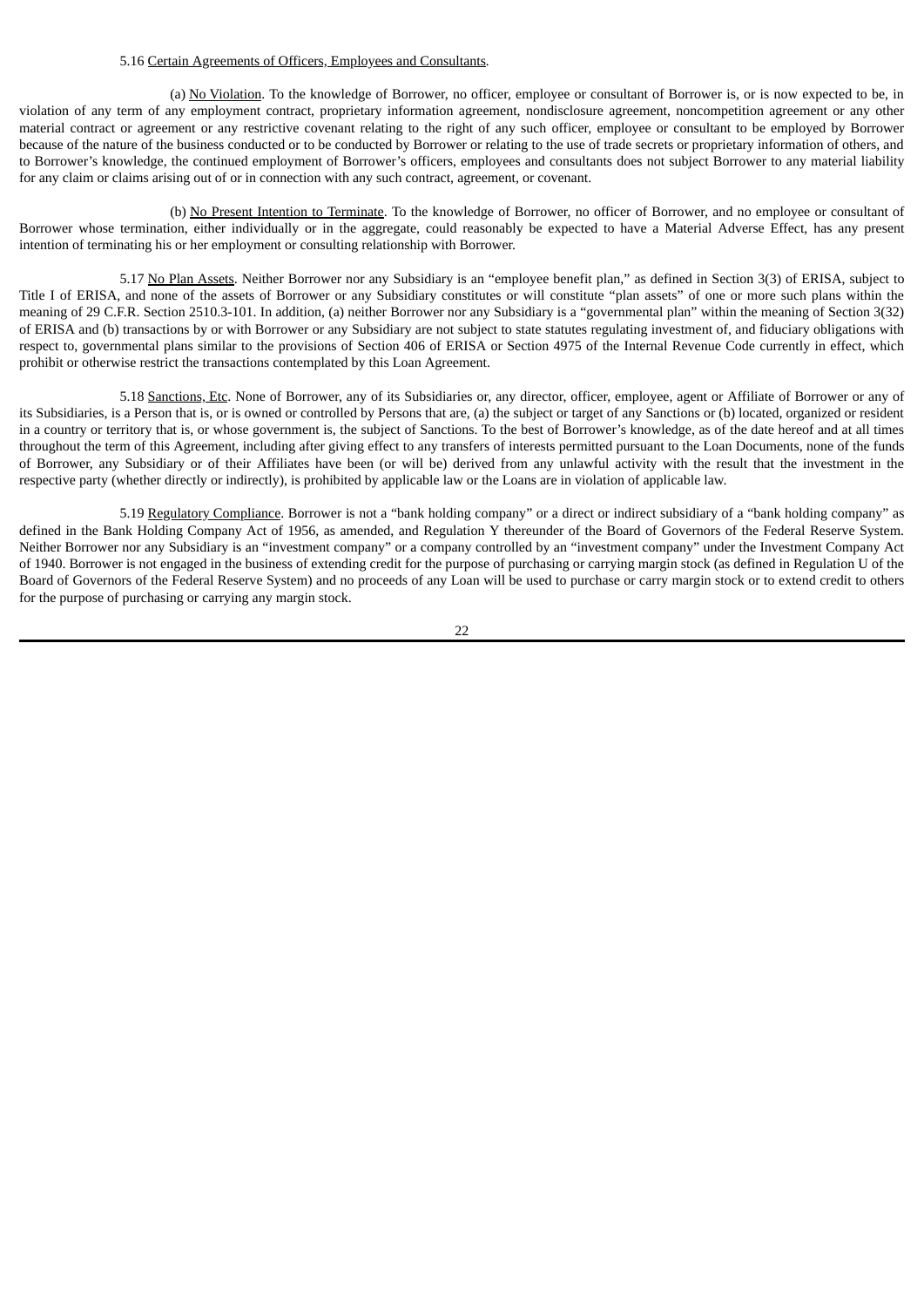5.20 Payment of Taxes. All federal and other material tax returns, reports and statements (including any attachments thereto or amendments thereof) of Borrower and its Subsidiaries filed or required to be filed by any of them have been timely filed (or extensions have been obtained and such extensions have not expired) and all taxes shown on such tax returns or otherwise due and payable and all assessments, fees and other governmental charges upon Borrower, its Subsidiaries and their respective properties, assets, income, businesses and franchises which are due and payable have been paid when due and payable, except for the payment of any such taxes, assessments, fees and other governmental charges which are being diligently contested by Borrower in good faith by appropriate proceedings and for which adequate reserves have been made under GAAP. To the knowledge of Borrower, no tax return of Borrower or any Subsidiary is currently under an audit or examination, and Borrower has not received written notice of any proposed audit or examination, in each case, where a material amount of tax is at issue. Borrower is not an "S corporation" within the meaning of Section 1361(a)(1) of the Internal Revenue Code of 1986, as amended (the "Internal Revenue Code").

5.21 Anti-Terrorism Laws. Borrower will not, directly or indirectly, use the proceeds of the Loans, or lend, contribute or otherwise make available such proceeds to any Subsidiary, joint venture partner or other Person, (i) to fund any activities or business of or with any Person, or in any country or territory, that, at the time of such funding, is, or whose government is, the subject of Sanctions, or (ii) in any other manner that would result in a violation of Sanctions by any Person (including any Person participating in the Loans, whether as lender, underwriter, advisor, investor or otherwise). Lender hereby notifies Borrower that pursuant to the requirements of Anti-Terrorism Laws, and Lender's policies and practices, Lender is required to obtain, verify and record certain information and documentation that identifies Borrower and its principals, which information includes the name and address of Borrower and its principals and such other information that will allow Lender to identify such party in accordance with Anti-Terrorism Laws.

6. Affirmative Covenants. Borrower, until the full and complete payment of the Obligations, covenants and agrees that:

6.1 Good Standing. Borrower shall maintain, and cause each of its Subsidiaries to maintain, its corporate existence and its good standing in its jurisdiction of incorporation and maintain qualification in each jurisdiction in which the failure to so qualify could reasonably be expected to have a Material Adverse Effect. Borrower shall maintain, and cause each of its Subsidiaries to maintain, in force all licenses, approvals and agreements, the loss of which could reasonably be expected to have a Material Adverse Effect.

6.2 Government Compliance. Borrower shall comply, and cause each of its Subsidiaries to comply, with all statutes, laws, ordinances and government rules and regulations to which it is subject, noncompliance with which could reasonably be expected to have a Material Adverse Effect.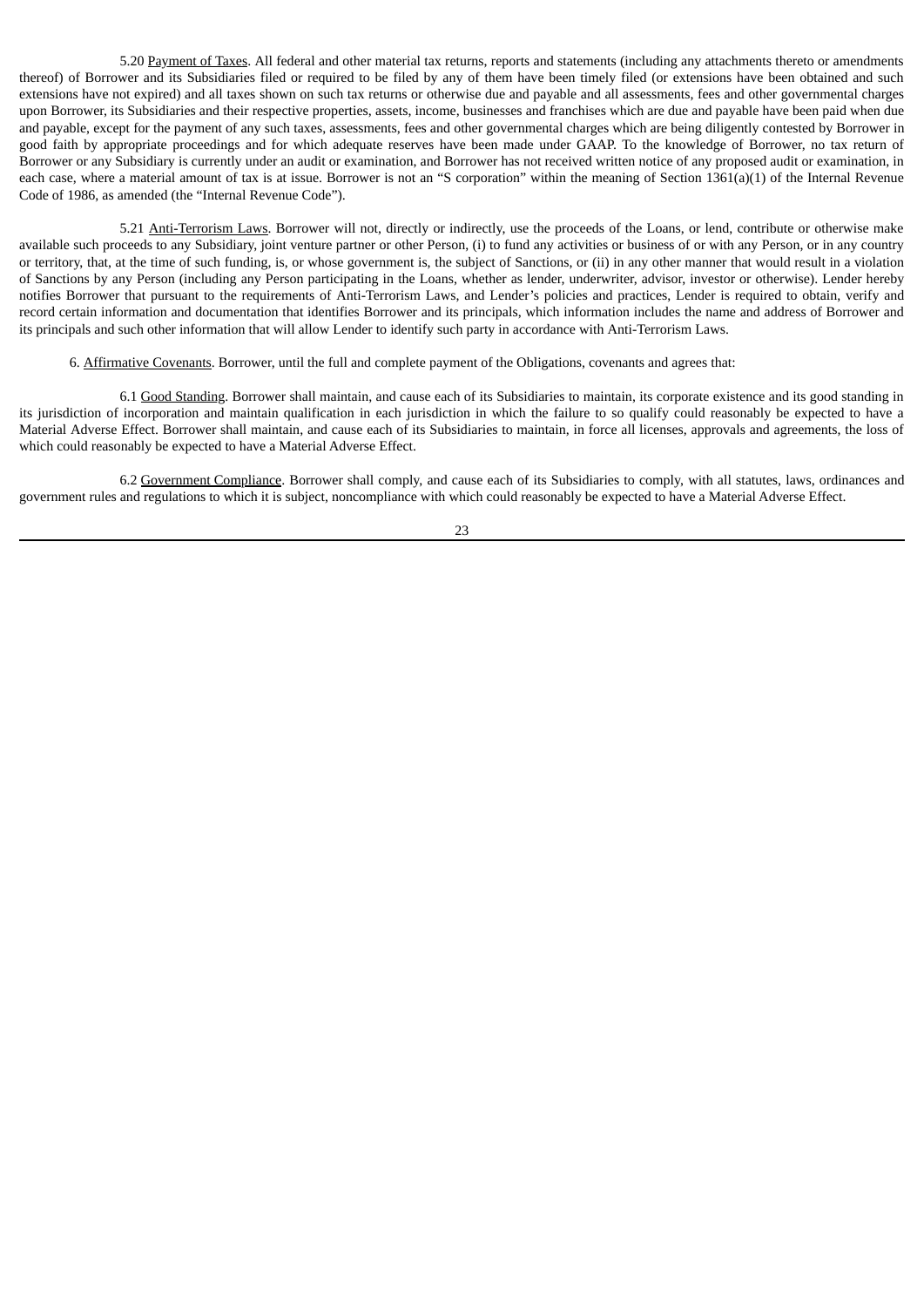6.3 Financial Statements, Reports, Certificates. Borrower shall deliver to Lender: (a) as soon as available, but in any event within forty-five (45) days after the end of each fiscal quarter, a Borrower prepared Consolidated balance sheet, Consolidated income statement and Consolidated cash flow statement covering Borrower's operations during such period, certified by Borrower's president, treasurer or chief financial officer (each, a "Responsible Officer"); (b) as soon as available, but in any event within one hundred eighty (180) days after the end of Borrower's fiscal year, audited Consolidated financial statements of Borrower prepared in accordance with GAAP, together with an unqualified opinion on such financial statements of a nationally recognized or other independent public accounting firm reasonably acceptable to Lender; and (c) as soon as available, but in any event within thirty (30) days after the earlier of (i) the end of Borrower's fiscal year or (ii) the date of Borrower's board of directors' adoption, Borrower's operating budget and plan for the next fiscal year; and (d) such other financial information as Lender may reasonably request from time to time. From and after such time as Borrower becomes a publicly reporting company, promptly as they are available and in any event: (i) at the time of filing of Borrower's Form 10-K with the Securities and Exchange Commission after the end of each fiscal year of Borrower, the financial statements of Borrower filed with such Form 10-K; and (ii) at the time of filing of Borrower's Form 10-Q with the Securities and Exchange Commission after the end of each of the first three fiscal quarters of Borrower, the Consolidated financial statements of Borrower filed with such Form 10-Q. In addition, Borrower shall deliver to Lender (A) promptly upon becoming available, copies of all statements, reports and notices sent or made available generally by Borrower to its security holders and (B) immediately upon receipt of notice thereof, a report of any material legal actions pending or threatened against Borrower or any Subsidiary or the commencement of any action, proceeding or governmental investigation involving Borrower or any Subsidiary is commenced that is reasonably expected to result in damages or costs to Borrower of Fifty Thousand Dollars (\$50,000) or more.

6.4 Certificates of Compliance. Each time financial statements are furnished pursuant to Section 6.3 above, Borrower shall deliver to Lender an Officer's Certificate signed by a Responsible Officer in the form of, and certifying to the matters set forth in Exhibit E hereto.

6.5 Notice of Defaults. As soon as possible, and in any event within five (5) days after the discovery of a Default or an Event of Default, Borrower shall provide Lender with an Officer's Certificate setting forth the facts relating to or giving rise to such Default or Event of Default and the action which Borrower proposes to take with respect thereto.

6.6 Taxes. Borrower shall make, and cause each Subsidiary to make, due and timely payment or deposit of all federal, state, and local taxes, assessments, or contributions required of it by law or imposed upon any Property belonging to it, and will execute and deliver to Collateral Agent and Lender, on demand, appropriate certificates attesting to the payment or deposit thereof; and Borrower will make, and cause each Subsidiary to make, timely payment or deposit of all tax payments and withholding taxes required of it by applicable laws, including those laws concerning F.I.C.A., F.U.T.A., state disability, and local, state, and federal income taxes, and will, upon request, furnish Collateral Agent and Lender with proof satisfactory to Lender indicating that Borrower and each Subsidiary has made such payments or deposits; *provided* that Borrower need not make any payment if the amount or validity of such payment is contested in good faith by appropriate proceedings which suspend the collection thereof (provided that such proceedings do not involve any substantial danger of the sale, forfeiture or loss of any material item of Collateral or Collateral which in the aggregate is material to Borrower and that Borrower has adequately bonded such amounts or reserves sufficient to discharge such amounts have been provided on the books of Borrower). In addition, Borrower shall not change, and shall not permit any Subsidiary to change, its respective jurisdiction of residence for taxation purposes.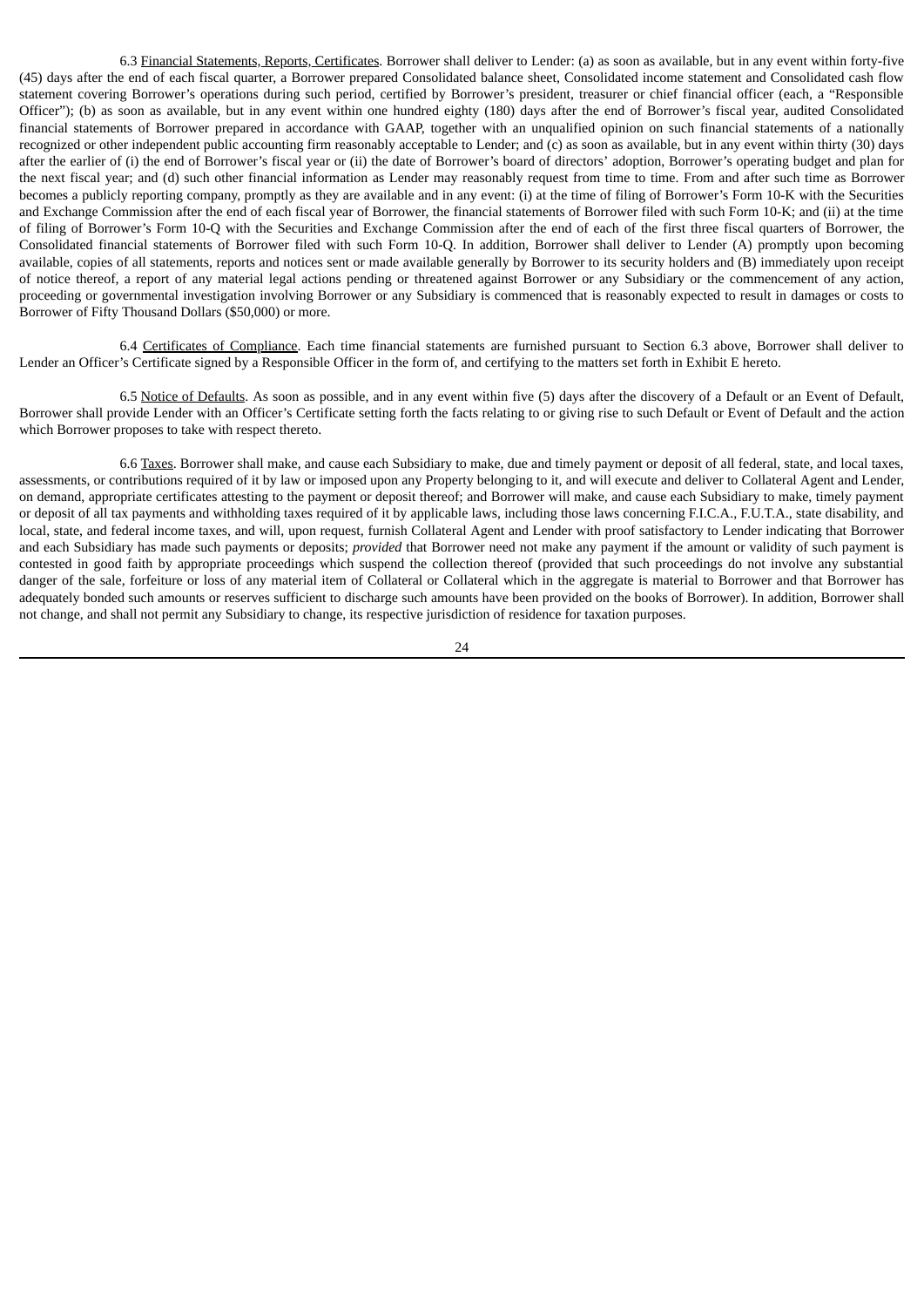6.7 Use; Maintenance. Borrower shall keep and maintain all items of equipment and other similar types of personal property that form any significant portion or portions of the Collateral in good operating condition and repair and shall make all necessary replacements thereof and renewals thereto so that the value and operating efficiency thereof shall at all times be maintained and preserved. Borrower shall not permit any such material item of Collateral to become a fixture to real estate or an accession to other personal property, without the prior written consent of Collateral Agent and Lender. Borrower shall not permit any such material item of Collateral to be operated or maintained in violation of any applicable law, statute, rule or regulation. With respect to items of leased equipment (to the extent Collateral Agent and Lender have any security interest in any residual Borrower's interest in such equipment under the lease), Borrower shall keep, maintain, repair, replace and operate such leased equipment in accordance with the terms of the applicable lease.

6.8 Insurance. Borrower shall keep its business and the Collateral insured for risks and in amounts standard for companies in Borrower's industry and location, and as Collateral Agent or Lender may reasonably request. Insurance policies shall be in a form, with companies, and in amounts that are reasonably satisfactory to Collateral Agent and Lender. All property policies shall have a lender's loss payable endorsement showing Collateral Agent and Lender as an additional loss payee and all liability policies shall show Collateral Agent and Lender as an additional insured and all policies shall provide that the insurer must give Collateral Agent at least thirty (30) days notice before canceling its policy. At Collateral Agent's or Lender's request, Borrower shall deliver certified copies of policies and evidence of all premium payments. Proceeds payable under any property policy shall, at Collateral Agent's or Lender's option, be payable to Collateral Agent, for the benefit of Lender, or to Lender on account of the Obligations. Notwithstanding the foregoing, so long as no Event of Default has occurred and is continuing, Borrower shall have the option of applying the proceeds of any property policy, toward the replacement or repair of destroyed or damaged property; *provided* that (a) any such replaced or repaired property (i) shall be of equal or like value as the replaced or repaired Collateral and (ii) shall be deemed Collateral in which Collateral Agent and Lender have been granted a first priority security interest and (b) after the occurrence and during the continuation of an Event of Default all proceeds payable under such property policy shall, at the option of Collateral Agent or Lender, be payable to Collateral Agent, for the benefit of Lender, or to Lender on account of the Obligations. If Borrower fails to obtain insurance as required under Section 6.8 or to pay any amount or furnish any required proof of payment to third persons and Collateral Agent, Collateral Agent or Lender may make all or part of such payment or obtain such insurance policies required in Section 6.8, and take any action under the policies Collateral Agent or Lender deems prudent. On or prior to the first Funding Date and prior to each policy renewal, Borrower shall furnish to Collateral Agent certificates of insurance or other evidence satisfactory to Collateral Agent that insurance complying with all of the above requirements is in effect.

6.9 Further Assurances. At any time and from time to time Borrower shall execute and deliver such further instruments and take such further action as may reasonably be requested by Collateral Agent or Lender to make effective the purposes of this Agreement, including the continued perfection and priority of Collateral Agent's Lender's security interest in the Collateral.

6.10 Subsidiaries. Borrower, upon Lender's or Collateral Agent's request, shall cause any Subsidiary to provide Lender and Collateral Agent with a guaranty of the Obligations and a security interest in such Subsidiary's assets to secure such guaranty.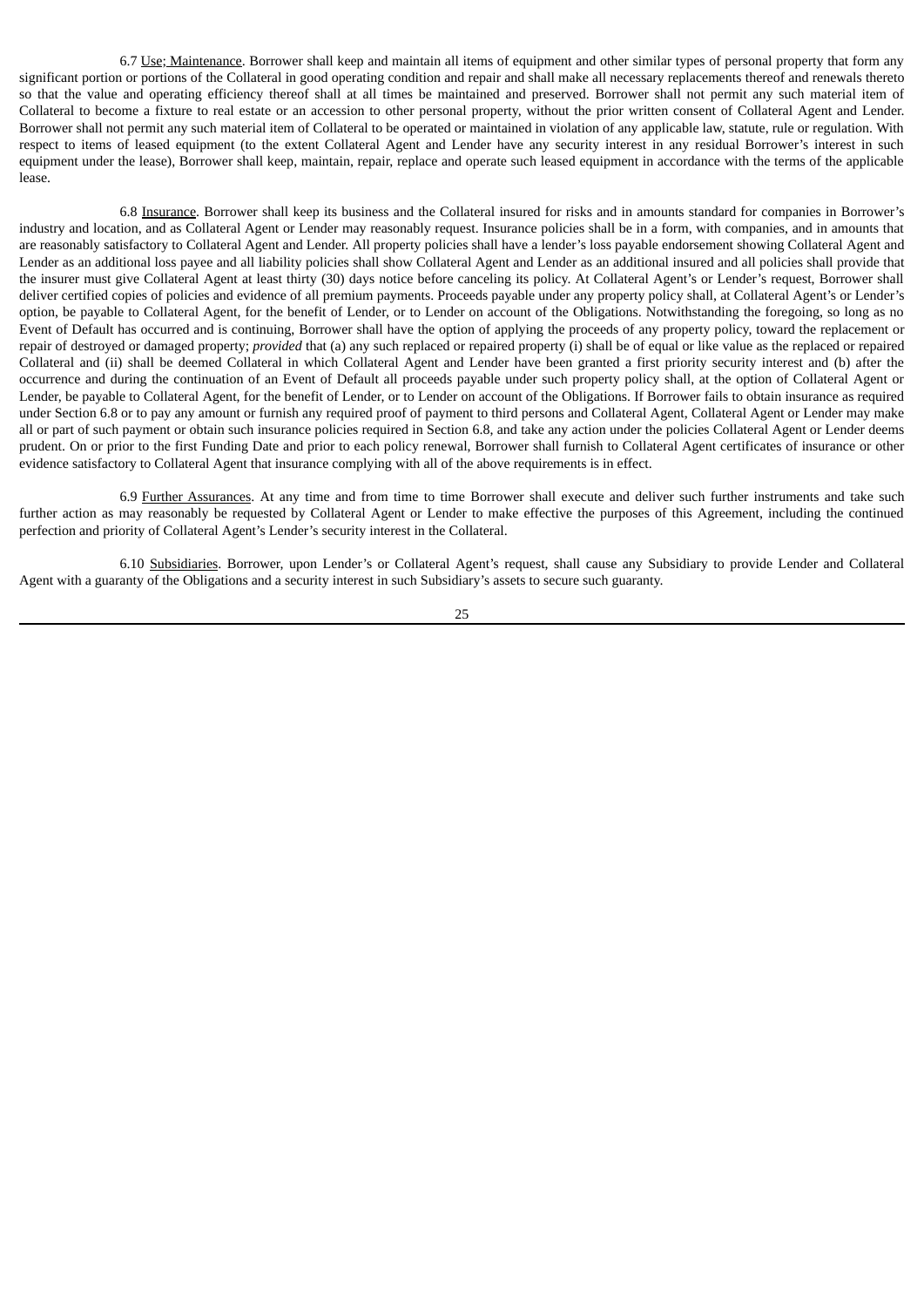6.11 Keeping of Books. Borrower shall keep proper books of record and account, in which full and correct entries shall be made of all financial transactions and the assets and business of Borrower and its Subsidiaries in accordance with GAAP.

6.12 Liquidity Covenant. Borrower shall, at all times until the indefeasible repayment in full of the Obligations, maintain not less than Five Million Dollars (\$5,000,000) on deposit in accounts over which Lender maintains an Account Control Agreement.

7. Negative Covenants. Borrower, until the full and complete payment of the Obligations, covenants and agrees that Borrower shall not:

7.1 Chief Executive Office. Change its name, jurisdiction of incorporation, chief executive office, principal place of business or any of the items set forth in Section 1 of the Disclosure Schedule without thirty (30) days prior written notice to Collateral Agent.

7.2 Collateral Control. Subject to its rights under Sections 4.4 and 7.4, remove any items of Collateral from Borrower's facility located at the address set forth on the cover page hereof or as set forth on the Disclosure Schedule.

7.3 Liens. Create, incur, allow or suffer, or permit any Subsidiary to create, incur, allow or suffer, any Lien on any of its property, or assign or convey any right to receive income, including the sale of any accounts except for Permitted Liens, or permit any Collateral not to be subject to the first priority security interest granted herein (except for Permitted Liens that are permitted by the terms of this Agreement to have priority to Collateral Agent's and Lender's Liens), or enter into any agreement, document, instrument or other arrangement (except with or in favor of Collateral Agent, for the benefit of Lender, or Lender) with any Person which directly or indirectly prohibits or has the effect of prohibiting Borrower or any Subsidiary from assigning, mortgaging, pledging, granting a security interest in or upon, or encumbering any of Borrower's or any Subsidiary's Intellectual Property, except (a) as otherwise permitted in Section 7.4 hereof and (b) as permitted in the definition of "Permitted Liens" herein.

7.4 Other Dispositions of Collateral. Convey, sell, lease or otherwise dispose of, or permit any Subsidiary to convey, sell, lease or otherwise dispose, of all or any part of the Collateral to any Person (collectively, a "Transfer"), except for: (a) Transfers of inventory in the ordinary course of business; (b) Transfers of worn-out or obsolete equipment made in the ordinary course of business; and (c) Transfers permitted under subclause (g) of the definition of Permitted Liens with respect to Collateral.

7.5 Distributions. (a) Pay any dividends or make any distributions, or permit any Subsidiary to pay any dividends or make any distributions, on their respective Equity Securities; (b) purchase, redeem, retire, defease or otherwise acquire, or permit any Subsidiary to purchase, redeem, retire, defease or otherwise acquire, for value any of their respective Equity Securities (other than repurchases pursuant to the terms of employee stock purchase plans, employee restricted stock agreements or similar arrangements in an aggregate amount not to exceed One Hundred Thousand Dollars (\$100,000) in any fiscal year); (c) return, or permit any Subsidiary to return, any capital to any holder of its Equity Securities as such; (d) make, or permit any Subsidiary to make, any distribution of assets, Equity Securities, obligations or securities to any holder of its Equity Securities as such; or (e) set apart any sum for any such purpose; *provided*, however, Borrower may pay dividends payable solely in Borrower's common stock.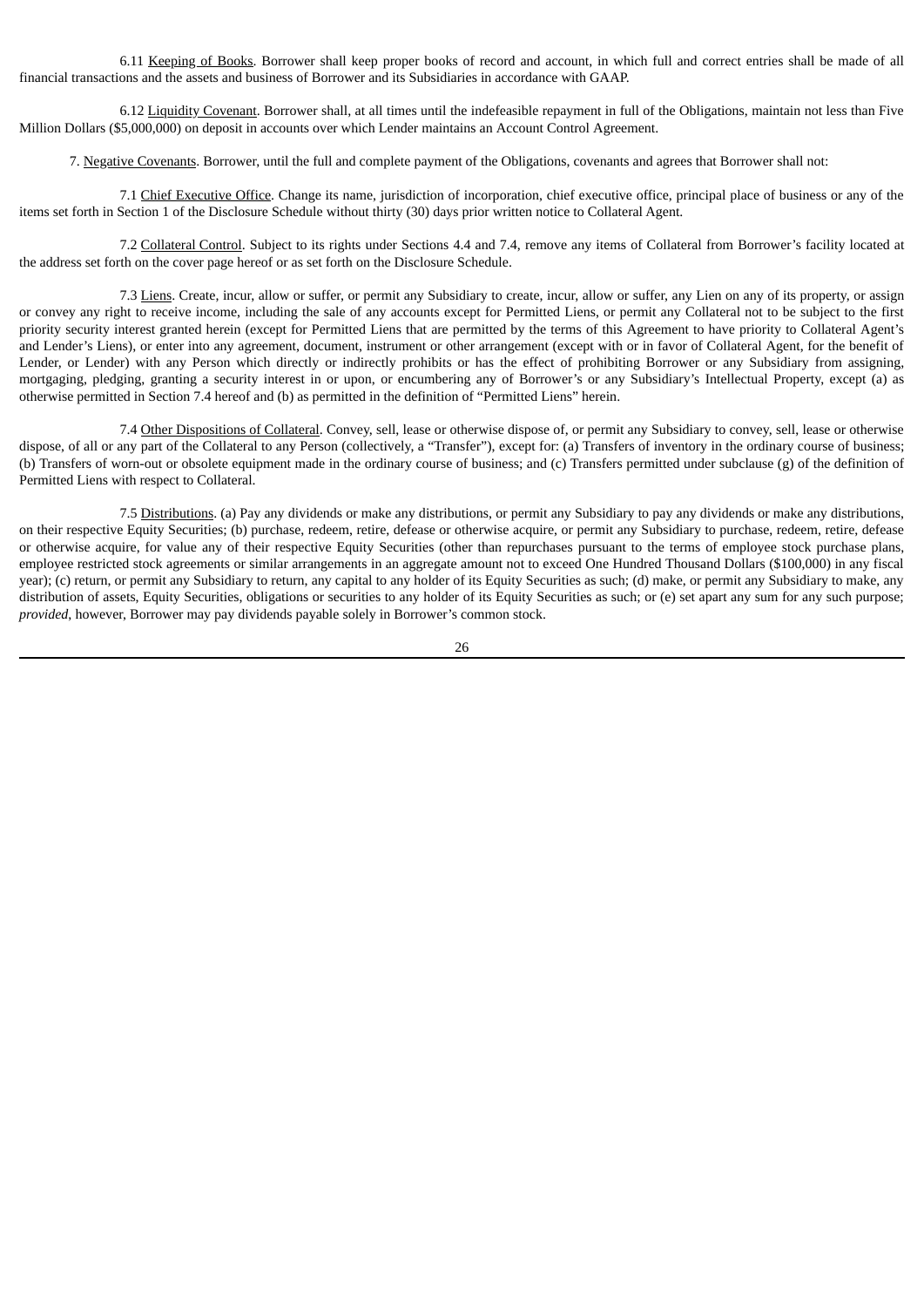7.6 Mergers or Acquisitions. Merge or consolidate, or permit any Subsidiary to merge or consolidate, with or into any other Person or acquire, or permit any Subsidiary to acquire, all or substantially all of the capital stock or assets of another Person; *provided* that (a) any Subsidiary may merge into another Subsidiary and (b) any Subsidiary may merge into Borrower so long as Borrower is the surviving entity.

7.7 Change in Business or Ownership. Engage, or permit any Subsidiary to engage, in any business other than the businesses currently engaged in by Borrower or such Subsidiary, as applicable, or reasonably related thereto or have a material change in Borrower's ownership equal to or greater than twenty-five percent (25%) other than (a) by the sale by Borrower of Borrower's Equity Securities in a public offering or (b) to venture capital investors so long as Borrower identifies to Lender and Collateral Agent the venture capital investors prior to the execution of a definitive agreement relating to such change of ownership and any such venture capital investors that purchase or otherwise acquire twenty-five percent (25%) or more of the ownership of Borrower in one or a series of transactions have cleared Lender's "know your customer" checks.

7.8 Transactions With Affiliates; Creation of Subsidiaries. (a) Enter, or permit any Subsidiary to enter, into any contractual obligation with any Affiliate or engage in any other transaction with any Affiliate except upon terms at least as favorable to Borrower or such Subsidiary, as applicable, as an arms-length transaction with Persons who are not Affiliates of Borrower or (b) create a Subsidiary without providing at least 10 Business Days advance notice thereof to Lender and, if requested by Lender, such Subsidiary guarantees the Obligations and grants a security interest in its assets to secure such guaranty, in each case on terms reasonably satisfactory to Collateral Agent and Lender.

7.9 Indebtedness Payments. (a) Prepay, redeem, purchase, defease or otherwise satisfy in any manner prior to the scheduled repayment thereof any Indebtedness for borrowed money (other than amounts due or permitted to be prepaid under this Agreement) or lease obligations, (b) amend, modify or otherwise change the terms of any Indebtedness for borrowed money or lease obligations so as to accelerate the scheduled repayment thereof or (c) repay any notes to officers, directors or shareholders.

7.10 Indebtedness. Create, incur, assume or permit, or permit any Subsidiary to create, incur, or permit to exist, any Indebtedness except Permitted Indebtedness.

7.11 Investments. Make, or permit any Subsidiary to make, any Investment except for Permitted Investments.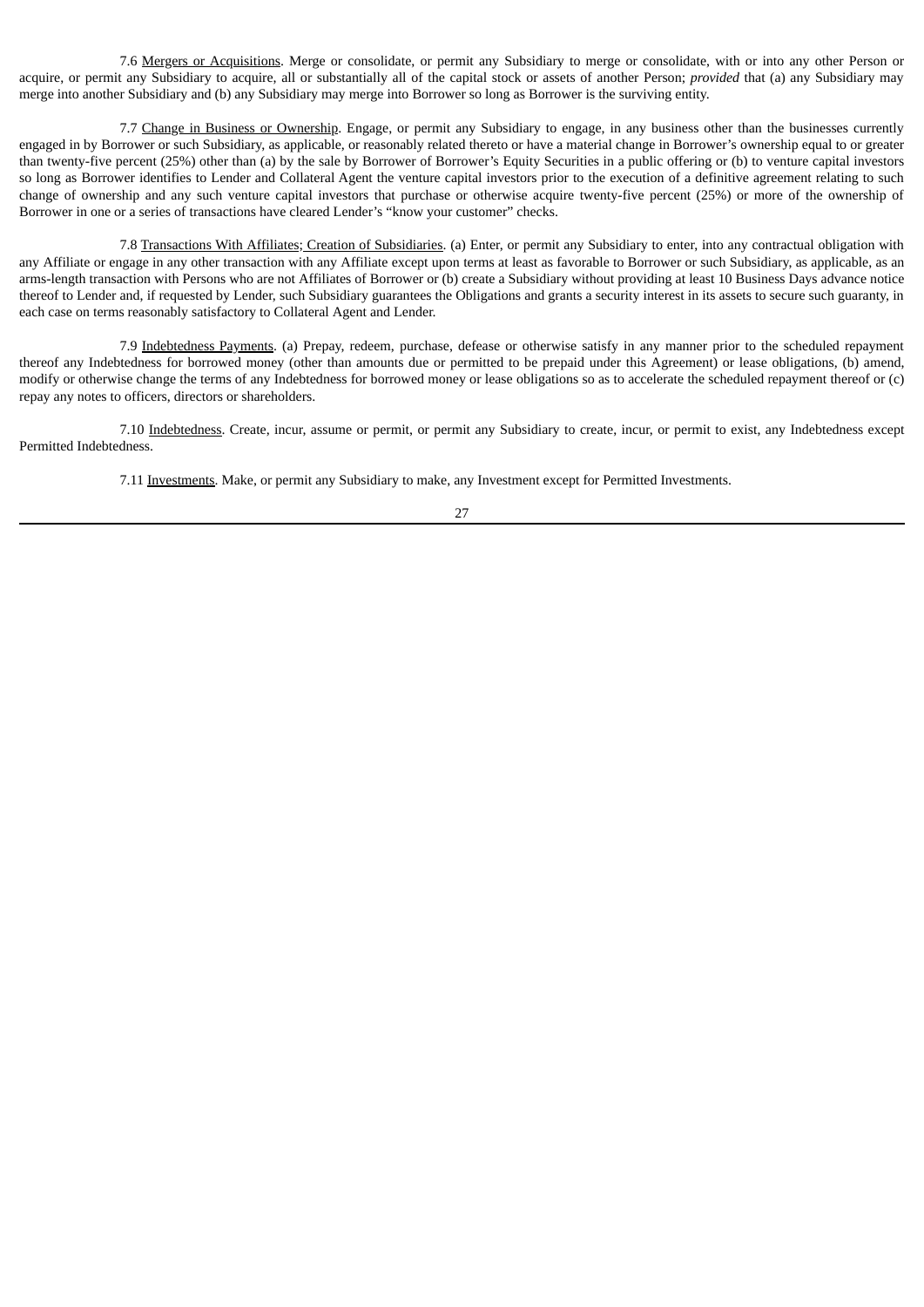7.12 Compliance. (a) Become, or permit any Subsidiary to become, an "investment company" or a company controlled by an "investment company" under the Investment Company Act of 1940, or undertake as one of its important activities, extending credit to purchase or carry margin stock (as defined in Regulation U of the Board of Governors of the Federal Reserve System), or use the proceeds of any Loan for that purpose; (b) become, or permit any Subsidiary to become, subject to any other federal or state law or regulation which purports to restrict or regulate its ability to borrow money; or (c) (i) fail, or permit any Subsidiary to fail, to meet the minimum funding requirements of the Employment Retirement Income Security Act of 1974, and its regulations, as amended from time to time ("ERISA"), permit, or (ii) permit, or permit any Subsidiary to permit, a Reportable Event or Prohibited Transaction, as defined in ERISA, to occur; (d) fail, or permit any Subsidiary to fail, to comply with the Federal Fair Labor Standards Act or violate any other law or regulation, if the violation could reasonably be expected to have Material Adverse Effect.

7.13 Maintenance of Accounts. (a) Maintain any deposit account or securities account except accounts with respect to which Collateral Agent and Lender has obtained a perfected security interest in such accounts through one or more Account Control Agreements or (b) grant or allow any other Person (other than Collateral Agent or Lender) to perfect a security interest in, or enter into any agreements with any Persons (other than Collateral Agent or Lender) accomplishing perfection via control as to, any of its deposit accounts or securities accounts.

7.14 Negative Pledge Regarding Intellectual Property. Create, incur, assume or suffer to exist, or permit any Subsidiary to create, incur, assume or suffer to exist, any Lien of any kind upon any Intellectual Property or Transfer any Intellectual Property, whether now owned or hereafter acquired, other than non-exclusive licenses of Intellectual Property entered into in the ordinary course of business.

8. Events of Default. Any one or more of the following events shall constitute an "Event of Default" by Borrower under this Agreement:

8.1 Failure to Pay. If Borrower fails to pay when due and payable or when declared due and payable in accordance with the Loan Documents: (a) any Scheduled Payment on the relevant Payment Date or on the relevant Maturity Date; or (b) any other portion of the Obligations within five (5) days after receipt of written notice from Lender that such payment is due.

8.2 Certain Covenant Defaults. If Borrower fails to perform any obligation arising under Sections 6.5, 6.8 or 6.12 or violates any of the covenants contained in Section 7 of this Agreement.

8.3 Other Covenant Defaults. If Borrower fails or neglects to perform, keep, or observe any other term, provision, condition, covenant, or agreement contained in this Agreement (other than as set forth in Sections 8.1, 8.2 or 8.4 through 8.14), in any of the other Loan Documents and Borrower has failed to cure such default within thirty (30) days of the occurrence of such default. During this thirty (30) day period, the failure to cure the default is not an Event of Default.

8.4 Material Adverse Change. If there occurs a material adverse change in Borrower's business, or if there is a material impairment of the prospect of repayment of any portion of the Obligations owing to Collateral Agent or Lender or a material impairment of the value or priority of Collateral Agent's and Lender's security interest in the Collateral.

8.5 Investor Abandonment. If Lender determines in its reasonable good faith judgment, that it is the clear intention of Borrower's investors not to continue to fund Borrower in the amounts and within the timeframe necessary to enable Borrower to satisfy the Obligations as they become due and payable.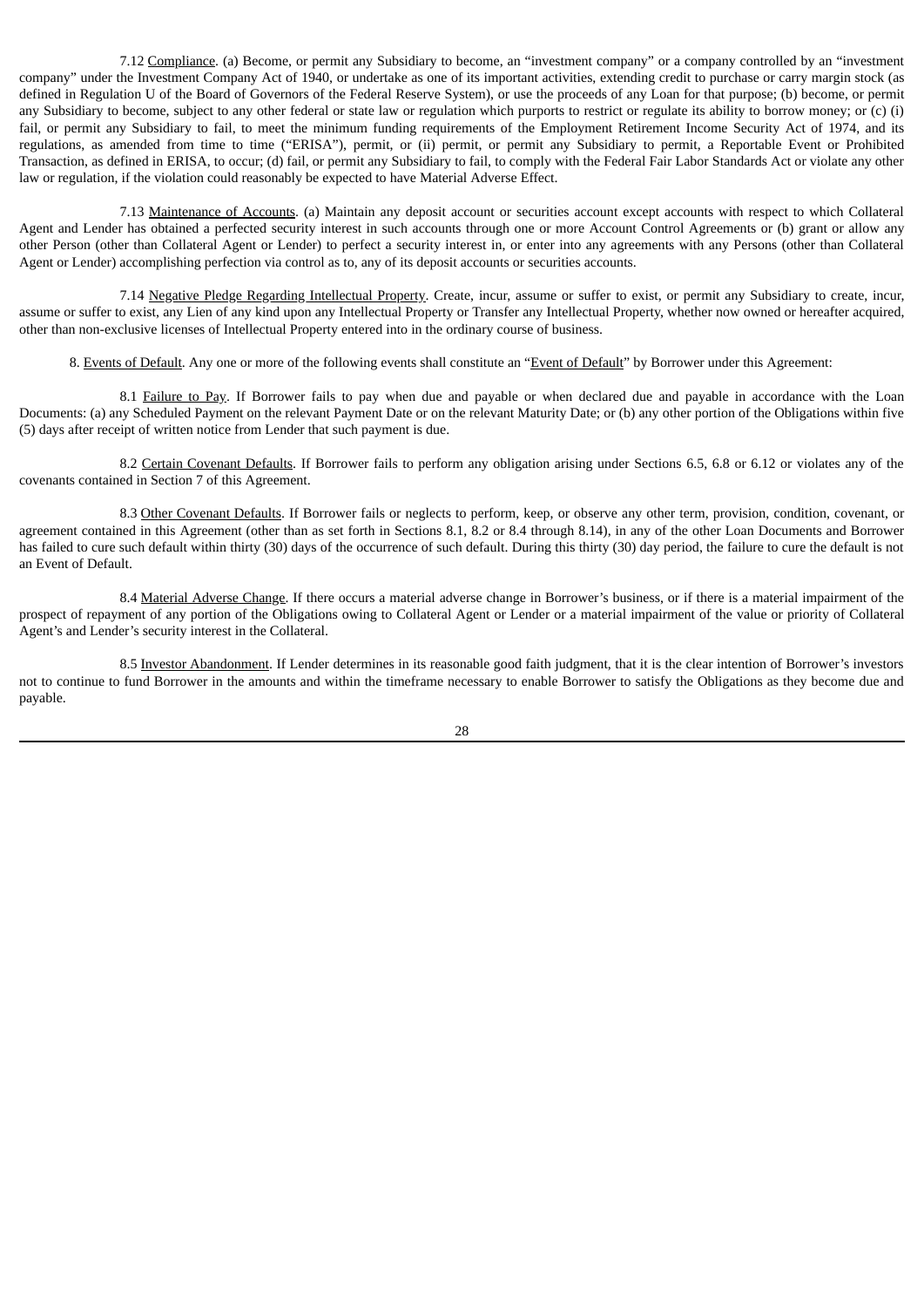8.6 Seizure of Assets, Etc. (a) If any material portion of Borrower's or any Subsidiary's assets (i) is attached, seized, subjected to a writ or distress warrant, or is levied upon or (ii) comes into the possession of any trustee, receiver or Person acting in a similar capacity and such attachment, seizure, writ or distress warrant or levy has not been removed, discharged or rescinded within ten (10) days, (b) if Borrower or any Subsidiary is enjoined, restrained or in any way prevented by court order from continuing to conduct all or any material part of its business affairs, (c) if a judgment or other claim becomes a lien or encumbrance upon any material portion of Borrower's or any Subsidiary's assets or (d) if a notice of lien, levy, or assessment is filed of record with respect to any of Borrower's or any Subsidiary's assets by the United States Government, or any department agency or instrumentality thereof, or by any state, county, municipal, or governmental agency, and the same is not paid within ten (10) days after Borrower receives notice thereof; *provided* that none of the foregoing shall constitute an Event of Default where such action or event is stayed or an adequate bond has been posted pending a good faith contest by Borrower.

8.7 Service of Process. (a) The service of process upon Collateral Agent or Lender seeking to attach by a trustee or other process any funds of Borrower on deposit or otherwise held by Collateral Agent or Lender, (b) the delivery upon Collateral Agent or Lender of a notice of foreclosure by any Person seeking to attach or foreclose on any funds of Borrower on deposit or otherwise held by Collateral Agent or Lender or (c) the delivery of a notice of foreclosure or exclusive control to any entity holding or maintaining Borrower's deposit accounts or accounts holding securities by any Person (other than Collateral Agent or Lender) seeking to foreclose or attach any such accounts or securities.

8.8 Default on Indebtedness. One or more defaults shall exist under any agreement with any third party or parties which consists of the failure to pay any Indebtedness of Borrower or any Subsidiary at maturity or which results in a right by such third party or parties, whether or not exercised, to accelerate the maturity of Indebtedness in an aggregate amount in excess of Fifty Thousand Dollars (\$50,000) or a default shall exist under any financing agreement with a Lender or any Lender's Affiliates.

8.9 Judgments. If a judgment or judgments for the payment of money in an amount, individually or in the aggregate, of at least Fifty Thousand Dollars (\$50,000) shall be rendered against Borrower or any Subsidiary and shall remain unsatisfied and unstayed for a period of ten (10) days or more.

8.10 Misrepresentations. If any material misrepresentation or material misstatement exists now or hereafter in any warranty, representation, statement, certification, or report made to Collateral Agent or Lender by Borrower or any officer, employee, agent, or director of Borrower.

8.11 Breach of Warrant. If Borrower shall breach any material term of any Warrant.

8.12 Unenforceable Loan Document. If any Loan Document shall in any material respect cease to be as determined by a final nonappealable binding judgment, or Borrower shall assert that any Loan Document is not, a legal, valid and binding obligation of Borrower enforceable in accordance with its terms.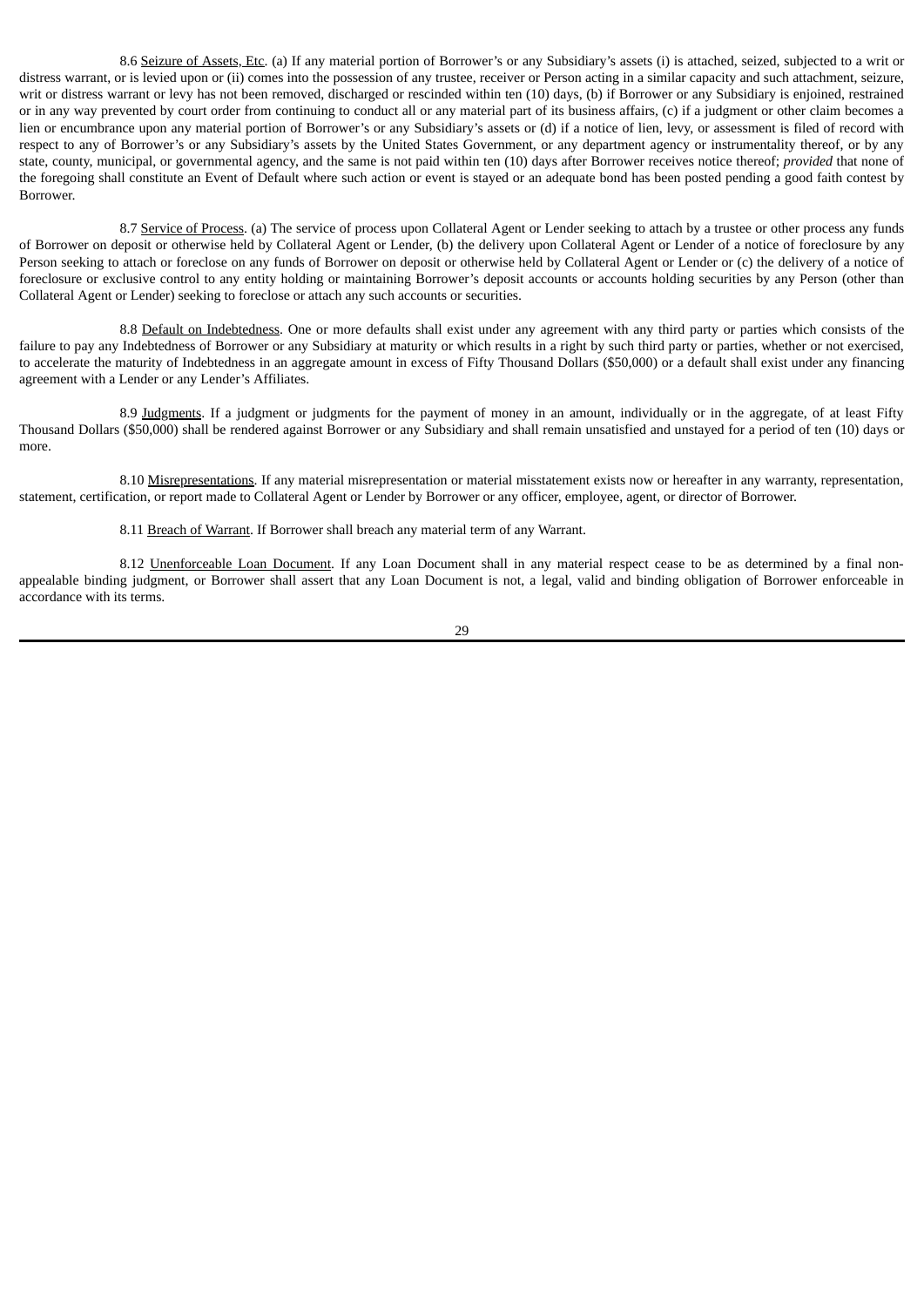8.13 Involuntary Insolvency Proceeding. (a) If a proceeding shall have been instituted in a court having jurisdiction in the premises (i) seeking a decree or order for relief in respect of Borrower or any Subsidiary in an involuntary case under any applicable bankruptcy, insolvency or other similar law now or hereafter in effect, (ii) for the appointment of a receiver, liquidator, administrator, assignee, custodian, trustee (or similar official) of Borrower or any Subsidiary or for any substantial part of its Property or (iii) for the winding-up or liquidation of its affairs, and such proceeding shall remain undismissed or unstayed and in effect for a period of thirty (30) consecutive days or (b) such court shall enter a decree or order granting the relief sought in any such proceeding.

8.14 Voluntary Insolvency Proceeding. If Borrower or any Subsidiary shall (a) commence a voluntary case under any applicable bankruptcy, insolvency or other similar law now or hereafter in effect, (b) consent to the entry of an order for relief in an involuntary case under any such law, (c) consent to the appointment of or taking possession by a receiver, liquidator, assignee, trustee, custodian (or other similar official) of Borrower or any Subsidiary or for any substantial part of its Property, (d) shall make a general assignment for the benefit of creditors, (e) shall fail generally to pay its debts as they become due or (f) take any corporate action in furtherance of any of the foregoing.

# 9. Lender's Rights and Remedies.

9.1 Rights and Remedies. Upon the occurrence of any Default or Event of Default, Lender shall not have any further obligation to advance money or extend credit to or for the benefit of Borrower. In addition, upon the occurrence of an Event of Default, Collateral Agent and Lender shall have the rights, options, duties and remedies of a secured party as permitted by law and, in addition to and without limitation of the foregoing, Collateral Agent, on behalf of Lender, or Lender (acting alone) may, at its election, without notice of election and without demand, do any one or more of the following, all of which are authorized by Borrower:

(a) Acceleration of Obligations. Declare all Obligations, whether evidenced by this Agreement, by any of the other Loan Documents, or otherwise, including (i) any accrued and unpaid interest, (ii) the amounts which would have otherwise come due under Section 2.3(b)(ii) if the Loans had been voluntarily prepaid, (iii) the unpaid principal balance of the Loans and (iv) all other sums, if any, that shall have become due and payable hereunder, immediately due and payable (*provided* that upon the occurrence of an Event of Default described in Section 8.13 or 8.14 all Obligations shall become immediately due and payable without any action by Collateral Agent or Lender);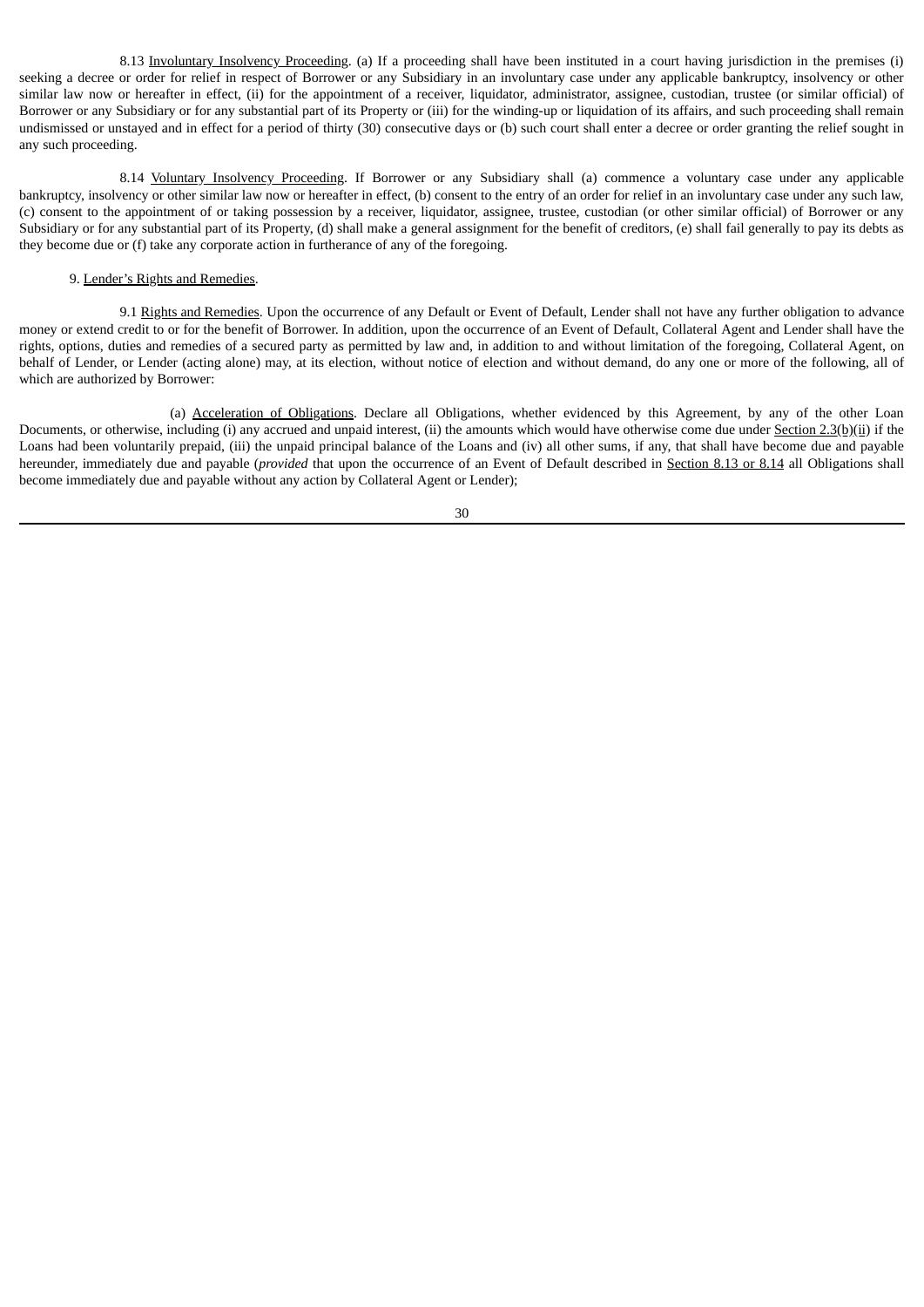(b) Protection of Collateral. Make such payments and do such acts as Collateral Agent or Lender considers necessary or reasonable to protect Collateral Agent's and Lender's security interest in the Collateral. Borrower agrees to assemble the Collateral if Collateral Agent or Lender so requires and to make the Collateral available to Collateral Agent or Lender as Collateral Agent or Lender may designate. Borrower authorizes Collateral Agent, Lender and their designees and agents to enter the premises where the Collateral is located, to take and maintain possession of the Collateral, or any part of it, and to pay, purchase, contest, or compromise any Lien which in Collateral Agent's or Lender's determination appears or is claimed to be prior or superior to its security interest and to pay all expenses incurred in connection therewith. With respect to any of Borrower's owned premises, Borrower hereby grants Collateral Agent and Lender a license to enter into possession of such premises and to occupy the same, without charge, for up to one hundred twenty (120) days in order to exercise any of Collateral Agent's and Lender's rights or remedies provided herein, at law, in equity, or otherwise;

(c) Preparation of Collateral for Sale. Ship, reclaim, recover, store, finish, maintain, repair, prepare for sale, advertise for sale, and sell (in the manner provided for herein) the Collateral. Collateral Agent, Lender and their agents and any purchasers at or after foreclosure are hereby granted a non-exclusive, irrevocable, perpetual, fully paid, royalty-free license or other right, solely pursuant to the provisions of this Section 9.1, to use, without charge, Borrower's Intellectual Property, including labels, patents, copyrights, rights of use of any name, trade secrets, trade names, trademarks, service marks, and advertising matter, or any Property of a similar nature, now or at any time hereafter owned or acquired by Borrower or in which Borrower now or at any time hereafter has any rights; *provided* that such license shall only be exercisable in connection with the disposition of Collateral upon Collateral Agent's or Lender's exercise of its remedies hereunder;

(d) Sale of Collateral. Sell the Collateral at either a public or private sale, or both, by way of one or more contracts or transactions, for cash or on terms, in such manner and at such places (including Borrower's premises) as Collateral Agent or Lender determines are commercially reasonable; and

(e) Purchase of Collateral. Credit bid and purchase all or any portion of the Collateral at any public sale.

Any deficiency that exists after disposition of the Collateral as provided above will be paid immediately by Borrower.

9.2 Set Off Right. Collateral Agent and Lender may set off and apply to the Obligations any and all Indebtedness at any time owing to or for the credit or the account of Borrower or any other assets of Borrower in Collateral Agent's or Lender's possession or control.

9.3 Effect of Sale. Upon the occurrence of an Event of Default, to the extent permitted by law, Borrower covenants that it will not at any time insist upon or plead, or in any manner whatsoever claim or take any benefit or advantage of, any stay or extension law now or at any time hereafter in force, nor claim, take nor insist upon any benefit or advantage of or from any law now or hereafter in force providing for the valuation or appraisement of the Collateral or any part thereof prior to any sale or sales thereof to be made pursuant to any provision herein contained, or to the decree, judgment or order of any court of competent jurisdiction; nor, after such sale or sales, claim or exercise any right under any statute now or hereafter made or enacted by any state or otherwise to redeem the property so sold or any part thereof, and, to the full extent legally permitted, except as to rights expressly provided herein, hereby expressly waives for itself and on behalf of each and every Person, except decree or judgment creditors of Borrower, acquiring any interest in or title to the Collateral or any part thereof subsequent to the date of this Agreement, all benefit and advantage of any such law or laws, and covenants that it will not invoke or utilize any such law or laws or otherwise hinder, delay or impede the execution of any power herein granted and delegated to Collateral Agent or Lender, but will suffer and permit the execution of every such power as though no such power, law or laws had been made or enacted. Any sale, whether under any power of sale hereby given or by virtue of judicial proceedings, shall operate to divest all right, title, interest, claim and demand whatsoever, either at law or in equity, of Borrower in and to the Property sold, and shall be a perpetual bar, both at law and in equity, against Borrower, its successors and assigns, and against any and all Persons claiming the Property sold or any part thereof under, by or through Borrower, its successors or assigns.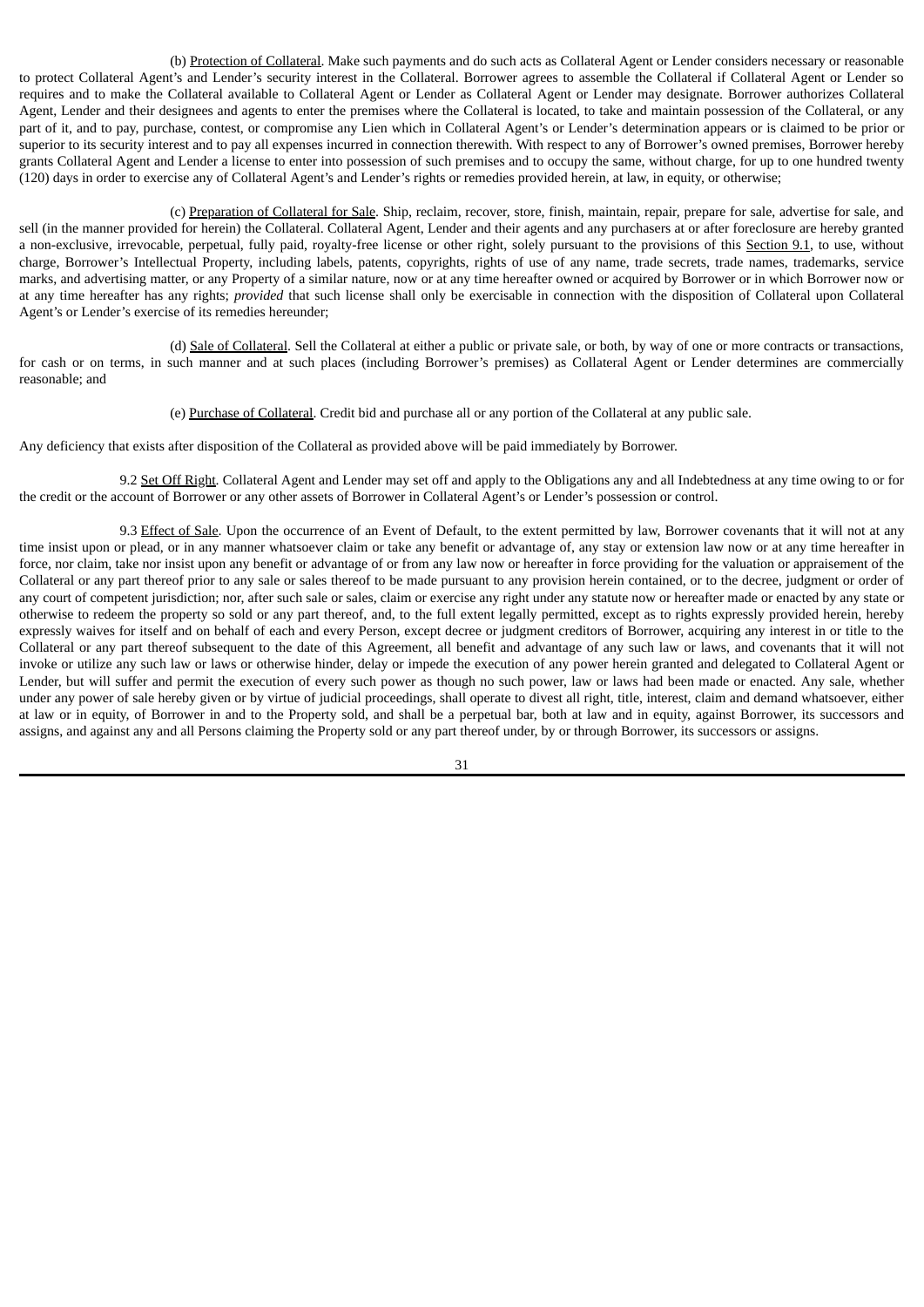9.4 Power of Attorney in Respect of the Collateral. Borrower does hereby irrevocably appoint Collateral Agent, on behalf of Lender (which appointment is coupled with an interest) the true and lawful attorney in fact of Borrower, with full power of substitution and in its name to file any notices of security interests, financing statements and continuations and amendments thereof pursuant to the Code or federal law, as may be necessary to perfect or to continue the perfection of Collateral Agent's and Lender's security interests in the Collateral. Borrower does hereby irrevocably appoint Collateral Agent, on behalf of Lender (which appointment is coupled with an interest) on the occurrence of an Event of Default, the true and lawful attorney in fact of Borrower, with full power of substitution and in its name: (a) to ask, demand, collect, receive, receipt for, sue for, compound and give acquittance for any and all rents, issues, profits, avails, distributions, income, payment draws and other sums in which a security interest is granted under Section 4 with full power to settle, adjust or compromise any claim thereunder as fully as if Collateral Agent or Lender were Borrower itself; (b) to receive payment of and to endorse the name of Borrower to any items of Collateral (including checks, drafts and other orders for the payment of money) that come into Collateral Agent's or Lender's possession or under Collateral Agent's or Lender's control; (c) to make all demands, consents and waivers, or take any other action with respect to, the Collateral; (d) in Collateral Agent's or Lender's discretion to file any claim or take any other action or proceedings, either in its own name or in the name of Borrower or otherwise, which Collateral Agent or Lender may reasonably deem necessary or appropriate to protect and preserve the right, title and interest of Collateral Agent and Lender in and to the Collateral; (e) endorse Borrower's name on any checks or other forms of payment or security; (f) sign Borrower's name on any invoice or bill of lading for any account or drafts against account debtors; (g) make, settle, and adjust all claims under Borrower's insurance policies; (h) settle and adjust disputes and claims about the accounts directly with account debtors, for amounts and on terms Collateral Agent or Lender determines reasonable; (i) transfer the Collateral into the name of Collateral Agent, Lender or a third party as the Code permits; and (j) to otherwise act with respect thereto as though Collateral Agent or Lender were the outright owner of the Collateral.

9.5 Lender's Expenses. If Borrower fails to pay any amounts or furnish any required proof of payment due to third persons or entities, as required under the terms of this Agreement, then Collateral Agent or Lender may do any or all of the following: (a) make payment of the same or any part thereof; or (b) obtain and maintain insurance policies of the type discussed in Section 6.8 of this Agreement, and take any action with respect to such policies as Collateral Agent or Lender deems prudent. Any amounts paid or deposited by Collateral Agent or Lender shall constitute Lender's Expenses, shall be immediately due and payable, shall bear interest at the Default Rate and shall be secured by the Collateral. Any payments made by Collateral Agent or Lender shall not constitute an agreement by Collateral Agent or Lender to make similar payments in the future or a waiver by Collateral Agent or Lender of any Event of Default under this Agreement. Borrower shall pay all reasonable fees and expenses, including Lender's Expenses, incurred by Collateral Agent or Lender in the enforcement or attempt to enforce any of the Obligations hereunder not performed when due.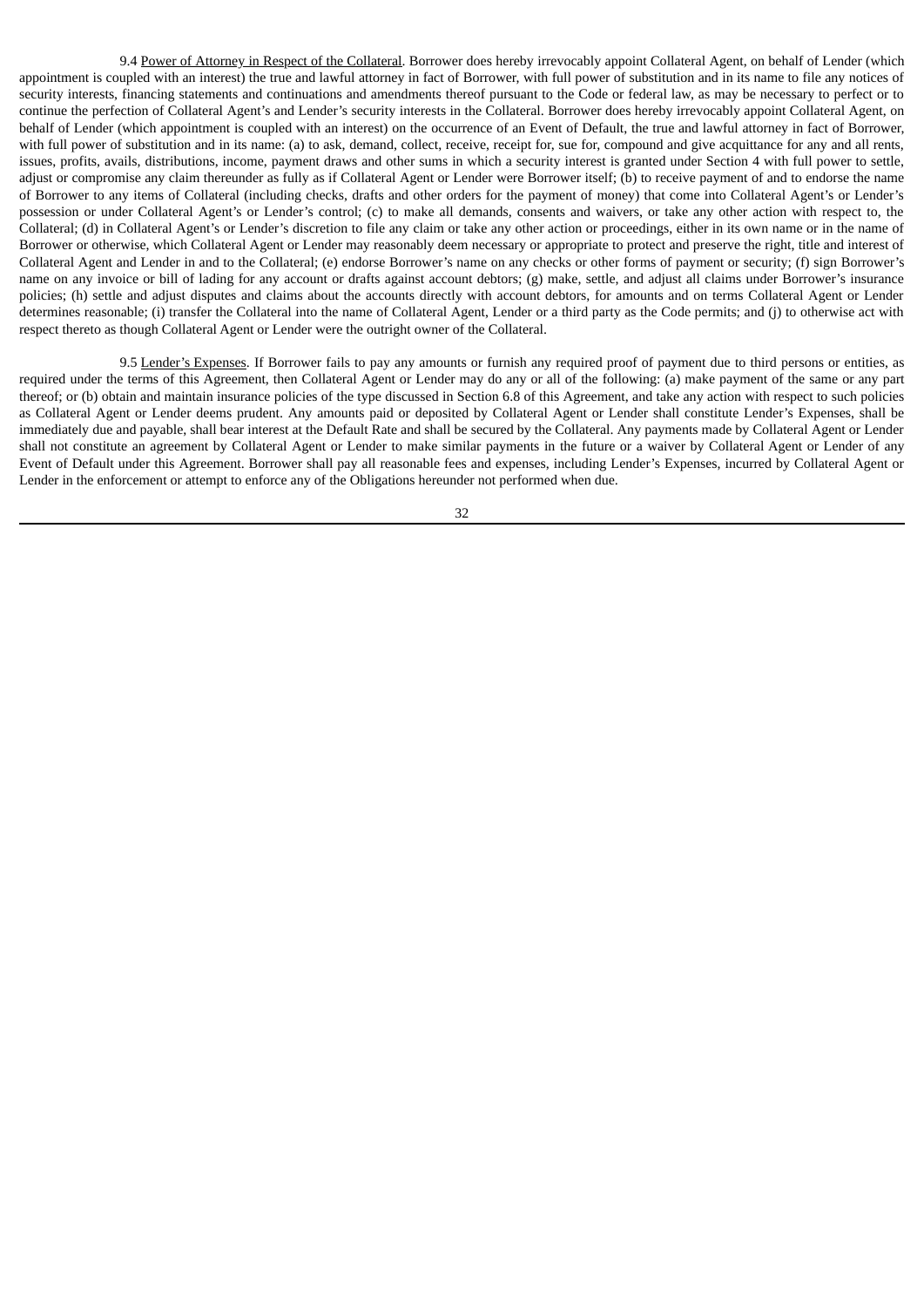9.6 Remedies Cumulative; Independent Nature of Lender's Rights. Collateral Agent's and Lender's rights and remedies under this Agreement, the Loan Documents, and all other agreements shall be cumulative. Collateral Agent and Lender shall have all other rights and remedies not inconsistent herewith as provided under the Code, by law, or in equity. No failure on the part of Collateral Agent or Lender to exercise, and no delay in exercising, any right or remedy hereunder shall operate as a waiver thereof; nor shall any single or partial exercise of any such right or remedy preclude any other or further exercise thereof or the exercise of any other right. The Obligations of Borrower to Lender or Collateral Agent may be enforced by Lender or Collateral Agent against Borrower in accordance with the terms of this Agreement and the other Loan Documents and, to the fullest extent permitted by applicable law, it shall not be necessary for Collateral Agent or Lender, as applicable, to be joined as an additional party in any proceeding to enforce such Obligations.

9.7 Application of Collateral Proceeds. The proceeds and/or avails of the Collateral, or any part thereof, and the proceeds and the avails of any remedy hereunder (as well as any other amounts of any kind held by Collateral Agent or Lender, at the time of or received by Collateral Agent or Lender after the occurrence of an Event of Default hereunder) shall be paid to and applied as follows:

(a) First, to the payment of out-of-pocket costs and expenses, including all amounts expended to preserve the value of the Collateral, of foreclosure or suit, if any, and of such sale and the exercise of any other rights or remedies, and of all proper fees, expenses, liability and advances, including reasonable legal expenses and attorneys' fees, incurred or made hereunder by Collateral Agent or Lender, including Lender's Expenses;

(b) Second, to the payment to Lender of the amount then owing or unpaid on the Loans for any accrued and unpaid interest, the amounts which would have otherwise come due under Section 2.3(b)(ii), if the Loans had been voluntarily prepaid, the principal balance of the Loans, and all other Obligations with respect to the Loans (*provided*, however, if such proceeds shall be insufficient to pay in full the whole amount so due, owing or unpaid upon the Loans, then *first*, to the unpaid interest thereon ratably, *second*, to the amounts which would have otherwise come due under Section 2.3(b)(ii) ratably, if the Loans had been voluntarily prepaid, *third*, to the principal balance of the Loans ratably, and *fourth*, to the ratable payment of other amounts then payable to Lender under any of the Loan Documents); and

33

(c) Third, to the payment of the surplus, if any, to Borrower, its successors and assigns or to the Person lawfully entitled to receive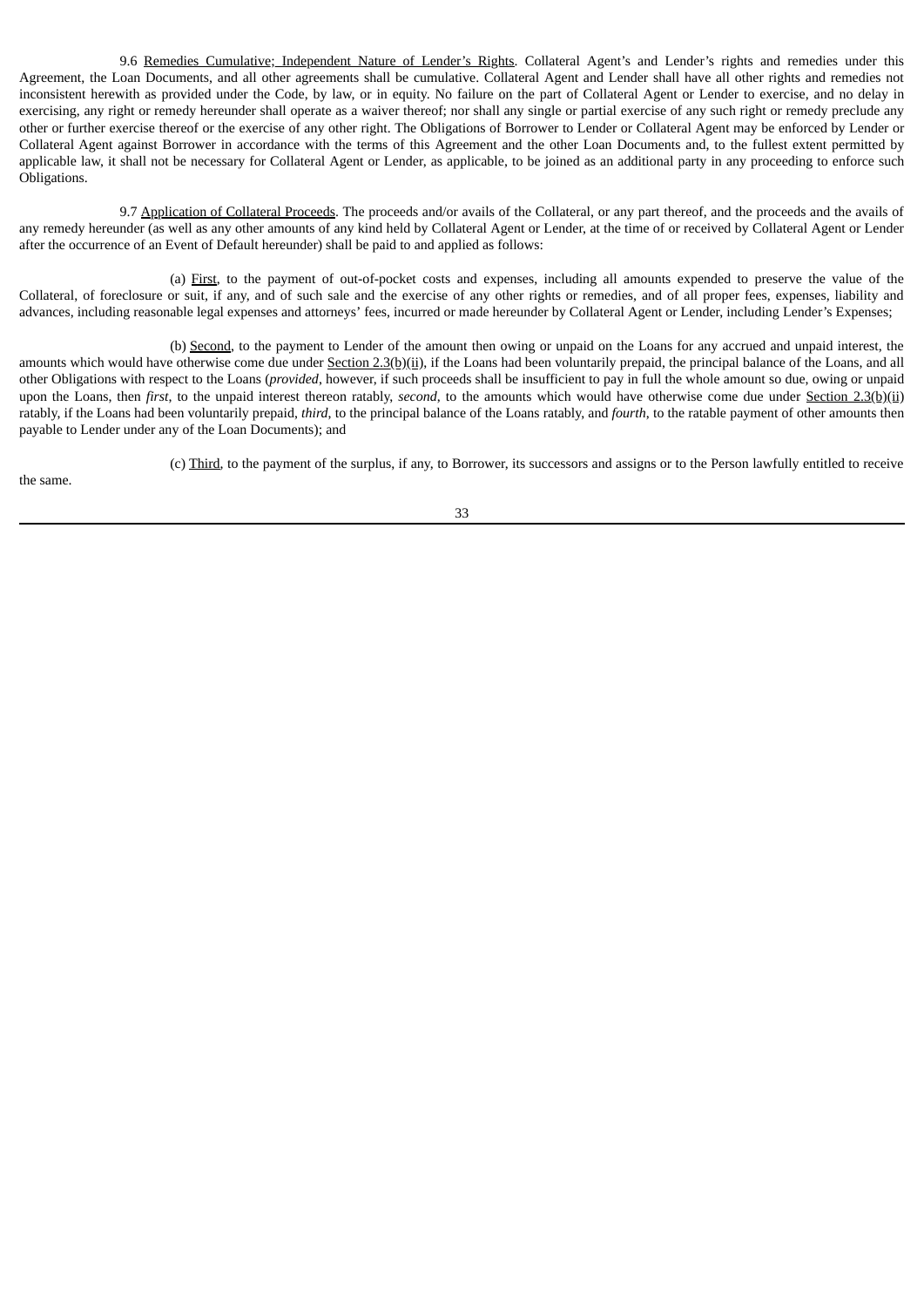9.8 Reinstatement of Rights. If Collateral Agent or Lender shall have proceeded to enforce any right under this Agreement or any other Loan Document by foreclosure, sale, entry or otherwise, and such proceedings shall have been discontinued or abandoned for any reason or shall have been determined adversely, then and in every such case (unless otherwise ordered by a court of competent jurisdiction), Collateral Agent and Lender shall be restored to their former position and rights hereunder with respect to the Property subject to the security interest created under this Agreement.

### 10. Waivers; Indemnification.

10.1 Demand; Protest. Borrower waives demand, protest, notice of protest, notice of default or dishonor, notice of payment and nonpayment, notice of any default, nonpayment at maturity, release, compromise, settlement, extension, or renewal of accounts, documents, instruments, chattel paper, and guarantees at any time held by Collateral Agent or Lender on which Borrower may in any way be liable.

10.2 Lender's Liability for Collateral. So long as Collateral Agent and Lender comply with their obligations, if any, under the Code, neither Collateral Agent nor Lender shall in any way or manner be liable or responsible for: (a) the safekeeping of the Collateral; (b) any loss or damage thereto occurring or arising in any manner or fashion from any cause other than Collateral Agent's or Lender's gross negligence or willful misconduct; (c) any diminution in the value thereof; or (d) any act or default of any carrier, warehouseman, bailee, forwarding agency, or other Person whomsoever. All risk of loss, damage or destruction of the Collateral shall be borne by Borrower.

## 10.3 Indemnification and Waiver. Whether or not the transactions contemplated hereby shall be consummated:

(a) General Indemnity. Borrower agrees upon demand to pay or reimburse Collateral Agent and Lender for all liabilities, obligations and out-of-pocket expenses, including Lender's Expenses and reasonable fees and expenses of counsel for Collateral Agent and Lender from time to time arising in connection with the enforcement or collection of sums due under the Loan Documents, and in connection with any amendment or modification of the Loan Documents or any "work-out" in connection with the Loan Documents. Borrower shall indemnify, reimburse and hold Collateral Agent, Lender, and each of their respective successors, assigns, agents, attorneys, officers, directors, equity holders, servants, agents and employees (each an "Indemnified Person") harmless from and against all liabilities, losses, damages, actions, suits, demands, claims of any kind and nature (including claims relating to environmental discharge, cleanup or compliance), all costs and expenses whatsoever to the extent they may be incurred or suffered by such Indemnified Person in connection therewith (including reasonable attorneys' fees and expenses), fines, penalties (and other charges of any applicable Governmental Authority), licensing fees relating to any item of Collateral, damage to or loss of use of property (including consequential or special damages to third parties or damages to Borrower's property), or bodily injury to or death of any person (including any agent or employee of Borrower) (each, a "Claim"), directly or indirectly relating to or arising out of the use of the proceeds of the Loans or otherwise, the falsity of any representation or warranty of Borrower or Borrower's failure to comply with the terms of this Agreement or any other Loan Document. The foregoing indemnity shall cover, without limitation, (i) any Claim in connection with a design or other defect (latent or patent) in any item of equipment or product included in the Collateral, (ii) any Claim for infringement of any patent, copyright, trademark or other intellectual property right, (iii) any Claim resulting from the presence on or under or the escape, seepage, leakage, spillage, discharge, emission or release of any Hazardous Materials on the premises owned, occupied or leased by Borrower, including any Claims asserted or arising under any Environmental Law, (iv) any Claim for negligence or strict or absolute liability in tort or (v) any Claim asserted as to or arising under any Account Control Agreement or any Landlord Agreement; *provided*, however, Borrower shall not indemnify any Indemnified Person for any liability incurred by such Indemnified Person as a direct and sole result of such Indemnified Person's gross negligence or willful misconduct. Such indemnities shall continue in full force and effect, notwithstanding the expiration or termination of this Agreement. Upon Collateral Agent's or Lender's written demand, Borrower shall assume and diligently conduct, at its sole cost and expense, the entire defense of Collateral Agent and Lender, each of their members, partners, and each of their respective, agents, employees, directors, officers, equity holders, successors and assigns against any indemnified Claim described in this Section 10.3(a). Borrower shall not settle or compromise any Claim against or involving Collateral Agent or Lender without first obtaining Collateral Agent's or Lender's written consent thereto, which consent shall not be unreasonably withheld.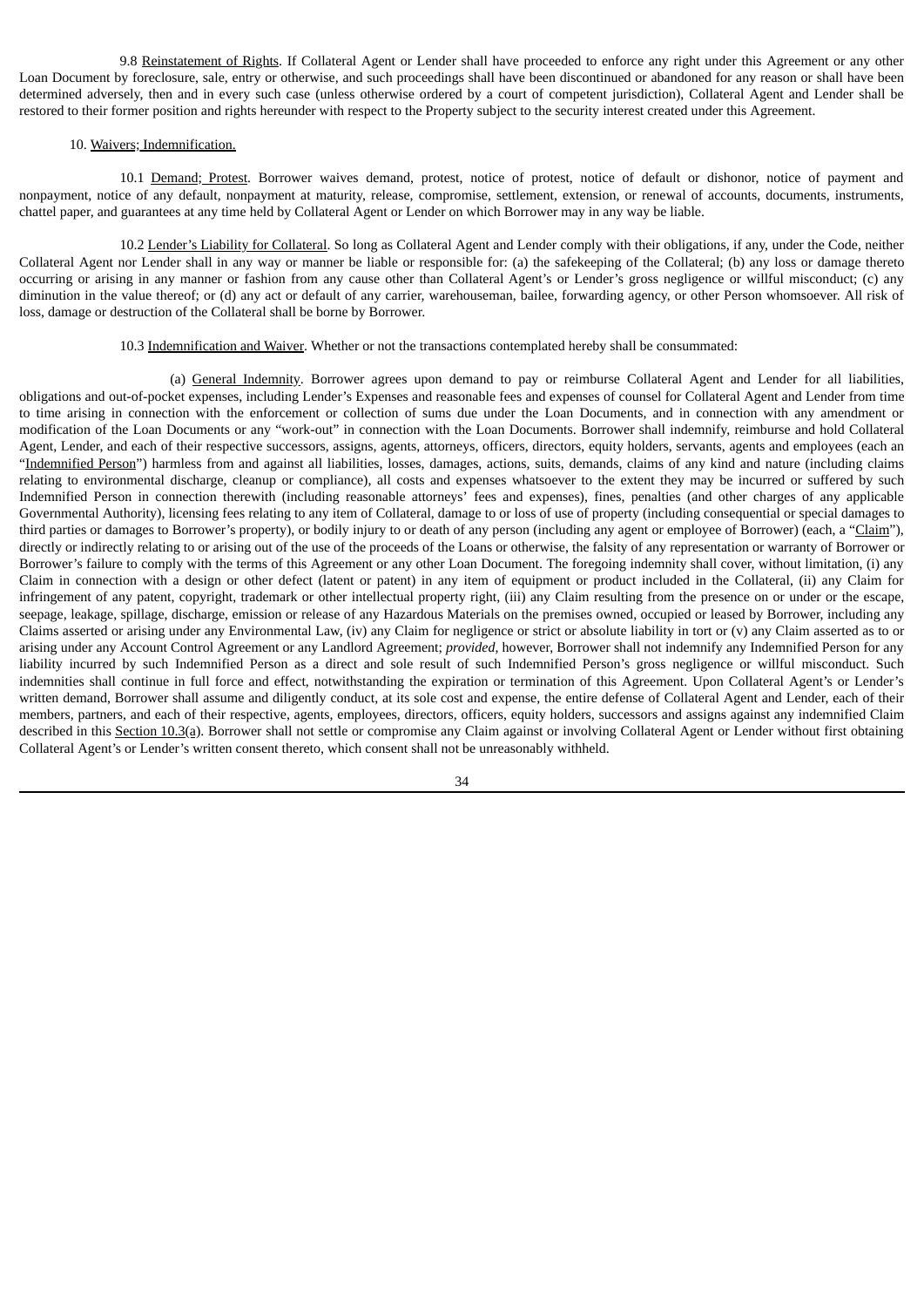# (b) Waiver. NOTWITHSTANDING ANYTHING TO THE CONTRARY CONTAINED IN THIS AGREEMENT OR ANYWHERE ELSE, BORROWER AGREES THAT IT SHALL NOT SEEK FROM COLLATERAL AGENT OR LENDER UNDER ANY THEORY OF LIABILITY (INCLUDING ANY THEORY IN TORTS), ANY SPECIAL, INDIRECT, CONSEQUENTIAL OR PUNITIVE DAMAGES.

(c) Survival; Defense. The obligations in this Section 10.3 shall survive payment of all other Obligations pursuant to Section 12.8. At the election of any Indemnified Person, Borrower shall defend such Indemnified Person using legal counsel satisfactory to such Indemnified Person in such Person's reasonable discretion, at the sole cost and expense of Borrower. All amounts owing under this Section 10.3 shall be paid within thirty (30) days after written demand.

11. Notices. Unless otherwise provided in this Agreement, all notices or demands by any party relating to this Agreement or any other agreement entered into in connection herewith shall be in writing and (except for financial statements and other informational documents which may be sent by firstclass mail, postage prepaid) shall be personally delivered or sent by certified mail, postage prepaid, return receipt requested, by prepaid nationally recognized overnight courier, or by prepaid facsimile to Borrower or to Lender, as the case may be, at their respective addresses set forth below:

| If to Borrower: | <b>Celsion Corporation</b>                                             |
|-----------------|------------------------------------------------------------------------|
|                 | 997 Lenox drive, Suite 100                                             |
|                 | Lawrenceville, NJ 08648                                                |
|                 | Attention: Michael H. Tardugno                                         |
|                 | Chairman, President & CEO                                              |
|                 | Fax: (609) 896-2200                                                    |
|                 | Ph: (609) 896-9100                                                     |
| If to Horizon:  | <b>Horizon Technology Finance Corporation</b><br>312 Farmington Avenue |
|                 | Farmington, CT 06032                                                   |
|                 | Attention: Legal Department                                            |
|                 | Fax: (860) 676-8655                                                    |
|                 | Ph: (860) 676-8654                                                     |
|                 |                                                                        |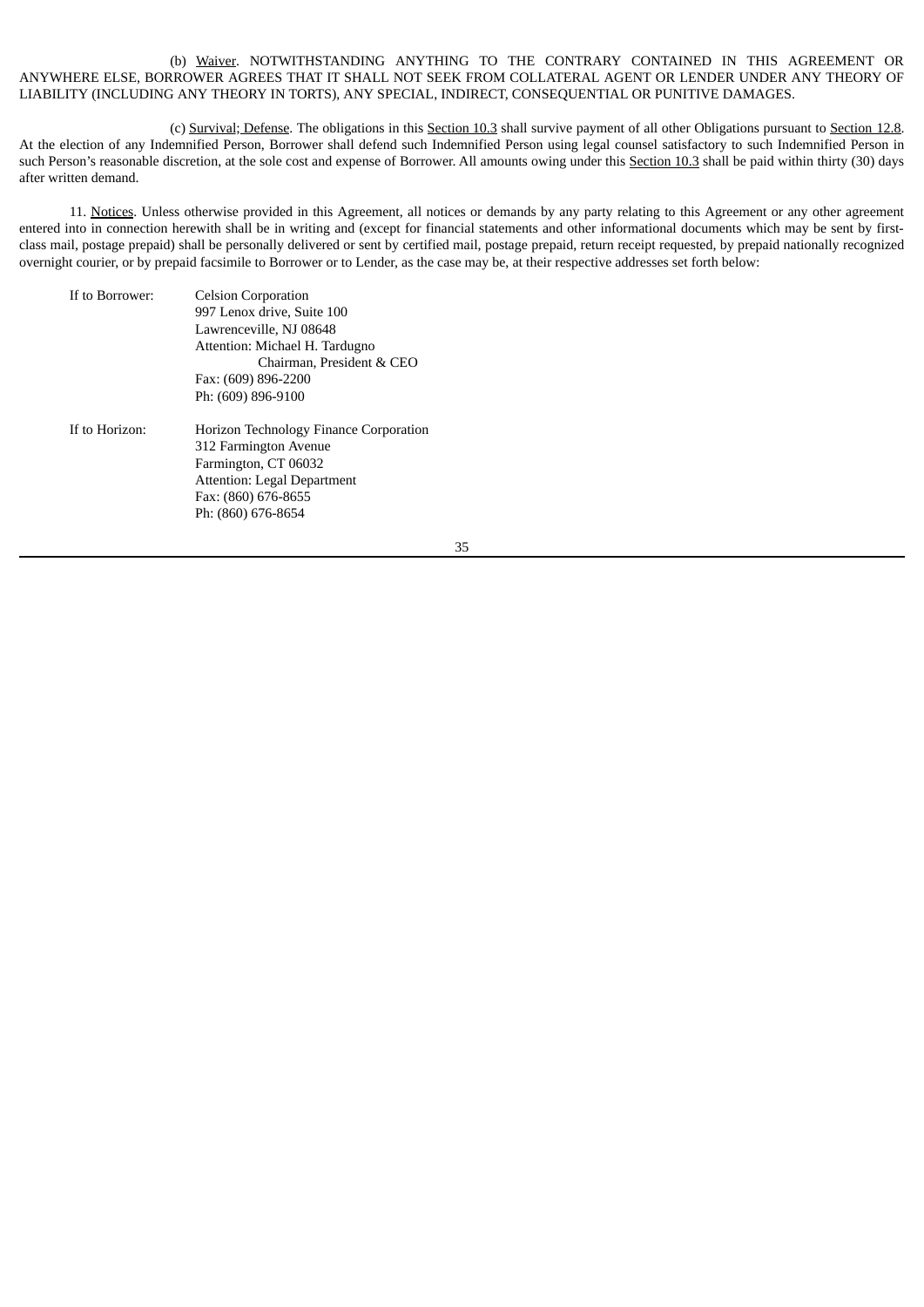The parties hereto may change the address at which they are to receive notices hereunder, by notice in writing in the foregoing manner given to the other.

# 12. General Provisions.

12.1 Successors and Assigns. This Agreement and the Loan Documents shall bind and inure to the benefit of the respective successors and permitted assigns of each of the parties; *provided*, however, neither this Agreement nor any rights hereunder may be assigned by Borrower without Lender's prior written consent, which consent may be granted or withheld in Lender's sole discretion. Lender shall have the right without the consent of or notice to Borrower to sell, transfer, assign, negotiate, or grant participations in all or any part of, or any interest in Lender's rights and benefits hereunder. Collateral Agent and Lender may disclose the Loan Documents and any other financial or other information relating to Borrower to any potential participant or assignee of any of the Loans; *provided* that such participant or assignee agrees to protect the confidentiality of such documents and information using the same measures that it uses to protect its own confidential information.

12.2 Time of Essence. Time is of the essence for the performance of all obligations set forth in this Agreement.

12.3 Severability of Provisions. Each provision of this Agreement shall be severable from every other provision of this Agreement for the purpose of determining the legal enforceability of any specific provision.

# 12.4 Entire Agreement; Construction; Amendments and Waivers.

(a) Entire Agreement. This Agreement and each of the other Loan Documents, taken together, constitute and contain the entire agreement among Borrower, Collateral Agent and Lender and supersede any and all prior agreements, negotiations, correspondence, understandings and communications between the parties, whether written or oral, respecting the subject matter hereof. Borrower acknowledges that it is not relying on any representation or agreement made by Collateral Agent, Lender or any employee, attorney or agent thereof, other than the specific agreements set forth in this Agreement and the Loan Documents.

(b) Construction. This Agreement is the result of negotiations between and has been reviewed by each of Borrower, Collateral Agent and Lender as of the date hereof and their respective counsel; accordingly, this Agreement shall be deemed to be the product of the parties hereto, and no ambiguity shall be construed in favor of or against Borrower, Collateral Agent or Lender. Borrower, Collateral Agent and Lender agree that they intend the literal words of this Agreement and the other Loan Documents and that no parol evidence shall be necessary or appropriate to establish Borrower's, Collateral Agent's or Lender's actual intentions.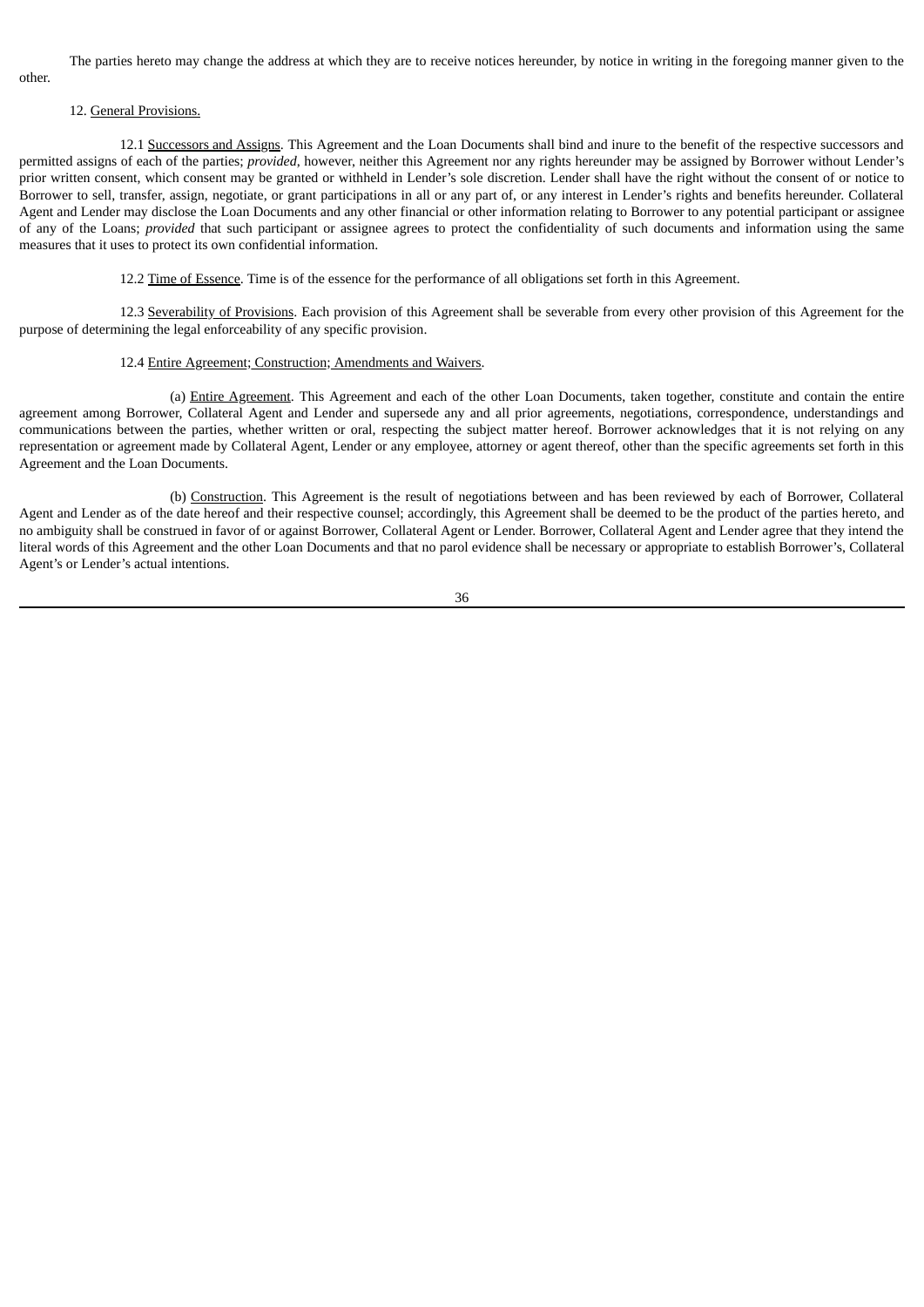(c) Amendments and Waivers. Any and all discharges or waivers of, or consents to any departures from any provision of this Agreement or of any of the other Loan Documents shall not be effective without the written consent of Lender; *provided* that no such discharge, waiver or consent affecting the rights or duties of the Collateral Agent under this Agreement or any other Loan Document shall be effective without the written consent of the Collateral Agent. Any and all amendments and modifications of this Agreement or of any of the other Loan Documents shall not be effective without the written consent of Lender and Borrower; *provided* that no such amendment or modification affecting the rights or duties of the Collateral Agent under this Agreement or any other Loan Document shall be effective without the written consent of the Collateral Agent. Any waiver or consent with respect to any provision of the Loan Documents shall be effective only in the specific instance and for the specific purpose for which it was given. No notice to or demand on Borrower in any case shall entitle Borrower to any other or further notice or demand in similar or other circumstances. Any amendment, modification, waiver or consent affected in accordance with this Section 12.4 shall be binding upon Collateral Agent, Lender and on Borrower.

12.5 Reliance by Lender. All covenants, agreements, representations and warranties made herein by Borrower shall be deemed to be material to and to have been relied upon by Collateral Agent and Lender, notwithstanding any investigation by Collateral Agent or Lender.

12.6 No Set-Offs by Borrower. All sums payable by Borrower pursuant to this Agreement or any of the other Loan Documents shall be payable without notice or demand and shall be payable in United States Dollars without set-off or reduction of any manner whatsoever.

12.7 Counterparts. This Agreement may be executed in any number of counterparts and by different parties on separate counterparts (including signatures delivered by facsimile or other electronic means), each of which, when executed and delivered, shall be deemed to be an original, and all of which, when taken together, shall constitute but one and the same Agreement.

12.8 Survival. All covenants, representations and warranties made in this Agreement shall continue in full force and effect so long as any Obligations or commitment to fund remain outstanding. The obligations of Borrower to indemnify Collateral Agent and Lender with respect to the expenses, damages, losses, costs and liabilities described in Section 10.3 shall survive until all applicable statute of limitations periods with respect to actions that may be brought against Collateral Agent or Lender have run.

13. Relationship of Parties. Borrower and Lender acknowledge, understand and agree that the relationship between Borrower, on the one hand, and Lender, on the other, is, and at all times shall remain solely that of a borrower and lender. Lender shall not, under any circumstances, be construed to be a partner or a joint venturer of Borrower or any of its Affiliates; nor shall Lender, under any circumstances, be deemed to be in a relationship of confidence or trust or a fiduciary relationship with Borrower or any of its Affiliates, or to owe any fiduciary duty or any other duty to Borrower or any of its Affiliates. Neither Collateral Agent nor Lender undertakes or assumes any responsibility or duty to Borrower or any of its Affiliates to select, review, inspect, supervise, pass judgment upon or otherwise inform Borrower or any of its Affiliates of any matter in connection with its or their Property, any Collateral held by Collateral Agent or Lender or the operations of Borrower or any of its Affiliates. Borrower and each of its Affiliates shall rely entirely on their own judgment with respect to such matters, and any review, inspection, supervision, exercise of judgment or supply of information undertaken or assumed by Collateral Agent or Lender in connection with such matters is solely for the protection of Collateral Agent and Lender and neither Borrower nor any Affiliate is entitled to rely thereon.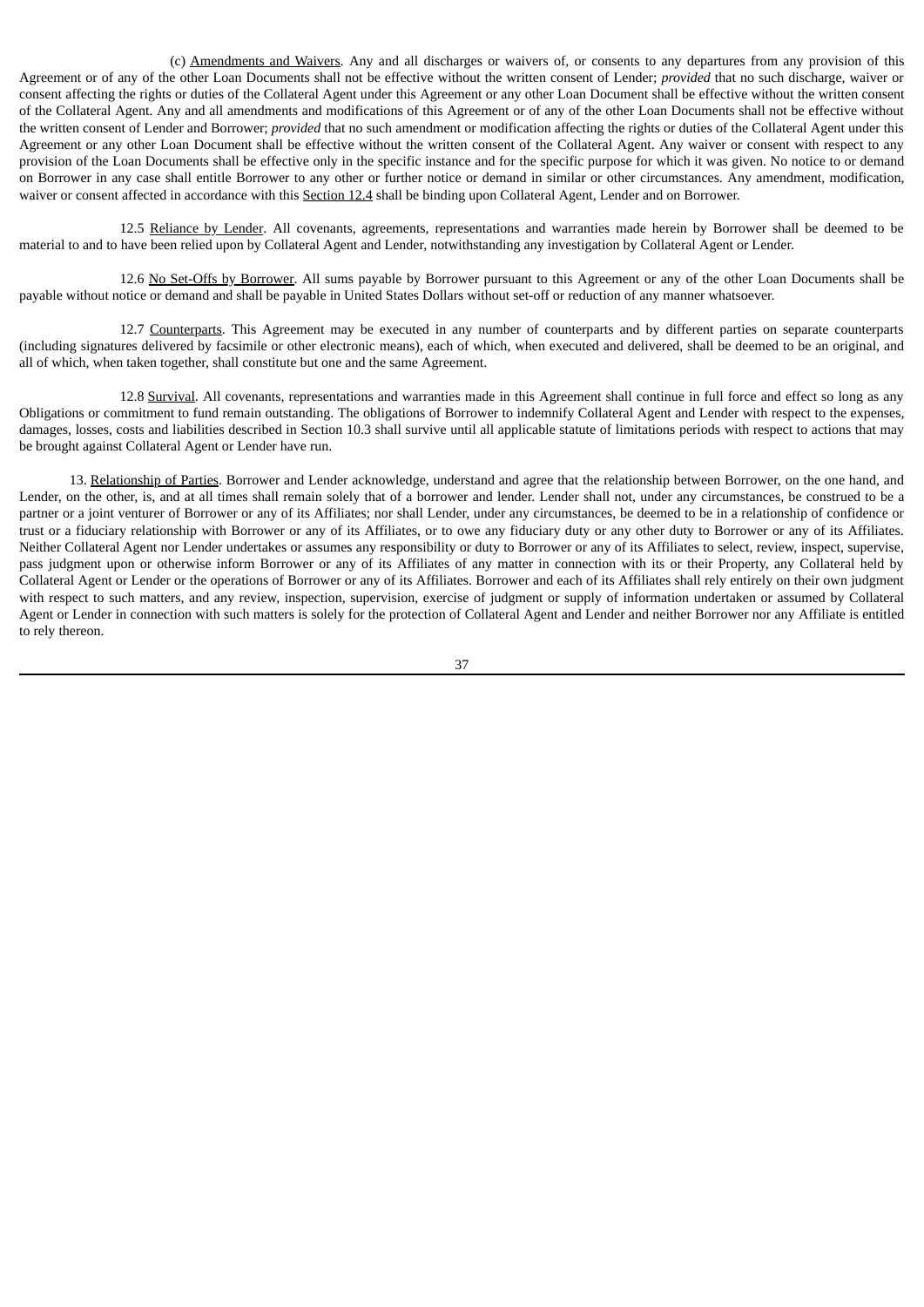14. Confidentiality. All information (other than periodic reports filed by Borrower with the Securities and Exchange Commission) disclosed by Borrower to Collateral Agent or Lender in writing or through inspection pursuant to this Agreement that is marked confidential shall be considered confidential. Collateral Agent and Lender agrees to use the same degree of care to safeguard and prevent disclosure of such confidential information as Collateral Agent and Lender uses with its own confidential information, but in any event no less than a reasonable degree of care. Neither Collateral Agent nor Lender shall disclose such information to any third party (other than (a) to another party hereto, (b) to Collateral Agent's or Lender's members, partners, attorneys, governmental regulators (including any self-regulatory authority) or auditors, (c) to Collateral Agent's or Lender's subsidiaries and affiliates, (d) on a confidential basis, to any rating agency, (e) to prospective transferees and purchasers of the Loans or any actual or prospective party (or its Affiliates) to any swap, derivative or other transaction under which payments are to be made by reference to the Obligations, Borrower, any Loan Document or any payment thereunder, all subject to the same confidentiality obligation set forth herein or (f) as required by law, regulation, subpoena or other order to be disclosed) and shall use such information only for purposes of evaluation of its investment in Borrower and the exercise of Collateral Agent's or Lender's rights and the enforcement of its remedies under this Agreement and the other Loan Documents. The obligations of confidentiality shall not apply to any information that (i) was known to the public prior to disclosure by Borrower under this Agreement, (ii) becomes known to the public through no fault of Collateral Agent or Lender, (iii) is disclosed to Collateral Agent or Lender on a non-confidential basis by a third party or (iv) is independently developed by Collateral Agent or Lender. Notwithstanding the foregoing, Collateral Agent's and Lender's agreement of confidentiality shall not apply if Collateral Agent or Lender has acquired indefeasible title to any Collateral or in connection with any enforcement or exercise of Collateral Agent's or Lender's rights and remedies under this Agreement following an Event of Default, including the enforcement of Collateral Agent's and Lender's security interest in the Collateral.

15. CHOICE OF LAW AND VENUE; JURY TRIAL WAIVER. THIS AGREEMENT SHALL BE GOVERNED BY, AND CONSTRUED AND ENFORCED IN ACCORDANCE WITH, THE LAWS OF THE STATE OF CONNECTICUT. EACH OF BORROWER, COLLATERAL AGENT AND LENDER HEREBY SUBMITS TO THE NON-EXCLUSIVE JURISDICTION OF THE STATE AND FEDERAL COURTS LOCATED IN THE STATE OF CONNECTICUT. BORROWER, COLLATERAL AGENT AND LENDER HEREBY WAIVE THEIR RESPECTIVE RIGHTS TO A JURY TRIAL OF ANY CLAIM OR CAUSE OF ACTION BASED UPON OR ARISING OUT OF ANY OF THE LOAN DOCUMENTS OR ANY OF THE TRANSACTIONS CONTEMPLATED THEREIN, INCLUDING CONTRACT CLAIMS, TORT CLAIMS, BREACH OF DUTY CLAIMS, AND ALL OTHER COMMON LAW OR STATUTORY CLAIMS.

[Remainder of page intentionally left blank.]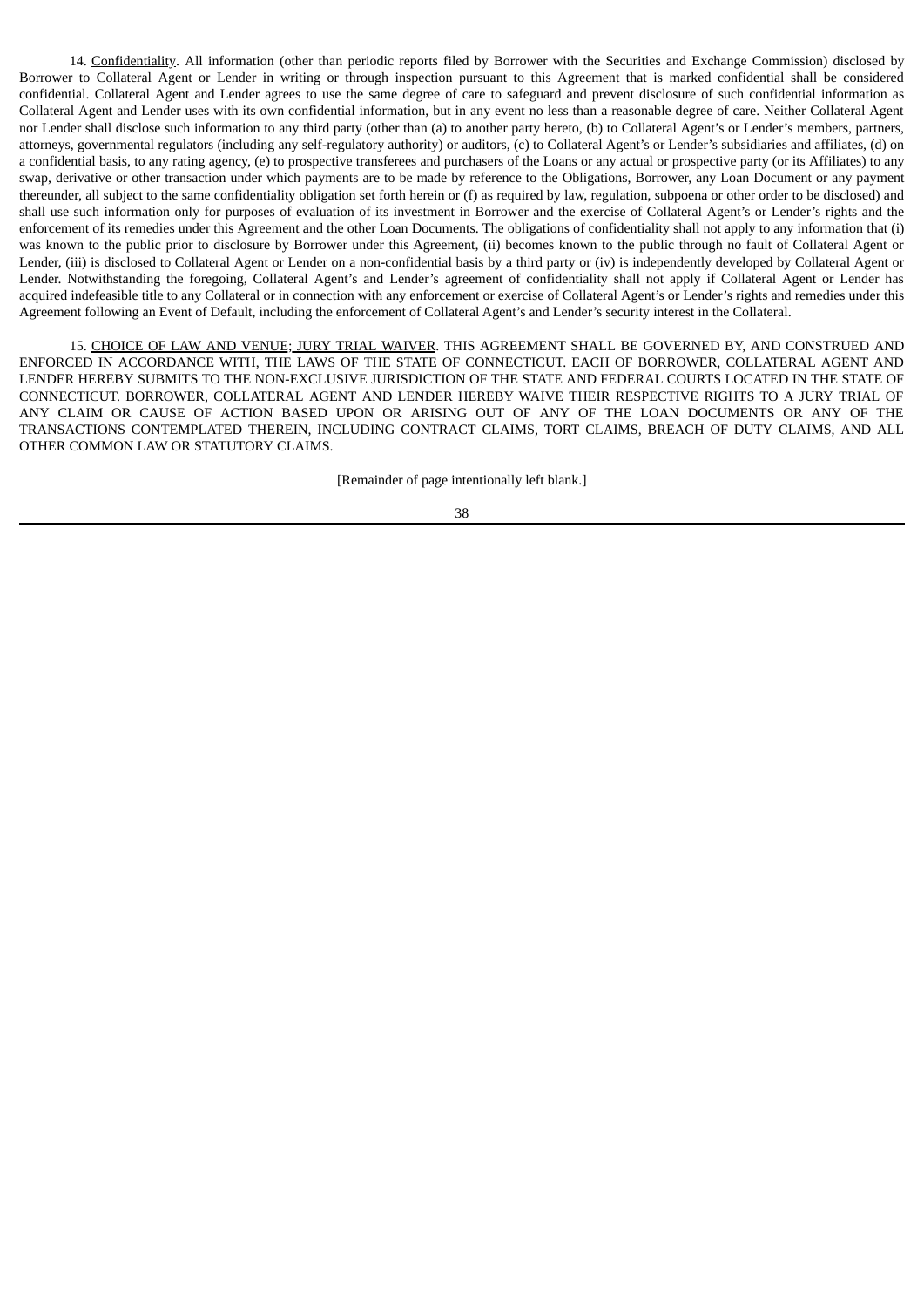IN WITNESS WHEREOF, the parties hereto have caused this Agreement to be executed as of the date first above written.

BORROWER: CELSION CORPORATION

| By:    |  |
|--------|--|
| Name:  |  |
| Title: |  |

LENDER:

HORIZON TECHNOLOGY FINANCE CORPORATION

By:

Name: Robert D. Pomeroy, Jr. Title: Chief Executive Officer

[SIGNATURE PAGE TO VENTURE LOAN AND SECURITY AGREEMENT]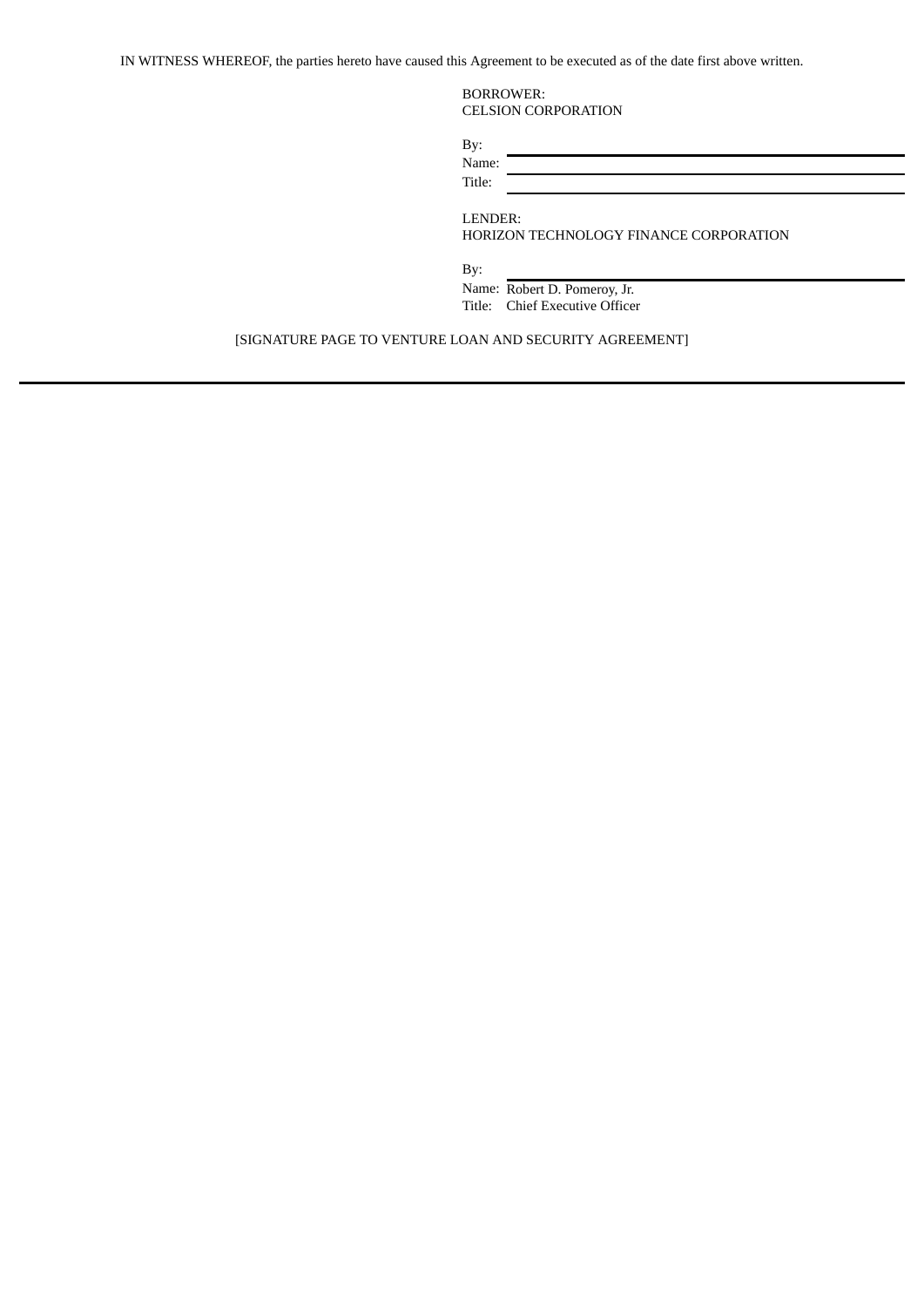# LIST OF EXHIBITS AND SCHEDULES

| Exhibit A | Disclosure Schedule           |
|-----------|-------------------------------|
| Exhibit B | <b>Funding Certificate</b>    |
| Exhibit C | Form of Note                  |
| Exhibit D | Form of Legal Opinion         |
| Exhibit E | Form of Officer's Certificate |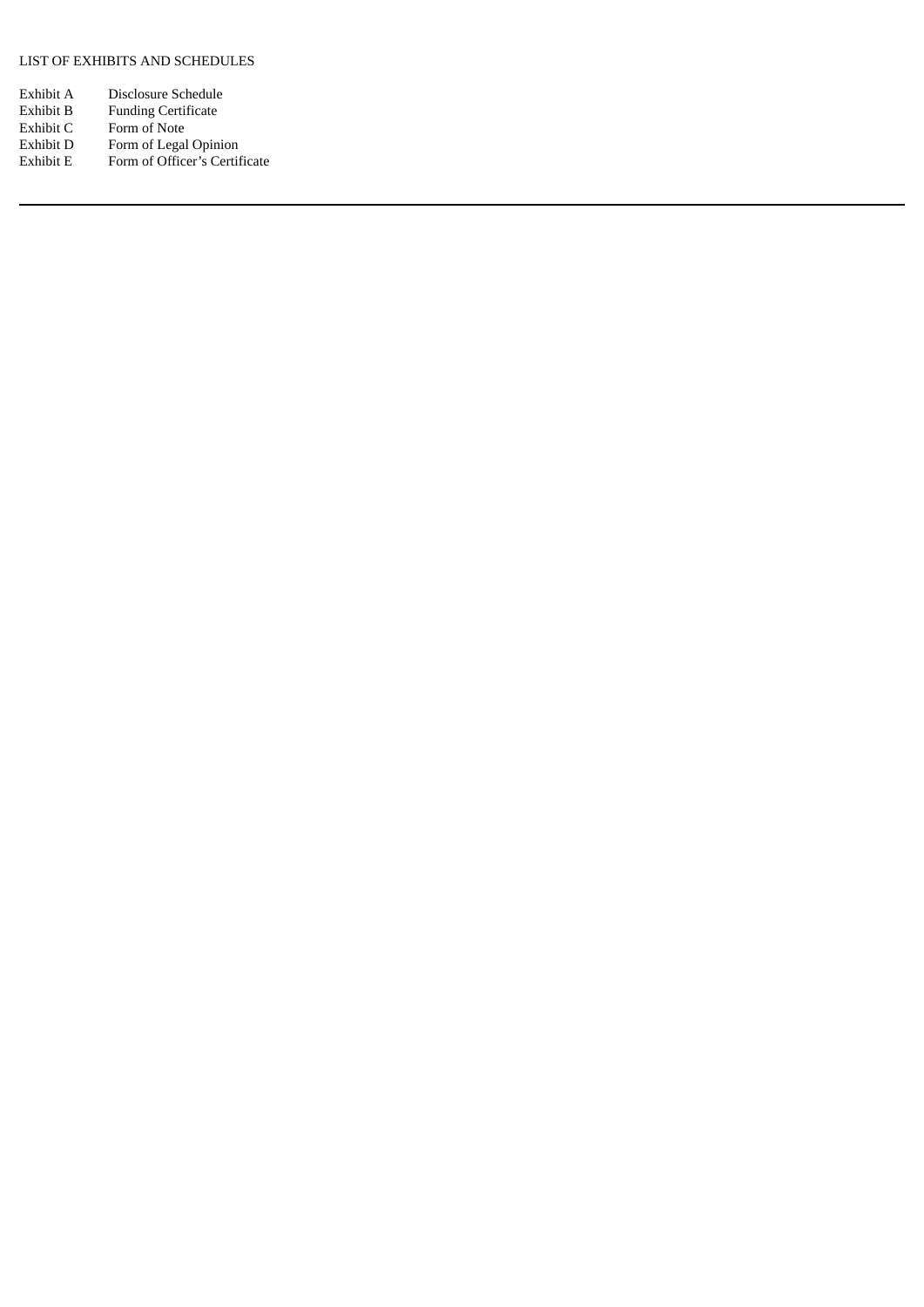# EXHIBIT A

# DISCLOSURE SCHEDULE

[Provided separately – to be inserted upon completion]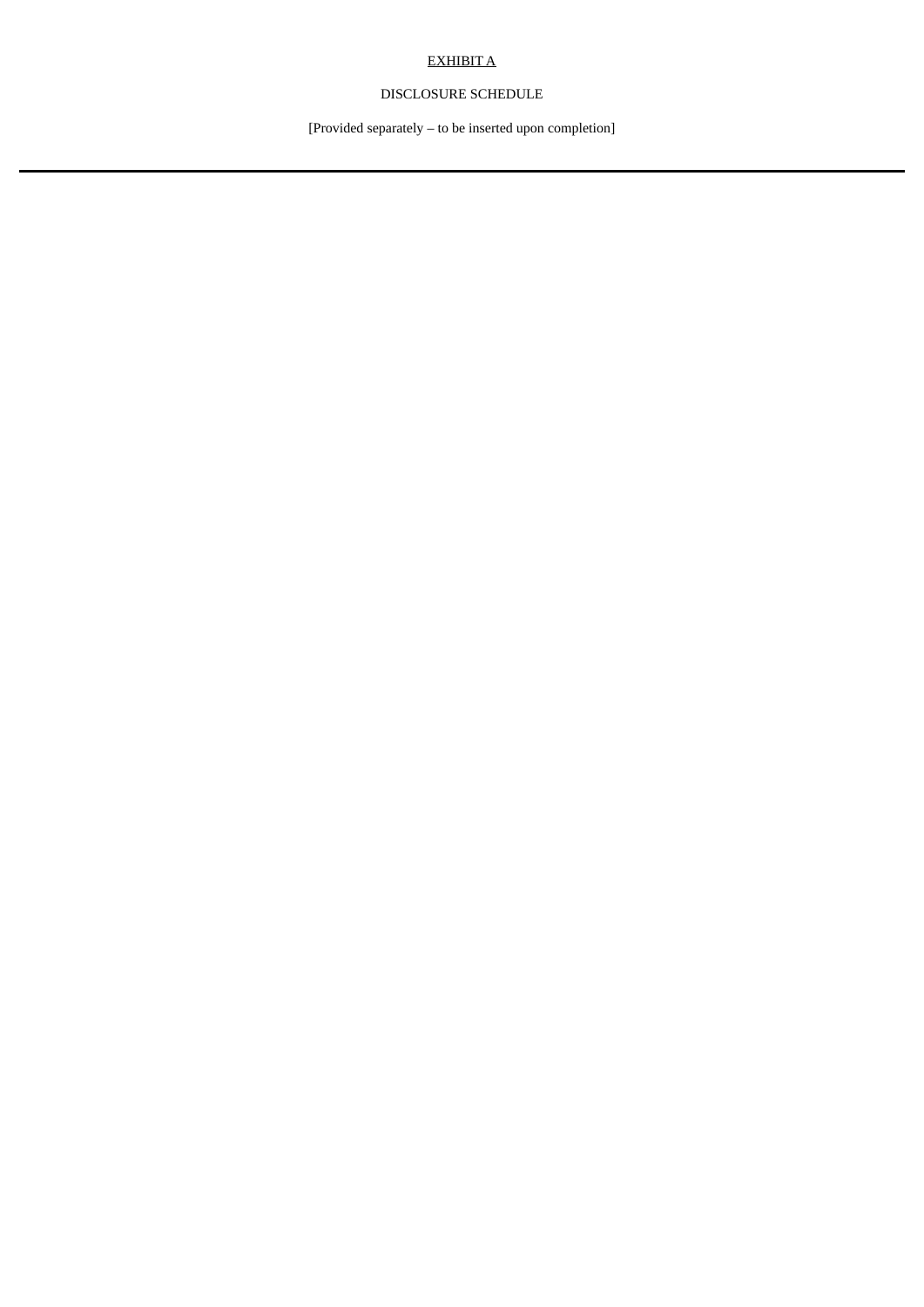#### EXHIBIT B

# **FUNDING CERTIFICATE**

The undersigned, being the duly elected and acting of CELSION CORPORATION, a Delaware corporation ("Borrower"), does hereby certify to HORIZON TECHNOLOGY FINANCE CORPORATION ("Horizon" or "Lender") in connection with that certain Venture Loan and Security Agreement dated as of June \_\_, 2018 by and among Borrower, Lender and Horizon as Collateral Agent (the "Loan Agreement"; with other capitalized terms used below having the meanings ascribed thereto in the Loan Agreement) that:

1. The representations and warranties made by Borrower in Section 5 of the Loan Agreement and in the other Loan Documents are true and correct as of the date hereof.

2. No event or condition has occurred that would constitute a Default or an Event of Default under the Loan Agreement or any other Loan Document.

3. Borrower is in compliance with the covenants and requirements contained in Sections 4, 6 and 7 of the Loan Agreement.

4. All conditions referred to in Section 3 of the Loan Agreement to the making of the Loan to be made on or about the date hereof have been satisfied.

5. No material adverse change in the general affairs, management, results of operations, condition (financial or otherwise) or prospects of Borrower, whether or not arising from transactions in the ordinary course of business, has occurred.

6. The proceeds for Loan A, Loan B, Loan C and Loan D shall be disbursed as follows:

| Disbursement from Horizon:       |  |
|----------------------------------|--|
| Loan Amount                      |  |
| Less:                            |  |
| Legal Fees                       |  |
| <b>Balance of Commitment Fee</b> |  |
| Net Proceeds due from Horizon:   |  |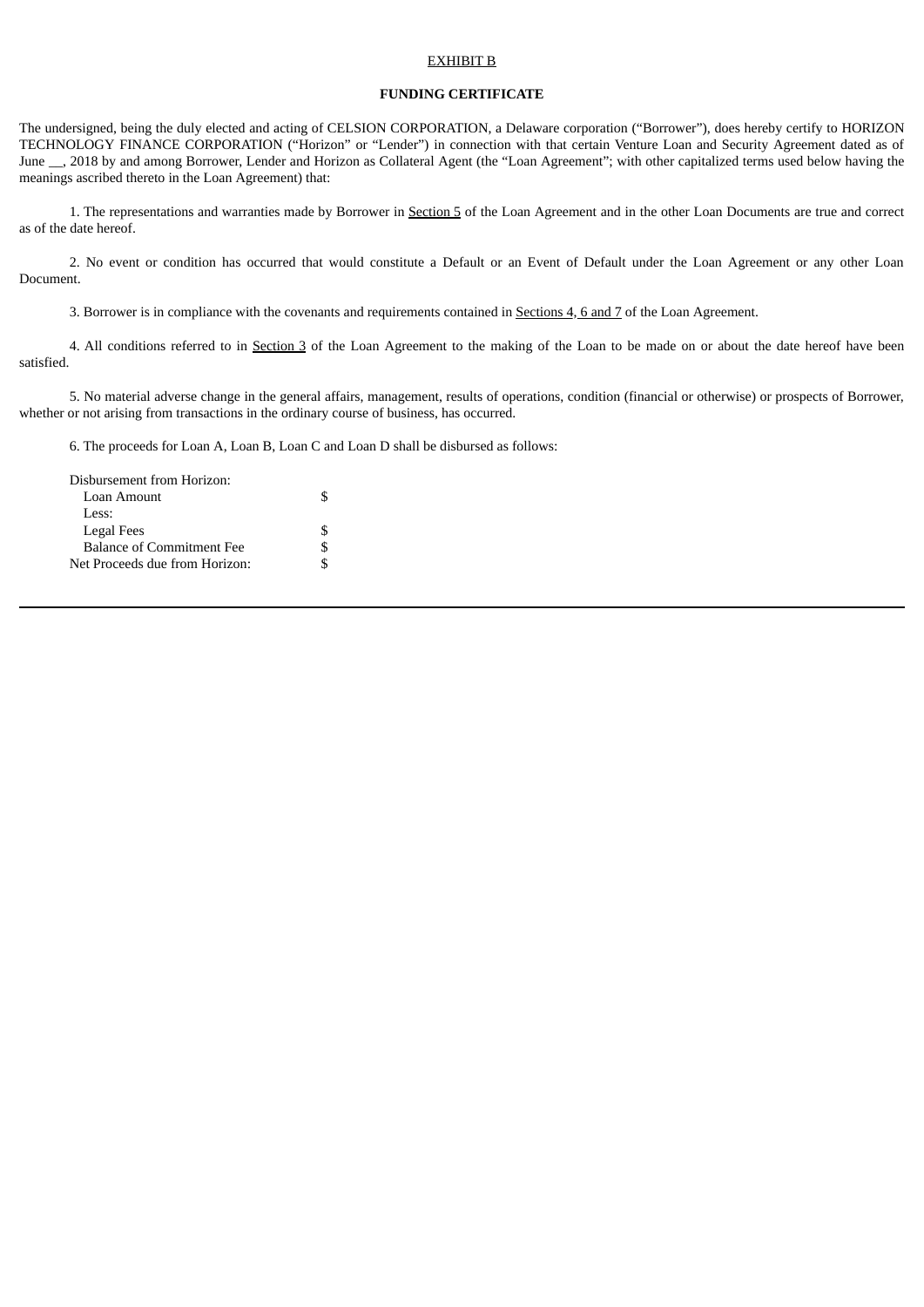Account Name: Bank Name: Bank Address: Attention: Telephone: Account Number: ABA Number:

Dated: June \_\_, 2018

BORROWER:

CELSION CORPORATION

By:

Name: Title:

[Signature page to Funding Certificate]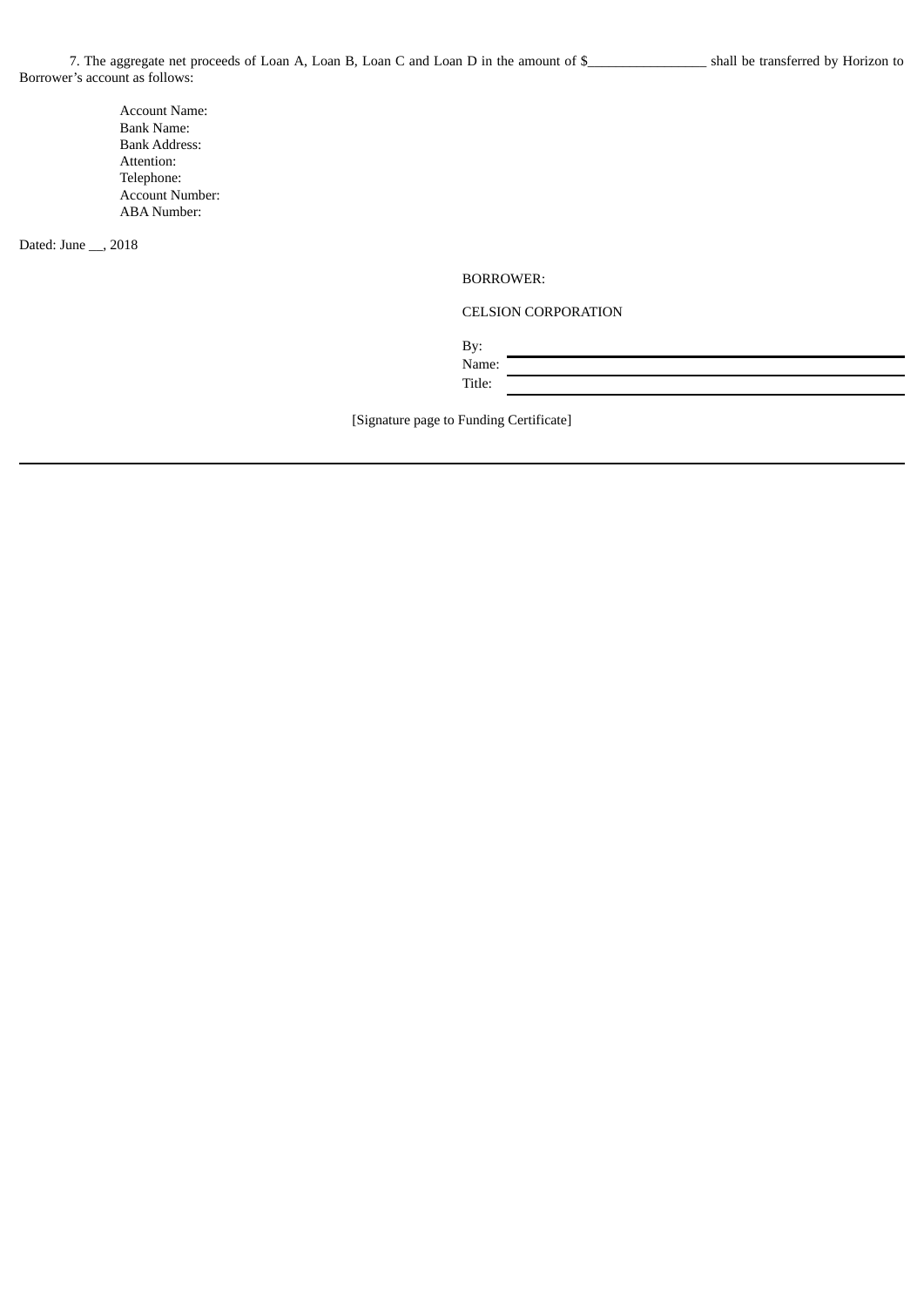#### EXHIBIT C

## **SECURED PROMISSORY NOTE**

## **(Loan A/B/C/D)**

\$2,500,000 Dated: June \_\_, 2018

FOR VALUE RECEIVED, the undersigned, CELSION CORPORATION, a Delaware corporation ("Borrower"), HEREBY PROMISES TO PAY to HORIZON TECHNOLOGY FINANCE CORPORATION, a Delaware corporation ("Lender") the principal amount of Five Million Dollars (\$5,000,000) or such lesser amount as shall equal the outstanding principal balance of Loan [\_] (the "Loan") made to Borrower by Lender pursuant to the Loan Agreement (as defined below), and to pay all other amounts due with respect to the Loan on the dates and in the amounts set forth in the Loan Agreement. Capitalized terms used but not defined herein shall have the meaning ascribed thereto in the Loan Agreement.

Interest on the principal amount of this Note from the date of this Note shall accrue at the Loan Rate or, if applicable, the Default Rate, each as established in accordance with the Loan Agreement (as defined below). Interest shall be computed on the basis of a 360-day year for the actual number of days elapsed. If the Funding Date is not the first day of the month, interim interest accruing from the Funding Date through the last day of that month shall be paid on the first calendar day of the next calendar month. Commencing [\_], 201[\_], through and including [\_], 201[\_], on the first day of each month (each an "Interest Payment Date") Borrower shall make payments of accrued interest only on the outstanding principal amount of the Loan. Commencing on [\_], 201[\_], and continuing on the first day of each month thereafter (each a "Principal and Interest Payment Date" and, collectively with each Interest Payment Date, each a "Payment Date"), Borrower shall make to Lender twenty-four (24) equal payments of principal in the amount of [ interest on the then outstanding principal amount due hereunder. On the earliest to occur of (i) [\_], 201[\_], (ii) payment in full of the principal balance of the Loan or (iii) an Event of Default and demand by Lender of payment in full of the Loan, Borrower shall make a payment of Two Hundred Thousand and 00/100 Dollars (\$200,000) to Lender (the "Final Payment"). If not sooner paid, all outstanding amounts hereunder and under the Loan Agreement shall become due and payable on  $[$   $]$ , 201 $[$   $]$ .

Principal, interest and all other amounts due with respect to the Loan, are payable in lawful money of the United States of America to Lender as set forth in the Loan Agreement. The principal amount of this Note and the interest rate applicable thereto, and all payments made with respect thereto, shall be recorded by Lender and, prior to any transfer hereof, endorsed on the grid attached hereto which is part of this Note.

This Note is referred to in, and is entitled to the benefits of, the Venture Loan and Security Agreement dated as of the date hereof (the "Loan Agreement"), among Borrower, Lender and Lender as Collateral Agent. The Loan Agreement, among other things, (a) provides for the making of a secured Loan to Borrower, and (b) contains provisions for acceleration of the maturity hereof upon the happening of certain stated events.

This Note may not be prepaid, except as set forth in Section 2.3 of the Loan Agreement.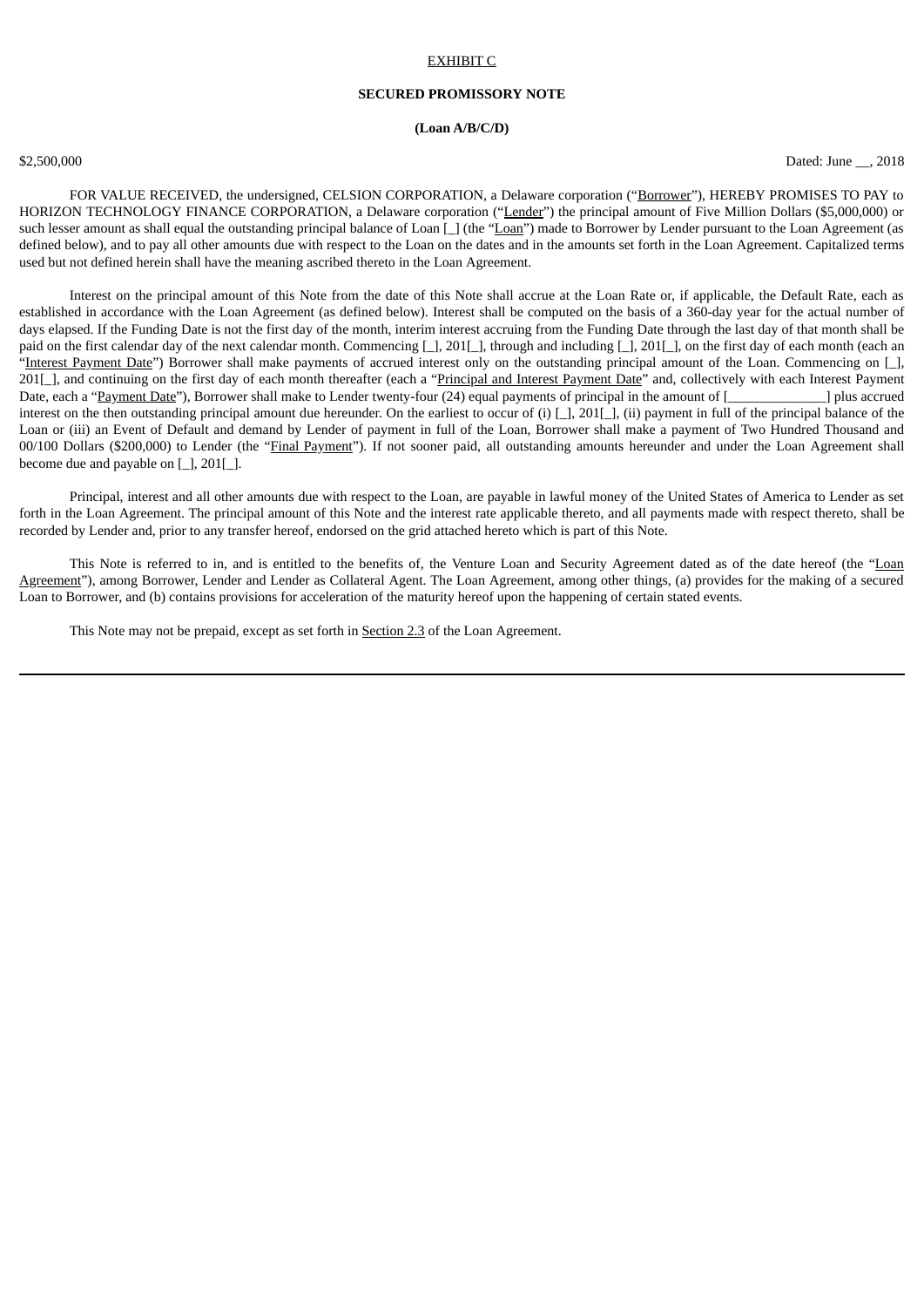This Note and the obligation of Borrower to repay the unpaid principal amount of the Loan, interest on the Loan and all other amounts due Lender under the Loan Agreement is secured under the Loan Agreement.

Presentment for payment, demand, notice of protest and all other demands and notices of any kind in connection with the execution, delivery, performance and enforcement of this Note are hereby waived.

Borrower shall pay all fees and expenses, including attorneys' fees and costs, incurred by Lender in the enforcement or attempt to enforce any of Borrower's obligations hereunder not performed when due.

Any reference herein to Lender shall be deemed to include and apply to every subsequent holder of this Note. Reference is made to the Loan Agreement for provisions concerning optional and mandatory prepayments, Collateral, acceleration and other material terms affecting this Note.

# This Note shall be governed by and construed under the laws of the State of Connecticut. Borrower agrees that any action or proceeding brought to enforce or arising out of this Note may be commenced in the state or federal courts located within the State of Connecticut.

IN WITNESS WHEREOF, Borrower has caused this Note to be duly executed by one of its officers thereunto duly authorized on the date hereof.

BORROWER:

CELSION CORPORATION

By: Name:

Title:

# [SIGNATURE PAGE TO SECURED PROMISSORY NOTE (LOAN [A/B/C/D])]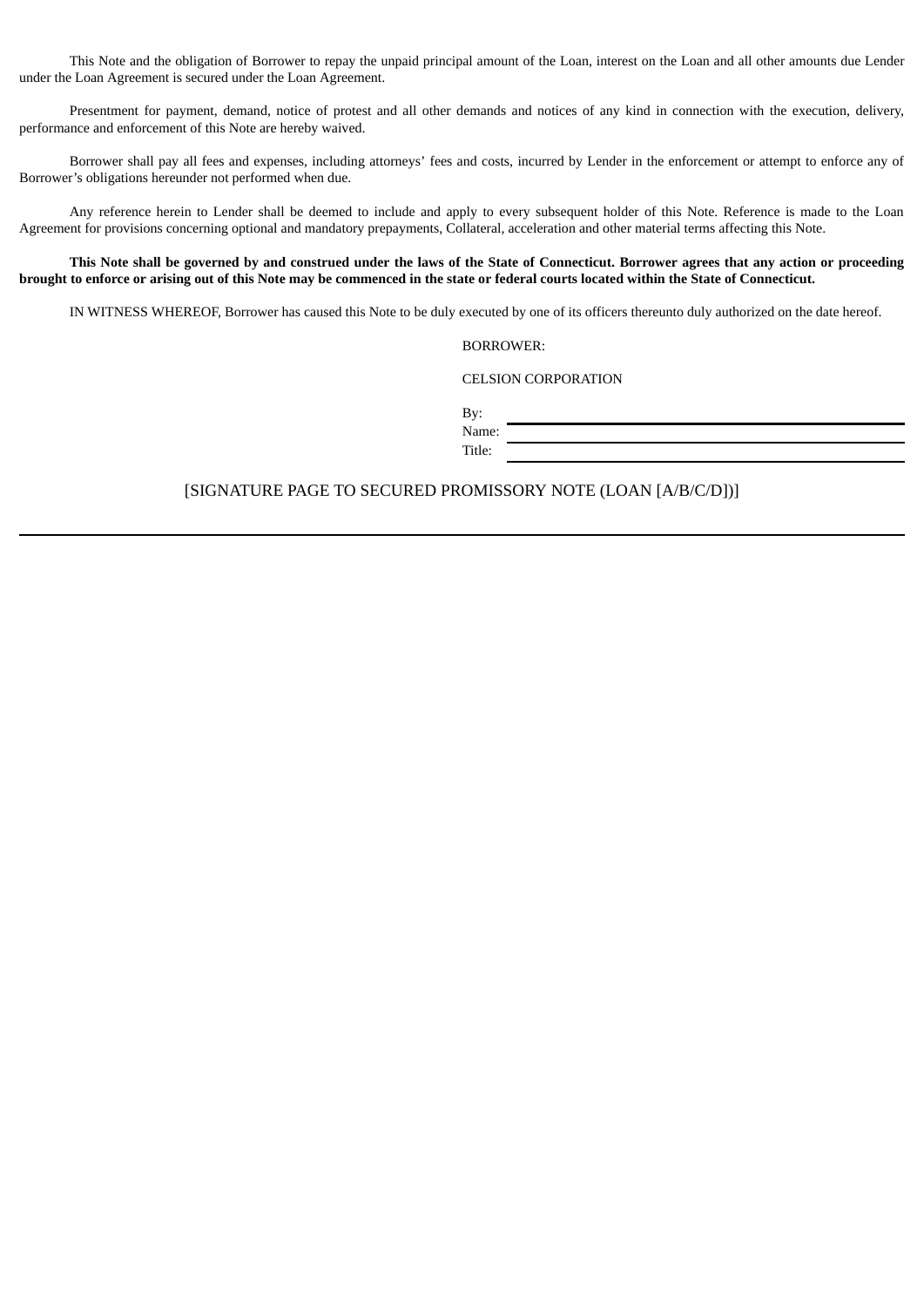#### EXHIBIT D

#### ITEMS TO BE COVERED BY OPINION OF BORROWER'S COUNSEL

1. Borrower is a corporation, duly organized, validly existing and in good standing under the laws of the State of Delaware, and is duly qualified and authorized to do business in the State of New Jersey.

2. Borrower has the full corporate power, authority and legal right, and has obtained all necessary approvals, consents and given all notices to execute and deliver the Loan Documents and perform the terms thereof.

3. The Loan Documents have been duly authorized, executed and delivered by Borrower and constitute valid, legal and binding agreements, and are enforceable in accordance with their terms.

4. To our knowledge, there is no action, suit, audit, investigation, proceeding or patent claim pending or threatened against Borrower in any court or before any governmental commission, agency, board or authority which might have a Material Adverse Effect.

5. The Shares (as defined in the Warrant) issuable pursuant to exercise or conversion of the Warrant have been duly authorized and reserved for issuance by Borrower and, when issued in accordance with the terms thereof, will be validly issued, fully paid and nonassessable.

6. The shares of Common Stock issuable upon conversion of the Shares have been duly authorized and reserved and, when issued in accordance with the terms of Borrower's Certificate of Incorporation, as amended, will be validly issued, fully paid and nonassessable.

7. The execution and delivery of the Loan Documents are not, and the issuance of the Shares upon exercise of the Warrant in accordance with the terms thereof will not be, inconsistent with Borrower's Certificate of Incorporation, as amended, or Bylaws, do not and will not contravene any law, governmental rule or regulation, judgment or order applicable to Borrower, and do not and will not conflict with or contravene any provision of, or constitute a default under, any indenture, mortgage, contract or other agreement or instrument of which Borrower is a party or by which it is bound or require the consent or approval of, the giving of notice to, the registration or filing with or the taking of any action in respect of or by, any federal, state or local government authority or agency or other person, except for the filing of notices pursuant to federal and state securities laws, which filings will be effected by the time required thereby.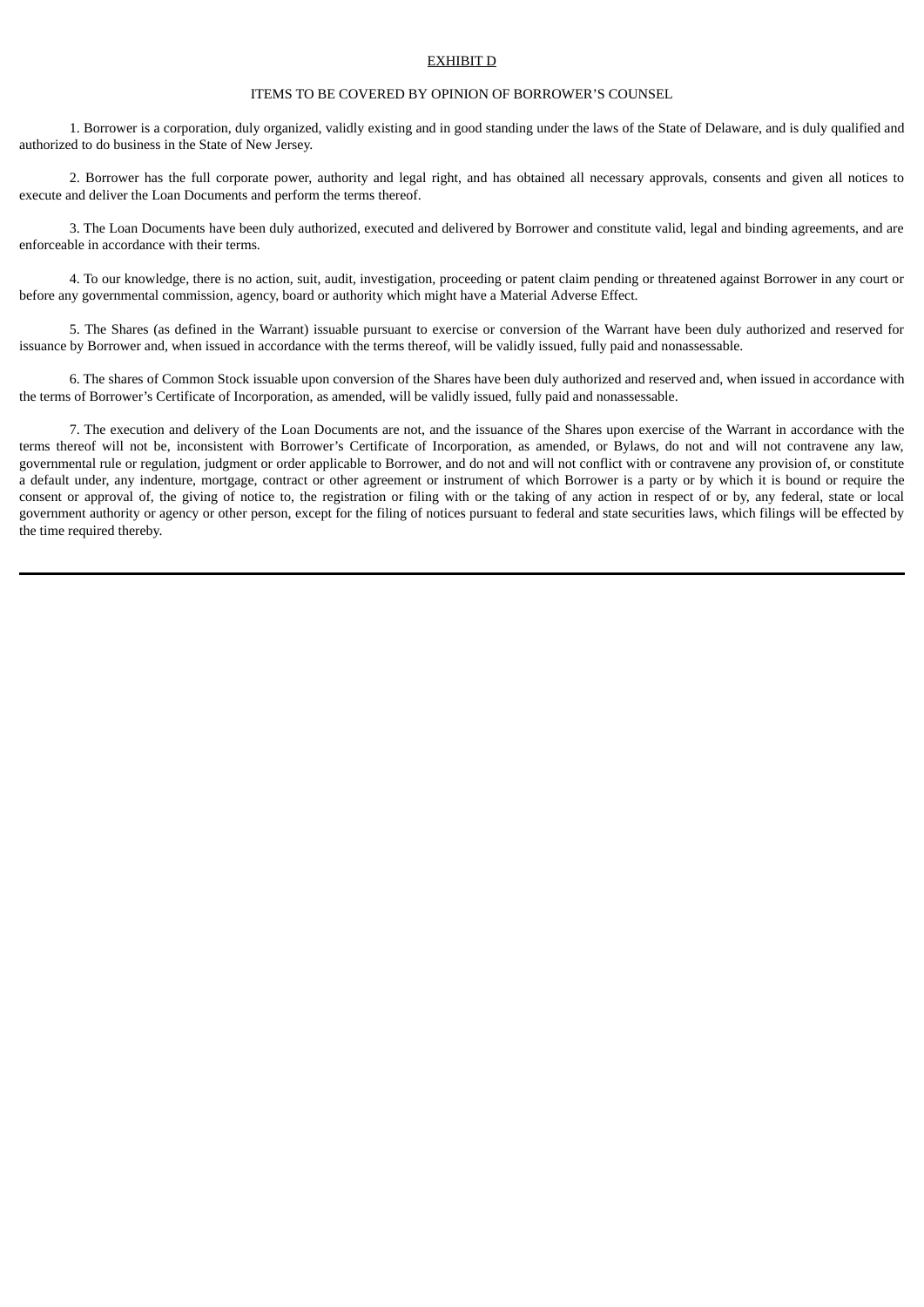#### EXHIBIT E

### **FORM OF OFFICER'S CERTIFICATE**

# TO: HORIZON TECHNOLOGY FINANCE CORPORATION, as Lender

# FROM: CELSION CORPORATION, as Borrower

The undersigned authorized officer ("**Officer**") of CELSION CORPORATION, on behalf of itself and all other Borrowers under and as defined in the Loan Agreement (as defined herein below) (individually and collectively, jointly and severally, "**Borrower**"), hereby certifies that in accordance with the terms and conditions of the Venture Loan and Security Agreement dated as of June \_\_, 2018 by and among Borrower, Collateral Agent, and the Lenders from time to time party thereto (the "**Loan Agreement**;" capitalized terms used but not otherwise defined herein shall have the meanings given them in the Loan Agreement),

(a) Borrower is in complete compliance for the period ending with all required covenants except as noted below;

(b) There are no Events of Default, except as noted below;

(c) Except as noted below, all representations and warranties of Borrower stated in the Loan Documents are true and correct in all material respects on this date and for the period described in (a), above; provided, however, that such materiality qualifier shall not be applicable to any representations and warranties that already are qualified or modified by materiality in the text thereof; and provided, further that those representations and warranties expressly referring to a specific date shall be true, accurate and complete in all material respects as of such date.

(d) Borrower, and each of Borrower's Subsidiaries, has timely filed all required tax returns and reports, Borrower, and each of Borrower's Subsidiaries, has timely paid all foreign, federal, state, and local taxes, assessments, deposits and contributions owed by Borrower, or Subsidiary, except as otherwise permitted pursuant to the terms of Section 5.8 of the Loan Agreement;

(e) No Liens have been levied or claims made against Borrower or any of its Subsidiaries relating to unpaid employee payroll or benefits of which Borrower has not previously provided written notification to Collateral Agent and the Lender.

Attached are the required documents, if any, supporting our certification(s). The Officer, on behalf of Borrower, further certifies that the attached financial statements are prepared in accordance with Generally Accepted Accounting Principles (GAAP) and are consistently applied from one period to the next except as explained in an accompanying letter or footnotes and except, in the case of unaudited financial statements, for the absence of footnotes and subject to year-end audit adjustments as to the interim financial statements.

Please indicate compliance status since the last Officer's Certificate by circling Yes, No, or N/A under "Complies" column.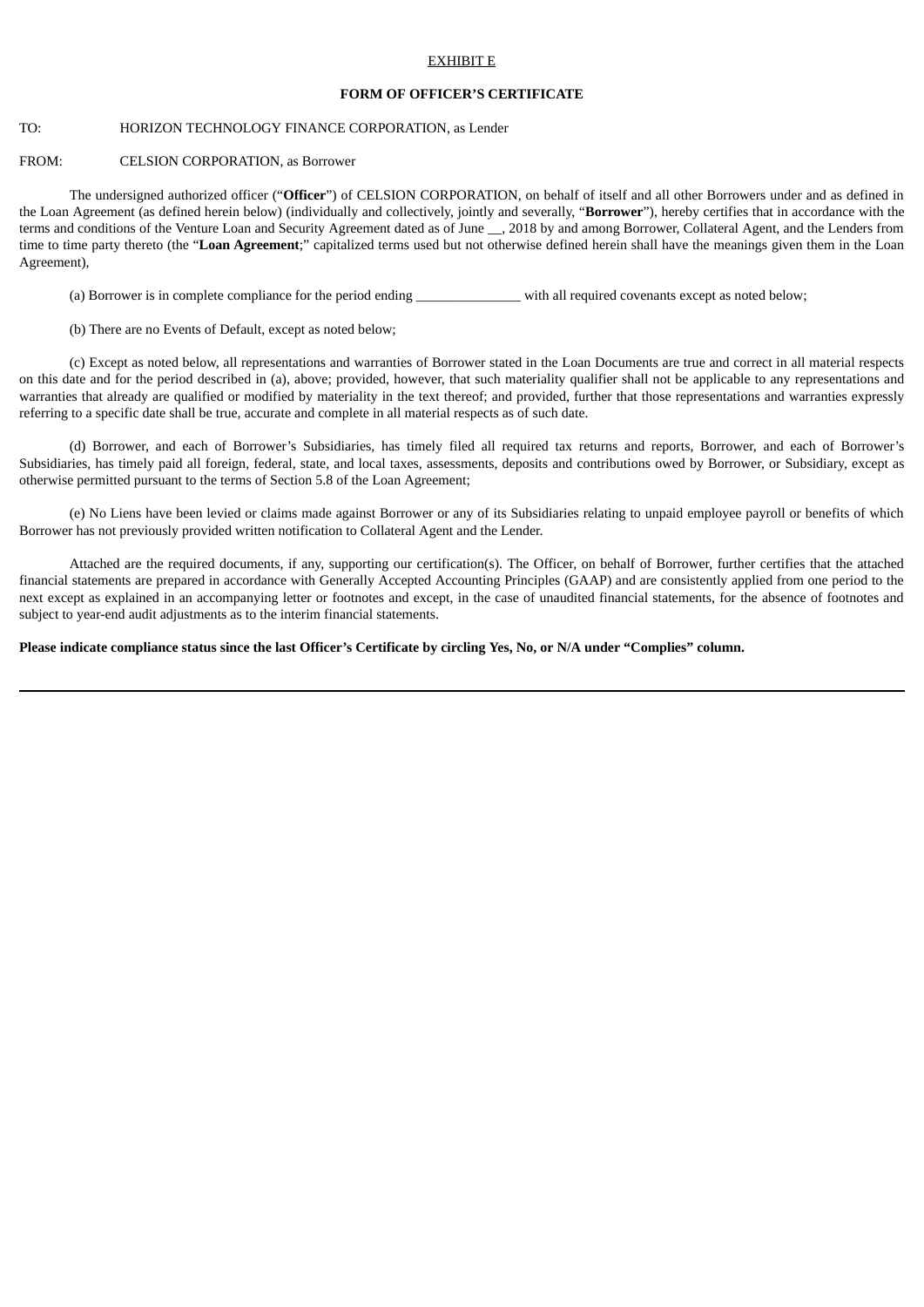|    | <b>Reporting Covenant</b>                                                                                                      | Requirement                                                                                   | <b>Actual</b> |     | <b>Complies</b> |     |
|----|--------------------------------------------------------------------------------------------------------------------------------|-----------------------------------------------------------------------------------------------|---------------|-----|-----------------|-----|
| 1) | <b>Financial statements</b>                                                                                                    | Quarterly within 45 days                                                                      |               | Yes | No              | N/A |
| 2) | Annual (CPA Audited) statements                                                                                                | Within 180 days after FYE                                                                     |               | Yes | N <sub>0</sub>  | N/A |
| 3) | Annual Financial Projections/Budget<br>(prepared on a monthly basis)                                                           | Annually (within 30 days of the earlier of (i) FYE or (ii) BoD<br>approval), and when revised |               | Yes | No              | N/A |
| 4) | $A/R \& A/P$ agings                                                                                                            | Monthly within 30 days                                                                        |               | Yes | No              | N/A |
| 5) | 8-K, 10-K and 10-Q Filings                                                                                                     | If applicable, within 5 days of filing if not on SEC.gov<br>website                           |               | Yes | No              | N/A |
| 6) | <b>Officer's Certificate</b>                                                                                                   | Quarterly within 45 days                                                                      |               | Yes | No              | N/A |
| 7) | IP Report                                                                                                                      | When required due to new IP filings                                                           |               | Yes | No              | N/A |
| 8) | Total amount of Borrower's cash and<br>cash equivalents at the last day of the<br>measurement period                           | -S                                                                                            |               |     |                 |     |
| 9) | Total<br>Borrower's<br>of<br>amount<br>Subsidiaries' cash and cash equivalents<br>at the last day of the measurement<br>period | \$                                                                                            |               |     |                 |     |

# **Deposit and Securities Accounts:** *(Please list all accounts; attach separate sheet if additional space needed)*

|    |                         |                       |     |                     | <b>Account Control Agreement</b> |    |
|----|-------------------------|-----------------------|-----|---------------------|----------------------------------|----|
|    | <b>Institution Name</b> | <b>Account Number</b> |     | <b>New Account?</b> | in place?                        |    |
|    |                         |                       | Yes | N <sub>0</sub>      | Yes                              | No |
| 2) |                         |                       | Yes | No                  | Yes                              | No |
| 3) |                         |                       | Yes | No                  | Yes                              | No |
| 4) |                         |                       | Yes | N <sub>0</sub>      | Yes                              | No |
|    |                         |                       |     |                     |                                  |    |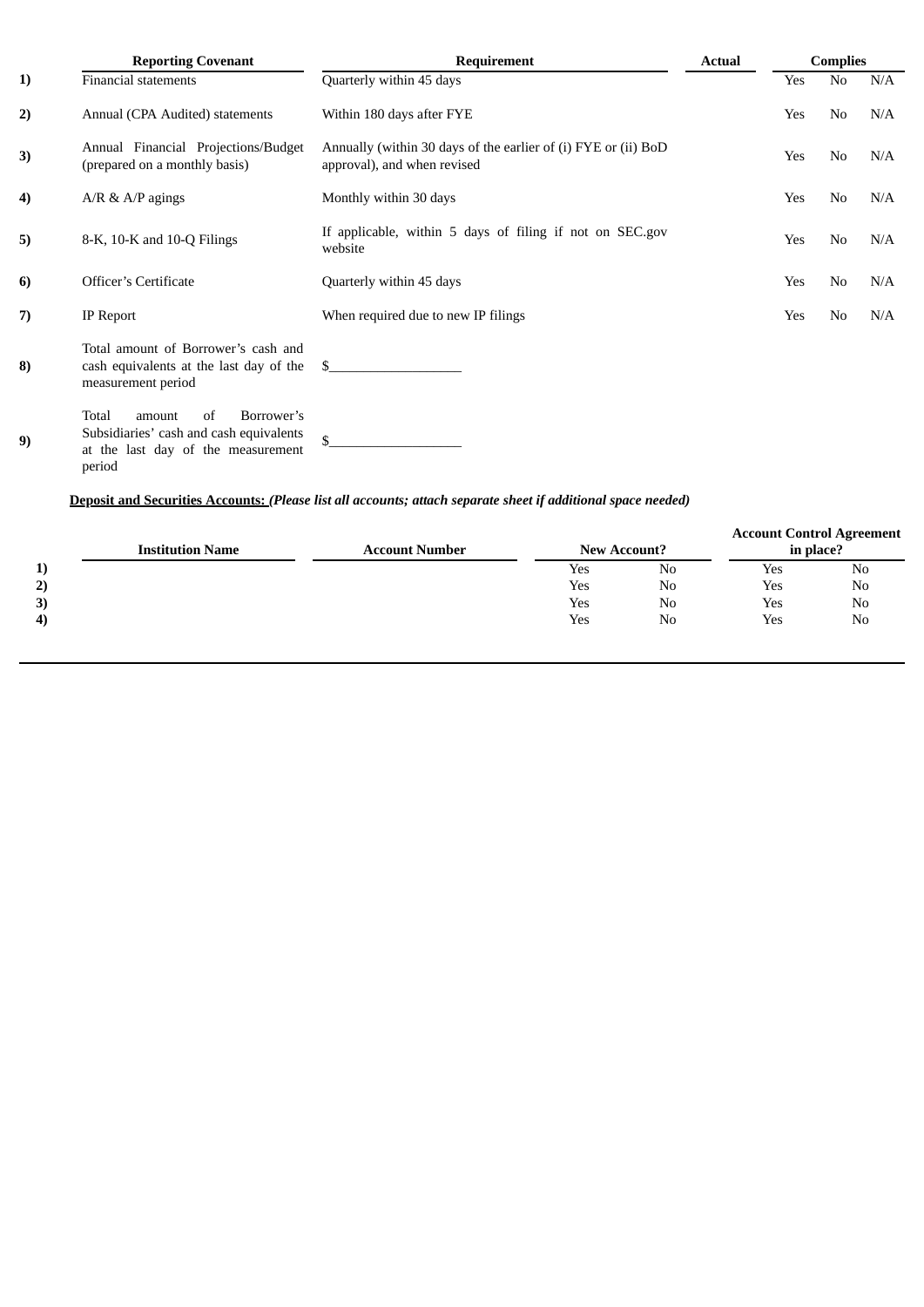# **Financial Covenants**

| Covenant                                                                                       | Requirement | Actual | Compliance |
|------------------------------------------------------------------------------------------------|-------------|--------|------------|
| Cash on deposit in accounts over which Lender maintains an<br><b>Account Control Agreement</b> | \$5,000,000 |        | Yes<br>No  |

# **Other Matters**

If the response to any of the below is "Yes", please provide an explanation of the circumstances giving rise to such "Yes" response on an attachment hereto.

| 1)           | Have there been any changes in senior management since the last Officer's Certificate?                                                                                                          | Yes | N <sub>0</sub> |
|--------------|-------------------------------------------------------------------------------------------------------------------------------------------------------------------------------------------------|-----|----------------|
| $\mathbf{2}$ | Has there been any transfers/sales/disposals/retirement or relocation of Collateral or IP prohibited by the Loan Agreement?                                                                     | Yes | N <sub>0</sub> |
| 3)           | Have there been any new or pending claims or causes of action against Borrower that involve more than Fifty Thousand Dollars<br>(\$50,000.00)?                                                  | Yes | N <sub>0</sub> |
| 4)           | Has any IP been abandoned, forfeited or dedicated to the public since the last Officer's Certificate?                                                                                           | Yes | No             |
| 5)           | Has any Default or Event of Default occurred since the last Officer's Certificate?                                                                                                              | Yes | No             |
| 6)           | Has Borrower sold new shares of equity or made adjustments to existing shares of equity? If yes, please provide applicable<br>supporting documentation.                                         | Yes | N <sub>0</sub> |
| 7)           | Has any direct or indirect Subsidiary been formed since the last Officer's Certificate?                                                                                                         | Yes | No             |
| 8)           | Has any piece of a Borrower's property been subject to a Lien (other than the lien of Lender pursuant to the Loan Agreement) since<br>the date of the last Officer's Certificate?               | Yes | No             |
| 9)           | Has any Borrower or any Subsidiary incurred any Indebtedness since the date of the last Officer's Certificate?                                                                                  | Yes | N <sub>0</sub> |
| <b>10)</b>   | Has Borrower or any Subsidiary made any Investment since the date of the last Officer's Certificate?                                                                                            | Yes | N <sub>0</sub> |
|              | <b>Exceptions:</b> Please explain any exceptions with respect to the certification above: (If no exceptions exist, state "No exceptions." Attach separate<br>sheet if additional space needed.) |     |                |

# CELSION CORPORATION, on behalf of itself and all other Borrowers

| Name:  |  |
|--------|--|
| Title: |  |
| Date:  |  |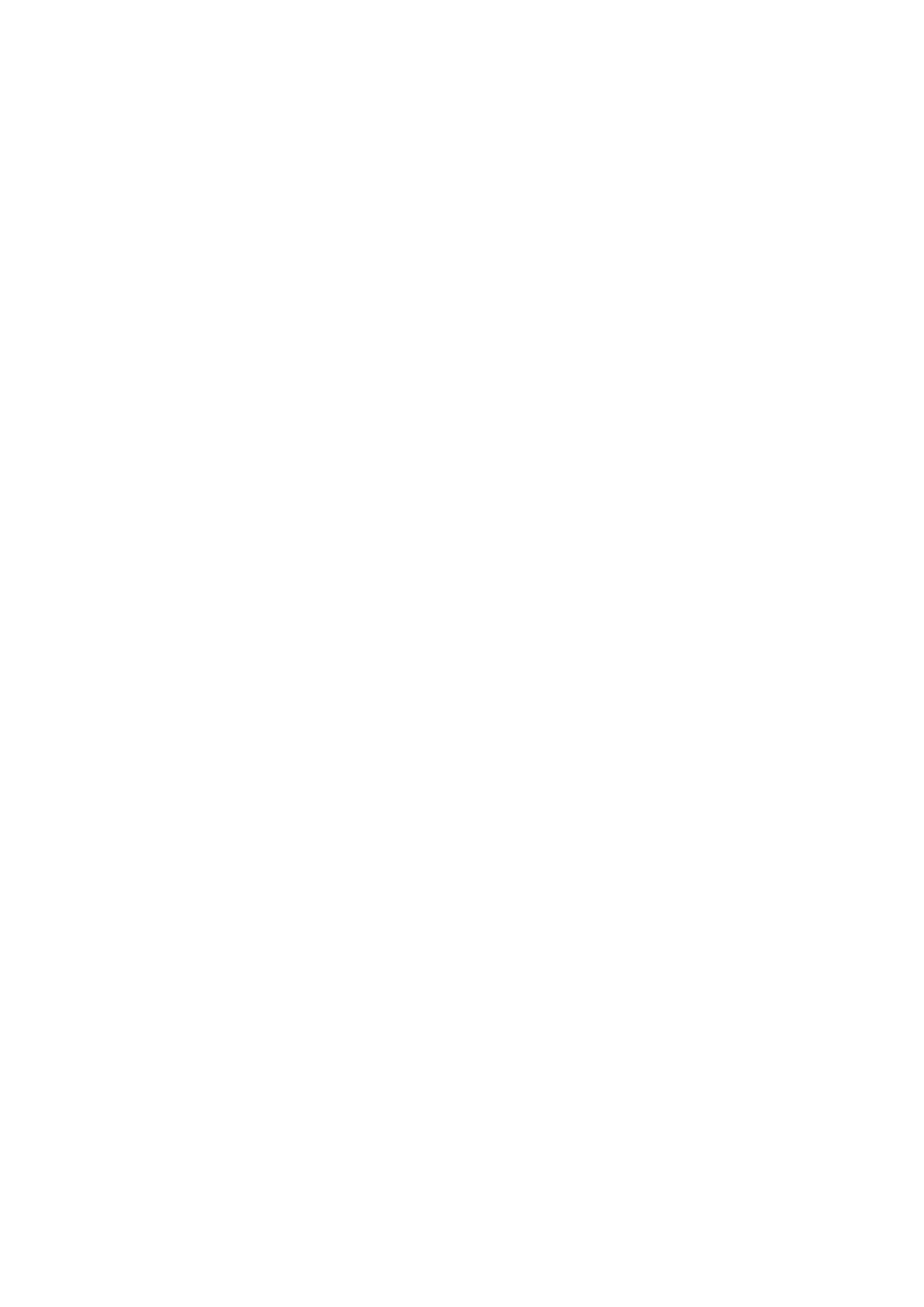# **CELSION CORPORATION CERTIFICATION**

I, Michael H. Tardugno, certify that:

- 1. I have reviewed this quarterly report on Form 10-Q of Celsion Corporation;
- 2. Based on my knowledge, this report does not contain any untrue statement of a material fact or omit to state a material fact necessary to make the statements made, in light of the circumstances under which such statements were made, not misleading with respect to the period covered by this report;
- 3. Based on my knowledge, the financial statements, and other financial information included in this report, fairly present in all material respects the financial condition, results of operations and cash flows of the registrant as of, and for, the periods presented in this report;
- 4. The registrant's other certifying officer and I are responsible for establishing and maintaining disclosure controls and procedures (as defined in Exchange Act Rules 13a-15(e) and 15d-15(e)), and internal control over financial reporting (as defined in Exchange Act Rules 13a-15(f) and 15d-15 (f)), for the registrant and have:
	- (a) Designed such disclosure controls and procedures, or caused such disclosure controls and procedures to be designed under our supervision, to ensure that material information relating to the registrant, including its consolidated subsidiaries, is made known to us by others within those entities, particularly during the period in which this report is being prepared;
	- (b) Designed such internal control over financial reporting, or caused such internal control over financial reporting to be designed under our supervision, to provide reasonable assurance regarding the reliability of financial reporting and the preparation of financial statements for external purposes in accordance with generally accepted accounting principles;
	- (c) Evaluated the effectiveness of the registrant's disclosure controls and procedures and presented in this report our conclusions about the effectiveness of the disclosure controls and procedures, as of the end of the period covered by this report based on such evaluation; and
	- (d) Disclosed in this report any change in the registrant's internal control over financial reporting that occurred during the registrant's most recent fiscal quarter that has materially affected, or is reasonably likely to materially affect, the registrant's internal control over financial reporting; and
- 5. The registrant's other certifying officer and I have disclosed, based on our most recent evaluation of internal control over financial reporting, to the registrant's auditors and the audit committee of the registrant's board of directors (or persons performing the equivalent functions):
	- (a) All significant deficiencies and material weaknesses in the design or operation of internal control over financial reporting which are reasonably likely to adversely affect the registrant's ability to record, process, summarize and report financial information; and
	- (b) Any fraud, whether or not material, that involves management or other employees who have a significant role in the registrant's internal control over financial reporting.

## **Celsion Corporation**

August 14, 2018 By: */s/ Michael H. Tardugno*

Michael H. Tardugno Chairman, President and Chief Executive Officer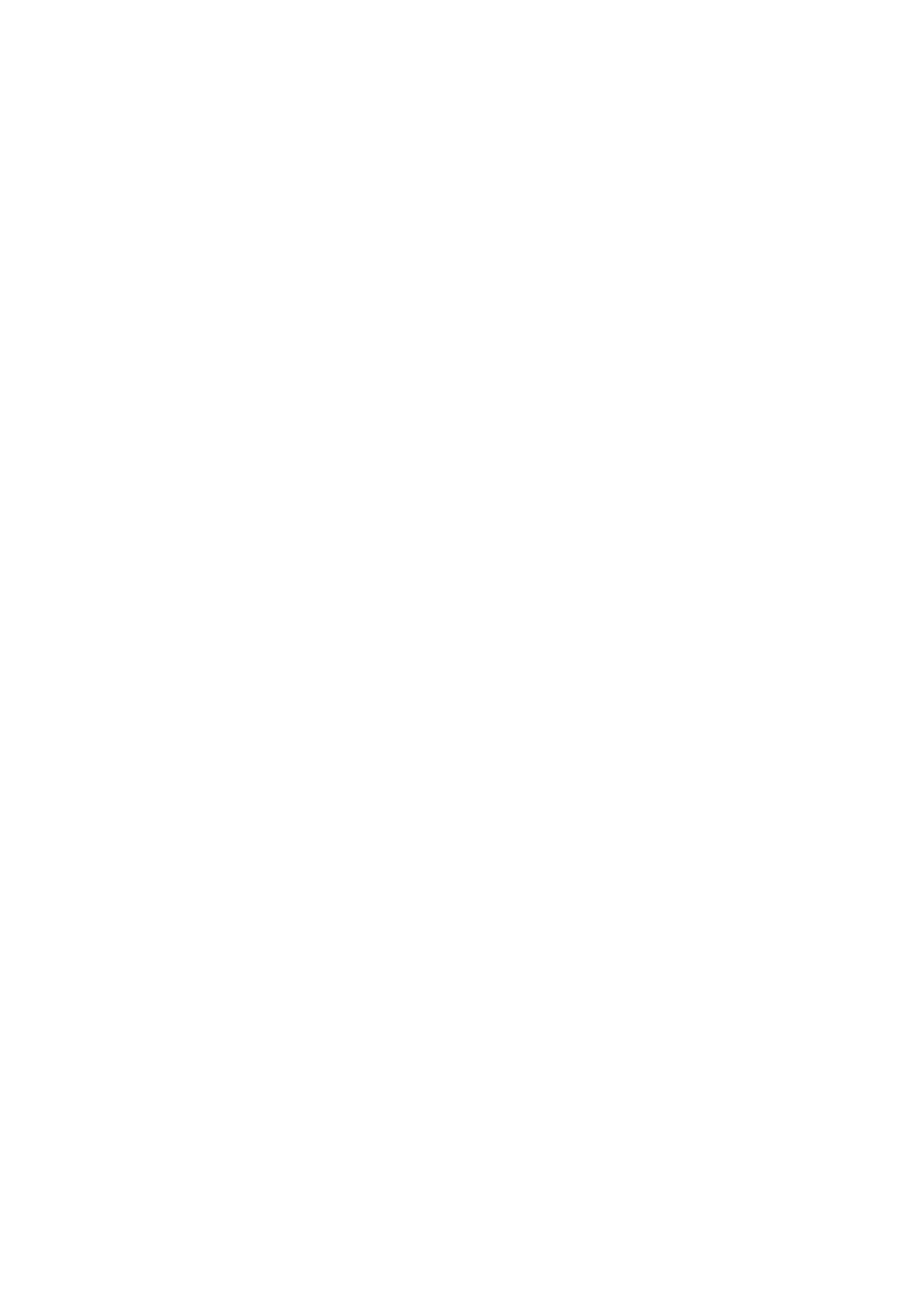# **CELSION CORPORATION CERTIFICATION**

I, Jeffrey W. Church, certify that:

- 1. I have reviewed this quarterly report on Form 10-Q of Celsion Corporation;
- 2. Based on my knowledge, this report does not contain any untrue statement of a material fact or omit to state a material fact necessary to make the statements made, in light of the circumstances under which such statements were made, not misleading with respect to the period covered by this report;
- 3. Based on my knowledge, the financial statements, and other financial information included in this report, fairly present in all material respects the financial condition, results of operations and cash flows of the registrant as of, and for, the periods presented in this report;
- 4. The registrant's other certifying officer and I are responsible for establishing and maintaining disclosure controls and procedures (as defined in Exchange Act Rules 13a-15(e) and 15d-15(e)), and internal control over financial reporting (as defined in Exchange Act Rules 13a-15(f) and 15d-15 (f)), for the registrant and have:
	- (a) Designed such disclosure controls and procedures, or caused such disclosure controls and procedures to be designed under our supervision, to ensure that material information relating to the registrant, including its consolidated subsidiaries, is made known to us by others within those entities, particularly during the period in which this report is being prepared;
	- (b) Designed such internal control over financial reporting, or caused such internal control over financial reporting to be designed under our supervision, to provide reasonable assurance regarding the reliability of financial reporting and the preparation of financial statements for external purposes in accordance with generally accepted accounting principles;
	- (c) Evaluated the effectiveness of the registrant's disclosure controls and procedures and presented in this report our conclusions about the effectiveness of the disclosure controls and procedures, as of the end of the period covered by this report based on such evaluation; and
	- (d) Disclosed in this report any change in the registrant's internal control over financial reporting that occurred during the registrant's most recent fiscal quarter that has materially affected, or is reasonably likely to materially affect, the registrant's internal control over financial reporting; and
- 5. The registrant's other certifying officer and I have disclosed, based on our most recent evaluation of internal control over financial reporting, to the registrant's auditors and the audit committee of the registrant's board of directors (or persons performing the equivalent functions):
	- (a) All significant deficiencies and material weaknesses in the design or operation of internal control over financial reporting which are reasonably likely to adversely affect the registrant's ability to record, process, summarize and report financial information; and
	- (b) Any fraud, whether or not material, that involves management or other employees who have a significant role in the registrant's internal control over financial reporting.

## **Celsion Corporation**

August 14, 2018 By: */s/ Jeffrey W. Church*

Jeffrey W. Church Senior Vice President and Chief Financial Officer